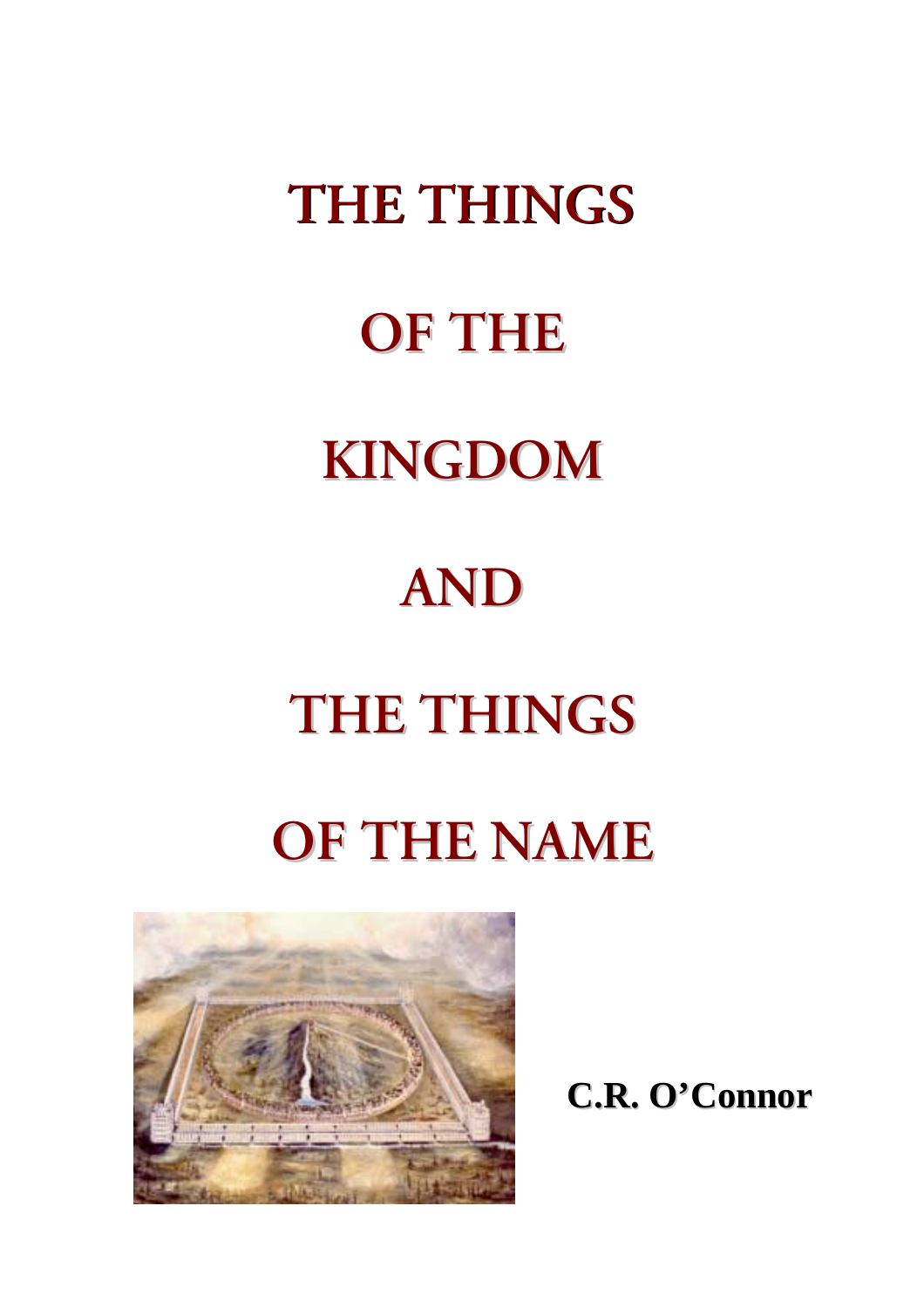#### **Internet Edition 2001**

**by courtesy of sister Beth O'Connor Punchbowl Ecclesia NSW** 

This work is not subject to copyright and may be downloaded, duplicated and distributed without permission with request that the work is correctly quoted, and not misstated.

> **Cover picture based on drawings contained in "Ezekiel's Temple" by brother Henry Sulley**

## **"Freely have ye received, freely give."**

other comments or enquiries are welcome and directed to:

[kays@bigpond.net.au](mailto:kays@bigpond.net.au)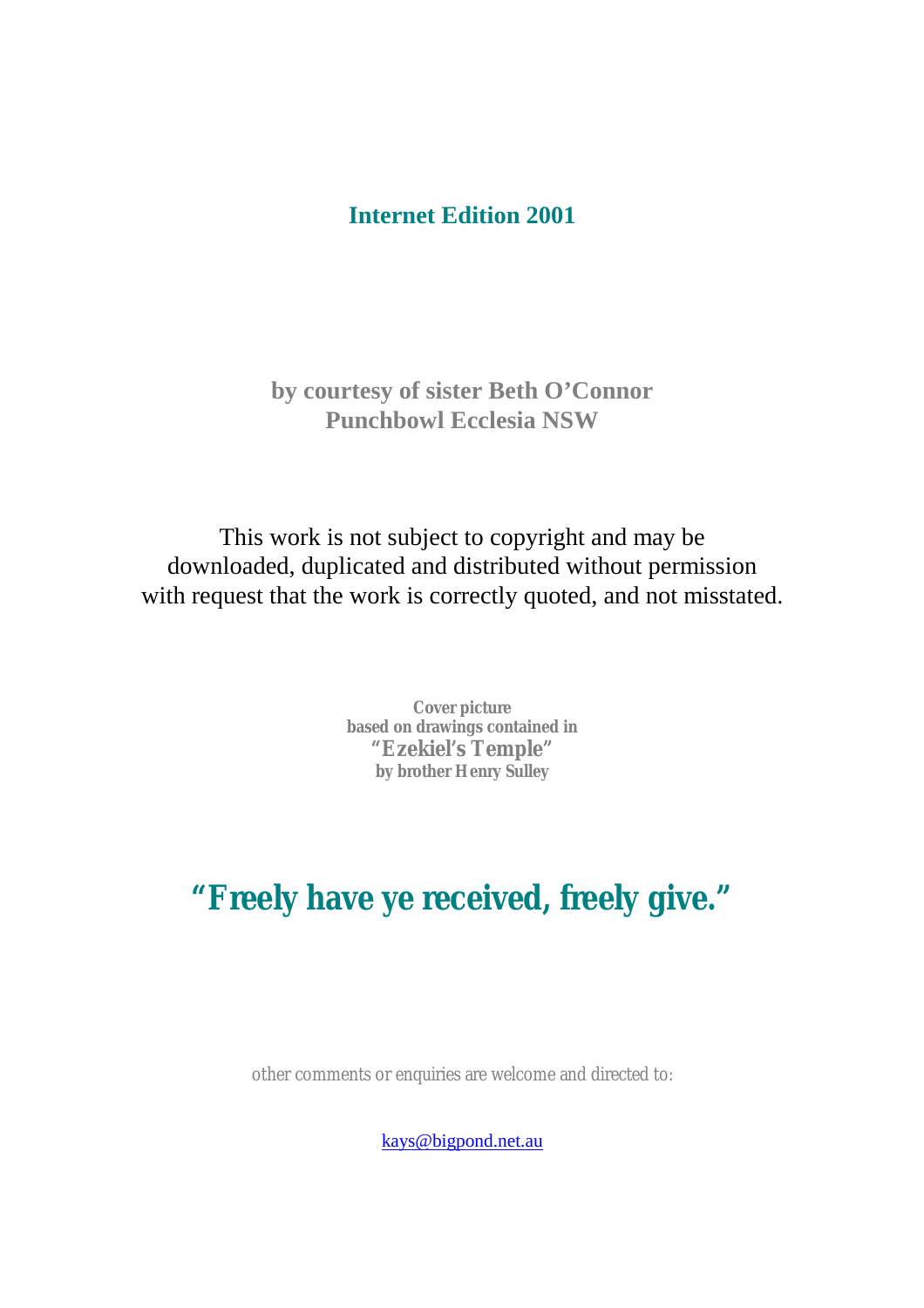#### <span id="page-2-0"></span>**FOREWORD**

The late brother Rick O'Connor conducted First Principles' Classes for 2 Sydney ecclesias on a weekly basis for over 9 years. This continuous effort has seen more than a dozen interested friends 'put on the saving name of the Lord Jesus Christ' (Acts 4:12). These classes were undoubtedly our brother's forte.

His presentations were frequently accompanied by colourful and well sequenced overhead projection transparencies. Many of these have been presented in a simplified format in these notes. They have been reproduced to encourage those who labour for a more effective presentation of the first principles of Truth to those seeking an answer of the hope that lies within us 1 Peter 3:15. And surely this applies to each one of us.

**However, our late brother would not wish his work to supplant our own studies and research upon these topics**. As a consequence the layout of many of these transparencies has not been enhanced sufficiently to allow enlargement and thermal copying (although this was the original intention of the editors).

Each one of us should follow the rules of Bible Exposition that were the guiding principles of our brother Rick's approach to any subject. These rules are given on the first page of this volume. Then we may use the suitable material found in this volume as a support for our efforts. All material presented in a bold format should be suitable for enlarging and making into overhead projectuals.

The nature of the classes mentioned in the foreword was informal and allowed for the selection of a wide variety of topics. The editors have taken a selection from these and grouped them together into 5 broad topic areas:

- 1. The Bible: the only authority
- 2. God in Manifestation
- 3. The Nature of Man
- 4. The Atonement
- 5. Exceeding Great and Precious Promises

We trust that these notes will assist all who use them to "seek first the Kingdom of God and **His righteousness" Matthew 6:33.**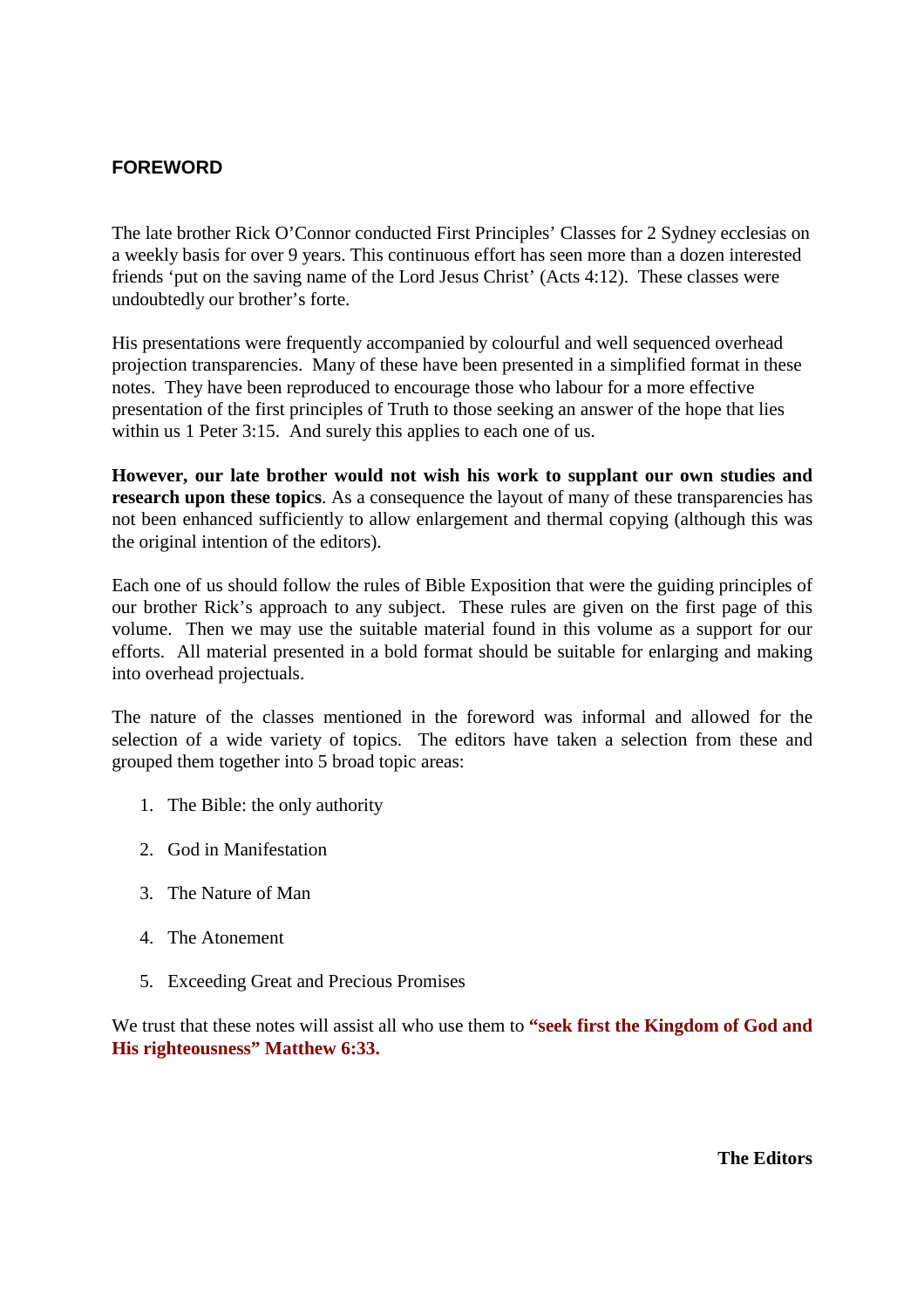## TABLE OF CONTENTS

| STUDYING THE BIBLE TO DISCOVER THE TRUTH - THE FIVE ESSENTIALS .6                                   |     |
|-----------------------------------------------------------------------------------------------------|-----|
|                                                                                                     |     |
|                                                                                                     |     |
|                                                                                                     |     |
|                                                                                                     |     |
|                                                                                                     |     |
|                                                                                                     |     |
|                                                                                                     |     |
|                                                                                                     |     |
|                                                                                                     |     |
|                                                                                                     |     |
|                                                                                                     |     |
|                                                                                                     |     |
|                                                                                                     |     |
|                                                                                                     |     |
|                                                                                                     |     |
|                                                                                                     |     |
|                                                                                                     |     |
|                                                                                                     |     |
|                                                                                                     |     |
|                                                                                                     |     |
|                                                                                                     |     |
|                                                                                                     |     |
|                                                                                                     |     |
|                                                                                                     |     |
|                                                                                                     |     |
|                                                                                                     |     |
|                                                                                                     |     |
|                                                                                                     |     |
|                                                                                                     |     |
|                                                                                                     |     |
|                                                                                                     |     |
|                                                                                                     |     |
|                                                                                                     |     |
|                                                                                                     |     |
|                                                                                                     |     |
| Examples of Doctrinal Contradictions: Within the Mormon Sacred Books and Between Them and The Bible |     |
|                                                                                                     |     |
|                                                                                                     |     |
|                                                                                                     | .25 |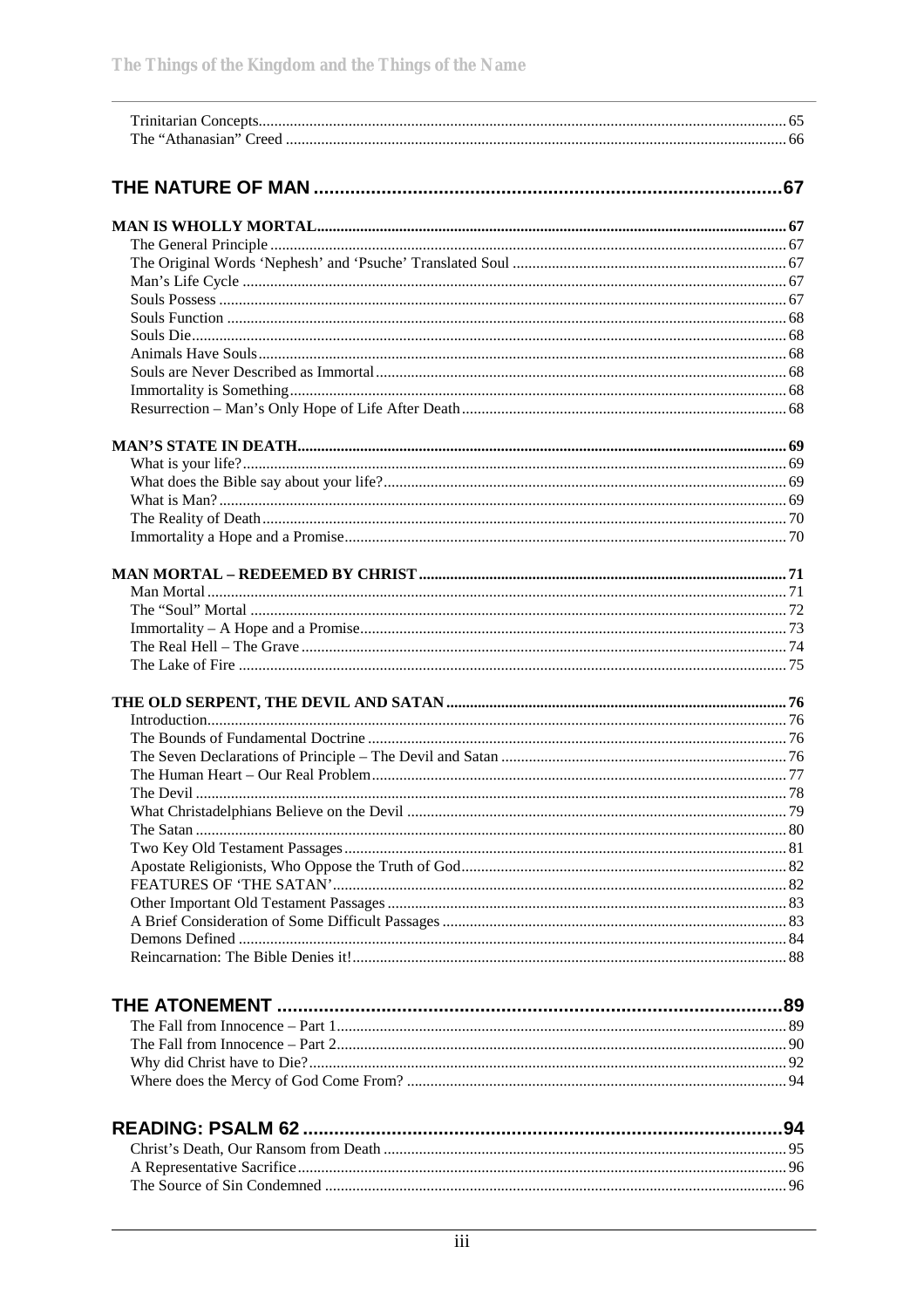| GOD IS OFFERING US THE BLESSINGS OF THE SEED OF ABRAHAM 108                                             |  |
|---------------------------------------------------------------------------------------------------------|--|
|                                                                                                         |  |
|                                                                                                         |  |
|                                                                                                         |  |
|                                                                                                         |  |
|                                                                                                         |  |
|                                                                                                         |  |
|                                                                                                         |  |
|                                                                                                         |  |
|                                                                                                         |  |
|                                                                                                         |  |
|                                                                                                         |  |
|                                                                                                         |  |
|                                                                                                         |  |
| The Basis of the Establishment of this World-Wide Kingdom will be the Return of the Jews to the Land of |  |
|                                                                                                         |  |
|                                                                                                         |  |
|                                                                                                         |  |
|                                                                                                         |  |
|                                                                                                         |  |
|                                                                                                         |  |
|                                                                                                         |  |
|                                                                                                         |  |
|                                                                                                         |  |
|                                                                                                         |  |
|                                                                                                         |  |
|                                                                                                         |  |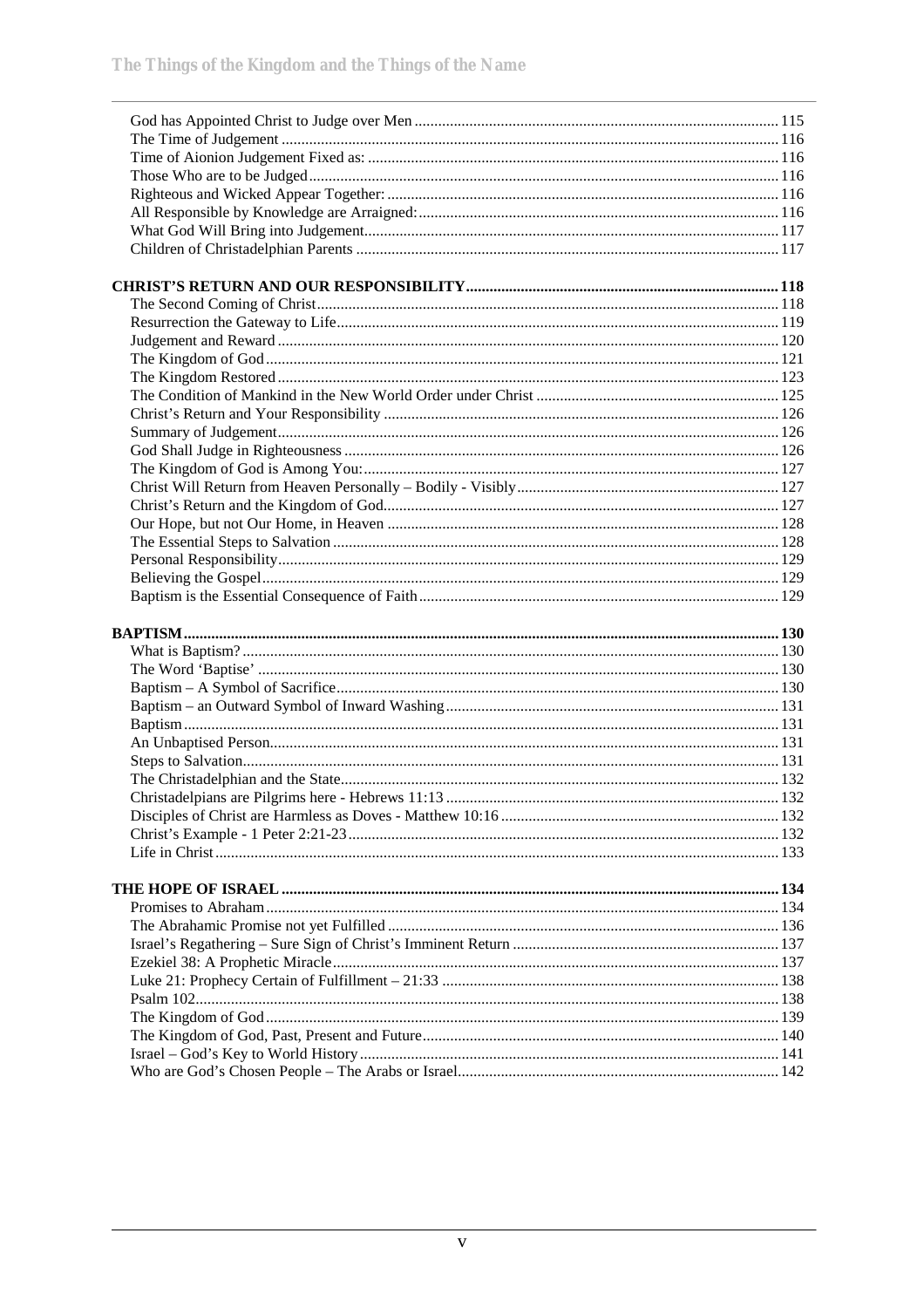#### <span id="page-8-0"></span>**THE BIBLE: THE ONLY SOURCE OF AUTHORITY**

#### **STUDYING THE BIBLE TO DISCOVER THE TRUTH – THE FIVE ESSENTIALS**

Bible study which has the aim of discovering **THE TRUTH** of its saving doctrines depends on **five clear, essential rules**:

#### **THE FIRST:**

Interpret scripture language in its normal linguistic sense, having regard to:

- ! Grammatical construction
- ! Semantic content and history
- ! Usage
- ! Figures of speech

#### **THE SECOND:**

Adhere to the Bible's inspired logic, ensuring that each interpretive step is:

- \* Necessary
- ! Consecutive
- \* Free from assumptions

#### **THE THIRD:**

Check the validity of your interpretations:

! By their agreement/disagreement with the immediate, surrounding context

#### **THE FORTH:**

Check the validity of your interpretations:

! By their agreement/disagreement with the relevant context of the whole Bible

#### **THE FIFTH:**

Apply each rule rigorously:

! So as to reinforce, not to cancel, the effect of the other rules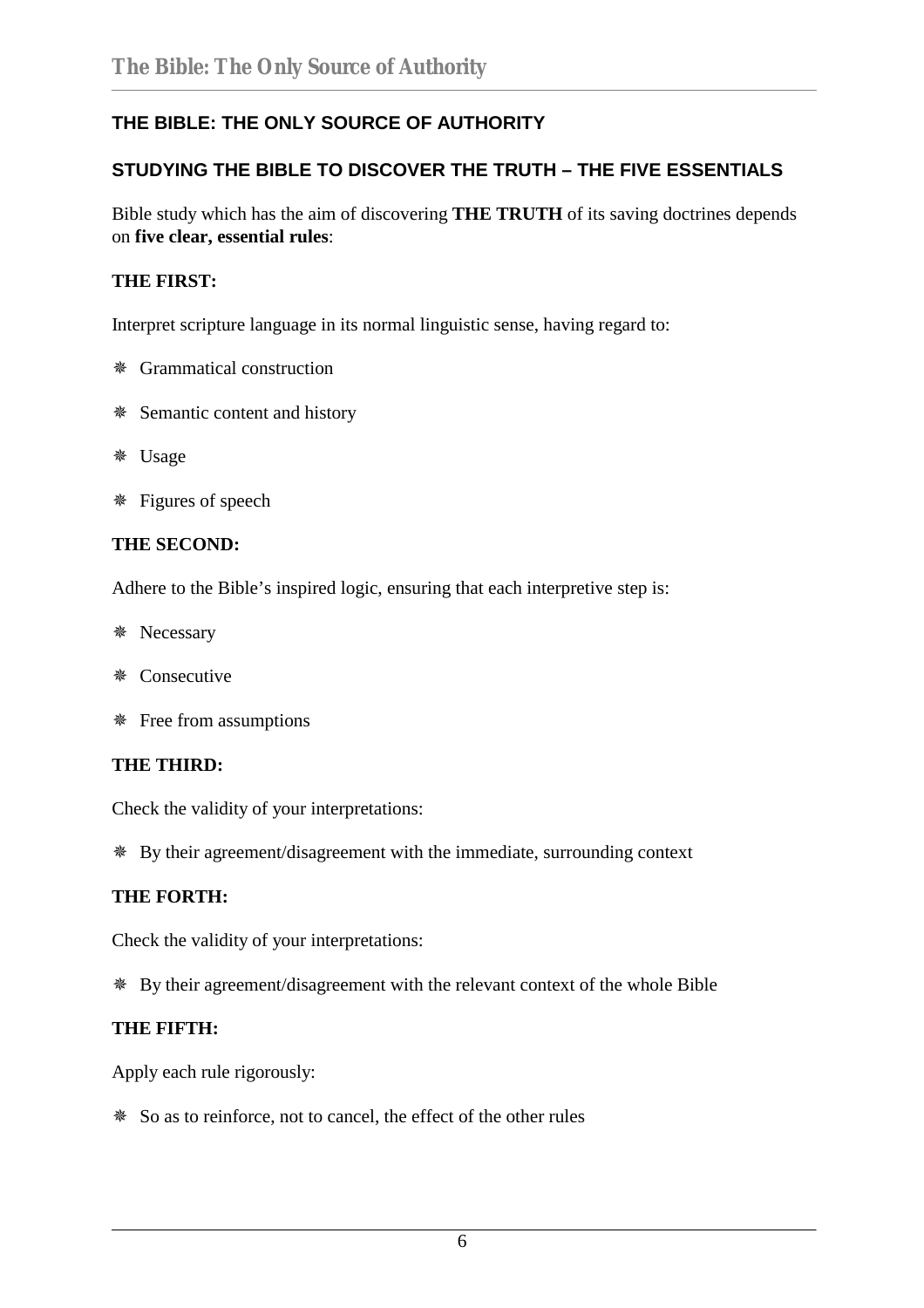#### <span id="page-9-0"></span>**THE BIBLE**

#### **What the Bible is**

- $\Box$  A library of 66 books
- **Example 3** Written by 44 different "authors"
- # From every **social class** and widely differing **backgrounds**
- $\Box$  Over a total span of more than 1500 years
- $\mathbb{R}$  Yet it contains throughout its length consistent patterns of: -
	- **Prophecy** fulfilled and fulfilling
	- **Morality** in conflict with man
	- **Doctrine** in conflict with man
	- **EXECUTE:** Unerring **Historical Accuracy**

## **The Bible Consists of the "Scripture"**

- $\Box$  Written by divinely inspired penmen of God. (Matthew 22:29; Luke 24:25; John 7:38; Mark 14:49; 2 Peter 3:15-16)
- $\Box$  The scripture is infallible. (John 10:35)
- $\Box$  Three main divisions of the Old Testament
	- i. Moses (Genesis to Deuteronomy)
	- ii. The Prophets (Joshua to Malachi, except the Psalms)
	- iii. The Psalms
- $\Box$  Three main divisions of the New Testament
	- i. Gospels (Matthew to John)
	- ii. Letters (Acts to Jude)
	- iii. Revelation (Prophecy)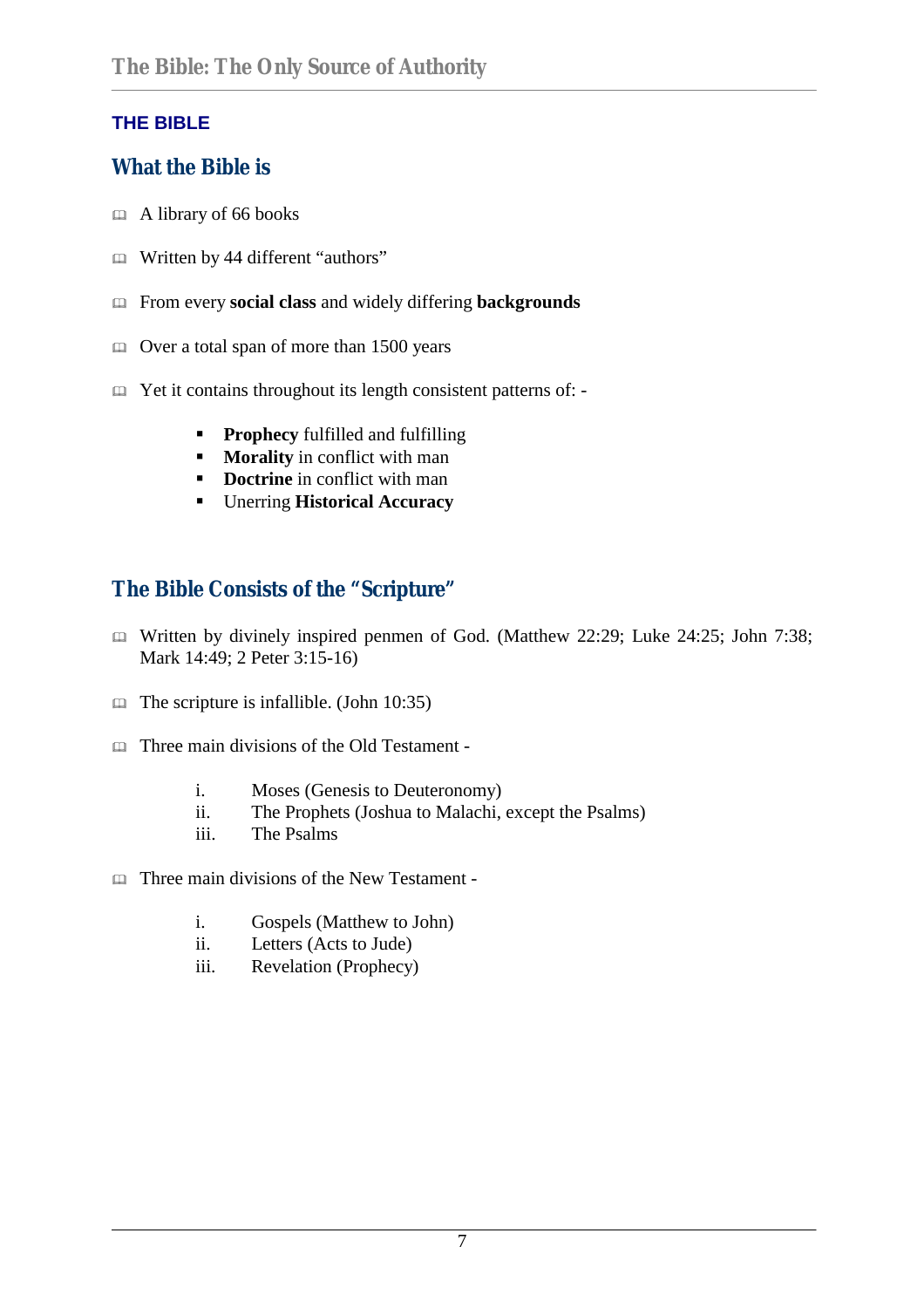#### <span id="page-10-0"></span>**How the Content of the Bible was Settled**

- $\Box$  The prophecy of any prophet was tested by its fulfillment. (Deuteronomy 18:19-22)
- $\Box$  Priests investigated and validated each prophet.
- **Exercise 2.1 Contemporary "school"** of prophets also provided an inspired test. (1 Samuel 10:10; 19:20)
- $\Box$  This shown in action. (1 Kings 22:5-9,13-35)
- $\Box$  So each prophet prophesied some events soon to be fulfilled and some to be fulfilled in the distant future which were to be accepted on the basis of those prophecies already fulfilled.

#### **In the New Testament Times Scripture Accepted on Basis of Inspired Test**

- $\Box$  Spirit of "discerning spirits". (1 Corinthians 12:6-10)
- $\Box$  False claimant to inspiration rejected (1 John 4:1-3)
- **Even Apostle's word to be tested.** (1 Corinthians. 14:37)
- $\Box$  The true is to be approved and forgeries to be rejected. (2 Thessalonians. 2:1-12)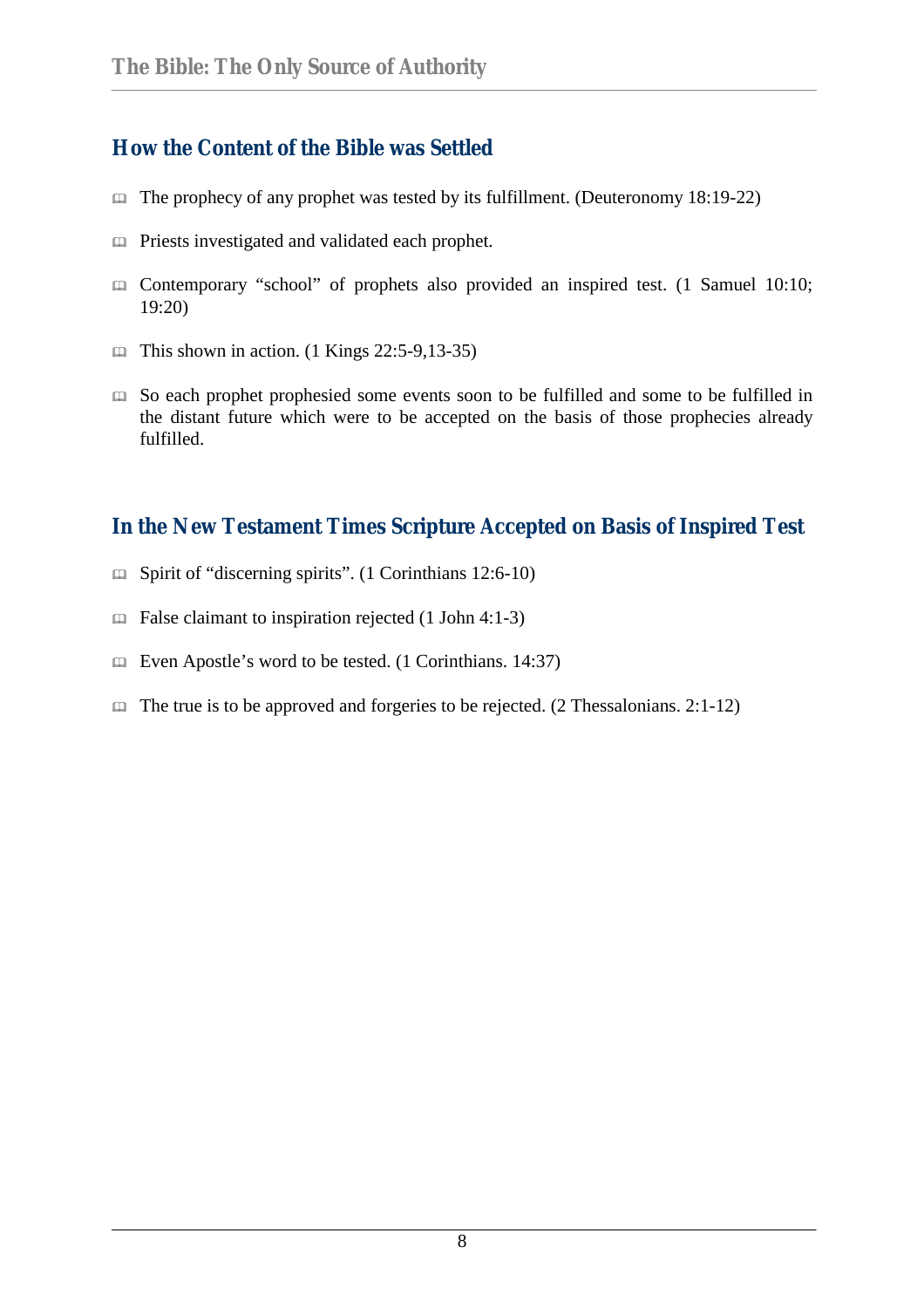### <span id="page-11-0"></span>**The Bible – Divinely Inspiried and Infallible**

#### **The Evidence:**

| 1. Its testimony to itself     | 2 Timothy $3:16$                |
|--------------------------------|---------------------------------|
| 2. Its internal unity          | Genesis 12:2-3; Galatians 3:7-9 |
| 3. Its prophetic infallibility | 2 Peter 2:16-21                 |
| 4. Its Divine morality         | 1 John $2:15-16$                |
| 5. Its historical accuracy     | Joshua 6:20                     |

**A book whose origin is clearly DIVINE** 

#### **The Bibles Testimony to it's Divine Inspiration**

- **Example 3** God has spoken, Hebrews 1:1
- $\Box$  His written word inspired by Him, 2 Timothy 3:14-17; 2 Peter 1:19-21
- $\Box$  The Bible is "the oracles of God', 1 Peter 4:11; Hebrews 5:12; Romans 3:2
- # The Bible is God's word to us, 2 Corinthians 4:2; Acts 20:32, Ephesians 6:17; John 10:35; Mark 7:13; Acts 13:5,44; 26:22
- $\Box$  Our only source of knowledge of God, Job 11:7-9; Isaiah 55:8-9; Romans 11:33-36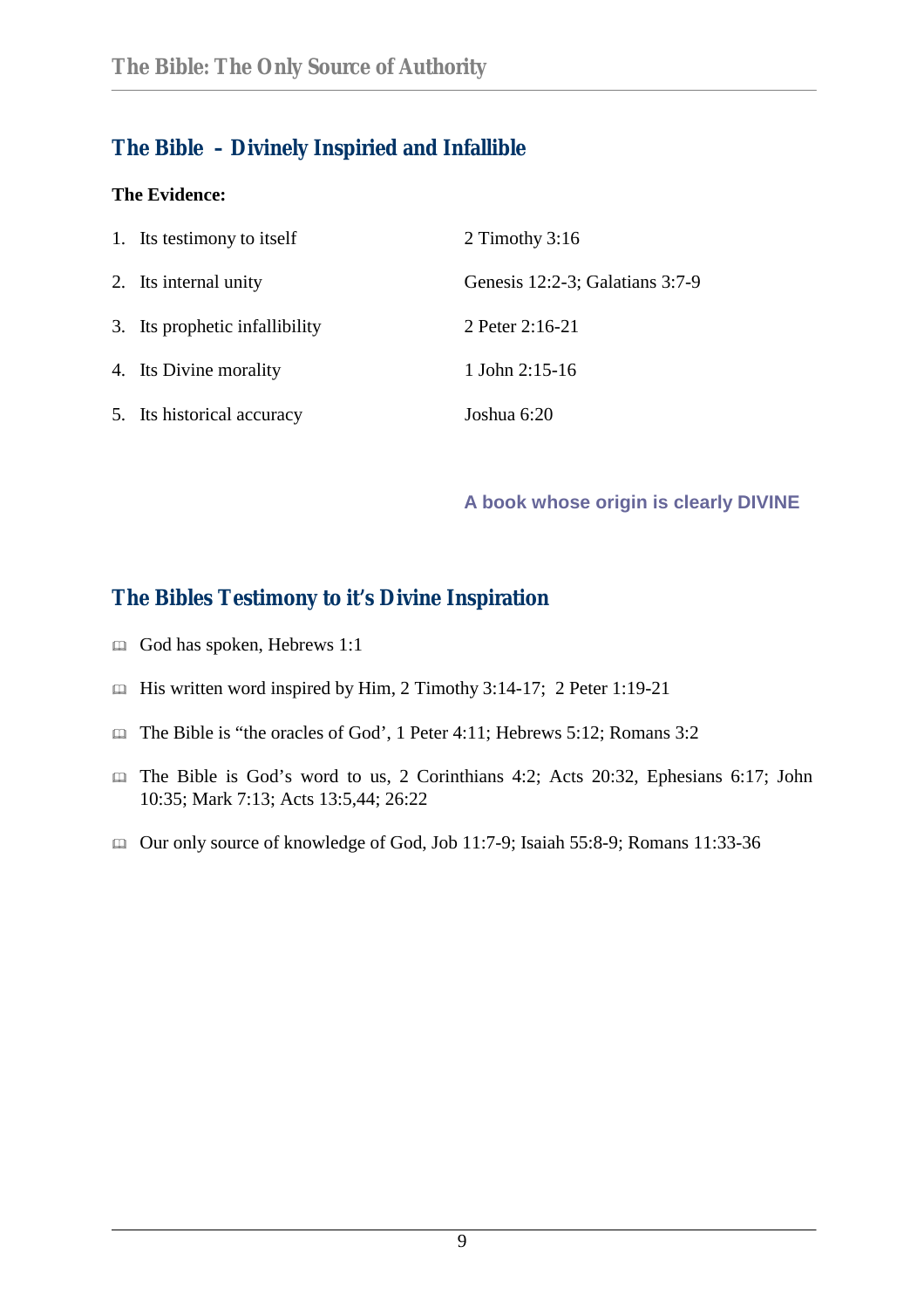### <span id="page-12-0"></span>**The Bible – A Perfect Doctrinal Unity**

- $\Box$  The **inspiration** of the spirit of God in each Bible writer has ensured **unflawed consistency** of teaching on every Bible doctrine **throughout** - this is simply not possible without the inspiration of God.
- $\Box$  One God, the Father, Deuteronomy 6:4; John 17:3
- **God's kingdom on earth, Daniel 7:22,27; Revelation 5:9-10; Luke 1:31-33**
- $\Box$  Jesus Christ, God's Son, 2 Samuel 7:14; John 3:16
- $\Box$  Man is mortal, Psalm 78:39; James 4:14
- $\Box$  Jesus Christ, the only sacrifice for sin, Isaiah 53:4-6,10,12; Hebrews 10:10-14

### **The Bible – Source of Infallible Prophecy**

- $\Box$  To predict the future at a distance of centuries and millennia ahead concerning clearly recognisable events of world significance is not possible to man. It in evidence of Divine inspiration. Such prophecies abound in the Bible.
- $\Box$  Israel dispersed and regathered, Jeremiah 31:10
- $\Box$  Succession of 4 human world empires, but no 5th, Daniel 2:36-45 Rise of Russia at same time as Israel return to their land, Ezekiel 38:1-8,14-17
- **Tyre defeated, destroyed and scraped bare, Ezekiel 26:1-14**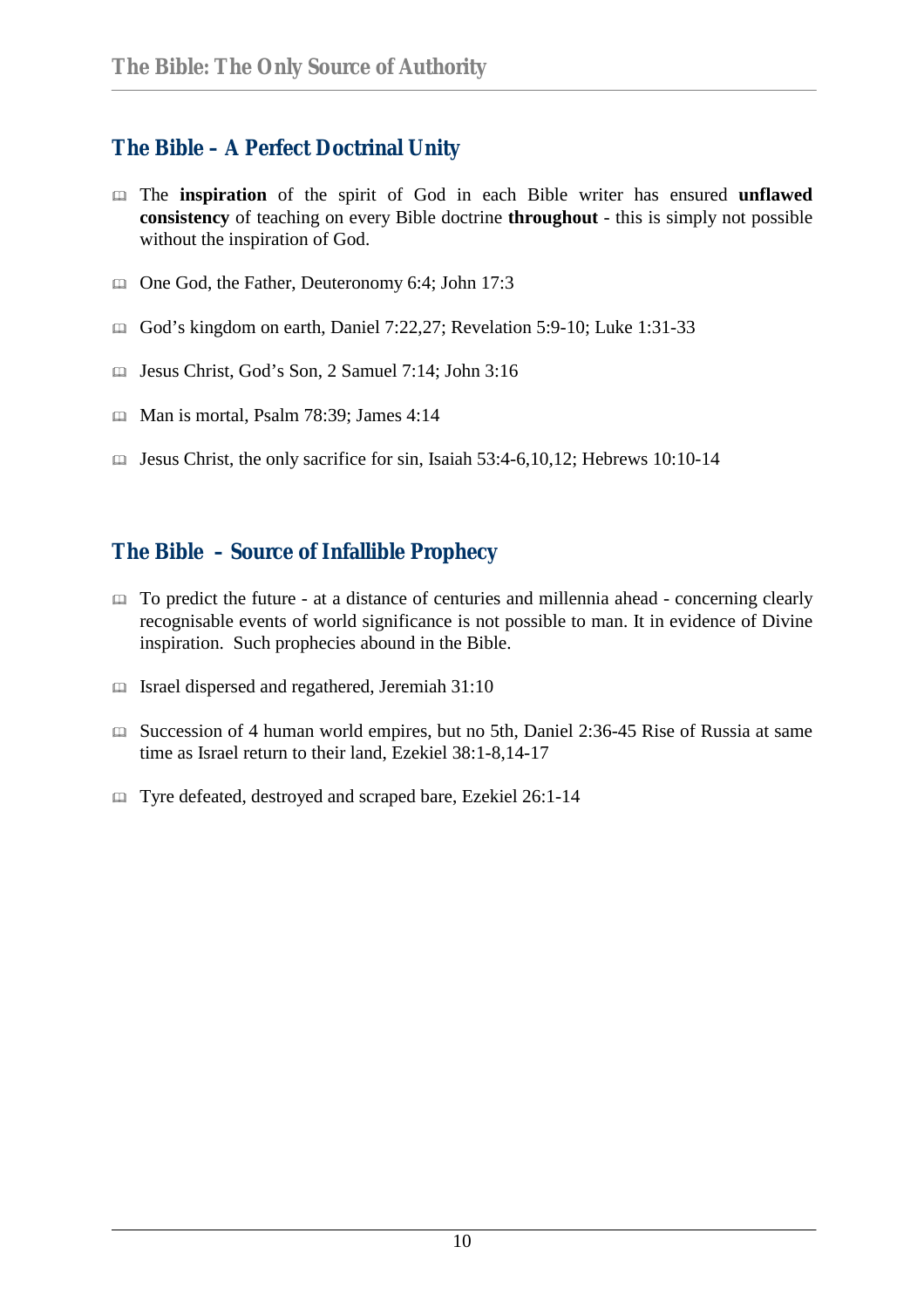#### <span id="page-13-0"></span>**The Bible – Source of Divine Morality**

- $\Box$  Mankind is sole author of every social and moral evil persistent breaker of every Divine law, Romans 1:18-32;8:7. Self-evidently the Bible's morality was not originated by man.
- $\Box$  Lie not one to another, Ephesians 4:25
- $\Box$  Love your enemies, Luke 6:27-31,35-36
- $\Box$  Avoid all sexual evil, 1 Corinthians 6:16-20
- $\Box$  Give yourself to God to do His will, Romans 12:1-2
- $\Box$  These are all contrary to man's natural choice, Galatians 5:16-17

#### **The Bible – Its Historical Accuracy**

- $\Box$  Ur of the Chaldees existence disputed discovered by Sir Leonard Woolley.
- $\Box$  Jericho existence disputed discovered by J.B. Garstang.
- # Pontius Pilate existence disputed inscription bearing his name discovered near Tiberius.
- Luke once questioned on "titles of officials in the Acts" now acknowledged as an historian without peer.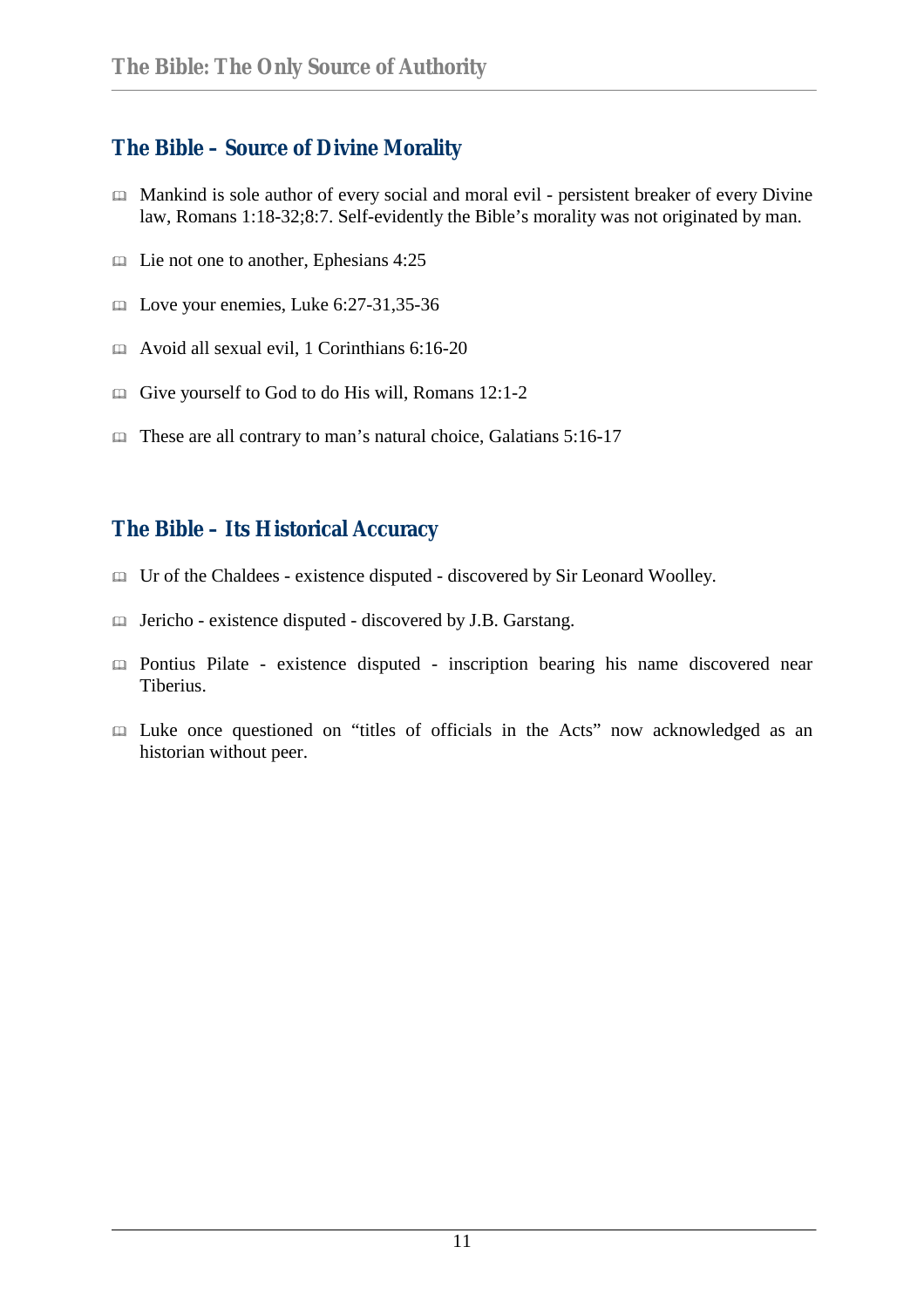## <span id="page-14-0"></span>**The Gospel and The Bible**

"Things of the **Kingdom of God** and the **name of Jesus Christ**" - Acts 8:5,12,14,25

The message Jesus Christ proclaimed was "the **gospel of the Kingdom of God"** Matthew 4:23; Luke 8:1

The gospel was preached generations **BEFORE** Christ's birth - Galatians 3:8; Hebrews 4:2

The gospel concerns the **Hope of Israel** - Acts 26:6-7; 28:20

"The gospel" means the **Good News** 

## **THE BIBLE GOD'S POWER TO SAVE US**

(Romans 1:15-17; 1 Corinthians 15:1-2; 2 Timothy 1:8-10)

#### **The Essential Steps to Salvation**

- ! God's call by the gospel, 2 Thessalonians 2:13-14
- ! Belief of the gospel
- ! Baptism into Christ
- ! Gracious bestowal by God of immortality on all whom Christ judges to have fulfilled the first three steps, 2 Peter 1:2-11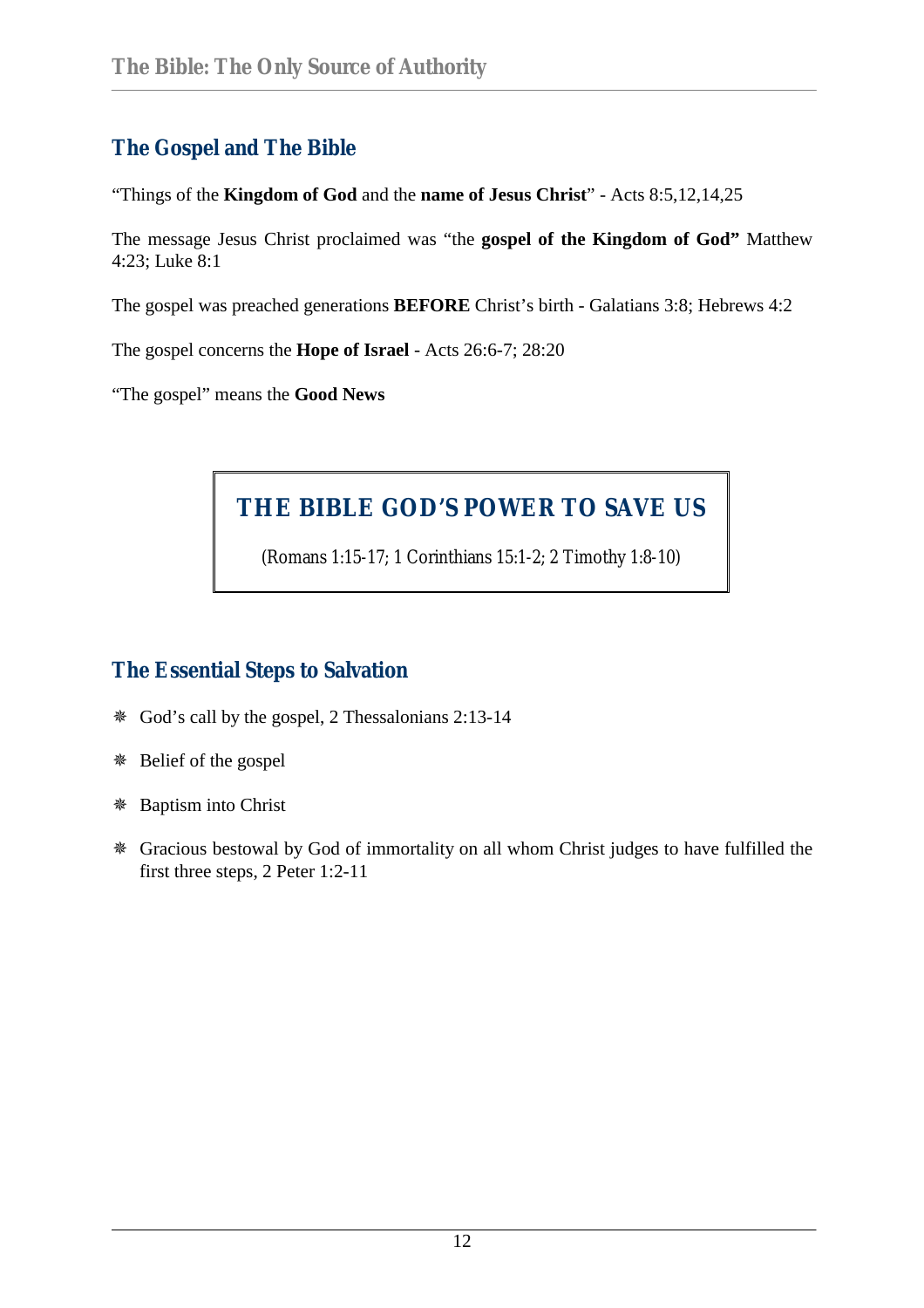#### <span id="page-15-0"></span>**THE SPIRIT OF GOD**

### **God's Spirit**

God's spirit is His power. It has no personality, but is rather the means through which His will is accomplished.

It sustains **all life** -

"All the while my breath is in me, and the spirit of God is in my nostrils" (Job 27:3)

"If He set his heart upon man, if He gather unto himself his spirit and his breath; **all** flesh shall perish together, and man shall turn again unto dust" (Job 34:14-15)

## **How the Bible Defines the Spirit of God**

The Bible uses the word "SPIRIT" in a widely extended range of meanings, but all stem from its primary significance, as describing God Himself:

- ! God is Spirit John 4:24
- ! The **power** which emanates from God is therefore called Spirit Acts 1:8; Micah 3:8. It fills heaven and earth - Psalm 139:7-12
- ! By the Spirit God **inspired** the writers of the Bible 2 Peter 1:20-21; Hebrews 3:7;10:15
- ! Consequently, the **word of God** in the Bible is called Spirit John 6:63; Ephesians 6:17; 1 John 5:6
- ! A **holy mind** developed by the word of God is called Spirit Romans 8:2,4-6; Philippians 3:3
- ! **Any disposition of mind** may be called Spirit 1 Corinthians 2:11; Ecclesiastes 7:9. So also mind itself - Proverbs 29:11; Genesis 26:35. Even an evil disposition Proverbs 16:18; Hosea 4:12.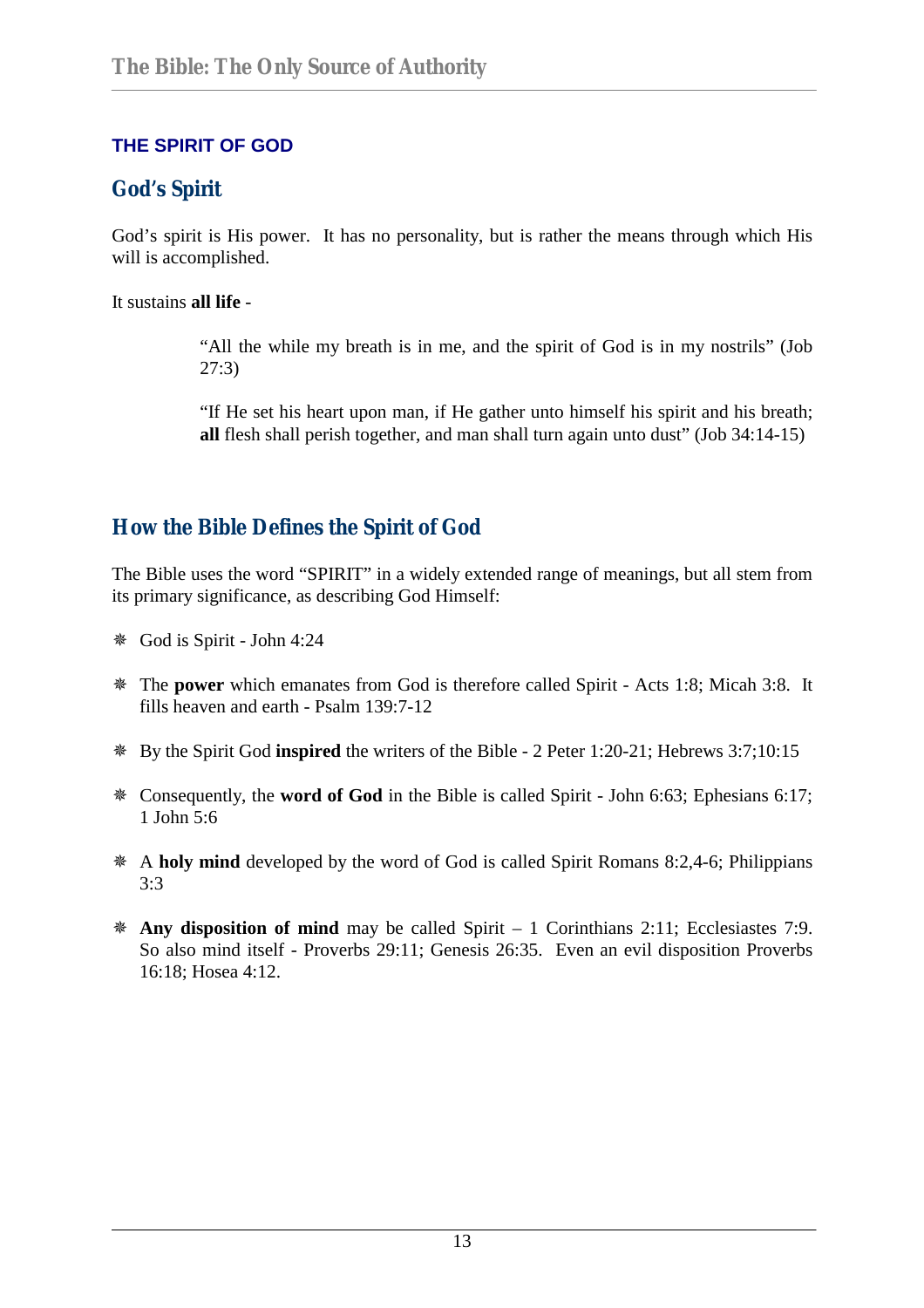## <span id="page-16-0"></span>**God's Holy Spirit**

The words "Holy Spirit" literally mean separate, or special power. They refer to God's spirit power only when it is used for special work. The Bible speaks of the Holy Spirit as being associated with the work of redemption or salvation.

Whereas God's spirit sustains all flesh, God's Holy Spirit has never been upon all men (see **Numbers 11:16-17,24-30**).

As can be seen from the passage in Numbers, the possession of the 'spirit of God' in a special sense was evidenced by outward signs. It was the power which impelled men to write inspired and unerring Scriptural records (2 Peter 1:19-21).

#### **The Gifts of the Holy Spirit**

In the New Testament the bestowal of the Holy Spirit was in the form of gifts - or empowering abilities. It is a much misunderstood subject. We will examine it under the following headings:

- $\odot$  What were the Holy Spirit Gifts?
- $\div$  How were they given?
- $\div$  Why were they given?
- $\div$  How, why and when were they withdrawn?
- $\triangle$  Are they available today?
- $\odot$  When will they be re-issued?

#### **What were the Holy Spirit Gifts?**

Read Acts 2:1-4. The disciples were gathered "with one accord" in the city of Jerusalem, and in fulfillment of the promise of Christ (Acts 1:8) they were anointed with the Holy Spirit.

The effect was instantaneous (v4).

It was said of Jesus Christ (v22) that the miracles were a sign that he was approved of God. Now it was true of his disciples (Hebrews 2:4).

1 Corinthians 12 gives us a list: tongues (i.e. a language not previously learnt), healing, wisdom knowledge, working of miracles, prophecy and **discerning of spirits**.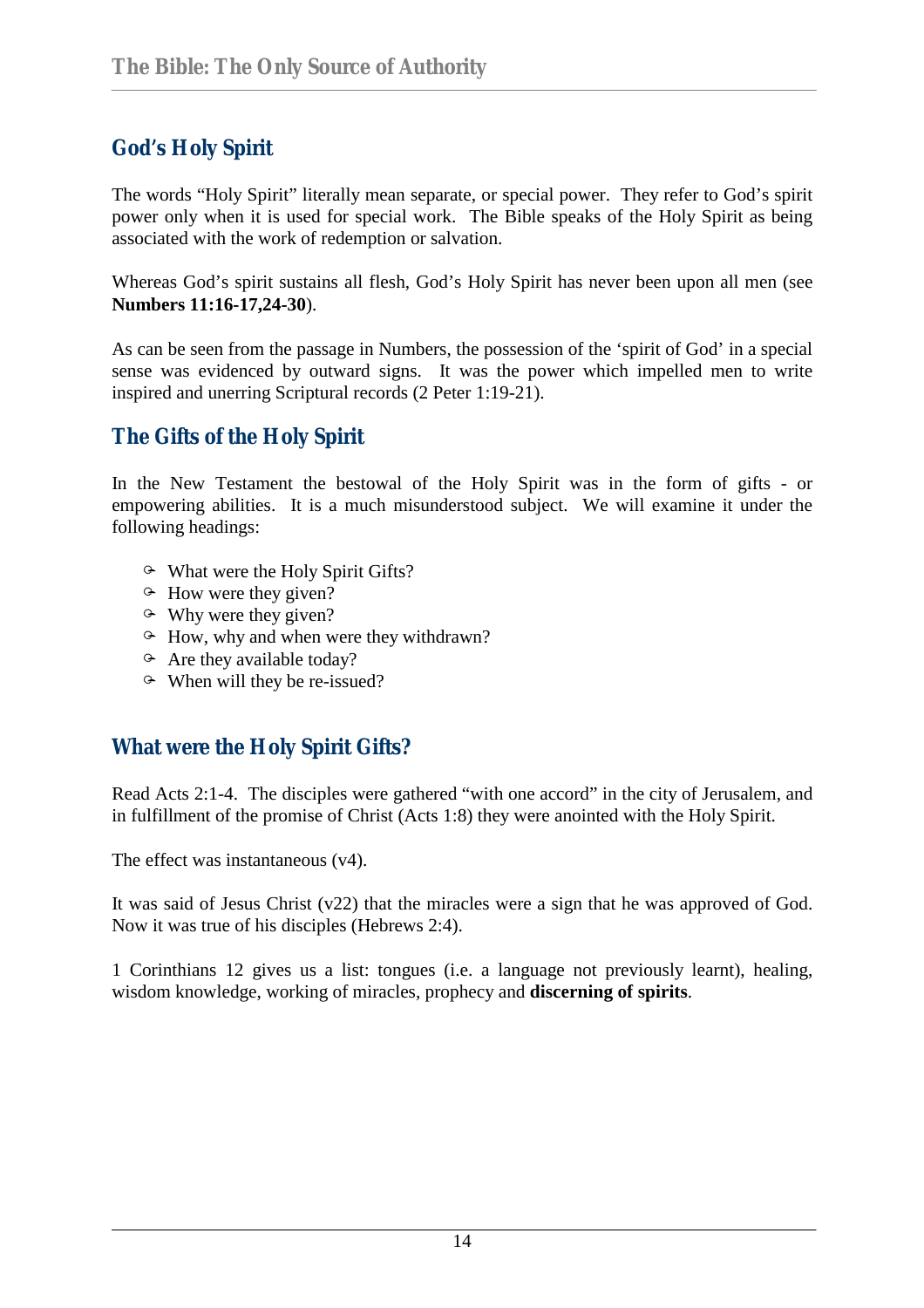### <span id="page-17-0"></span>**How were they given?**

The modern world has become familiar with evangelists. Men, women and even children are among those claiming to possess miraculous gifts.

Some few years back a 10 year old child toured Australia from the U.S.A. claiming to have the gift of God and the power of miracles.

The Bible is quite specific as to the manner in which the gifts were bestowed. The first essential was understanding the Truth. The idea of a man teaching the immortality of the soul and possessing spirit gifts is quite foreign to the Word of God: people had to receive the Truth and then later the gift. Acts 2:38 cp. Acts 8:12-18.

From this latter passage in Acts it is evident that the apostles only had the power to confer the gift and this was done by the laying on of their hands (see also Acts 6:6; 19:6; 1 Timothy 4:14; 2 Timothy 1:6).

- ! Christ himself directly bestowed the Gifts of Holy Spirit on the **apostles** John 15:26; 16:7; Acts 2:1-4 - and on the first gentile converts - Acts 10:44-47
- ! Thereafter Spirit gifts were bestowed by the **apostles** Acts 8:14-19 who alone had that power; compare 2 Timothy 1:6 with 1 Timothy 4;14

Consequently, these Gifts could not endure more than a generation beyond the death of the last of the apostles.

- ! When given, the Spirit Gifts were designated for free bestowal on two generations of believers - Acts 2:38-39
- ! When the giving of these Gifts was prophesied, it was likened to a shower of rain Joel 2:23: "For He hath given you the **teacher of righteousness** and He shall cause to descend for you **a rain**; **a teacher** and a **latter rain** in the first month".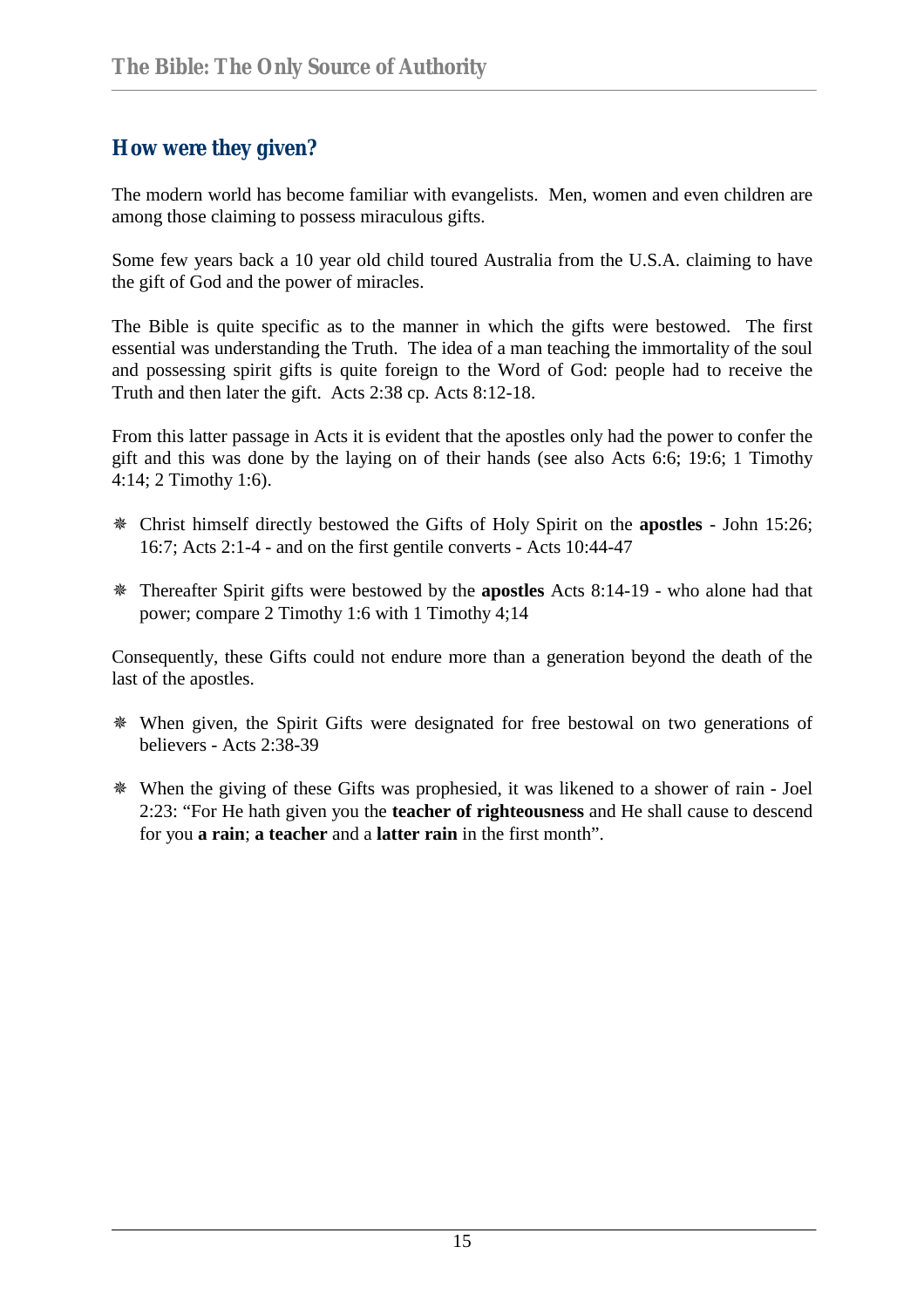#### <span id="page-18-0"></span>**Why were they given?**

Because of the great responsibility of preaching Jesus in a vast pagan world and among hostile Jewry. One reason they were given was to give a clear and accurate rememberance of the life of Jesus that it might be recorded (see John 14:26; 16:13).

They were given for the "perfecting" (better understood as a 'bringing to maturity') of the saints (1 Corinthians 13:10 compare Ephesians 4:11-12). For other occurrences of the word see 1 Corinthians 2:6 - the idea is of being grown up spiritually, see 1 Corinthians 14:20.

One of the main reasons that they were given was so that the Scriptures may be made complete - it is these that mature the saints.

The Holy Spirit gifts were a Divine endowment of supernatural powers given to chosen members of the **first century ecclesias** with certain specific and limited objectives:

- ! **To evidence by miracle** the Divine origin of the Gospel of Christ Mark 16:20; Acts 14:3
- ! **To prove** beyond doubt that God offers salvation, not by works of law, but obedience that stems from faith in Christ - Galatians 3:2-5
- ! **To bring** the saints to maturity to build up the body of Christ, by **establishing** true doctrine - Ephesians 4:11-15; 1 Corinthians 13:9-12
- ! **To testify** with the force of **Divine authority** against Jewish rejection of Christ and the offer of salvation by faith in him - John 16:7-11

#### **How, why and when were they withdrawn?**

The fact that they were to be withdrawn is clearly shown in 1 Corinthians 13. They were aids to the infant ecclesia to assist it to grow up. Tongues, knowledge and gifts of prophecy would cease. Why? Because the job for which they were originally given had been completed (see Ephesians 4:11-12).

When did this occur? History shows that the gifts were not available or in fact to be found at all, beyond about the middle of the second century A.D. By this time the Jewish state had been overthrown (A.D. 70) and the gospel firmly entrenched in the pagan world. The word of God was then to be the entire source of authority. The gifts had served their function.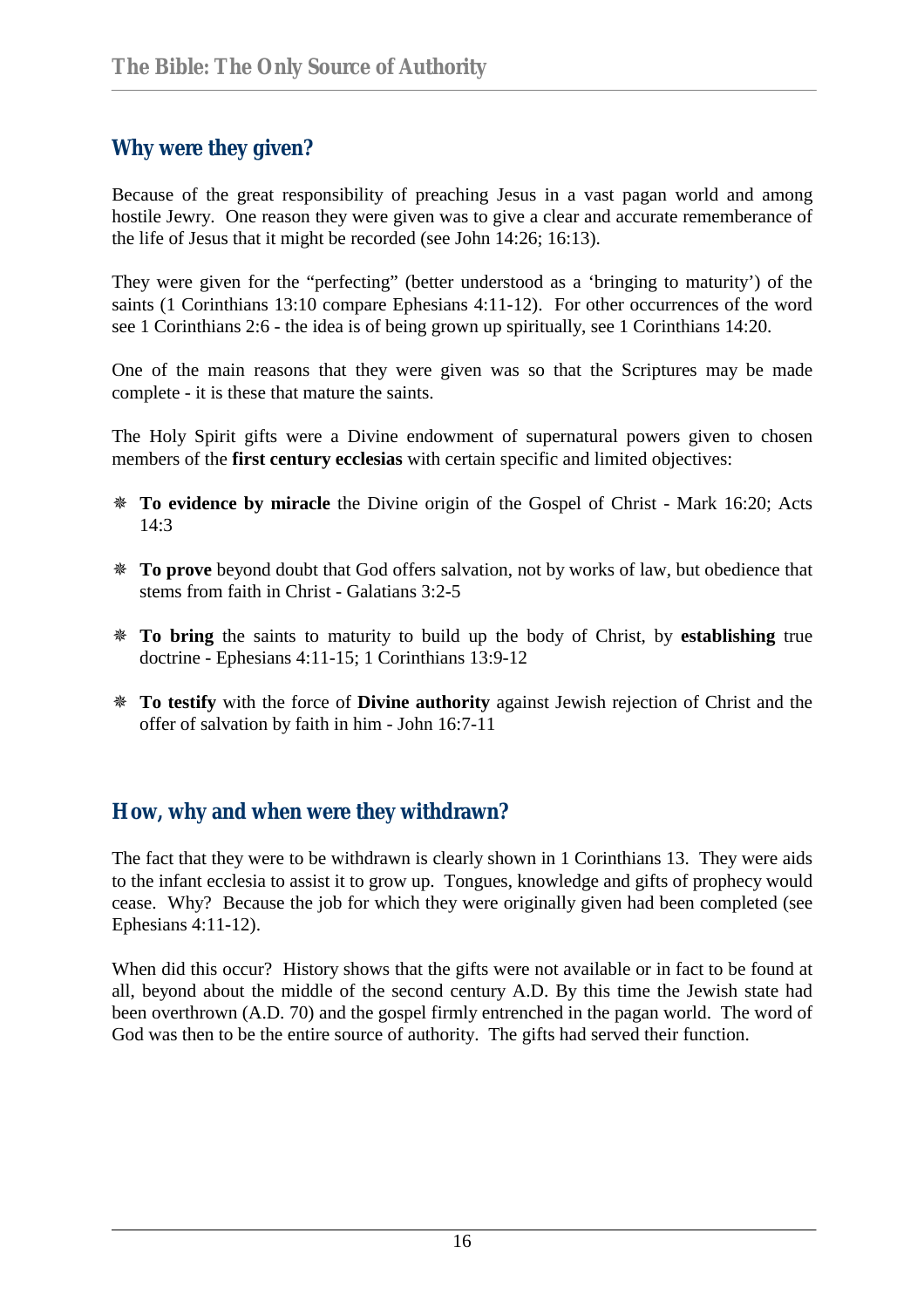How did this occur? As 1 Corinthians 13 shows, a time would come when the gifts would be removed Acts 8:18 shows that **only** the Apostles could pass on the Holy Spirit by the laying on of hands (even Philip the evangelist could not pass it on). When the last of the Apostles died around the end of the first century A.D. the ability to pass on the gift also ceased. This ability was not transferred to their 'successors' because it was not necessary that the gifts continue any longer. The result was that those who had received a gift, dwindle away in number to nothing during the second century.

Since the Holy Spirit Gifts were given for particular and limited purposes, God provided for the **withdrawal** of the Gifts **when those purposes had been accomplished**. The intended **cessation of the gifts** is announced in unambiguous terms:

1 Corinthians 13:

v8 "Whether (Gifts of - cf. 13:2) prophecies, **they shall fail**; whether tongues, **they shall cease**; whether knowledge, **it shall vanish away**"

- v10 "That which is in part **shall be done away**"
- v11 "When I became a man, I **put away** childish things"

The time for the cessation is when "THAT WHICH IS **PERFECT** IS COME". PERFECT is contrasted with PART BY PART 13:9-10, as adult is with childish 13:11.

God has pledged that "When the PERFECT is come, then THAT FROM PARTS will be done away" - 1 Corinthians 13:10

This defines **THE TIME** for the cessation of the Gifts.

! As PART BY PART describes a **fragmentary revelation**, so PERFECT describes a **complete and finished revelation -** consequently:

PERFECT means **finished**; cf. John 4:34; 5:36; 17:4; Acts 20:24

! As PART BY PART describes an **infant and immature condition** of the ecclesia of Christ, so PERFECT describes an **adult**, **full-grown condition** of the ecclesia of Christ consequently:

PERFECT means **adult, full-grown**; cf. Hebrews 5:14; 1 Corinthians 14:20

! This means that "THE PERFECT" had come when the Bible was complete and the original ecclesias had been developed to maturity, cf. 1 Corinthians 2:6; Philippians 3:15; Colossians 1:28. Then **in the first century** the gifts began to **vanish**.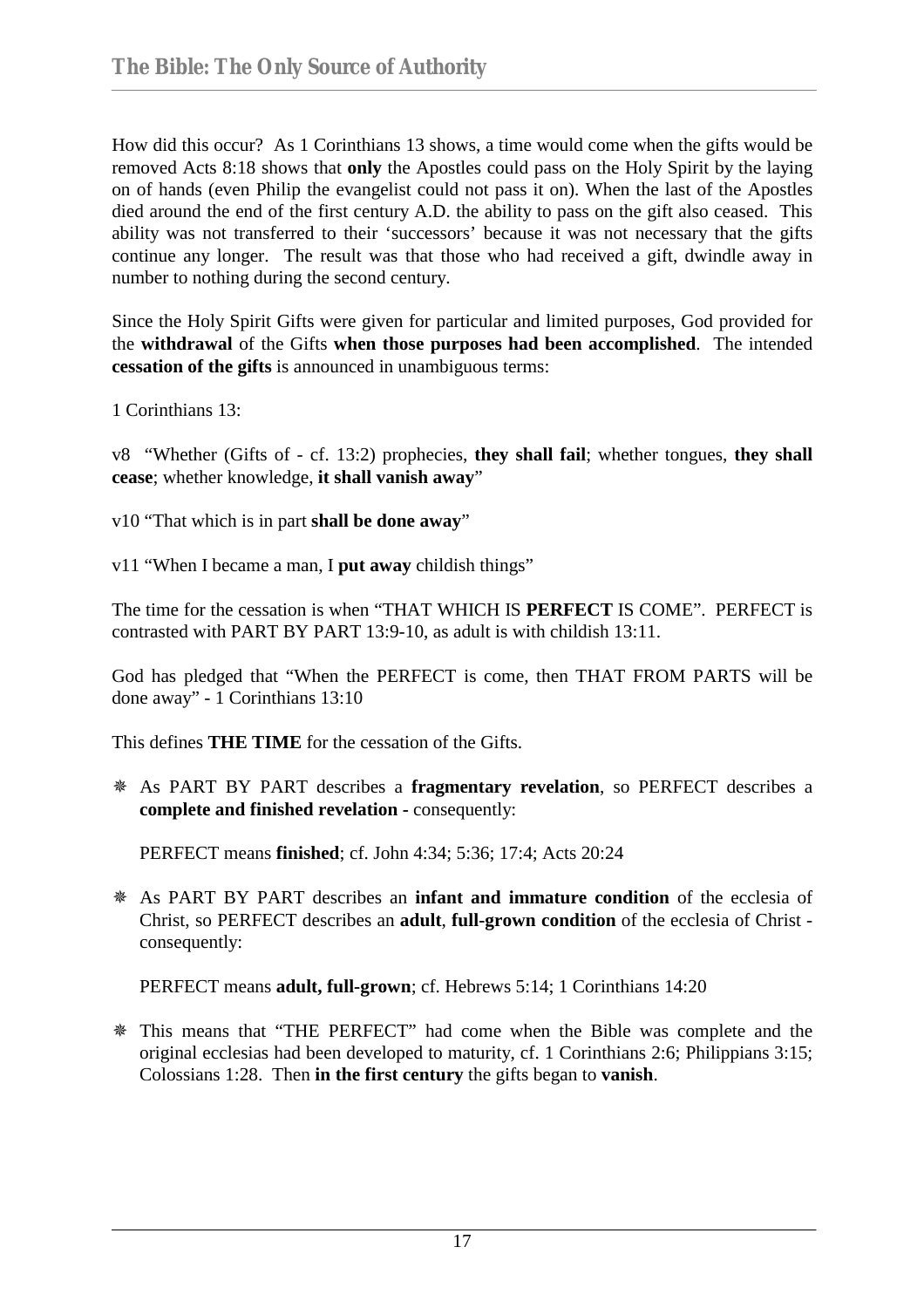### <span id="page-20-0"></span>**Are they available today?**

The fact that there was such a gift as discerning of spirits is most significant. It shows that there were some claiming Holy Spirit power, and were probably supporting their claim with pseudo miracles e.g. healing see 1 John 4:1-3. The gift of discerning of spirits prevented the growth of charlatans and fakes. It restrained those who, possessing hypnotic power and being able to exert a magnetic influence on others, were deluded into imagining that what they did was by the Holy Spirit.

We do not deny the fact of modern 'faith healing' nor do we deny the power of prayer. But that is quite different from the gifts of the early Christian era. Most doctors acknowledge the need of 'faith' in effecting cures (e.g. the placebo).

Thus in the religious world there exists the spectacle of differing sects, antagonistic of each other, each accusing the other of being entirely erroneous (e.g. Catholics and Pentecostals), yet both claiming miraculous cures. God cannot be with both. Indeed, since none of them possess the **Truth** of the Scriptures, how could any of them possess the spirit gifts even if they were available?

What about the "miracles"? The answer is that they are not genuine miracles at all, but a phenomenon well known to science - mind over matter. For every claimed cure there are thousands of failures (naturally unrecorded). Natives can work their own 'miracles' e.g. voodoo and the Australian aborigines' pointed bone. These are not miracles but psychosomatic.

We must discriminate between the true and false. How? By testing the doctrine, see Acts 19:13; 2 Timothy 3:8.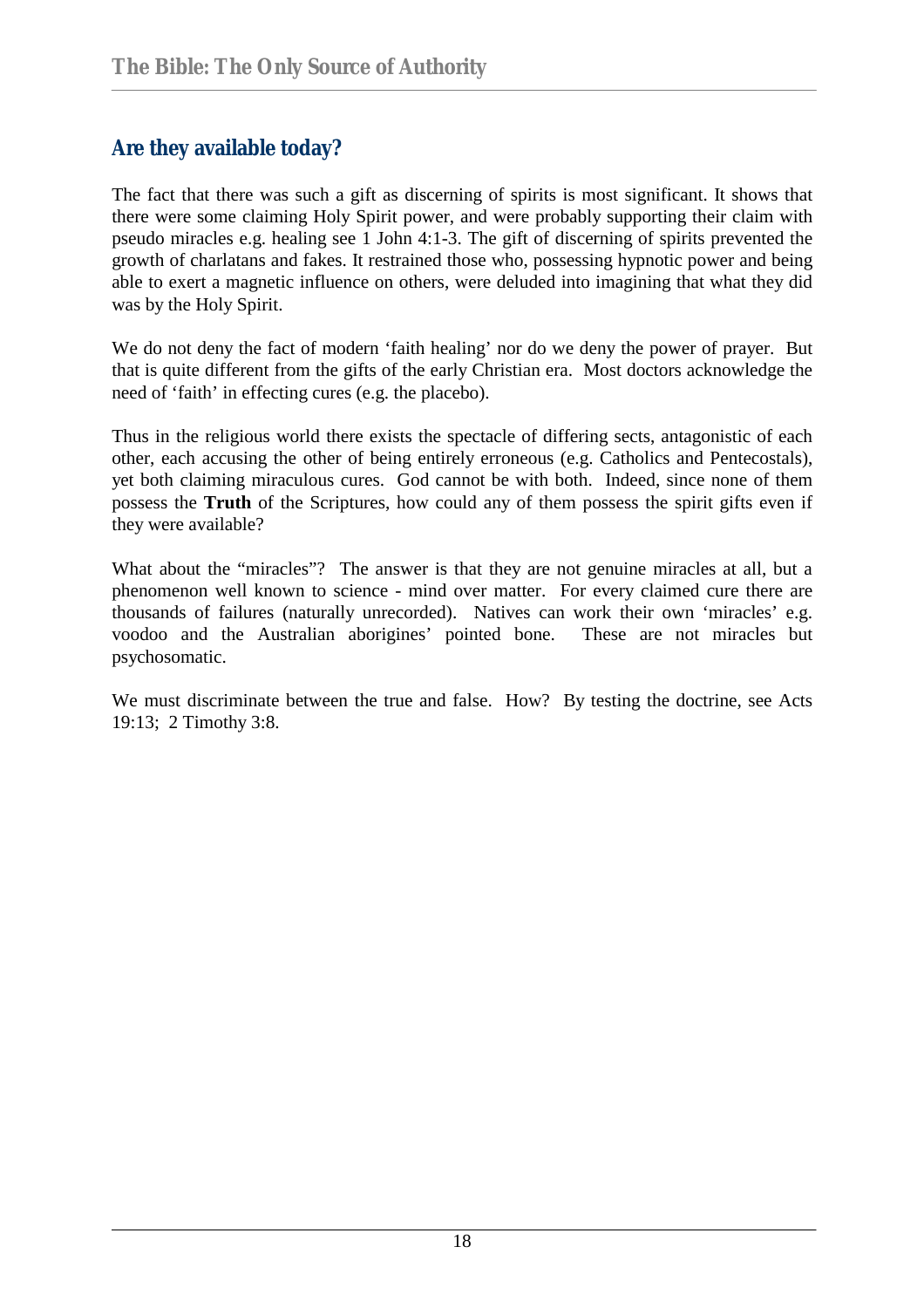## <span id="page-21-0"></span>**Holy Spirit in Your Life**

The principles that apply:

- a. The Gospel believed is God's power to salvation Romans 1:16-17; 1 Corinthians 15:1-2; 2 Timothy 3:16-17; Acts 20:24,32
- b. The Bible was written under inspiration of the Holy Spirit 2 Peter 1:21; John 6:63
- c. Bible Truth is what sanctifies disciples of Christ John 15:3;17:16; Psalm 119:9,11; Ephesians 5:26
- d. Our spirit, or mind and heart, is what the Truth sanctifies Ephesians 4:23; 6:18; Romans 1:9; 2:29; 7:6; 8:5-6; 1 Corinthians 6:20; 7:34
- e. As a result, the Bible frequently uses the expression "a Holy Spirit" to describe our hearts when cleansed by the word of God - Jude 20; Romans 9:1; 14:17; 1 Thessalonians 1:6; 2 Corinthians 6:6; Acts 7:55,59; Titus 3:5.

## **When will they be re-issued?**

The powers will return when the Lord Jesus Christ returns. In Ephesians 1:13-14 they are described as having been given in the first century as a deposit or down payment until Christ's return. In Hebrews 6:4-7 they are described as '**the powers of the age to come**'. First century believers were merely given a foretaste of that which all saints would be given when the Kingdom is established on the earth.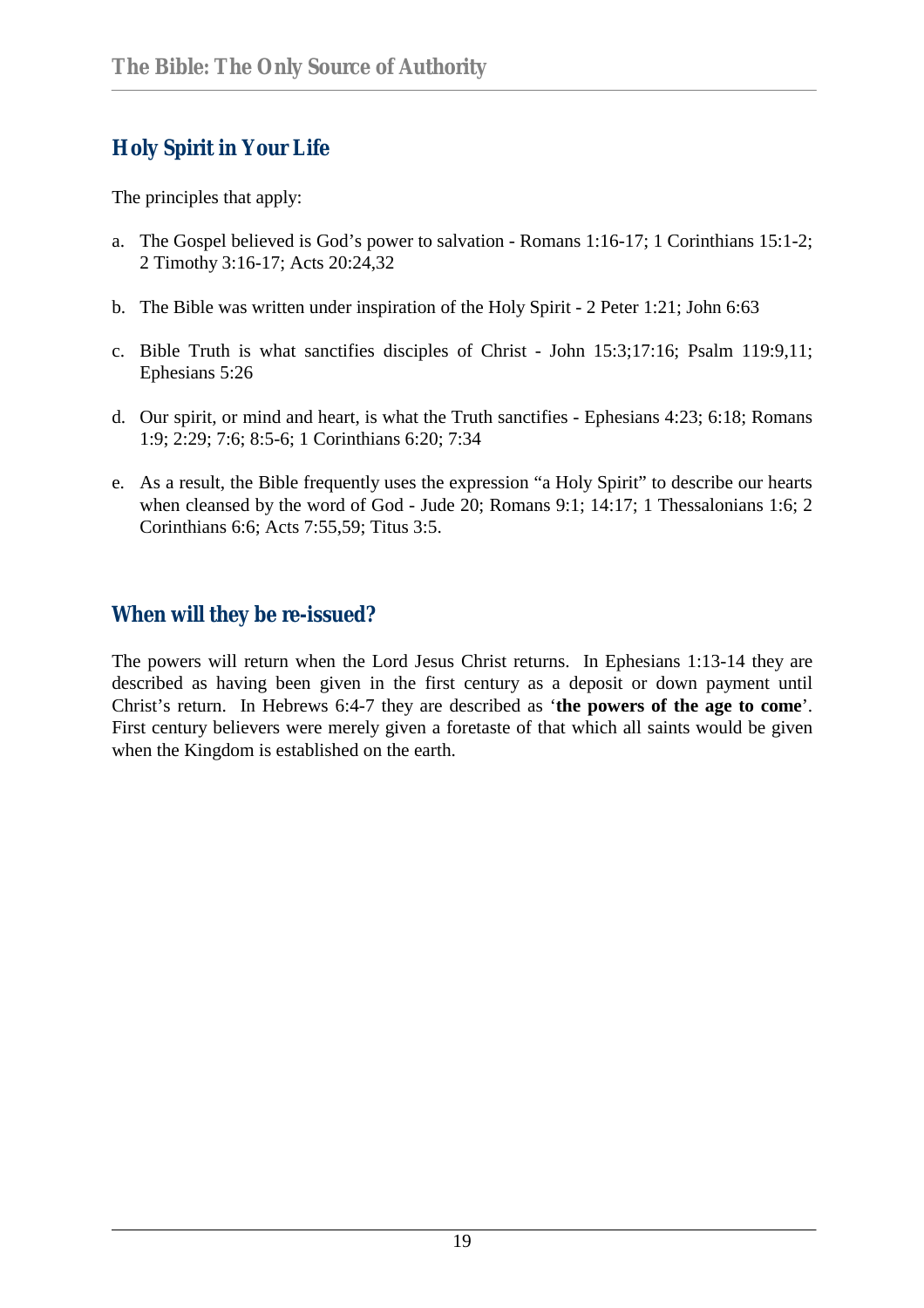#### <span id="page-22-0"></span>**THE TRUE MEANING OF THE SABBATH**

#### **God's Rest – Commencement of a Great New Work**

- $\implies$  God worked six days in creating the present physical order on earth Genesis 1:31
- $\Rightarrow$  On the seventh day He rested and sanctified it Genesis 2:2-3
- $\triangle$  Nonetheless God's work continued unabated throughout that and every subsequent Sabbath day - John 5:16-17
- $\Rightarrow$  But it was work of a different kind He began the spiritual work of a new creation -Ephesians 4:24; 2 Corinthians 5:17
- $\Rightarrow$  So God calls on us to cease our own work and to turn to doing His work each day of the week without ceasing - Isaiah 58:6-14

## **The Sabbath First Revealed at the Exodus**

- $\implies$  Sabbath imposed on Israel to memorialise rest from bondage in Egypt Deuteronomy 5:15-16
- $\implies$  The original observance initiated under Moses Exodus 16:5,23-30
- $\Rightarrow$  The Sabbath first made known at the time of Israel's exodus from Egypt Nehemiah 9:14
- $\Rightarrow$  The punishment for disobedience to the Sabbath law unknown before the exodus -Numbers 15:32-36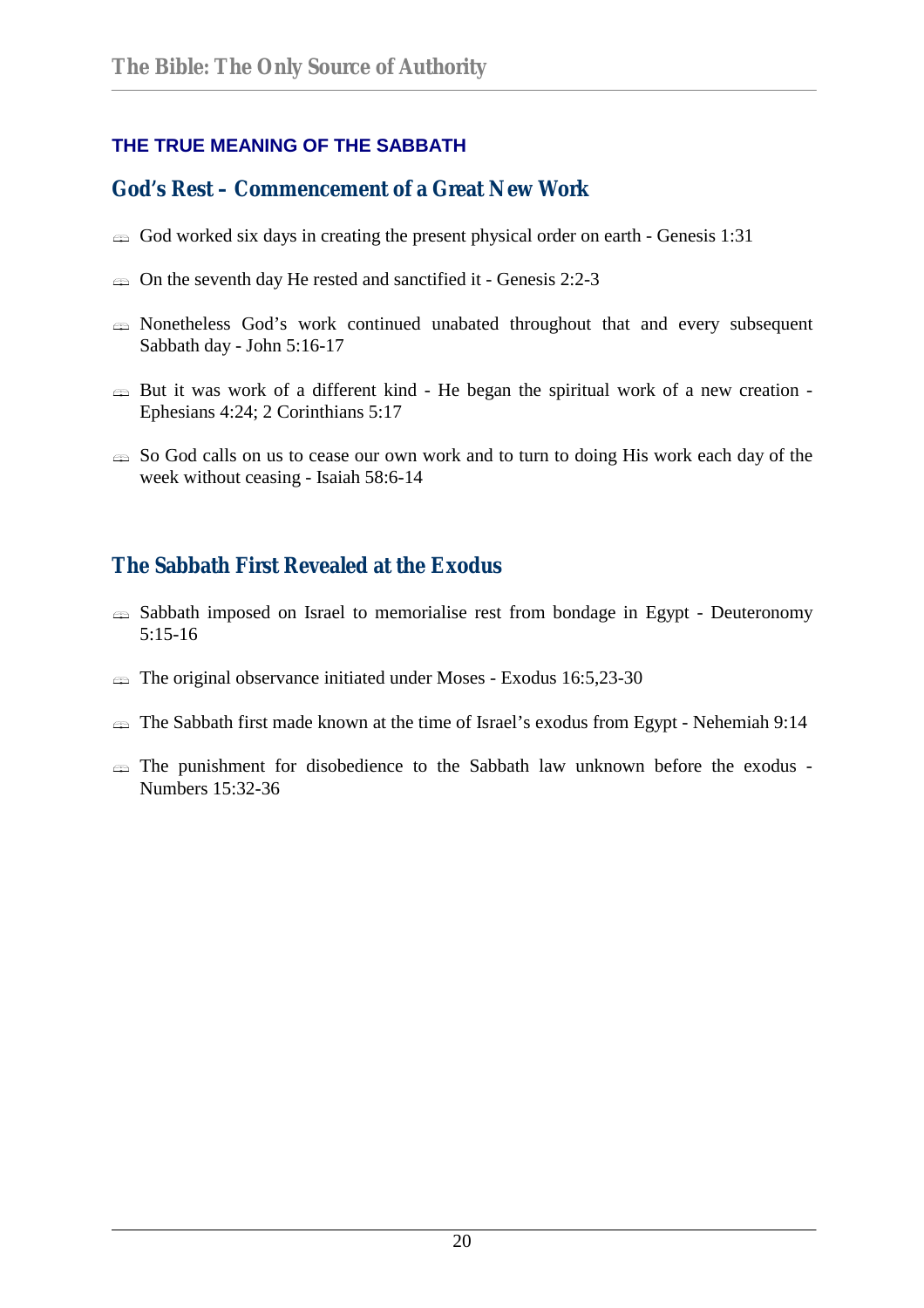#### <span id="page-23-0"></span>**The Sababth Less in Importance than Circumcision and Animal Sacrifice**

- $\implies$  Circumcision displaced the Sabbath when the two laws clashed John 7:22-23. Ritual of sacrifice took precedence over the Sabbath each and every Sabbath day - Numbers 28:9; Matthew 12:2-8
- $\Rightarrow$  The Sabbath made for man and displaced by God when the needs of man require Mark 2:27; Luke 6:5,9

#### **Sabbath Observance Passed Away, Superseded by Christ**

- $\triangle$  The only things in the law "necessary" for Christians to observe exclude the Sabbath -Acts 15:28
- $\triangle$  Christ did away with the Sabbath Colossians 2:16. The term "Sabbaths" includes the seventh day Sabbath - Exodus 31:13-17

#### **The Ten Commandments and the Rest of The Law Indivisible**

- # The sacrificial code was both Law of Moses **and** Law of God 2 Chronicles 30:16; 31:3
- $\implies$  All the Law was "God's law by the hand of Moses" 2 Chronicles 34:14; 35:6; Leviticus 26:46
- **Exodus 24:12** The ten commandments are both "law" and "commandments" Exodus 24:12
- $\implies$  The ten commandments are the "covenant" of God Deuteronomy 4:13 and the "words of the covenant" which covenant was done away in Christ - Hebrews 9:1-4; Colossians 2:11- 18; 2 Corinthians 3:6-11 because it was a ministration of death - 2 Corinthians 3:7
- $\Rightarrow$  The ten commandments were spoken by God in common with the rest of the law -Deuteronomy 5:22,31-33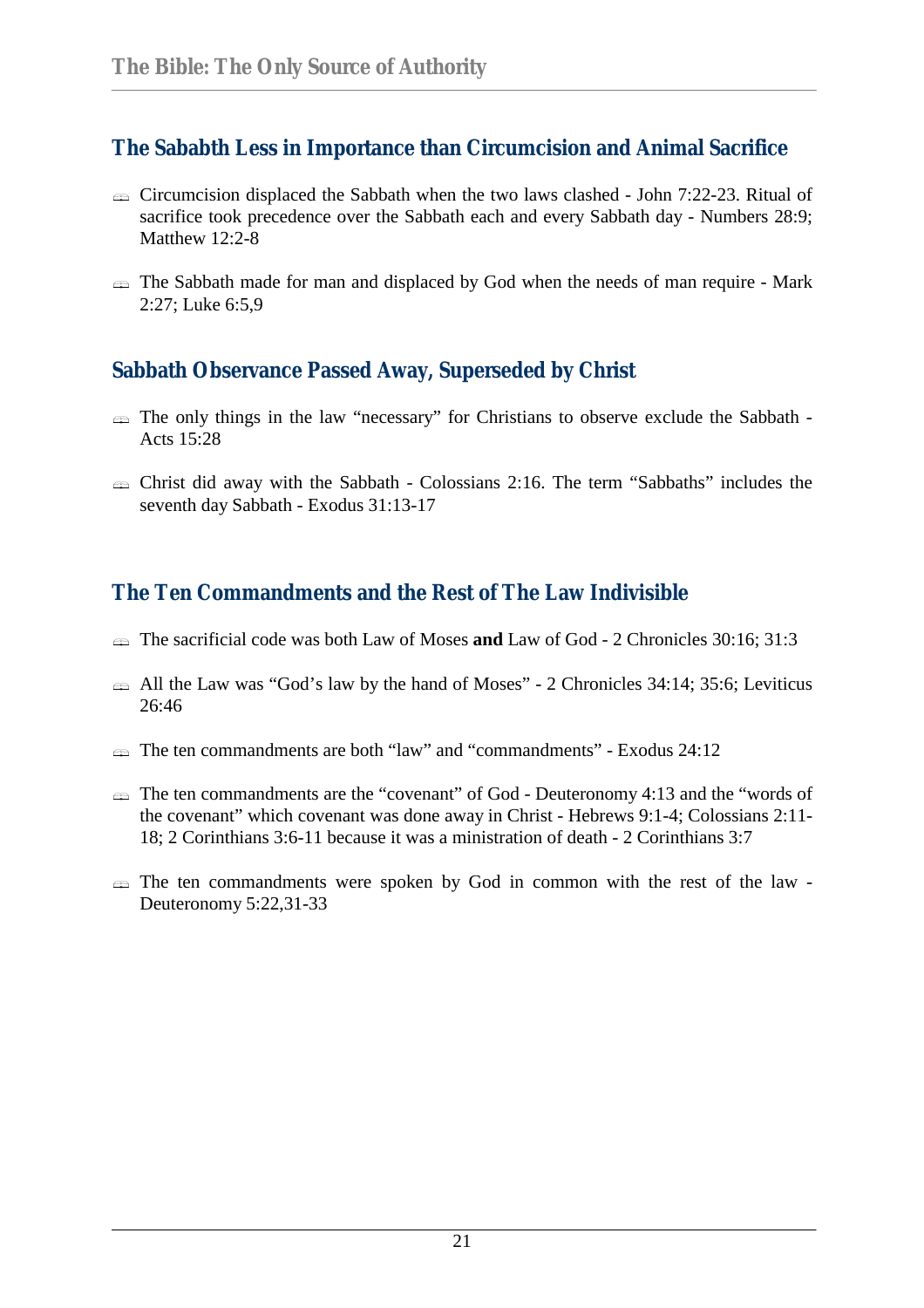### <span id="page-24-0"></span>**How and Why the Sabbath Should be Kept?**

#### **Reading: Deuteronomy 5**

**Colossians 2:16-17** In Christ we have the reality; the law was but a shadow. v14 the handwriting was taken away. The Law of Moses made salvation impossible through law keeping. The only way to take the law from man was through the death of Christ. To save man it was necessary to get the law out of the way. v16 - Don't let anyone attempt to regulate your life or criticise your way of life in regard to these things that have been removed. Seventh Day Adventists say that it is not the weekly Sabbath because the word is plural. This is not a case because it is common in the New Testament to describe the weekly Sabbath in plural form. **Matthew 12:1-2, 5** (plural), v10 (plural - this time Pharisees speaking), v11 (he replies - Sabbath singular) v12. There is a progression of time in v16 - yearly, monthly, weekly. **Luke 6:2, 9** (same incident as Matthew 12 - v2,9 - the term is identical to Colossians 2:16 **Sabbaths** "days" not in original).

**Acts 16:13** (Greek - the day of the Sabbaths). "The Sabbaths" was the normal Jewish term describing the seventh day of the week. **Acts 17:2** - yet obviously the normal weekly Sabbath (the word day not in original - so same as Colossians 2:16). **Matthew 28:1** Sabbaths - plural, as also **Luke 4:31**.

Now consider the Old Testament context and compare:

**Exodus 20:8-11**, although vv8-11 clearly is singular in Hebrew, compare **Leviticus 19:3-4** clearly referring to the commandments of Exodus 20. See **Exodus 31:13-17** (Sabbaths obviously the weekly Sabbath - the background is Exodus 20 cp. v11) Sabbaths (same in LXX as Colossians 2:16) for **IT** is a sign. So in the Old Testament they are used in the same way as in the New.

**Perpetual** does not mean unending without break - cp. Levitical priesthood **Exodus 40:15** (same word here translated everlasting). Cp. **Hebrews 7:12** because there is a change in the priesthood there must be a change in the Law. Ohlam - time is a length of time to be determined by context. **Exodus 31:17** - between God and **Israel** (and no one else) for the ohlam defined in **Hebrews 9:24-26** (note THE END OF THE AGE i.e. of the Law's duration, Greek AION = Hebrew OHLAM) and for which the Sabbath was instituted. The end of the Mosaic Age from the Exodus until the Roman overthrow. There is a contrast made between the covenant to be made at Christ's return.

**Hebrews 8:13** - the shadow gives way to the object which casts it. The Seventh Day Adventist's main argument - two types of law - moral which remains and ceremonial which was done away. They say the 10 commandments are the moral and the rest was ceremonial. But the Sabbath is **not** essentially a **moral** commandment.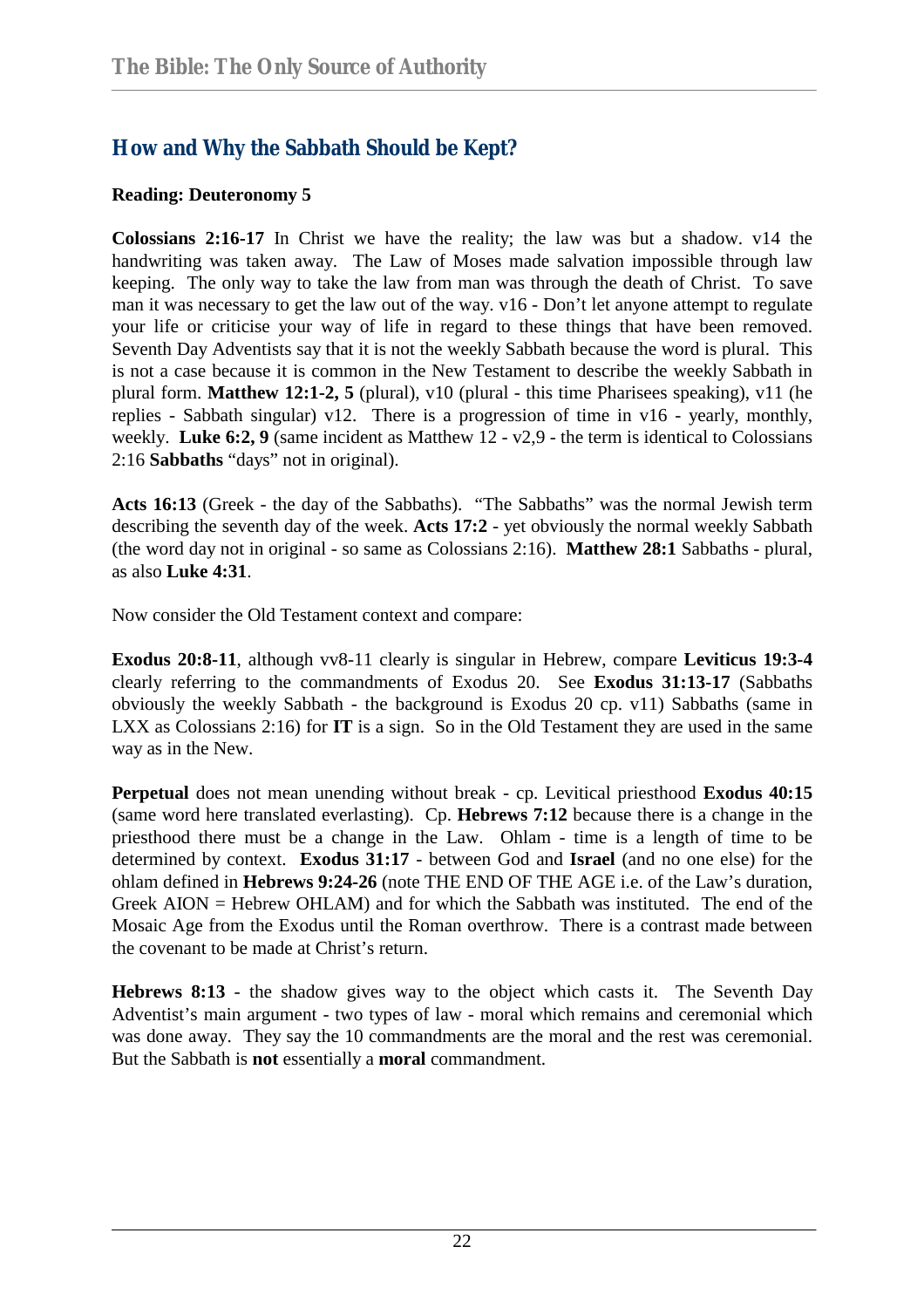<span id="page-25-0"></span>One can work to **save** on the Sabbath - that is moral. Compare **2 Chronicles 30:16** with **31:3-4** - shows that one cannot divide one as law of God and other as law of Moses (Passover therefore ceremonial says Seventh Day Adventists - but ch.31 says that law of Moses ceremonial - is law of God).

The word of God doesn't make the same distinction as do the Seventh Day Adventists, **2 Chronicles 34:14** (the first 5 books). Moses was not its author but God, cp. 35:6. **Leviticus 26:46** - obviously God's law is more than simply the 10 commandments.

Is there a difference between LAWS and COMMANDMENTS? **No**,they are the same thing, see **Exodus 24:12** (speaks of the 2 tables). Cp. **2 Corinthians 3:3, 6-7** (the new covenant, cp. also **Colossians 2:13-17**).

The law kills but what God writes on your hearts saves, **vv 8-9, 14-16** (cp. **Acts 15: 21**).

**Deuteronomy 4:12-13** (two different Hebrew words are translated commandments - here Dabar = word/s). These **words** constituted a covenant, cp. **Exodus 34:28**; **2 Corinthians 3:6 7**.

Mitzwah - used in Leviticus 21 of the 10 commandments. Compare **Galatians 4:9-11**. **Hebrews 8:6-13** the "fault" was that they condemned rather than saved. The new covenant is of righteousness, forgiveness and grace.

## **How not to use the Bible!**

**Deuteronomy 5:22** - Seventh Day Adventists say that since God stopped speaking and added no more - so these are special. But note **vv31-33** which shows that argument is obviously unsound. It was only on that time that he added no more. The greatest commandment of all "Thou shalt love the LORD thy God with all thy heart.." is not found in the 10 commandments, nor the second "Thou shalt love thy neighbour as thyself". They are in **Deuteronomy 6:4-5** and **Leviticus 19:18** (tucked away with a multitude of what is called by some "ceremonial" laws) yet **v30** - Sabbaths mentioned - moral? or ceremonial? The distinction between ceremonial and moral is **unscriptural**. A typical institution but beneficial when used right to work hard for God (cp. **Isaiah 58:6**) and as Jesus said compassion can be shown even if it means working hard - e.g. pull an animal out of a pit.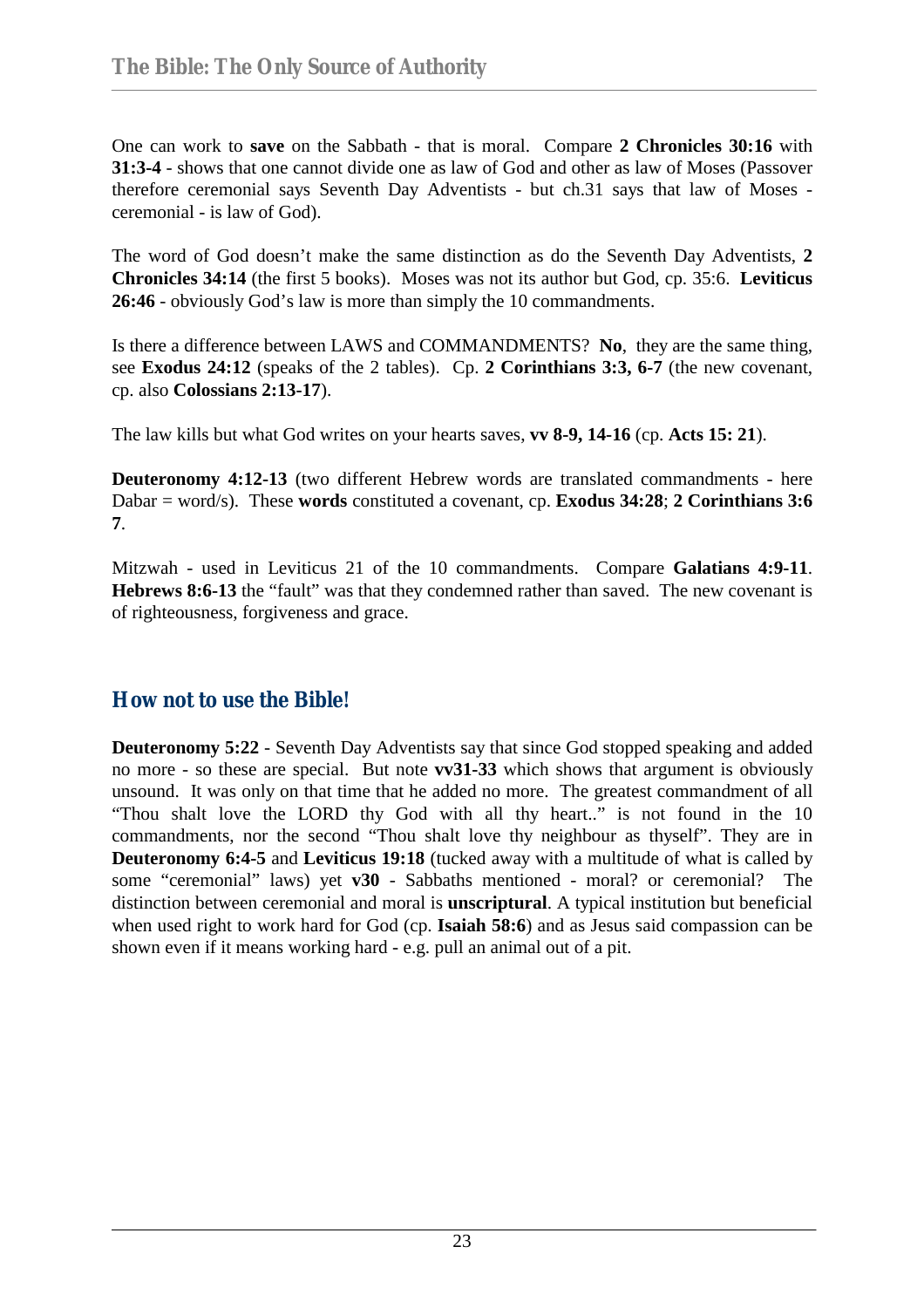#### <span id="page-26-0"></span>**MORMONISM**

### **"Authority in the 'Church'"**

#### **2 Timothy 3**

The fundamental authority rests with God alone and what He has written. **John 10:34-36** what the Bible says cannot be contradicted.

**2 Peter 3:14-16** - Two significant statements:

(1) the wisdom of Paul was given, and

(2) his writings are on the same plane as the other Scripture - Old and New Testaments.

**2 Timothy 3:14-17** - the Scriptures that were available when Timothy was a child was the Old Testament from God's inspiration and able to enlighten for salvation. The teachings of the Old Testament on their own can save. The New Testament is an explanation of the substance of the Old Testament, compare Luke 24:13-27 (N.B. v27). Nothing since has altered the doctrine of the Old Testament because God hasn't changed nor made mistakes.

**Acts 26:22** - Paul's words were only an explanation of the message of the prophets alone. Anything said in the name of God must accord with Old Testament teaching.

**Revelation 22:18-19** announces the end of Divine revelation and determines any teaching not in accordance with Bible teaching stands accursed.

**Deuteronomy 4:2** - The law given through Moses was fixed and finished when Moses died. Nobody can add quantitatively to the Scriptures - nor can anyone add a concept that the Scriptures don't support (2 Peter 3:16).

(1 Chronicles 29:29 - other writings have come from God - but they have not been included in the Bible because they were not necessary for salvation.)

The Old Testament canon was settled 3 centuries BC. "The Changing World of Mormonism" - Tanner - a consideration was made of a number of extracts. God makes no mistakes; only men make mistakes.

**Hebrews 7:7-13** - to abolish the law and Aaronic priesthood Christ came - it was correct in itself. Galatians 3:16-19 - though the law came later it didn't change the promises. Vv23-25 the law had a specific purpose and a limited duration. Galatians 4:1-5 - the Levitican priests were mortal men - but in Christ there is an undying priest who cannot sin.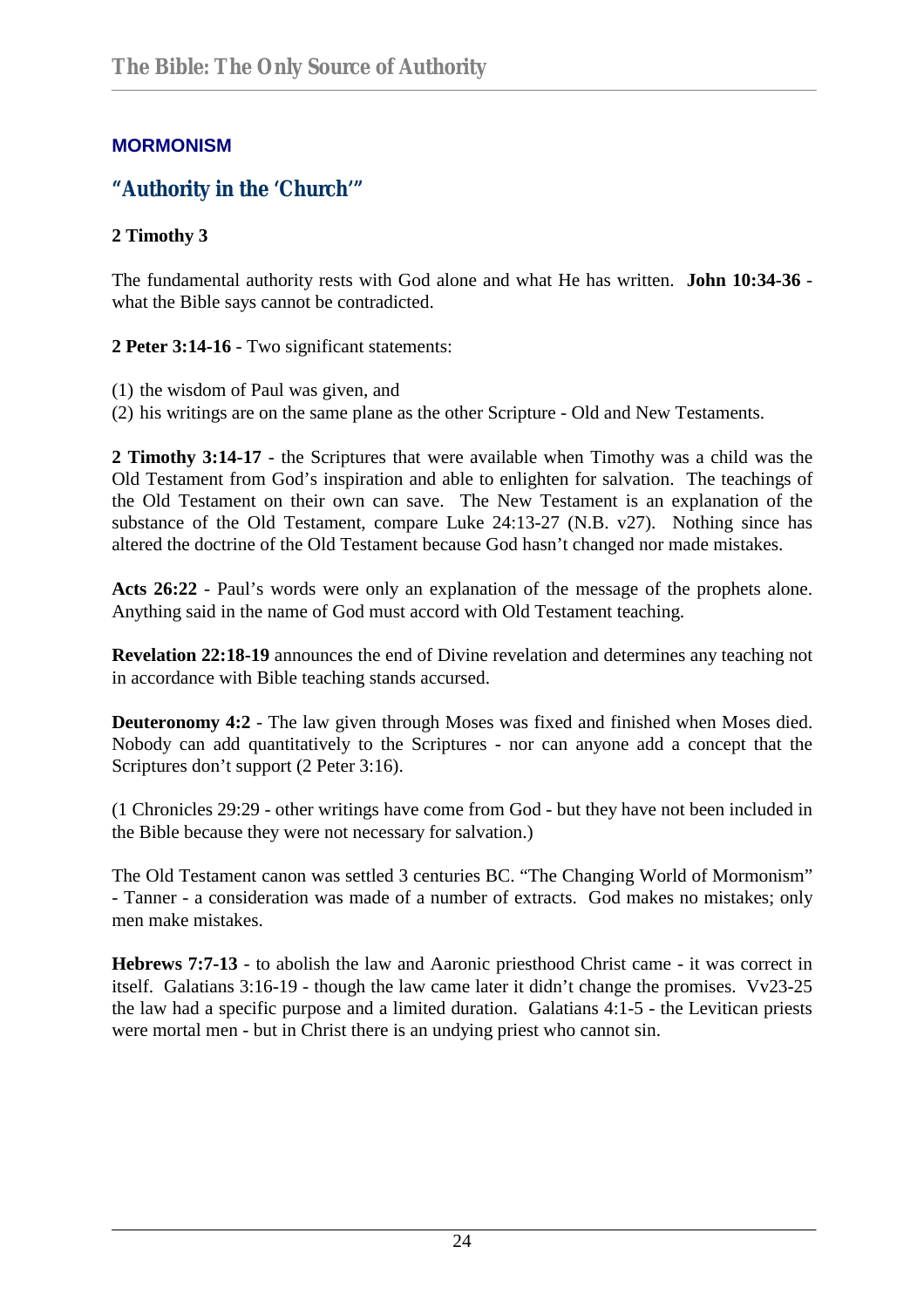#### <span id="page-27-0"></span>**Examples of Doctrinal Contradictions: Within the Mormon Sacred Books and Between Them and The Bible**

#### **The Godhead**

The Book of Mormon pronounces the Godhead to be One God, whereas Doctrine and Covenants declares it to consist of a vast number of Gods:

#### Mormon:

- Alma 11: 26 "And Zeezrom said unto him: Thou sayest there is a true and living God. And Amulek said: Yea, there is a true and living God. Now Zeezrom said: Is there more than one God? And he answered, No. Now Zeezrom said unto him again: How knowest thou these things? And he said: An angel hath made them known unto me".
- But contrast:Doctrine and Covenants:
- Sec. 132:19 "And again, verily I say unto you, if a man marry a wife by my word, which is my law, and by the new and everlasting covenant, and it is sealed unto them by the Holy Spirit of promise, by him who is anointed... (132:20) Then shall they be gods, because they have no end; and therefore shall they be from everlasting to everlasting, because they continue; then shall they be above all, because all things are subject unto them. Then shall they be gods, because they have all power, and the angels are subject unto them".
- Sec. 132:37 "Abraham received concubines, and they bore him children; and it was accounted unto him for righteousness, because they were given unto him, and he abode in my law; as Isaac also and Jacob did none other things than that which they were commanded; and because they did none other things than that which they were commanded, they have entered into their exaltation, according to the promises, and sit upon thrones, and are not angels but are gods".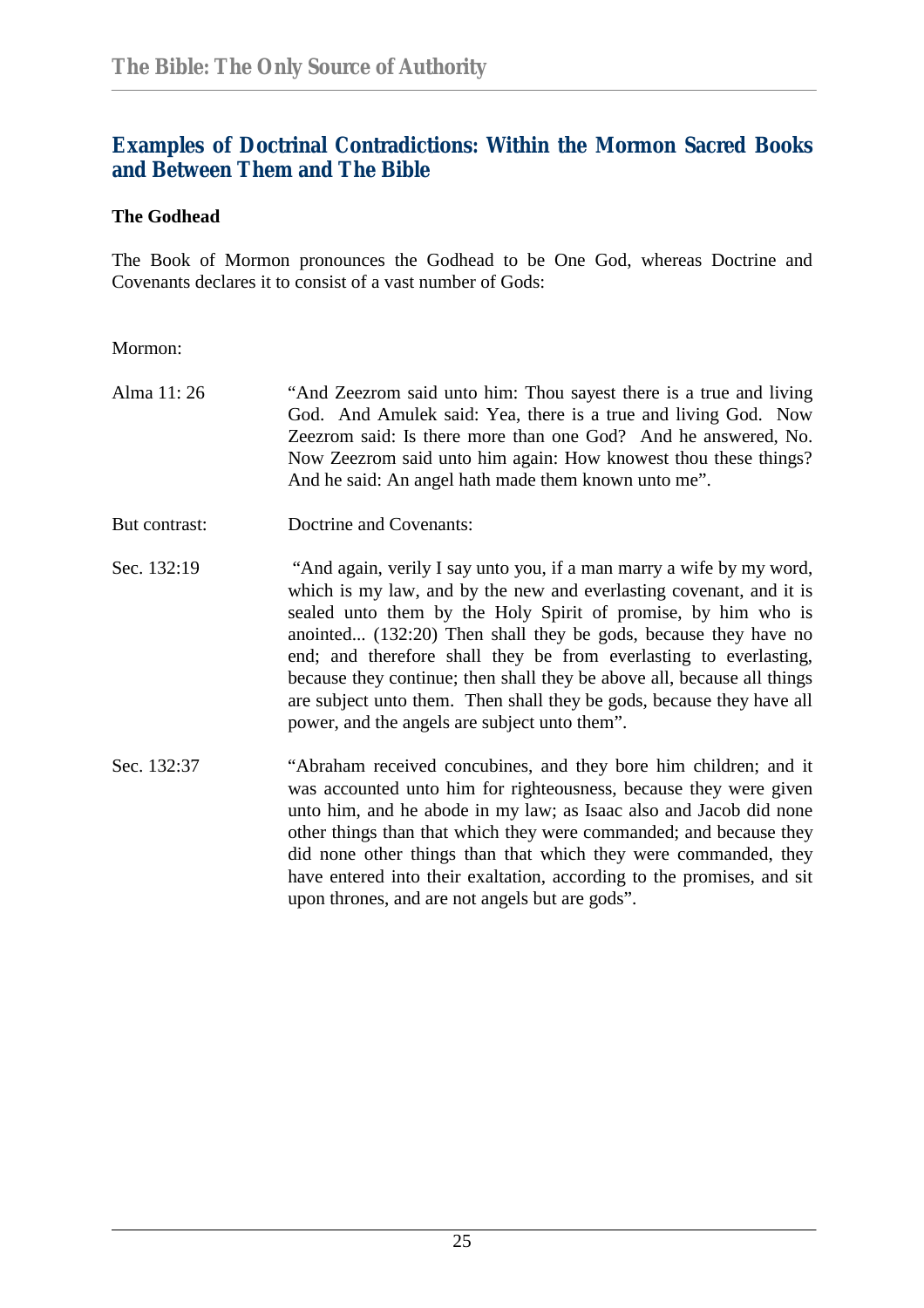The Bible's doctrine of the Godhead, however, is that there is BUT ONE GOD, THE FATHER, beside whom there is, and will be, no other:

- John 17:1,3 "These words spake Jesus... and said, Father: This is life eternal, that they might know thee the only true God, and Jesus Christ, whom thou hast sent".
- 1 Corinthians 8:4,6 "There is none other God but one... For though there be that are called gods, whether in heaven or in earth (as there be gods many and lords many), but to us there is but one God, the Father, of whom are all things, and we in him; and one Lord Jesus Christ, by whom are all things, and we by him".

The Book of Mormon pronounces the Godhead to be unchangeable, as does Doctrine and Covenants, which then nonetheless goes on to declare doctrine that represents God as changeable. In addition, the Book of Abraham, printed in the Pearl of Great Price, asserts the existence of a number of Gods active in creation.

Mormon:

Moroni 8:18 "For I know that God is not a partial God, neither a changeable being; but he is unchangeable from all eternity to all eternity".

Doctrine and Covenants:

- Sec. 20:17 "By these things we know that there is a God in heaven, who is infinite and eternal, from everlasting to everlasting the same unchangeable God…
- But contrast: Doctrine and Covenants:
- Sec. 132:19 "And again, verily I say unto you, if a man marry a wife by my word, which is my law, and by the new and everlasting covenant, and it is sealed unto them by the Holy Spirit of promise, by him who is anointed... (132:20) Then shall they be gods, because they have no end; and therefore shall they be from everlasting to everlasting, because they continue; then shall they be above all, because all things are subject unto them. Then shall they be gods, because they have all power, and the angels are subject unto them."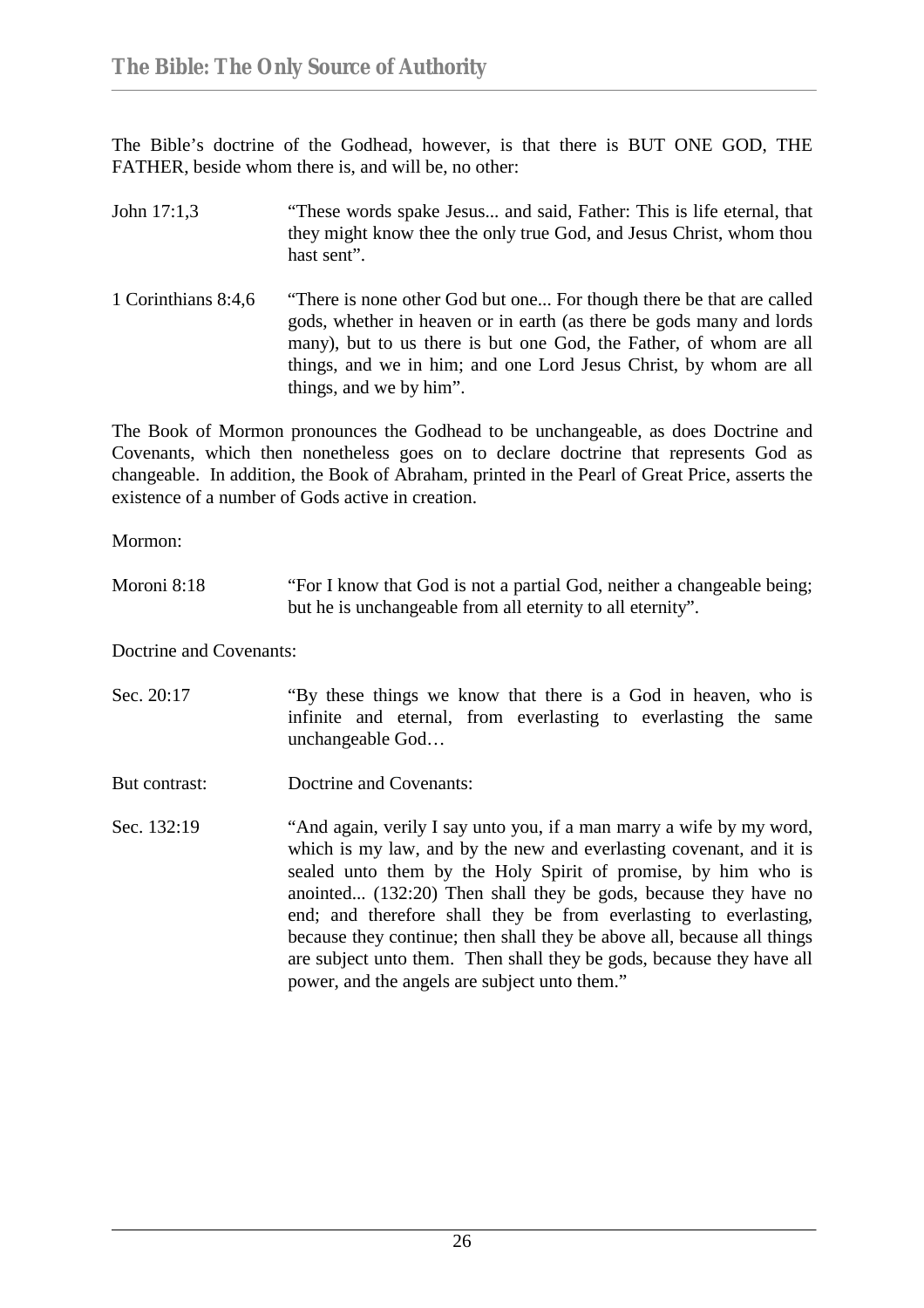And: Book of Abraham:

Sec. 3:15; 4:3,10,25; 5:8

"And the Lord said unto me: Abraham, I show these things unto thee before ye go into Egypt, that ye may declare all these words..."And they (the Gods) said: "Let there be light... And the Gods pronounced the dry land, earth... And the Gods organised the earth to bring forth the beasts after their kind... And the Gods planted a garden in Eden…"

In refreshing contrast, the Bible is clear and emphatic that Yahweh, the God of Israel and Father of the Lord Jesus Christ, is omnipotent and supreme:

| Isaiah 43:10-11 | "Ye are my witnesses, saith the Lord  that I am he: before me there<br>was no God formed, neither shall there be after me. I, even I, am<br>Yahweh; and beside me there is no saviour." |
|-----------------|-----------------------------------------------------------------------------------------------------------------------------------------------------------------------------------------|
| Isaiah $44:6$   | "Thus saith Yahweh the King of Israel, and his redeemer Yahweh of<br>Hosts; I am the first, and I am the last; and beside me there is no<br>God."                                       |

The Book of Mormon pronounces the Godhead to be Almighty and Omnipotent, whereas Doctrine and Covenants exhibits it as limited, and able to be entered by men with whom the Deity must then share power and glory.

Mormon:

- But contrast: Doctrine and Covenants:
- Sec. 132:19 "And again, verily I say unto you, if a man marry a wife by my word, which is my law, and by the new and everlasting covenant, and it is sealed unto them by the Holy Spirit of promise, by him who is anointed... (132:20) Then shall they be gods, because they have no end; and therefore shall they be from everlasting to everlasting, because they continue; then shall they be above all, because all things are subject unto them. Then shall they be gods, because they have all power, and the angels are subject unto them."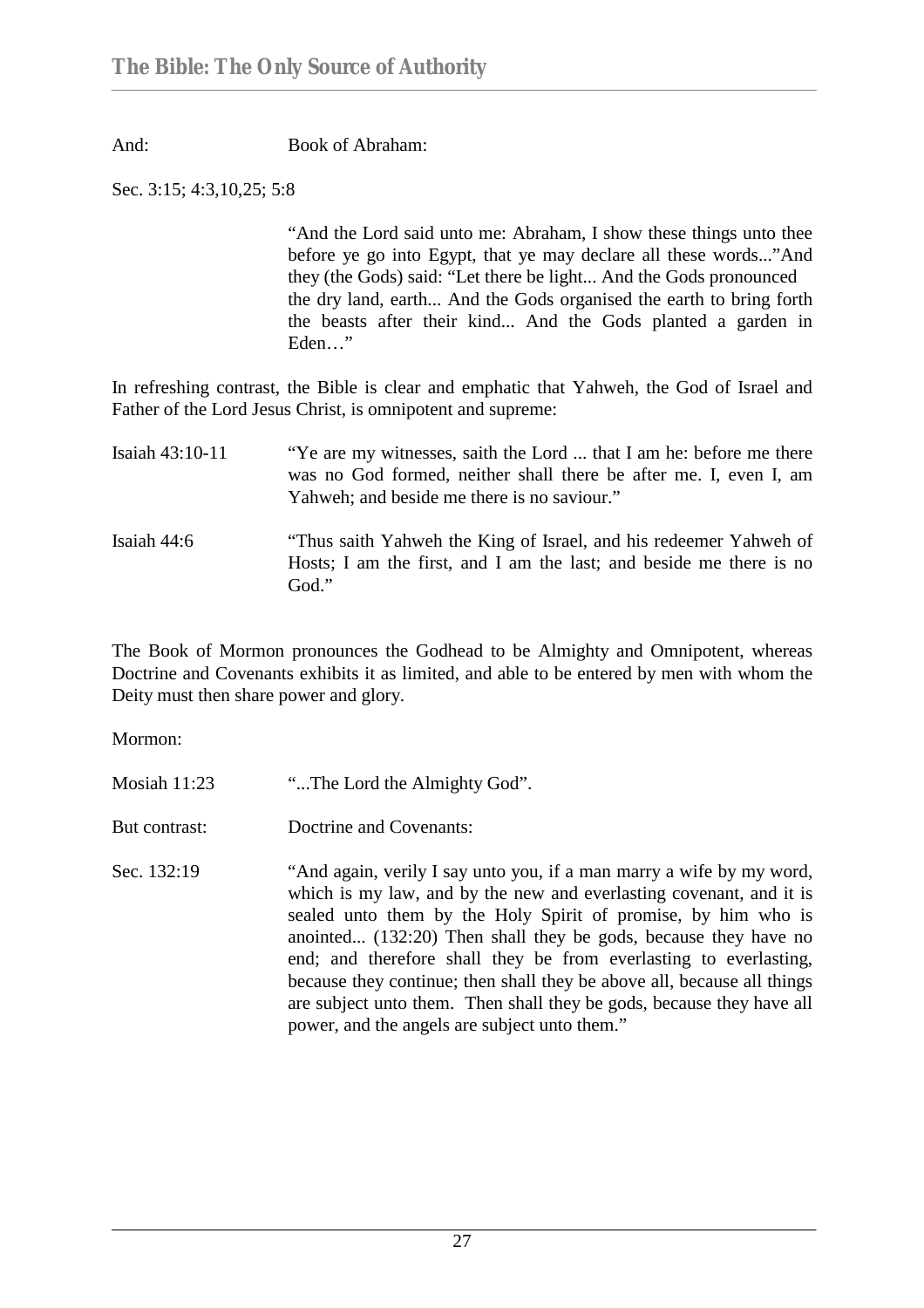By contrast, the Bible teaches that God, the Father, is supreme in power and glory and is the only source of both:

| Revelation 19:6 | "Alleluia: for the Lord God omnipotent reigneth".                                                                                                                                                                                                |
|-----------------|--------------------------------------------------------------------------------------------------------------------------------------------------------------------------------------------------------------------------------------------------|
| Romans 13:1     | For there is no power but of God: the powers that be are ordained<br>of God".                                                                                                                                                                    |
|                 | 2 Corinthians 6:17-18 "I will receive you, and will be a Father unto you, and ye shall be<br>my sons and daughters, saith the Lord Almighty".                                                                                                    |
| Isaiah 48:11-13 | "I will not give my glory unto another. Hearken unto me, O Jacob<br>and Israel, my called; I am he; I am the first, I also am the last. Mine<br>hand also hath laid the foundation of the earth, and my right hand hath<br>spanned the heavens." |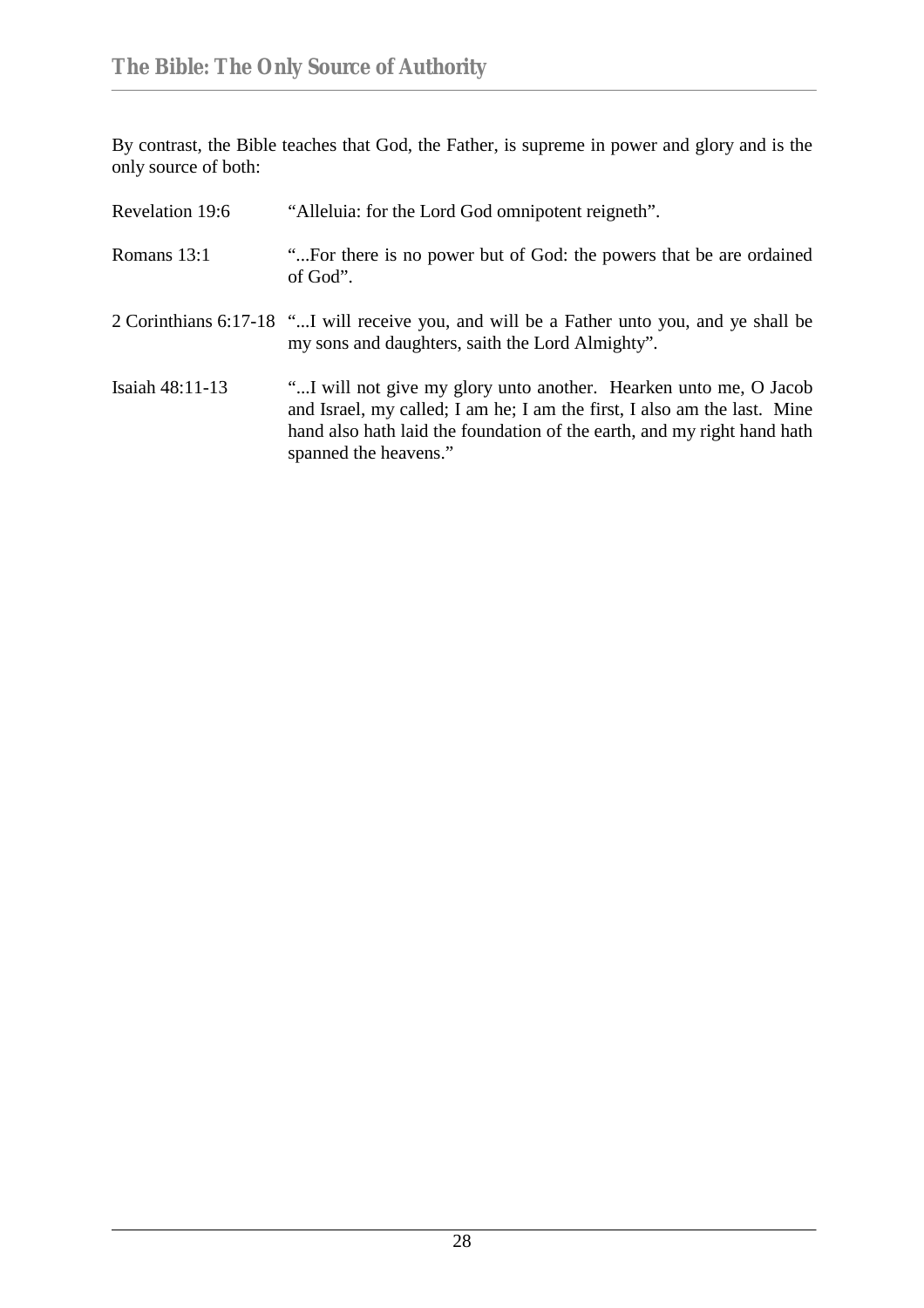#### <span id="page-31-0"></span>**PAPACY**

#### **"That Wicked the Lawless One"**

God warns in 2 Thessalonians 2:8 of the development of an ecclesiastical power which would assert its supremacy above all law, while also claiming to be the Church of Christ. This prediction has been amply fulfilled by the papacy, as history attests.

- % "Innocent III laid down as a maxim that out of the plenitude of his power he might **lawfully dispense with the law**" ("The Middle Ages", Henry Hallam, Vol. II, Page 209) Beginning of 13th Century, A.D.
- % Paul II: "Thou bring us before the Judges? Wouldst thou know, that **all laws are placed in the repository of our breast**?… I am Pontiff: and upon the pleasure of my mind it depends both to rescind, and approve the acts of others." ("Eureka, an exposition of the Apocalypse", J. Thomas, Volume II, Page 618) 1463 A.D.

## **Papal Claims of Divinity**

"The Lord our God no longer reigns: **He has resigned all power to the Pope**." TETZEL, Vendor of Indulgences to obtain money for the repair of St. Peters Basilica: Cited in "THE HISTORY OF PROTESTANTISM", Vol. I pages 255- 260

"The Pope is not only the representative of Jesus Christ, but **he is Jesus Christ himself** hidden under the veil of the flesh. Does the Pope speak? It is Jesus Christ who speaks..."

Pope Pius X, when Archbishop of Venice; Quoted by "Catholique Nationale", July 13, 1895

"It is certain that the Pontiff was called **a God** by the Pious Prince Constantine." Canon Law, published by Gratianus, 12th Century

"The Most Holy and Most Blessed One, who hath **Divine** Judgment, who is **Lord on Earth**, successor of Peter, the Lord's Christ, **Lord of the Universe**, Father of Kings, **Light of the World**, the Chief Pontiff Pope Martin."

Annunciation of Pope Martin at the Court of the Greek Emperor. 13th Century.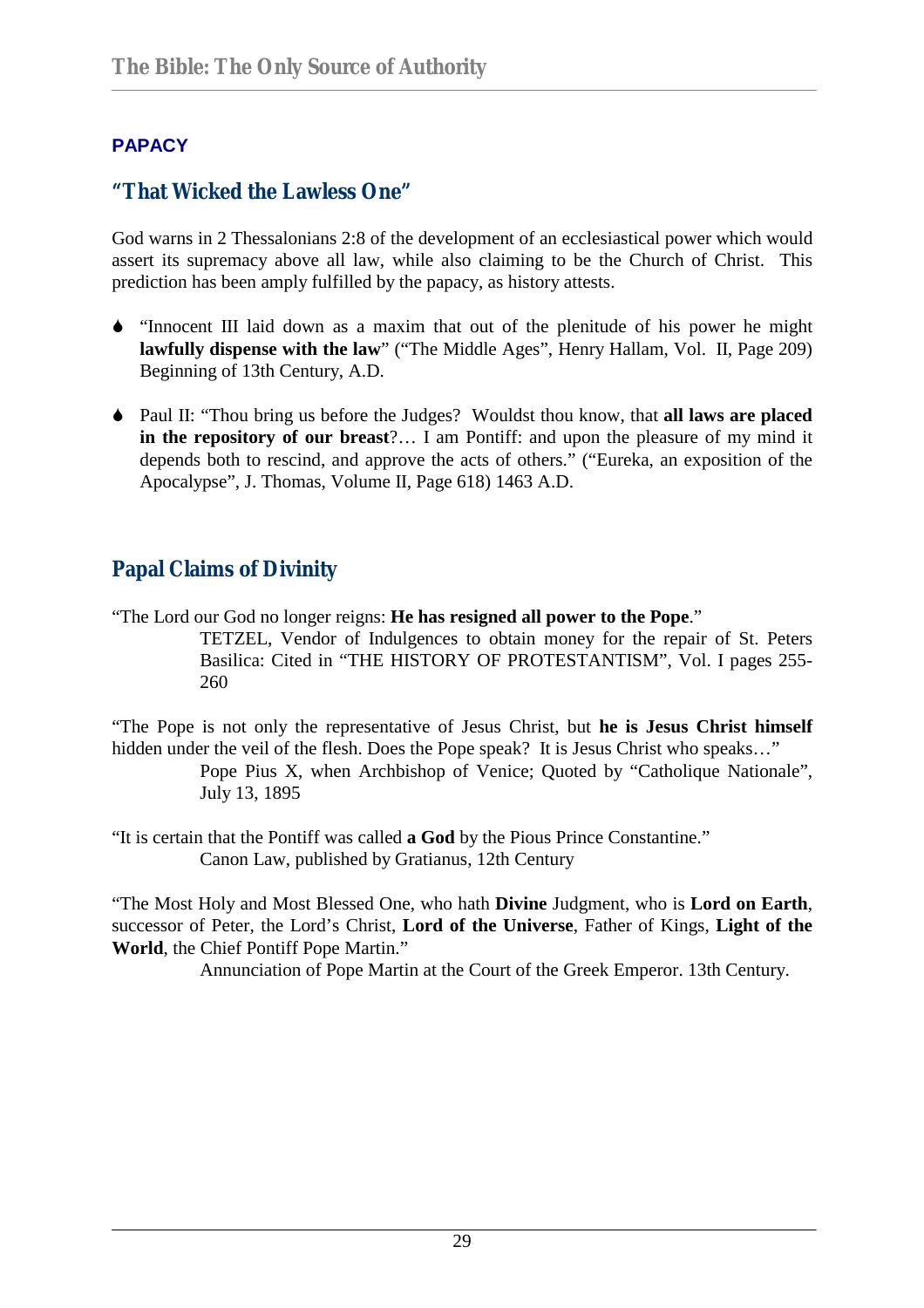#### <span id="page-32-0"></span>**Man of Sin**

The distinctive marks of the man of sin, identified in **2 Thessalonians 2:**

| <b>The Apostasy</b>  | - abandonment of truth.                                                                                                                                             | 2:3            |
|----------------------|---------------------------------------------------------------------------------------------------------------------------------------------------------------------|----------------|
|                      | <b>The Man Of Sin</b> - an individual apostate.                                                                                                                     | 2:3            |
| The Man Of Sin       | - a religious organisation continuing from<br>Paul's time to Christ's return.                                                                                       | $2:3$ to $2:8$ |
|                      | <b>Exalts Self Above All That Is Called God - claim to be vicar</b><br>and vice-regent of both God and Christ.                                                      | 2:4            |
|                      | <b>Coming After The Working of Satan</b> – disguising Apostacy<br>under forms of Christian religion.                                                                | 2:9            |
|                      | With All Power, Signs and Lying wonders - claiming power<br>of priesthood, mediatorship, secular and<br>spiritual government, and miraculous signs<br>and healings. | 2:9            |
| <b>Have Pleasure</b> | - In Unrighteousness - profligate,<br>licentious and immoral.                                                                                                       | 2:12           |

## **The Meaning of Antichrist**

- % **Antichrist is** the Greek word "antichristos" transferred directly, and untranslated, into English.
- % **Antichrist** has a meaning, translatable into English, which is "One **instead of** Christ"
- % **Antichrist** is therefore someone who claims to be **in Christ's place**.
- % **Antichrist** is identical in meaning to the Latin term: "**Vicarius Christi**" **"Vicar of Christ**"
- % **Vicar of Christ** is one of many evidences which identify **the papacy** and Roman Catholicism with **Antichrist.**
- % At the close of the council of Rome in AD 495, the assembled bishops thrice shouted in honour of the pope Gelasius: "**Vicarium Christi** te Vedemus"! - "We see thou art **the Vicar of Christ**"!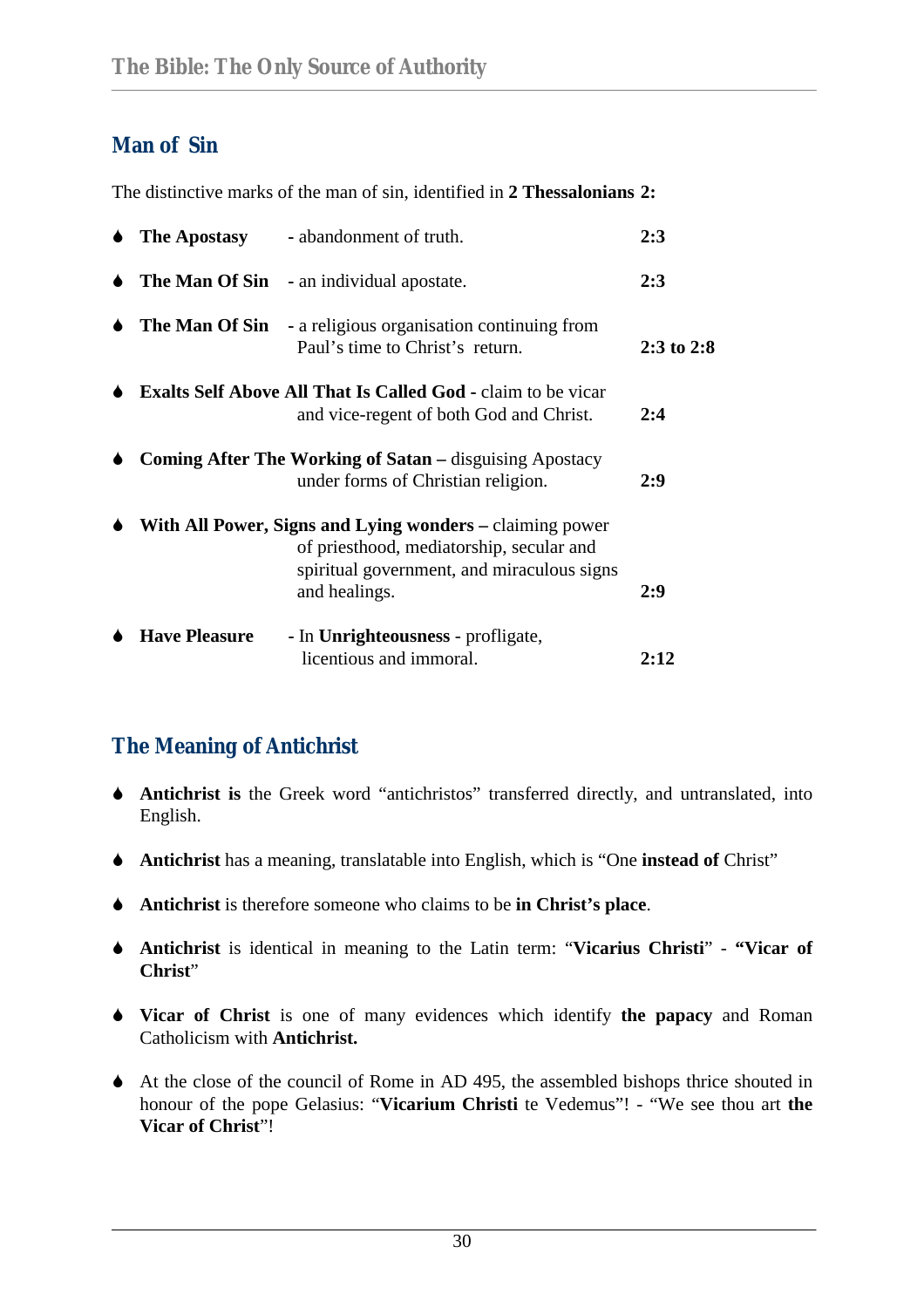## <span id="page-33-0"></span>**This is the Real Antichrist**

- % In assuming the title **Vicar of Christ** the papacy has identified itself as the **Antichrist.**
- % The pope was frequently addressed as Christ, and received the title as distinctively and only his due.
- % "Consider that thou art the Vicar of Christ, the Christ of the Lord." C12, S. Bernard to Pope Eugenius.
- % "...Christ's vicar, the successor of Peter, has the power of transferring the empire from the Germans to any others soever, if he will" A.D. 1303, Pope Boniface to the Emperor.
- % "Thee, as the true vicar of Christ and God, the ruler of the whole Christian republic, we recognise, confess, profess obedience to and adore, in thy name adoring Christ, whose representative thou art." A.D. 1514, Ambassador of the King of Portugal to Pope Leo X.
- % "Every title which is in Scripture given to Christ, appertains also to the Pope." A.D. 1580, Cardinal Bellarmine to Pope Gregory XIII (Bellarmine was first proponent of a future Antichrist!).

## **Authority – Roman Catholic Barriers**

VATICAN COUNCIL, 4th Session, Ch. 4, held 18th July, 1870 "Itaque nos traditions a fidei Christianae..."

"We, the Sacred Council approving, teach and define that it is a dogma divinely revealed: that the Roman Pontiff, when he speaks ex cathedra - that is, when discharging the office of Pastor and Teacher of all Christians, by reason of his supreme Apostolic authority, he defines a doctrine regarding faith or morals to be held by the whole Church - he, by the Divine assistance promised to him in Blessed Peter, possesses that infallibility with which the Divine Redeemer willed that His Church should be endowed in defining doctrine regarding Faith or Morals: and that therefore such definitions of the said Roman Pontiff are of themselves unalterable, and not from the consent of the Church."

"Catholic Belief" J. F. Di Bruno, 5th edition, 1884 Burns, Oates & Washbourne, Ltd., London, U.K. Imprimatur, H.E. Cardinal Manning.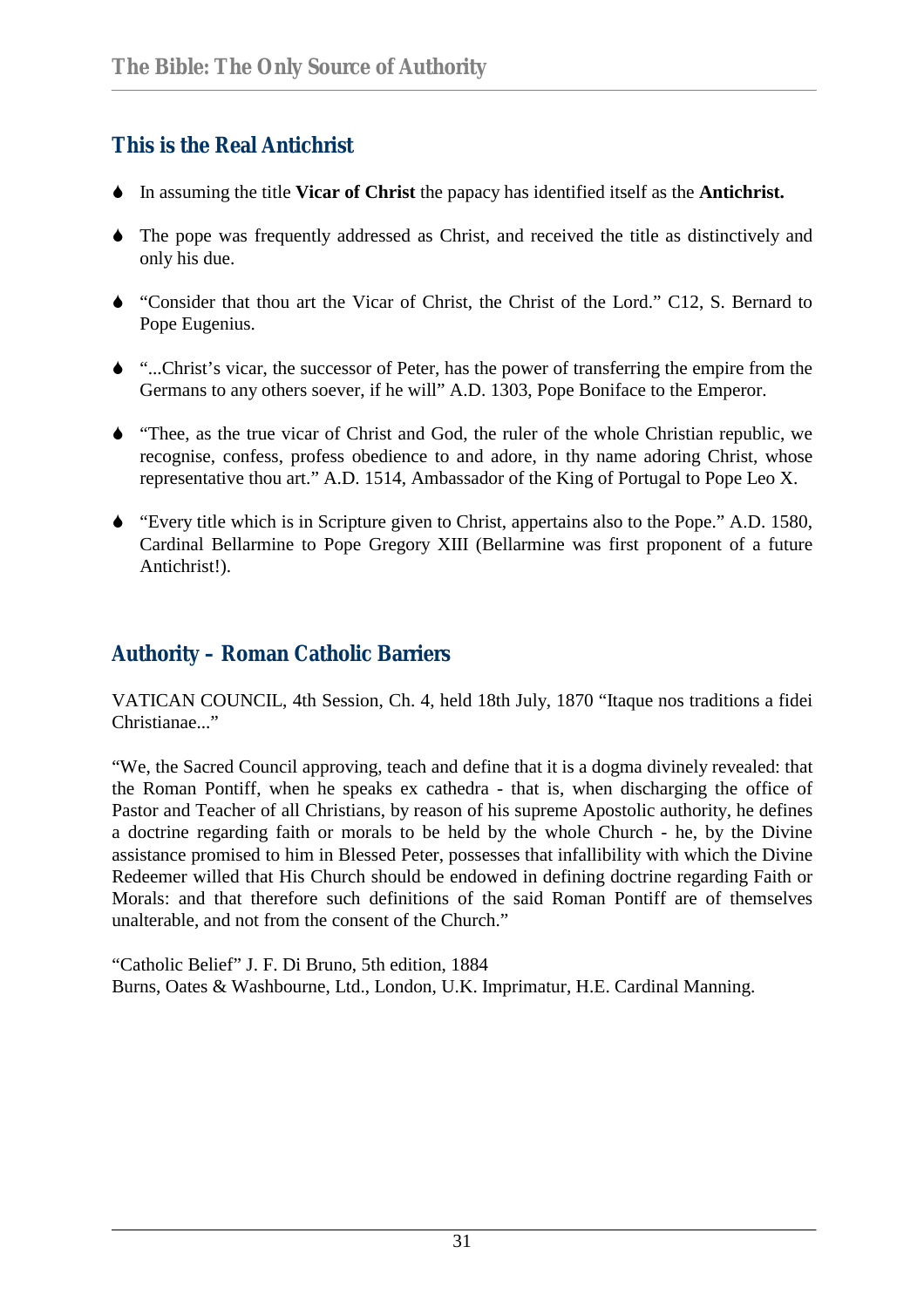#### <span id="page-34-0"></span>**Creed of Pius 4 incorporating Acts of Council of TRENT - 1545-1563**

- 1. Holy, Roman Catholic Church, Mother of all Churches.
- 2. God, a Trinity of Father, Son and Holy Ghost.
- 3. Submission to authority of Church, in faith and morals.
- 4. Interpret Holy Scriptures as authorised by Church.
- 5. Seven Sacraments, necessary for Salvation:-

| <i>i</i> . Baptism | ii. Confirmation              | iii. Eucharist |
|--------------------|-------------------------------|----------------|
| iv. Penance        | v. Extreme Unction vi. Orders |                |
| vii. Matrimony     |                               |                |

- 6. Original Sin and Justification from it.
- 7. A true propitiatory sacrifice offered in the mass.
- 8. Transubstantiation of Eucharistic bread and wine into real body, blood, soul and divinity of Christ.
- 9. Purgatory, for help of souls to heaven by prayers, et cetera, of faithful.
- 10. Saints now reigning in heaven with Christ intercede for devotees by prayers to God, and to be invocated.
- 11. Relics of Saints to be held in veneration.
- 12. Images of Christ, Mary and other Saints to be kept and due honour and veneration to be given them.
- 13. Mary, Mother of God, ever virgin.
- 14. Power of granting indulgences left by Christ in the Church; use of them most wholesome for Christians.
- 15. Embrace apostolical and ecclesiastical traditions and all other observances of the Church.
- 16. Promise true obedience to Bishop of Rome, successor of St. Peter, Prince of Apostles, Vicar of Jesus Christ.
- 17. Undoubtingly receive all delivered, defined and declared about supremacy and infallible teaching of the Roman Pontiff.

THE GENERAL COUNCIL OF TRENT WAS CONVENED IN 1545 - TO MEET THE ERRORS OF THE FIRST PROTESTANTS, WHICH WERE THEN SPREADING.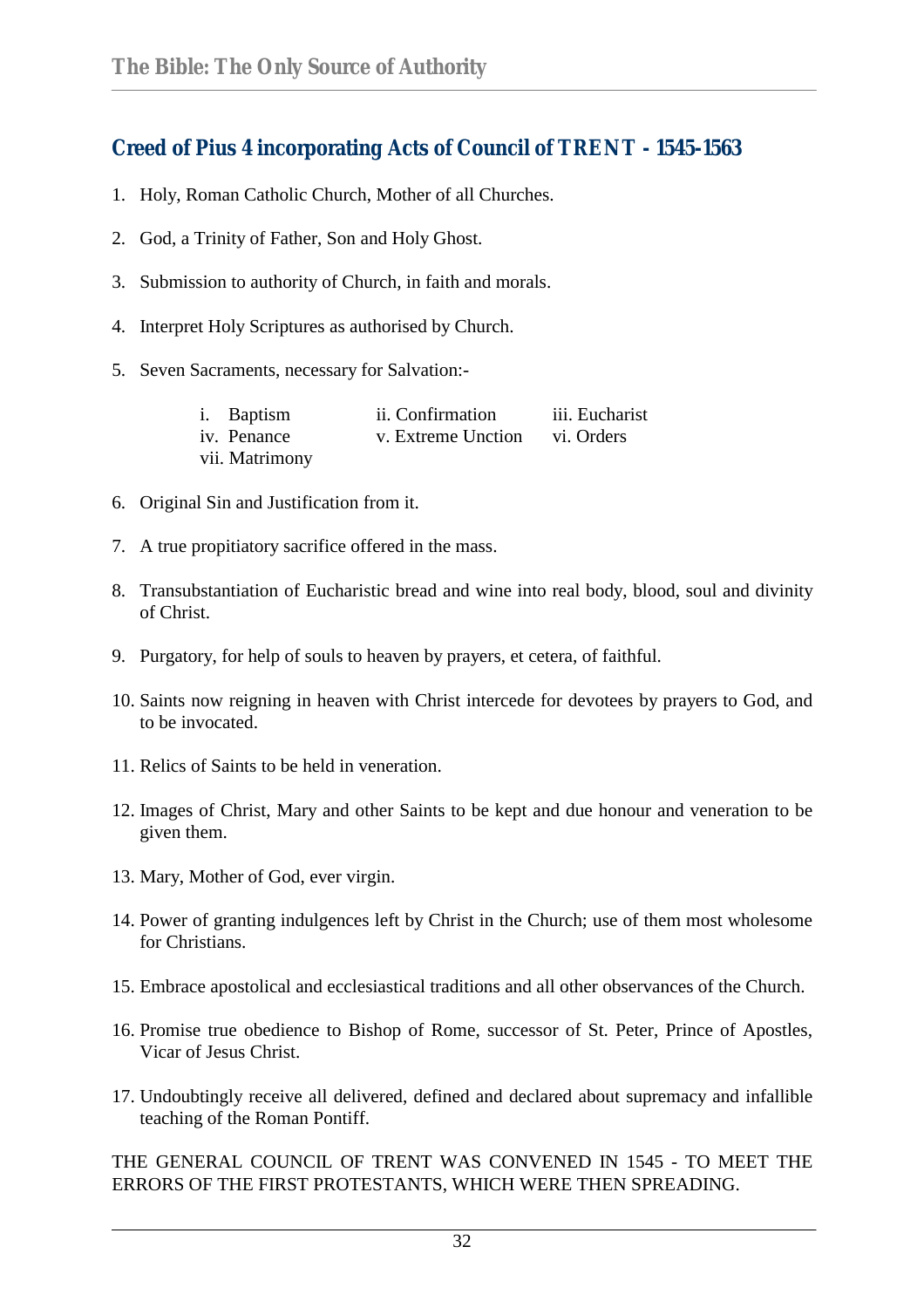#### <span id="page-35-0"></span>**NOSTRADAMUS**

#### **Nostradamus – His "Prophecy" in Scriptural Perspective**

& The first principle in interpreting Nostradamus - "Let the wish be father of the thought"!

- $\in$  C II,51 "The blood of a just one at London will be lacking Burnt by lightning of twenty three near six The ancient lady shall fall from a high place Many of the same sect shall be killed".
- & Erica Cheetham interprets this of the **Great Fire of London, 1666AD**.

#### **Who was Michael de Nostredame?**

- & A medieval Jew, born 1503 A.C. in France, died 1566 A.D., at Salon in France
- & A convert to **Catholicism**, accepting as truth the **Catholics Errors** of:

The trinity; immortality of the soul; a supernatural devil; the Kingdom of God, the church.

Rejecting as error the **Bible Truths**:

One God, the Father; man mortal; human nature, the devil; the Kingdom of God, the Kingdom of Israel restored by Christ.

& A claimant of prophetic powers who rejected the promises and prophecies of God -

| <b>Nostredame</b>  | God                              |
|--------------------|----------------------------------|
| "The world will be | "Abraham will inherit the        |
| destroyed"         | world for ever" Genesis 13:14-17 |

 $\approx$  The tainted source of Nostradamus -

"Inspiration" – "occult powers" derived from Jewish superstition and medieval Gentile ignorance -

"The wand in the hand is placed in the middle of the tripod's legs. With water he sprinkles both the hem of his garment and his foot. A voice, fear; he trembles in his robes. **Divine** splendour; the **god** sits nearby". C I, 2.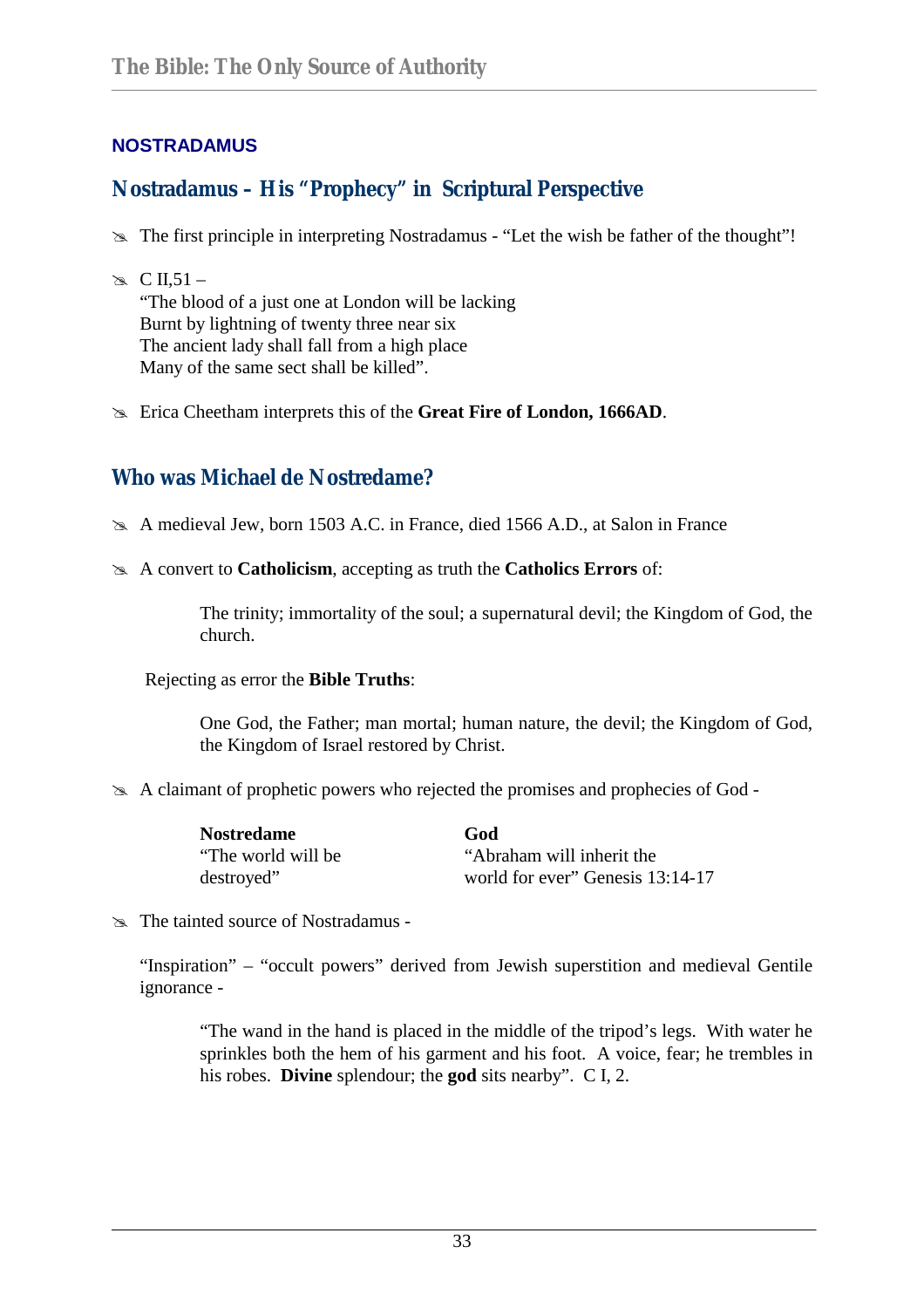# **But God Forbids this Ignorant Superstition**

Deuteronomy 18:9-14; Acts 8:9-13,18 Acts 13:6-11; Acts 19:18-20; Isaiah 8:19-20

& How Erica "dredged up" Hitler, Mussolini and the Pope out of the Danube!

 $\infty$  C V, 29 -

"Liberty will not be recovered, A black, proud, villainous one will occupy it: When the matter of the bridge will be opened, Of the Danube, the Republic of Venice vexed".

& Erica Cheetham interprets "Pont" (bridge) as Pope, and "Hister" (Danube) as Hitler, and  $Black = Fascisti = Blackshifts!$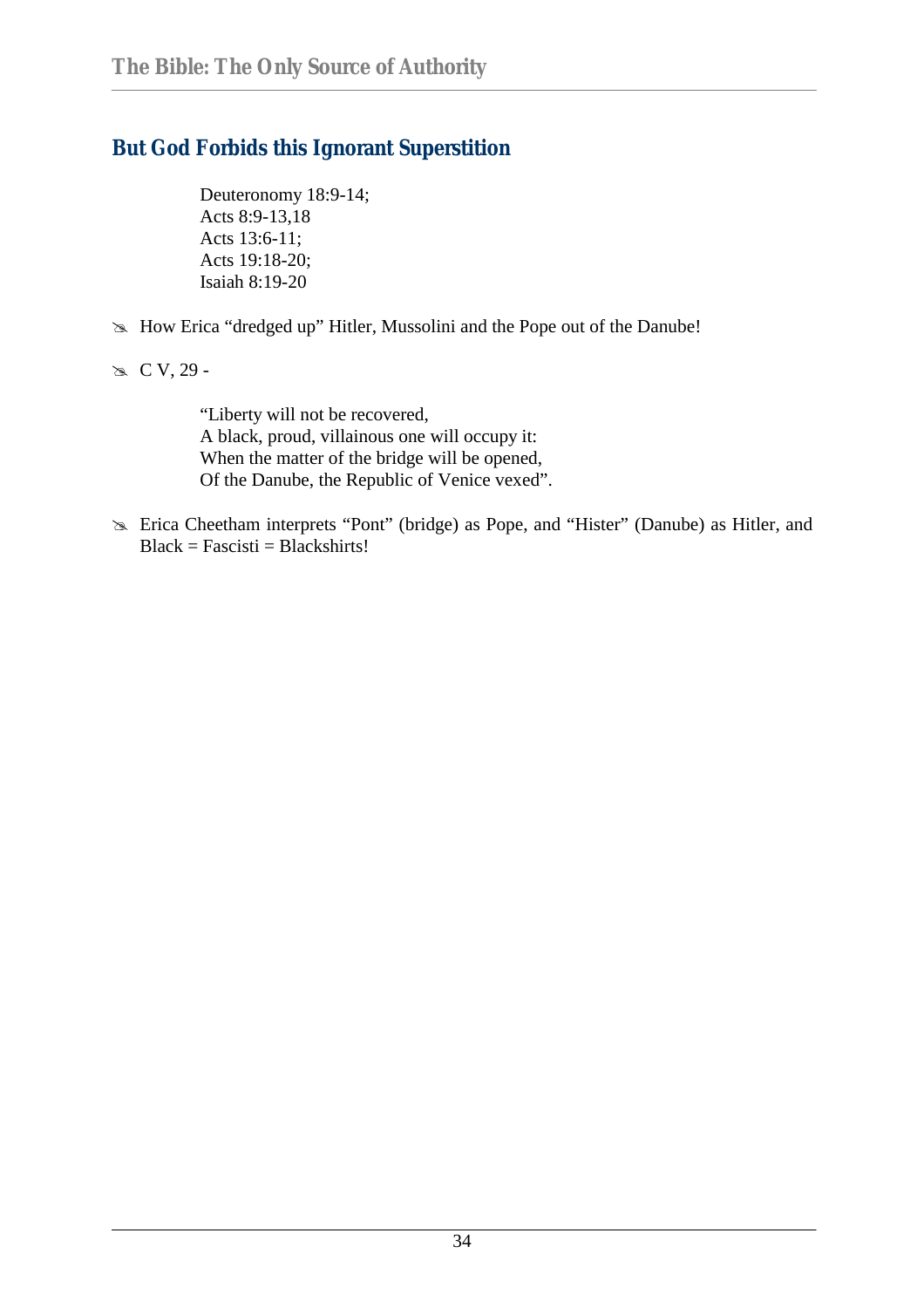### **GOD IN MANIFESTATION**

### **GOD**

# **How to Keep God Foremost in Our Life**

# **The Most High, Most Holy God**

Isaiah 40:21-22 "... He sits on the circle of the earth… the inhabitants thereof are as grasshoppers… He stretches out the heavens as a curtain… as a tent to dwell in".

1 Timothy 6:16 "... dwelling in light which no man can approach ... whom no man hath seen, nor can see".

Isaiah 57:15 "... the high and lofty One who inhabits eternity, whose name is Holy; I dwell in the high and holy place, **with him** also that is of a contrite and humble spirit".

Leviticus 10:3 "... I will be sanctified in those who come nigh me".

# **Are We Forgetful Hearers?**

"But whoso looketh into the perfect law of liberty, and continueth therein, he **being not a forgetful hearer**, but a doer of the work, this man shall be blessed in his deed" James 1:25

"I declare unto you the gospel... by which also ye are saved **if ye keep in memory** what I preached unto you" 1 Corinthians 15:1-2

"**Ye have forgotten** the exhortation which speaketh unto you as to sons" - Hebrews 12:5

"He that lacketh these (virtues) is blind and cannot see afar off and **hath forgotten** that he was purged from his old sins" - 2 Peter 1:9

# **Who God is**

God expounds himself in a name in Exodus 3:15 -

"... Y A H W E H - E L O H I M

he who will become - mighty ones - of your fathers, mighty ones of Abraham, mighty ones of Isaac, and mighty ones of Jacob... this is my **name** for ever, and this is my memorial unto all generations".

It is His **name** so that whenever we address Him we must for courtesy's sake use it.

As a **memorial** He intends it to be a constant **reminder** of Him.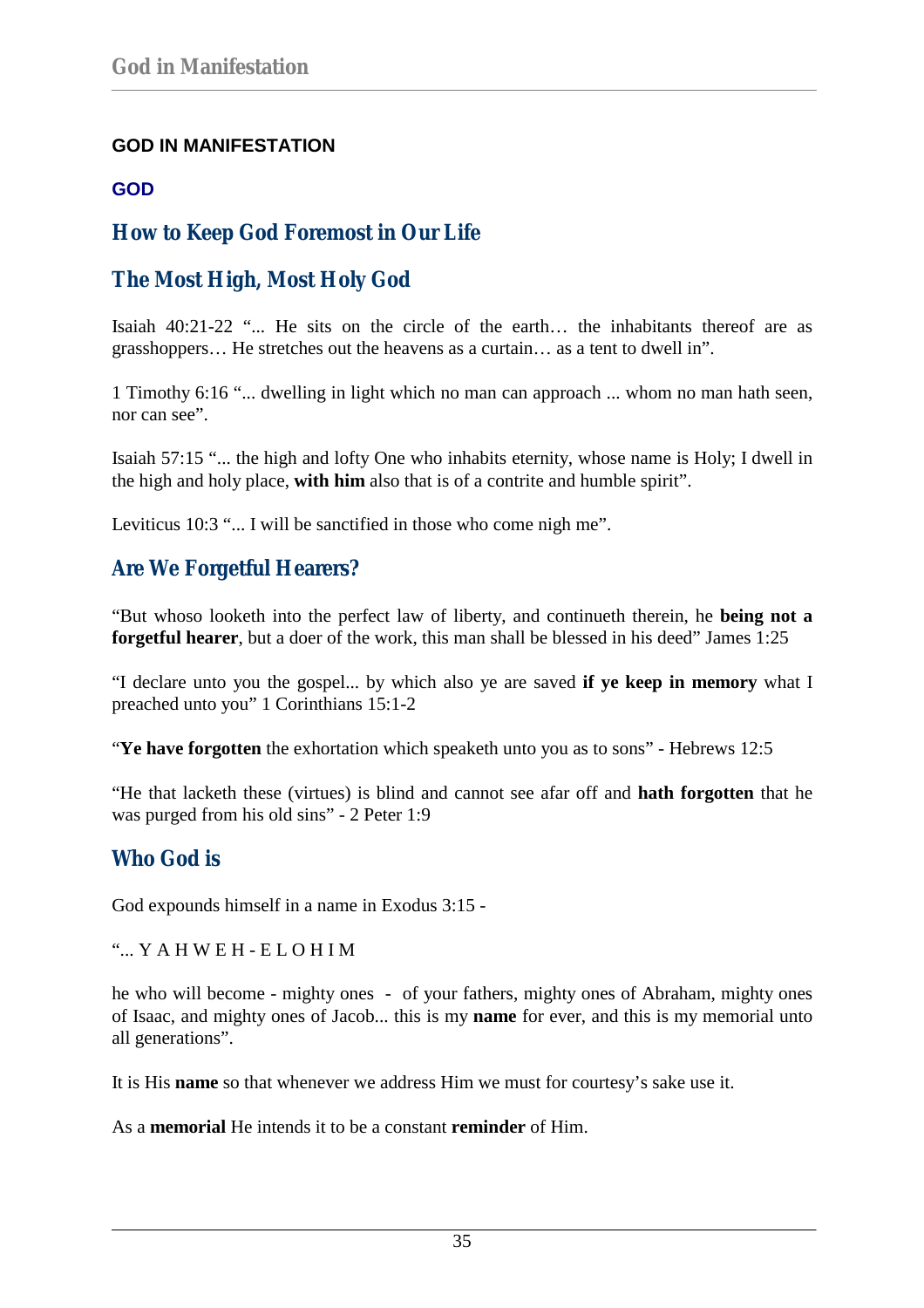By making it His **name** He has ensured it will be an unfailing and effective reminder.

But **a reminder** of what?

# **His Name and Exposition of Himself**

| He                                              | God, the Father - source and centre of all (Romans 11:33-36)                                                      |
|-------------------------------------------------|-------------------------------------------------------------------------------------------------------------------|
| will become                                     | to indicate a God of purpose (Isaiah 55:10-11), bringing forth a family<br>(Galatians 3:26)                       |
| mighty ones                                     | a multitude of children of God made strong by faith (Romans 1:16; 1)<br>John $5:1-5$                              |
| of Abraham,<br><b>Isaac and</b><br><b>Jacob</b> | drawn from all nations by faith<br>(Romans 4:11-12), selected according to God's<br>$\text{grace}$ (Romans 9:6-8) |

# **The Real Meaning of Yahweh**

Yahweh is third person, singular, future time of "Havah".

"Havah" is used in Genesis 27:29; Exodus 3:15; Job 37:6; Isaiah 16:4; Ecclesiastes 11:3; Nehemiah 6:6; Ecclesiastes 2:22.

"Havah" is the ancient form of "Hayah" meaning "**to become**" and so, "to be". It is used thousands of times with these meanings throughout the Old Testament.

As Yahweh is third person, singular, future time of "havah", so "EYEH" is first person, singular, future of "Hawah" and "Hayah".

"EYEH" - **I will become**, I will be note 2 Samuel 7:14 and compare with Hebrews 1:5.

The sense in which Yahweh **will become** is established in Genesis 18:18; 32:10; 48:19; Isaiah 60:22 - and note Exodus 2:10.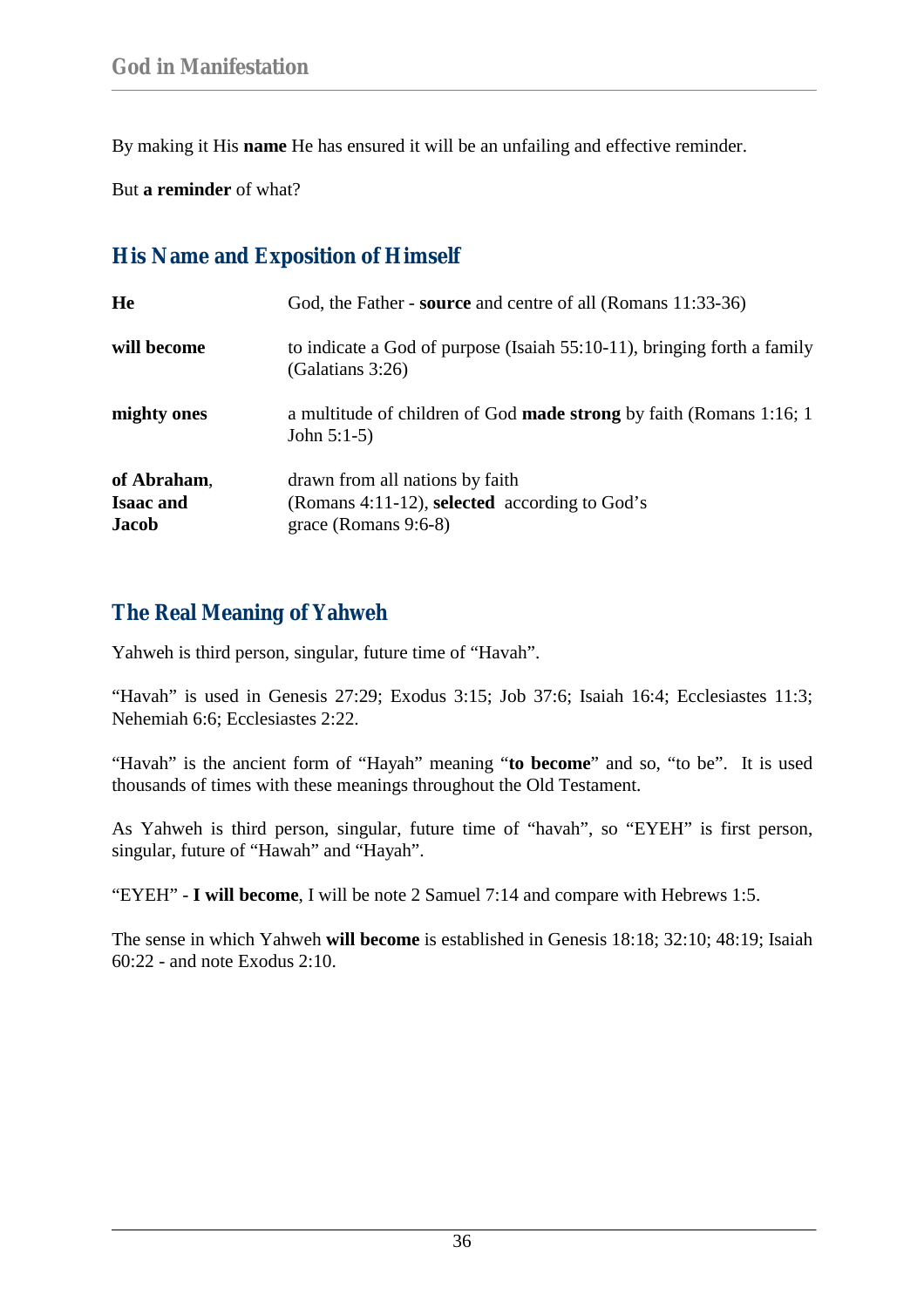# **Yahweh the Eternal Memorial**

"Thou Yahweh shalt endure for ever and thy memorial unto all generations" (Psalm 102:12; 135:13)

"Yahweh is His memorial" (Hosea 12:5)

"Many generations abundantly utter the memorial of thy great goodness" (Psalm 145:7)

"The desire of our soul is to thy name and to thy memorial" (Isaiah 26:8)

"Rejoice in Yahweh ye righteous; and give thanks for the memorial of His holiness" (Psalm 97:12)

"He has made His wonderful works a memorial" (Psalm 111:4)

"The righteous shall be an everlasting memorial" (Psalm 112:6)

# **The Name of God as a Way of Life for Us**

- ! We are redeemed to show God's virtues 1 Peter 2:9
- ! Called to imitate God's ways Ephesians 5:1
- ! Recreated in God's image Ephesians 4:20-24; Colossians 3:8-10
- ! So Christ dwells in us Ephesians 3:14-17
- ! Made one with God as Christ is John 17:17-23
- ! Rewarded with Divine nature 2 Peter 1:2-4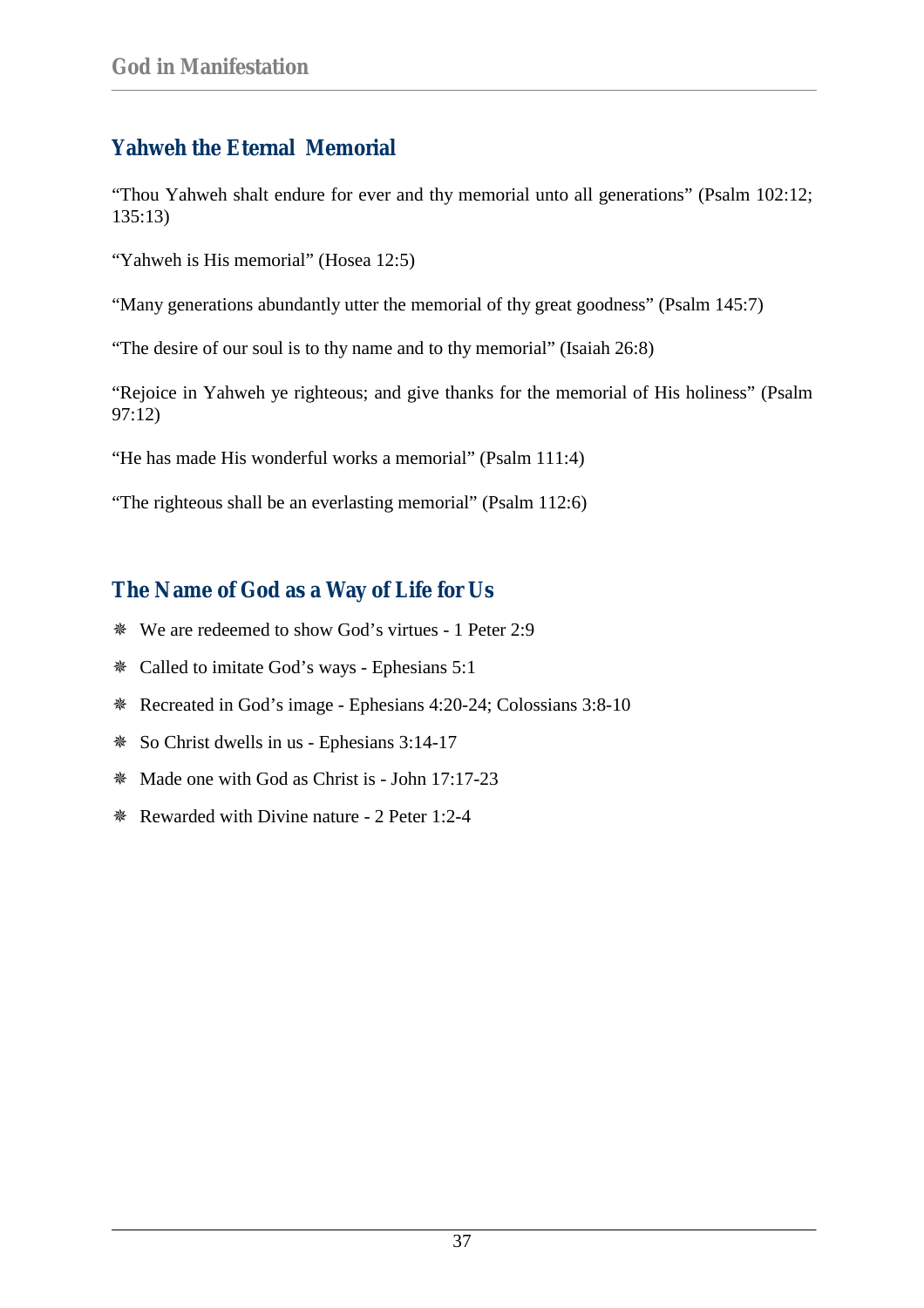# **What God Do You Worship?**

All we learn of the Truth of the Bible, all we learn of Jesus Christ, is intended to lead us **to God**, to show us what sort of person **He** is and how we can be brought into fellowship with Him, as members of His family.

This session is designed therefore to explain what the Bible reveals of God and of how we can become related to Him.

### **One God, The Father**

God has always existed, and will always exist. Although we cannot **understand** how this can be, because our minds are finite so we can only understand finite things, we are nonetheless surrounded by infinity. We do not **understand** the infinity of space, but the fact of it is obvious and undeniable, so we all accept it despite our lack of understanding.

So with God, the evidence of His existence is all around us, and can be accepted by anyone who accepts facts, even though we do not understand **how** He exists eternally.

### **The Infinite Creator**

Our God is revealed as the infinite creator in Isaiah 40:

"It is he... that stretcheth out the heavens as a curtain, and spreadeth them out as a tent to dwell in" (verse 22)

This shows God not only as infinite, completely without limits, but greater than that, beyond infinity so He can, as it were, look at infinity from the outside. God numbers the illimitable stars and has named each, and sustains each orb in its existence by His great power:

> "To whom then will ye liken me, or shall I be equal? saith the Holy One. Lift up your eyes on high, and behold who hath created these things, that bringeth out their host by number: he calleth them all by names by the greatness of his might, for that he is strong in power; not one faileth" (verses 25-26)

And God himself is beyond weariness and weakness. Like His existence, His power is limitless:

> "Hast thou not known? hast thou not heard, that the everlasting God, the LORD, the creator of the ends of the earth, fainteth not, neither is weary? there is no searching of his understanding" (verse 28)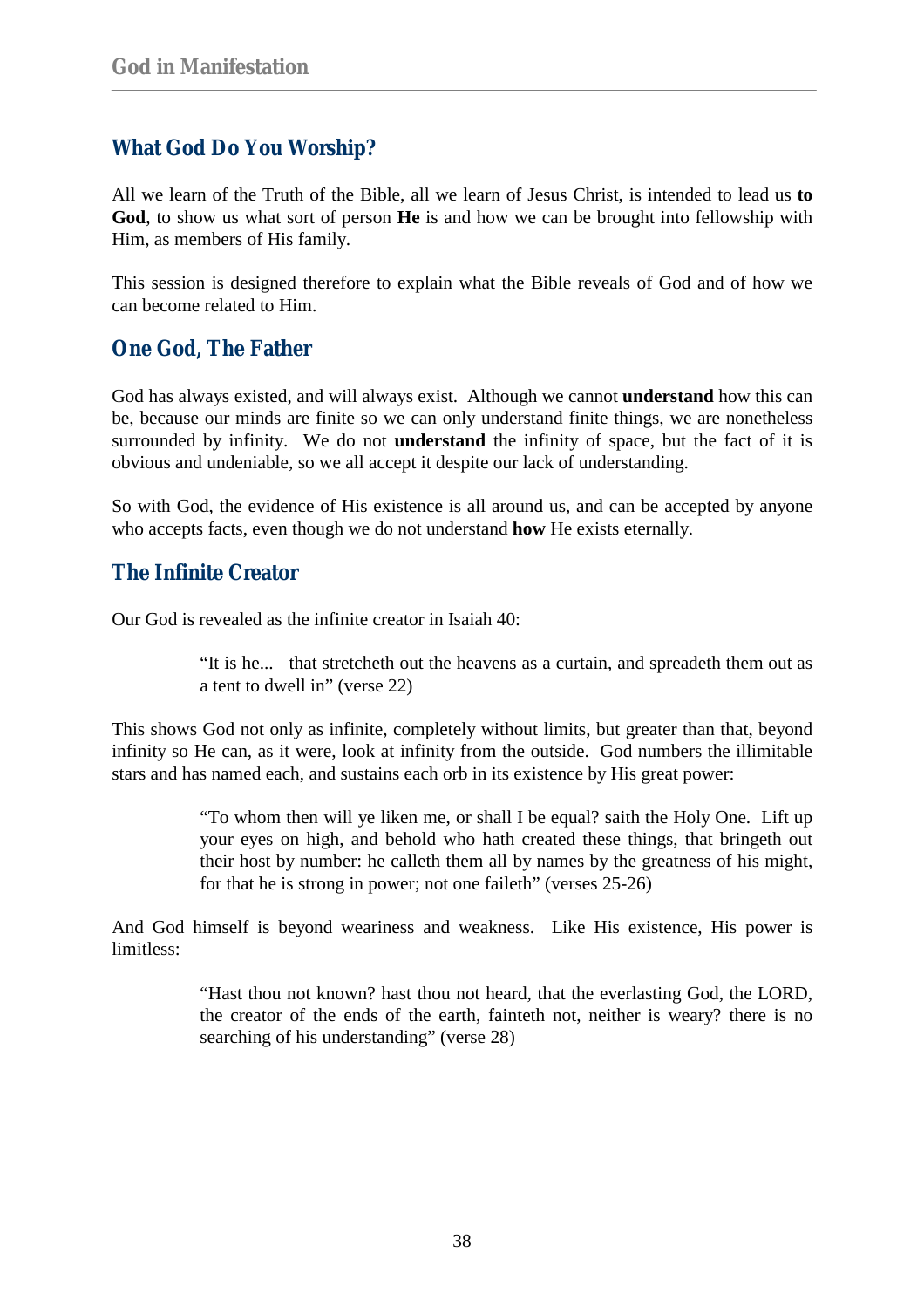This is the limitless, eternal God who reveals Himself to us in the Bible. He wishes to bring us close to Himself, to give us the power to become His children, so that first of all we can be morally strengthened to please Him, then physically transformed to life for ever with Him:

> "He giveth power to the faint; and to them that have no might He increaseth strength... they that wait upon the LORD shall renew their strength" (verses 29,31)

# **Source of Life**

God has life in Himself (John 5:26) as an inherent property of His nature. So He alone has underived immortality:

> "The blest and only Potentate (sovereign of all), the King of Kings and Lord of Lords; who only hath immortality" (1 Timothy 6:15-16)

The Bible describes God's physical nature as "spirit":

"God is **spirit**: and they that worship him must worship him in spirit and in truth" (John 4:24)

By spirit, the Bible means the substance of God's personal being, as distinct from flesh (the physical substance of mankind and animals - Isaiah 31:3).

# **Boundless Wisdom, Righteousness and Love**

Spread through the whole breadth of the Bible is continuous exposition of the mental and moral "nature" of God. The great variety of narrative, history, doctrine, prophecy, warning and exhortation all display to us how God thinks and acts.

In two splendid epitomes God has summarised the two great facets of His mental and moral nature.

The first shows Him to be wise, and pure and righteous without the shadow of any foolishness or impurity:

> "This then is the message which we have heard of him, and declare unto you, that God is light, and in him is no darkness at all" (1 John 1:5)

Light is a constant Bible metaphor for wisdom, purity and righteousness. It is used in contrast to the "darkness" of mankind's ways, foolishness, sin, injustice. Compare the exposition of God's wisdom and goodness in Romans 11:33-36.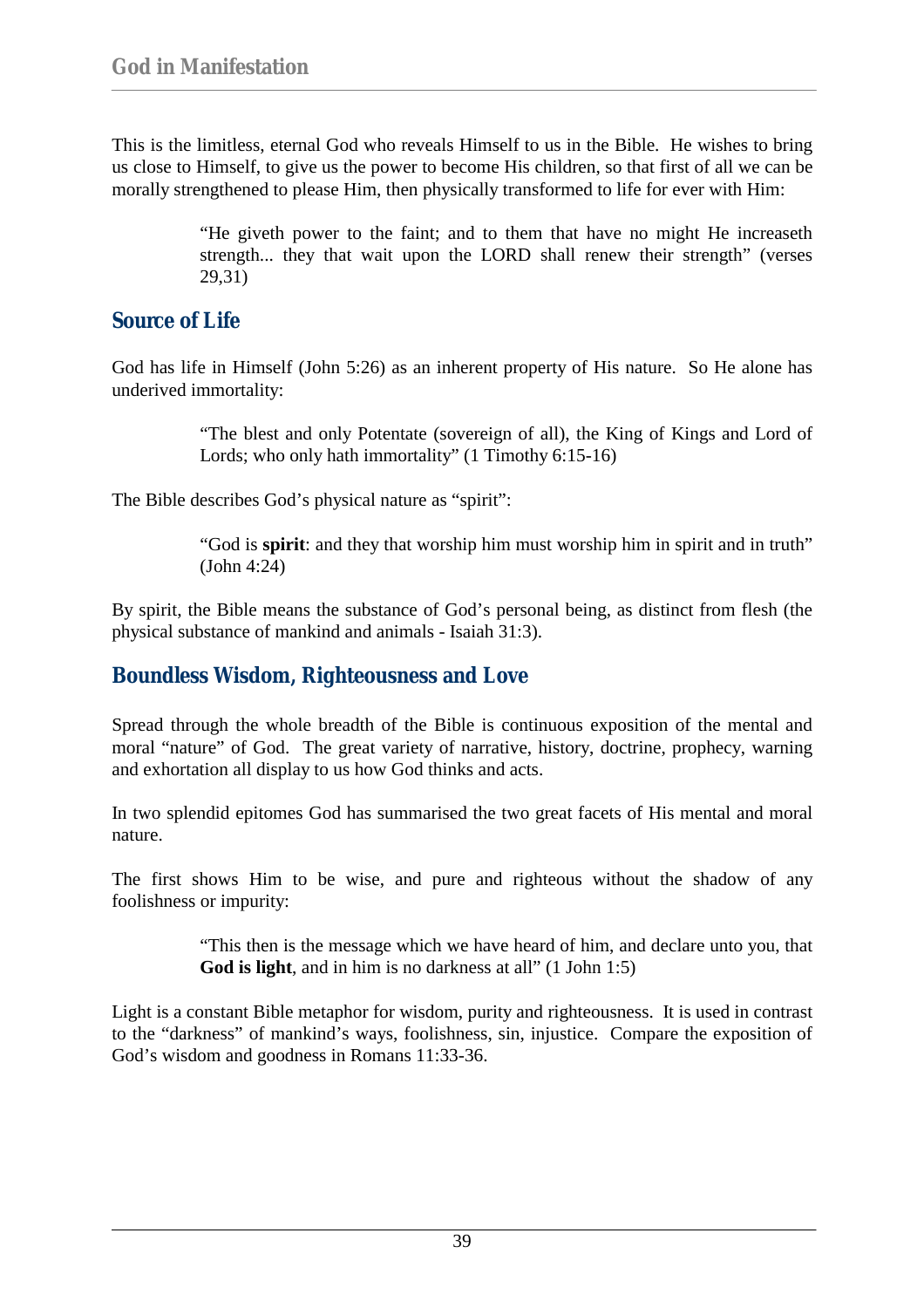By contrast to us, God's mental nature is unalloyed wisdom and justice. The second of these summaries shows God's moral nature dominated by love:

> "We have known and believed the love that God hath to us. **God is love**; and he that dwelleth in love dwelleth in God and God in him" (1 John 4:16)

The emotion which has impelled God to offer to become a "Father" to us is love, which this passage shows to define His moral nature. By His love, He seeks to spark in us a response, so that we become drawn to Him by mutual affinity.

Since "light" and "love" define God's mental and moral nature they also define the qualities of mind essential in us to become His children.

The first essential in seeking the wisdom and love that unite us to God is to get to know Him - and to know Him as He really is.

# **The Father Alone is God**

The truth about God has been lost to most of Christendom by the introduction of the doctrine of the Trinity into "Christianity" in the fourth century A.D. The Trinity is not a Bible doctrine. In fact it originated in Babylon some 2,000 years before Christ, and was grafted onto "Christianity" by the Catholic Church. Jesus Christ himself teaches that the Father is the only God and that neither Christ himself nor any other is part of the Godhead. In John 17 Jesus says:

> "This is life eternal, that they (my disciples) might know thee (Father) the only true God, and Jesus Christ whom thou hast sent" (verse 3)

Jesus' words are emphatic and clear - though godhead may be claimed for others, even for himself, such claims are false - the Father is the only **true** God.

Consequently the Bible frequently shows the Father to be the God of the Lord Jesus Christ, just as to us. For example:

> "I ascend unto my Father, and your Father; and to my God and your God" (John 20:17)

"Blessed by the God and Father of our Lord Jesus Christ" (Ephesians 1:3)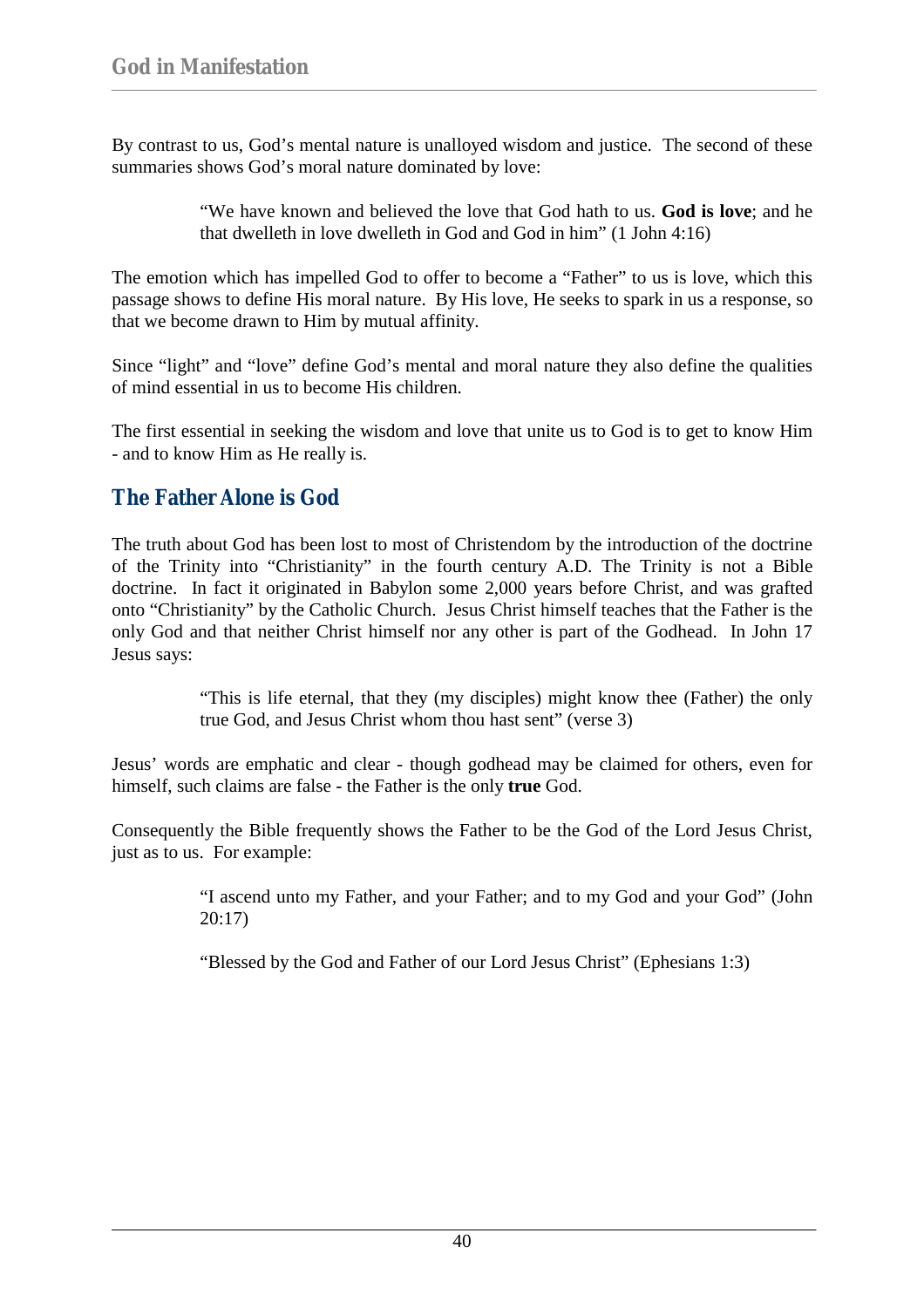Again, the Father is distinguished from Jesus and all others as the only God in 1 Corinthians  $8:$ 

> "We know that an idol is nothing in the world, and that there is none other God but **one**. For though there be that are **called** gods, whether in heaven or in earth (as there be gods many, and lords many),

> "But to us there is but **one God**, **the Father**, of whom are all things, and we in him; and one Lord Jesus Christ, by whom are all things, and we by him" (verses 4-6)

The force of this statement is that it is made as a refutation of assertions that there **are** other gods than the Father. It is therefore a deliberate exclusion of all others (including Jesus Christ and the holy spirit) from a part in the Godhead. We will consider Jesus Christ as a **manifestation** of God in the next section. The relationship of Christ to God is explained in 1 Timothy 2:

> "There is **one God** and one mediator **between** God and man, the **man** Christ Jesus" verse 5)

Even now, in his position of highest exaltation in heaven, Jesus Christ is **man** and acts between God and man as mediator to God most holy.

What makes mediatorship between God and man essential is the fact that the most holy and pure God cannot and will not allow sinful, unholy man into His presence. Consequently, if Jesus were himself part of the Godhead, he would be invalidated from being mediator. It is **only** because he is **man** and at the same time, sinless and holy, that he can be our mediator to God most holy.

We conclude that the Father is the only true God, the infinite creator and source of all existing things.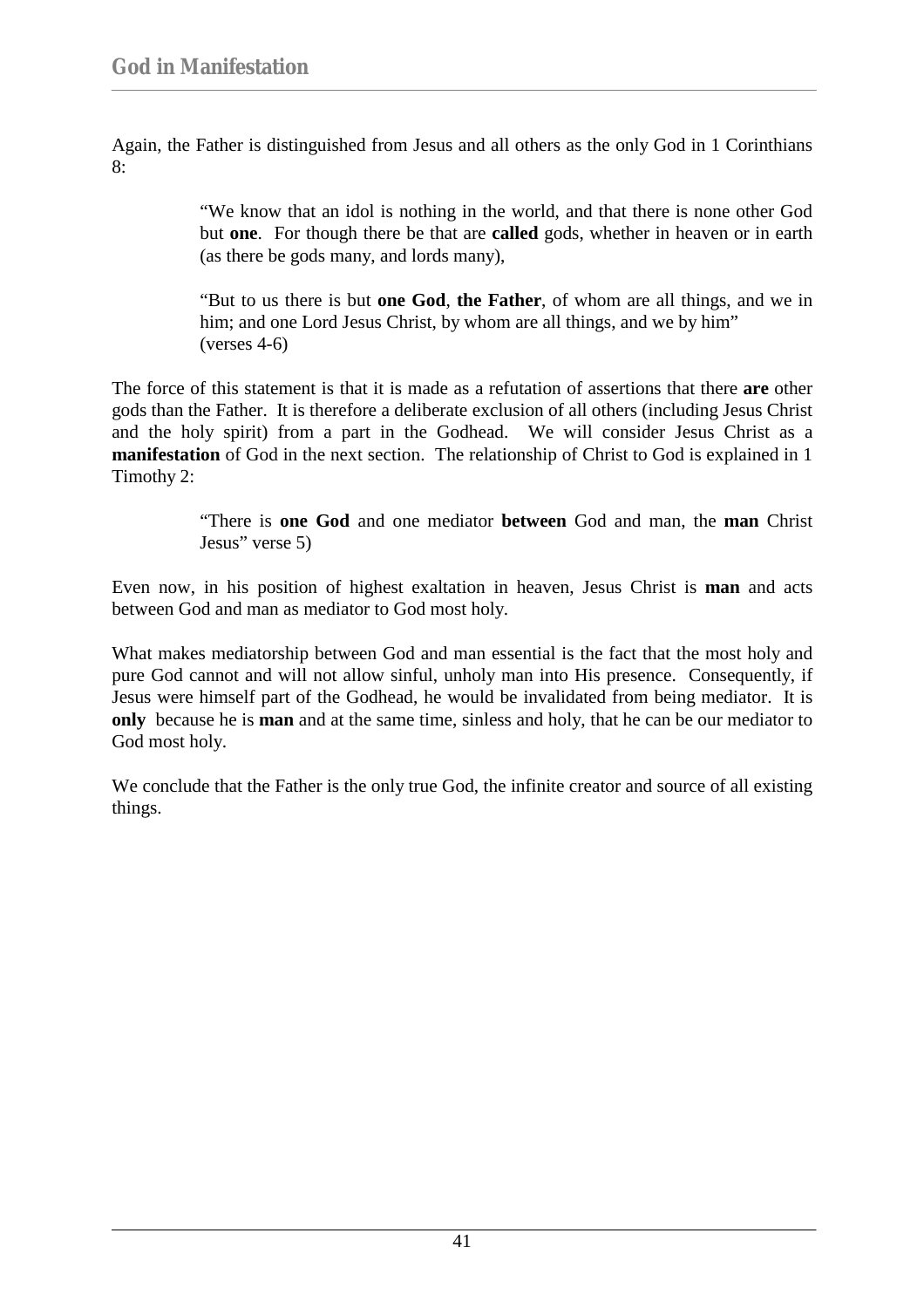### **JESUS CHRIST, SON AND MANIFESTATION OF GOD**

Jesus of Nazareth was:

"a **man** approved of God among you by miracles and wonders and signs, which

God did by him in the midst of you" (Acts 2:22)

## **The Only Begotten Son**

But he was more than merely man. He was God's only begotten son. The angel of God showed this before his birth to Mary, his mother:

> "Behold, thou shalt conceive in thy womb, and bring forth a son, and shalt call his name JESUS. He shall be great and shall be called the **Son of the Highest**: and the Lord God shall give unto him the throne of his father David ...

> "Then said Mary unto the angel, How shall this be, seeing I know not a man? And the angel answered and said unto her, the Holy Ghost (Spirit) shall come upon thee, and the power of the Highest shall overshadow thee: therefore also that holy thing that shall be born of thee shall be called the **Son of God**" (Luke 1:31- 35)

So Jesus is God's son - not "God the Son", a phrase nowhere found or hinted at in Scripture. As **son** of God, he is neither co-equal nor co-eternal with the Father. His existence began at his birth some 2,000 years ago.

But being son of God, the mental and moral family likeness to his Father is evident in Jesus, as we would expect.

> "The word was made flesh, and dwelt among us (and we beheld his glory, the glory as of the only begotten of the Father) full of grace and truth" (John 1:14)

## **Mental and Moral Image of God**

So close is and was this mental and moral likeness to his Father that Jesus is called:

"The image of the invisible God, the firstborn of every creature... For it pleased the Father that in him should all fulness dwell" (Colossians 1:15,19)

Being the image of God in character, it is clear he is not God, but a manifestation who shows us God's thoughts and ways - which we could not otherwise see.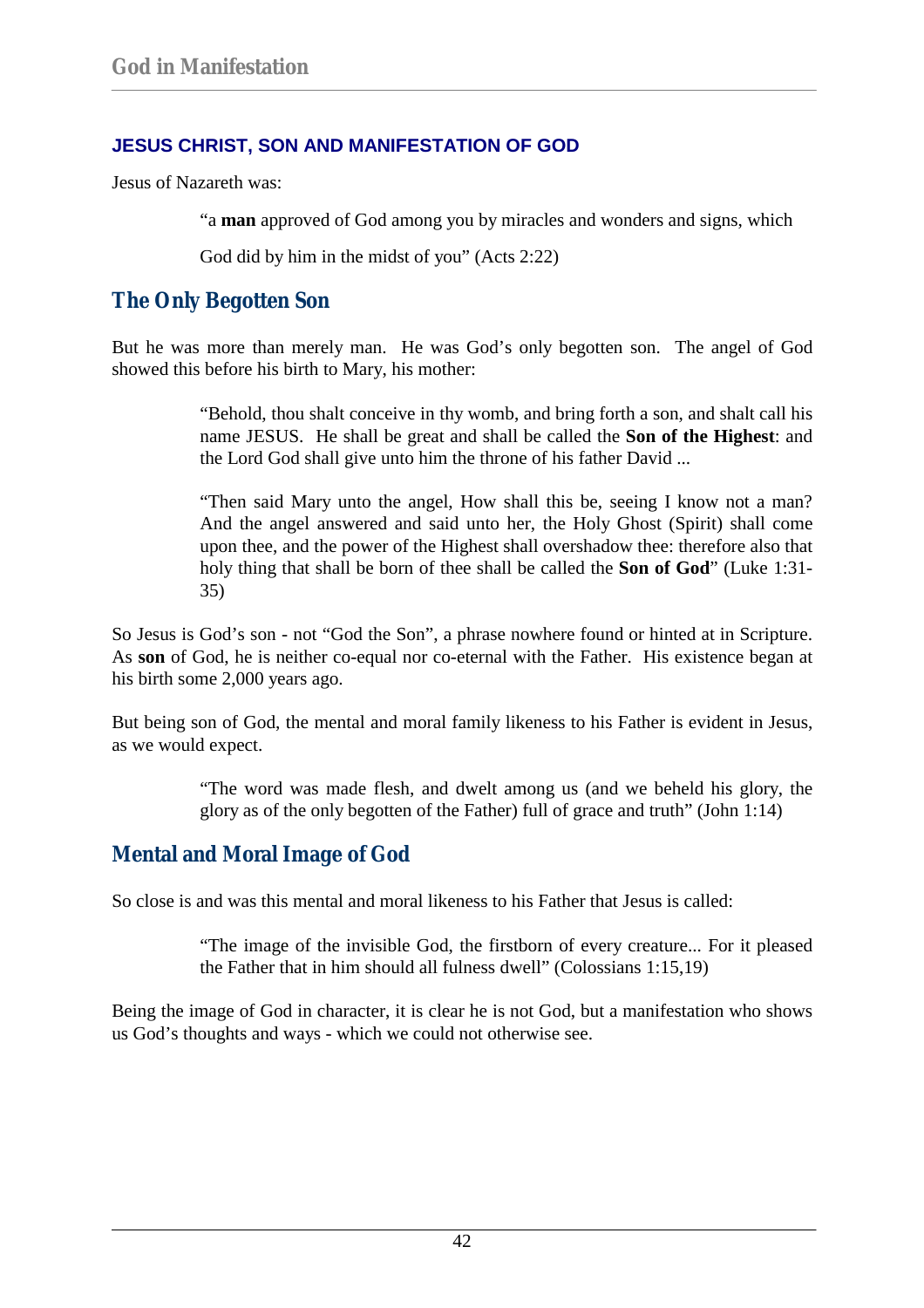Jesus is shown to us as being in character in the **form** of God:

"Let this mind be in you, which was also in Christ Jesus: who, being in the **form**  of God, thought it not robbery to be equal with God: (Better translated - Considered not equality with God a thing to be grasped - Revised version and Revised Standard Version) but made himself of no reputation... and became obedient unto death, even the death of the cross... Wherefore God also hath highly exalted him (Philippians 2:5-9)

This passage is the climax of an exhortation by the Apostle Paul for us to avoid an attitude of pride and selfishness. And to enforce the exhortation strongly, he illustrated that Jesus himself achieved his reward and exaltation by showing just such a character - humble and unselfish.

He was in the form of God, that is, he showed in his character all the virtues of God, yet he did not seek to usurp the reverence due to God - but rather emptied out pride and became humble as a servant (Philippians 2:7). And Jesus perfected his work of service in obeying God right up to death on the cross. Christ's relationship to God is clearly shown here - he was in God's form mentally and morally - that is a **copy** of God's character. And he was **obedient to** God as a servant and son.

# **Of One Mind with God**

The likeness of Christ as son of God to his Father in character and virtue is illustrated in his own words in John 10:30-36:

"I and my Father are one" (verse 30)

The Jews misunderstood this. They thought he was claiming to be God, just as Trinitarians today misunderstand him (verses 31-33). So Jesus makes clear that the unity he means is a mental, moral unity, a likeness of character founded on his complete absorption of the word of God - and that a similar oneness of mind with God is for others beside him, at least in measure (verses 34-36).

So Christ shows the source of the doctrine and power he possessed to have been his Father (John 7:16; 8:28-29, 38, 42).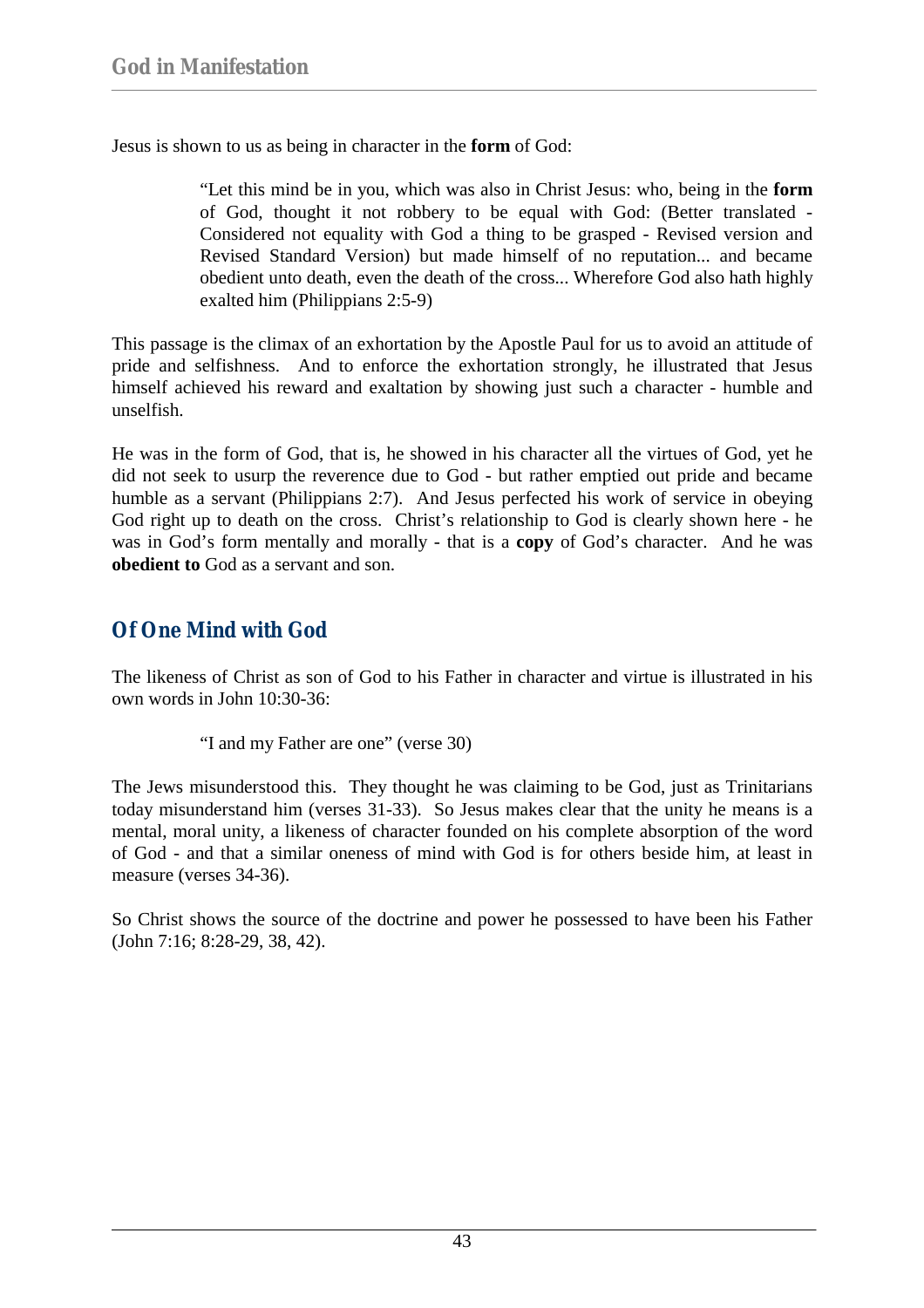# **The Word Made Flesh**

Christ's character and his whole way of life were formed by God's word. So complete was its effect on his mind that he is described as the "word made flesh" (John 1:14). This means that the mind of his Father exhibited in the Bible was so indelibly engraved in Jesus' heart that all his thoughts and actions were generated by his Father's will. The book of Hebrews confirms this:

"Lo, I come to do thy will, O God" (Hebrews 10:7)

God's will for Christ was that God should perfect in him an unblemished character by His word and strength and then Christ should lay down his life as a sacrifice, crucified to save all who believe in him.

Jesus espoused this purpose with all his heart, and in love for God and us, gave himself wholly to God to perform that work in him:

> "Though he were a son, yet learned he obedience by the things which he suffered; and being made perfect, he became the author of eternal salvation unto all them that obey him" (Hebrews 5:8-9)

He is shown to be son and servant of God - not part of the Godhead - and to have given to God the obedience his position as son and servant required.

# **God Manifest in Flesh**

This great Bible doctrine of God manifest (or shown forth) in flesh is summarised in **1 Timothy 3:** 

> "Without controversy great is the mystery (or secret) of Godliness: God was manifest in the flesh..." (verse 16)

Here is God's explanation of how Jesus' perfect life and character came to be. He was a man, human flesh, and subject to the same weakness and temptation as we are. But God showed himself in Jesus - he formed Jesus' character and virtues in him by the indwelling of His word.

This is said to us to show us how we may "know how we ought to behave ourselves in the house of God" (verse 15). In fact God seeks to manifest himself in us as he did in Christ.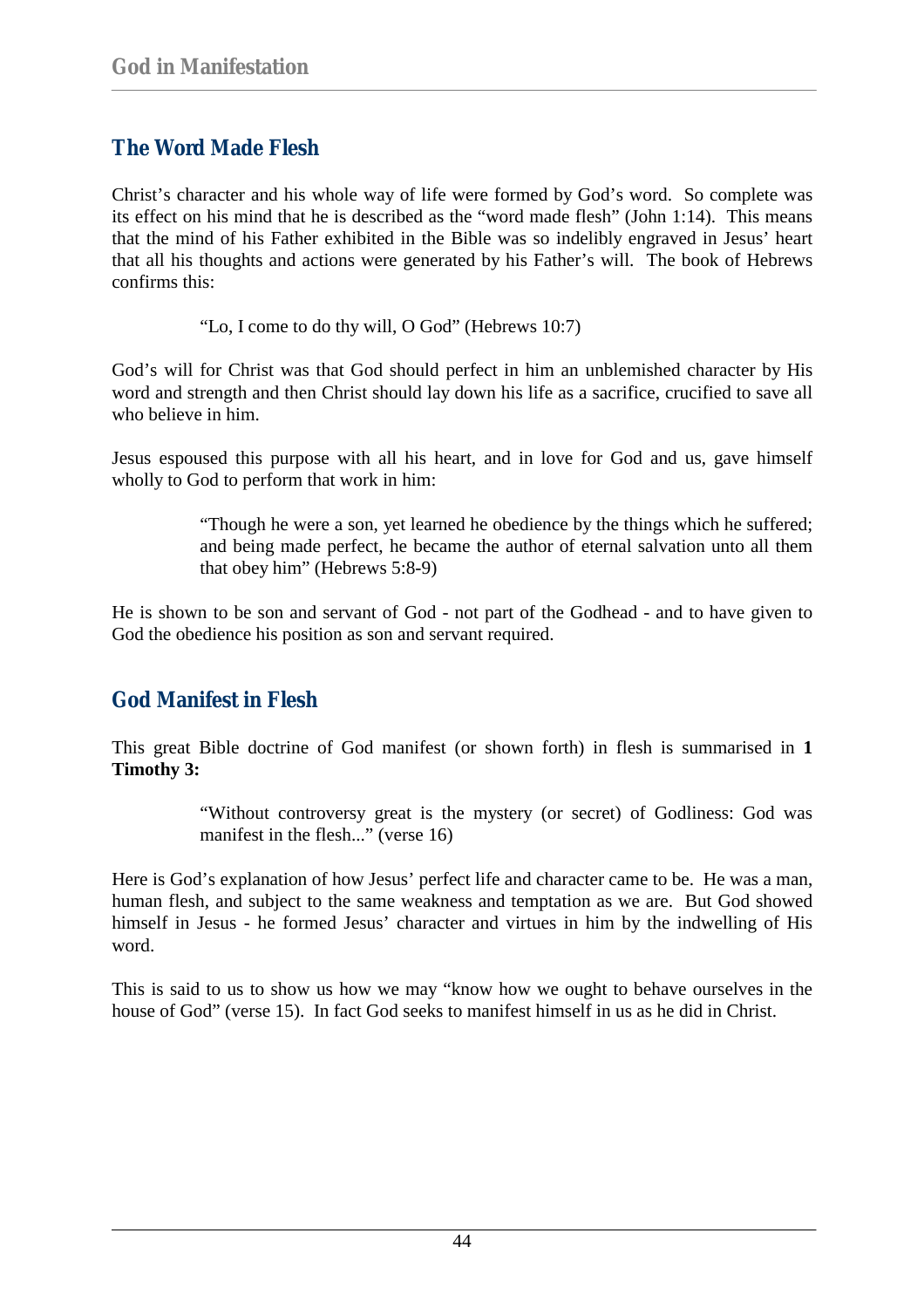# **The Relationship of Jesus To His Father**

### **ON THOMAS' STATEMENT - John 20: 28**

The basis of understanding this is in **John 10:27-36.** 

A quote from **Psalm 82:6** is made by Jesus. The Psalm shows that the judges of Israel are called "gods" (Elohim) on the basis that the word of God came unto them.

**Ephesians 1:3** God was the God of Jesus as well as his Father (cp. .John 20:17).

**John 17:1-3** v3 is the key to life eternal. THE FATHER IS THE ONLY TRUE GOD - Jesus excludes himself = he is the servant of God (e.g. Isaiah  $52:13$ ;  $53:9-11$ ).

**1 Corinthians 8:4-6** - there is only one true God.

**1 Timothy 2:3** - the reason for this title is in v4, note v5 this was written approximately A.D.65 - 30 years after Jesus had ascended to heaven. Jesus is still called man - therefore he is not God. But, further as a mediator he is drawn from mankind. He can only be a mediator if he is not God.

**John 17:5** is to be understood that the Father's purpose of glory was known to the Father before the world was and He foresaw His son at the head of this glorified family, see **vv2l-22**.

(Why we do not have a paid ministry:

Acts 20:28-34; 1 Peter 5:2-3; 2 Peter 2:1-3 (feigned = counterfeit) - i.e. they buy you and do it with counterfeit currency.)

Matthew 11:10; Luke 7:24; 9:52; James 2:25 - angels translated as messengers.

**Homework**: On God manifestation John 6:27-29,51,63 – read the whole chapter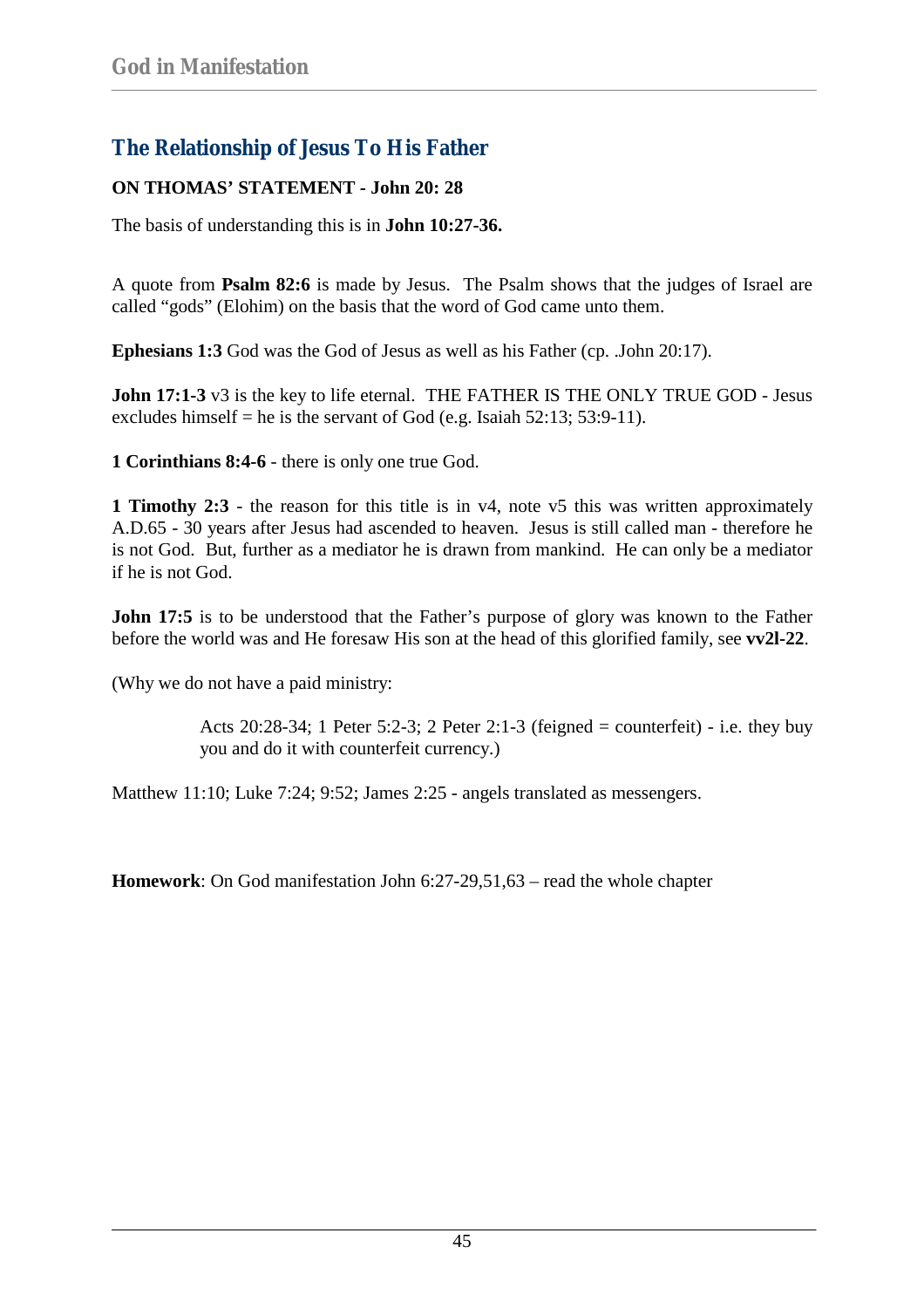#### **John 3**

- John 3:2 Nicodemus is implying that they could not understand what Jesus was saying.
- John 3:3 Jesus uses "see" in 2 senses.
- John 3:4 the problem was they took literally figures of speech and they took as figurative what he spoke literally.
- John 3:13 is one of the heavenly things i.e. if you look at it from a human viewpoint you'll get it wrong. If you look at it from a Divine viewpoint you'll get it right. "The son of man" is the subject of the verse - he ascended, came down from and is in heaven. God speaks of all these things as having occurred because He has foreseen these things. Jesus' life was of spirit. His character developed by the Spirit and after resurrection changed to Spirit nature (cp. **2 Corinthians 3:17-18**).

(**John 20:21-28** Thomas convinced of the corporeal resurrection of Jesus; Mark 16:9-14 cp. Luke 24:13,29-3l.)

Christ was in heaven in outlook cp. Ephesians 1:1-2,3. We too are to be in "heaven", Ephesians 2:4-6; Colossians 3:1-4; Matthew 6:19-21 cp. Isaiah 55:8-11 conveys several of the ideas of John 3.

#### **John 6**

John 6:38 - Jesus is subject to the will of a greater One.

John 6:39 - His works are of the Father's will.

- John 6:44 Except you have an influence from heaven you will never understand me.
- John 6:46 Jesus has totally and clearly perceived the Father's character.
- John 6:51 Where was the flesh made? On earth of course. There it cannot mean the actual descent of a being from heaven, but the creation of a being upon earth.
- John 6:60 cp. John 3:13 see the Son of Man go back as spirit the descent occurred he went back as a spirit man.
- John 6:63 Confirms that it is the spirit descending and giving life which is the vital point, not the flesh.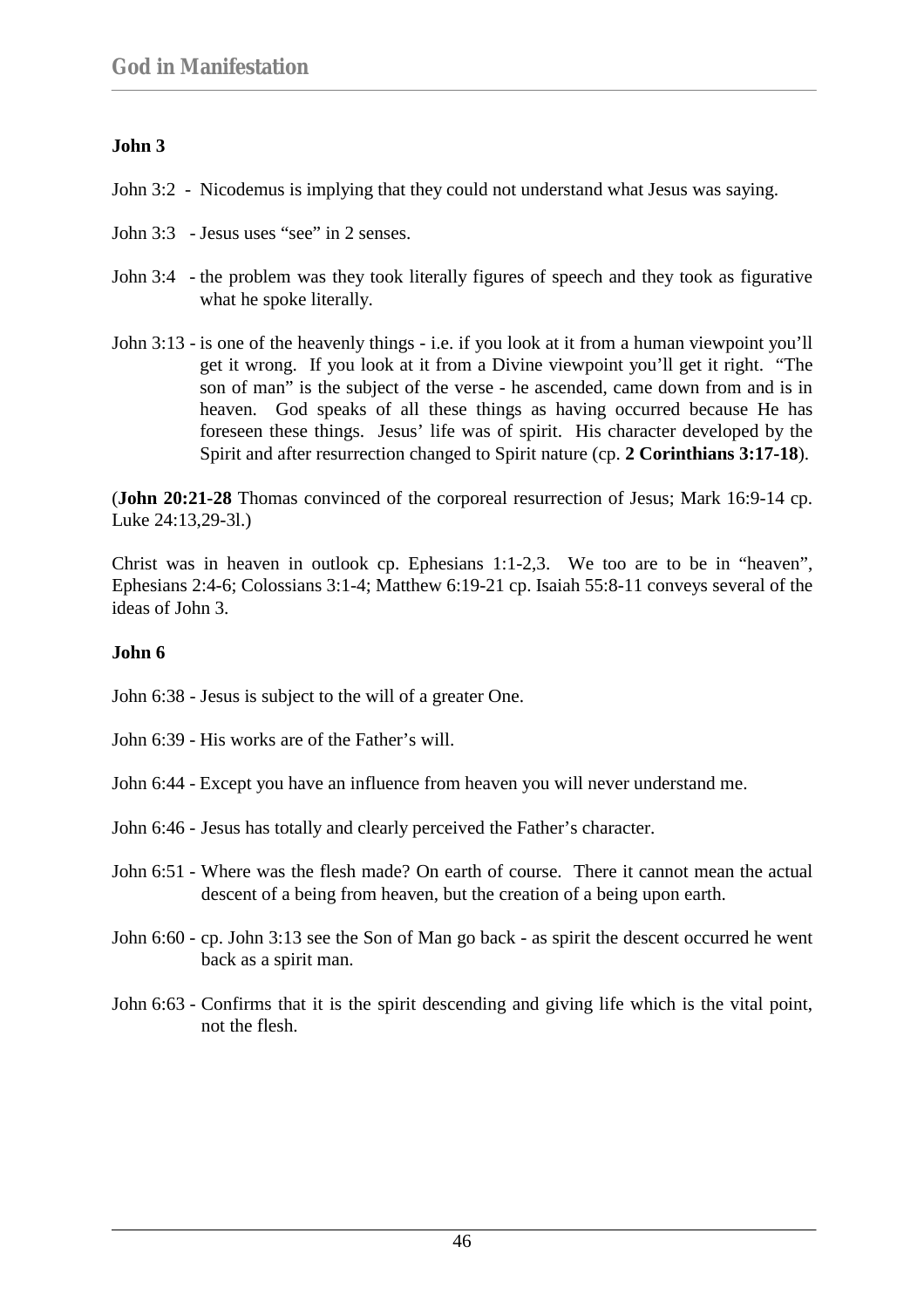### **ONE GOD IN MANY SONS**

God has declared from the beginning that it is His purpose to fill this earth with His glory (Numbers 14:21). The way He does this is by showing forth Himself in those who obey the gospel.

## **Re-created in God's Spiritual Likeness**

In fact God redeems us in Christ so we can show forth His virtues:

"Ye are a chosen generation, a royal priesthood, an holy nation, a peculiar people; that ye should show forth the praises (correctly as in the margin – the virtues) of him who have called you out of darkness into his marvellous light" 1 Peter 2:9

God's virtues are not natural to us. We must learn them from His word, which re-create our minds in Rio likeness in a spiritual re-birth (1 Peter 1:23).

His exhortation to us is to become imitators of Him as children do their parents (Ephesians 5:1). We can do this by observing His ways of thought and action as the Bible shows us them, and then doing as we see Him do.

Both the letters to the Ephesians and the Colossians show that the effect of our belief in the gospel is to create in us a new mental and moral outlook, which forms our characters into the image of God's own: -

> "Be renewed in the spirit of your mind; and that ye put on the new man which after God is created in righteousness and true holiness" Ephesians 4:23-24

> "Ye have put on the new man, which is renewed in knowledge after the image of him that created him" Colossians 3:10

This is what God wishes for us, so that He can adopt us as His own children, to save us from death and draw us into eternal happiness and fellowship with Himself and Christ.

## **Christ Dwells in Our Hearts**

Christ is the manifestation of God to us, so God wants to see in our hearts the image of Christ. Paul prays that God may grant us:

> "to be strengthened with might by his spirit in the inner man; that Christ may dwell in your hearts by faith…" Ephesians 3:16-17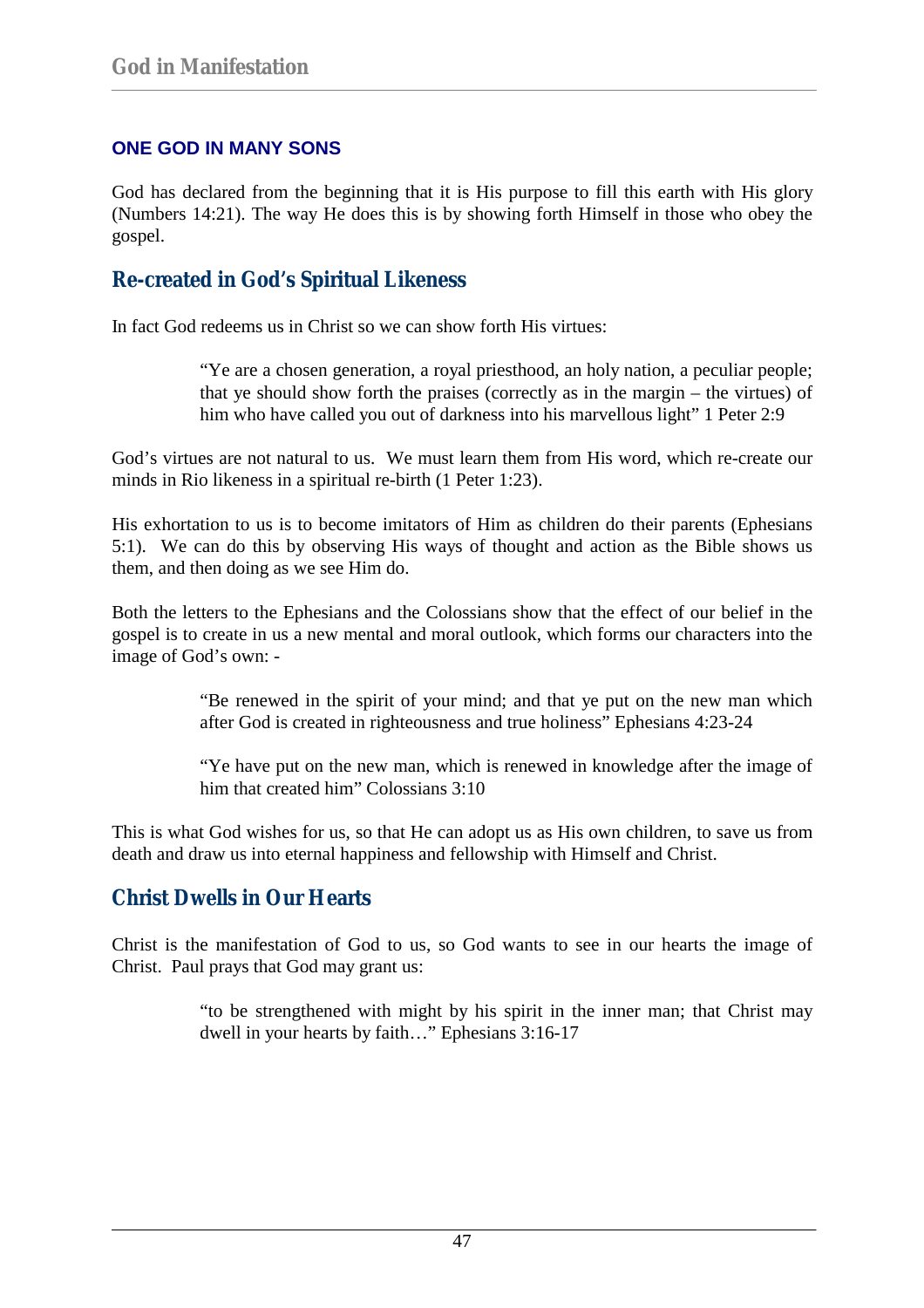This key Scriptural statement focuses attention on the only means by which the image of Christ and God may be formed in our hearts - by belief of the gospel.

By faith our ways of thought and action can be greatly changed so we behave as Christ did, and please God as he did.

The change will bring us close to God and create a unity of mind with him similar to that attained in Christ. Christ prayed for those who believe in him:

> "that they all may be one; as thou Father, art in me, and I in thee, that they all may be one in us... and the glory which thou hast given me I have given them; that they may be one even as we are one: I in them, and thou in me, that they may be made perfect in one" John 17:21-23

This unity of mind, heart and character, imperfect as it may be in these days of weakness, gives us access to a source of strength, happiness and security that nothing else can offer, and no one can take away, if we remain faithful.

God is pleased to see in us His own image and will crown it with a fitting reward. He will endow those, whose lives have shown Him forth, with His own divine and immortal nature. The Apostle Peter says:

> "His divine power hath given unto us all things that pertain unto life and godliness, through the knowledge of him that hath called us to glory and virtue: whereby are given unto us exceeding great and precious promises: that by these ye might **be partakers of the divine nature**, having escaped the corruption that is in the world through lust" 2 Peter 1:3-4

## **The First Steps**

Your first steps to realising this glorious destiny, offered through the grace of the loving God, are:

- 1. To accept His call made to you in the gospel,
- 2. Believe the gospel of the kingdom of God and the name of Jesus Christ,
- 3. Be baptised into Jesus Christ to obtain forgiveness of sins,
- 4. In a life of faith and obedience to God, let God show Himself in you in every thought and act.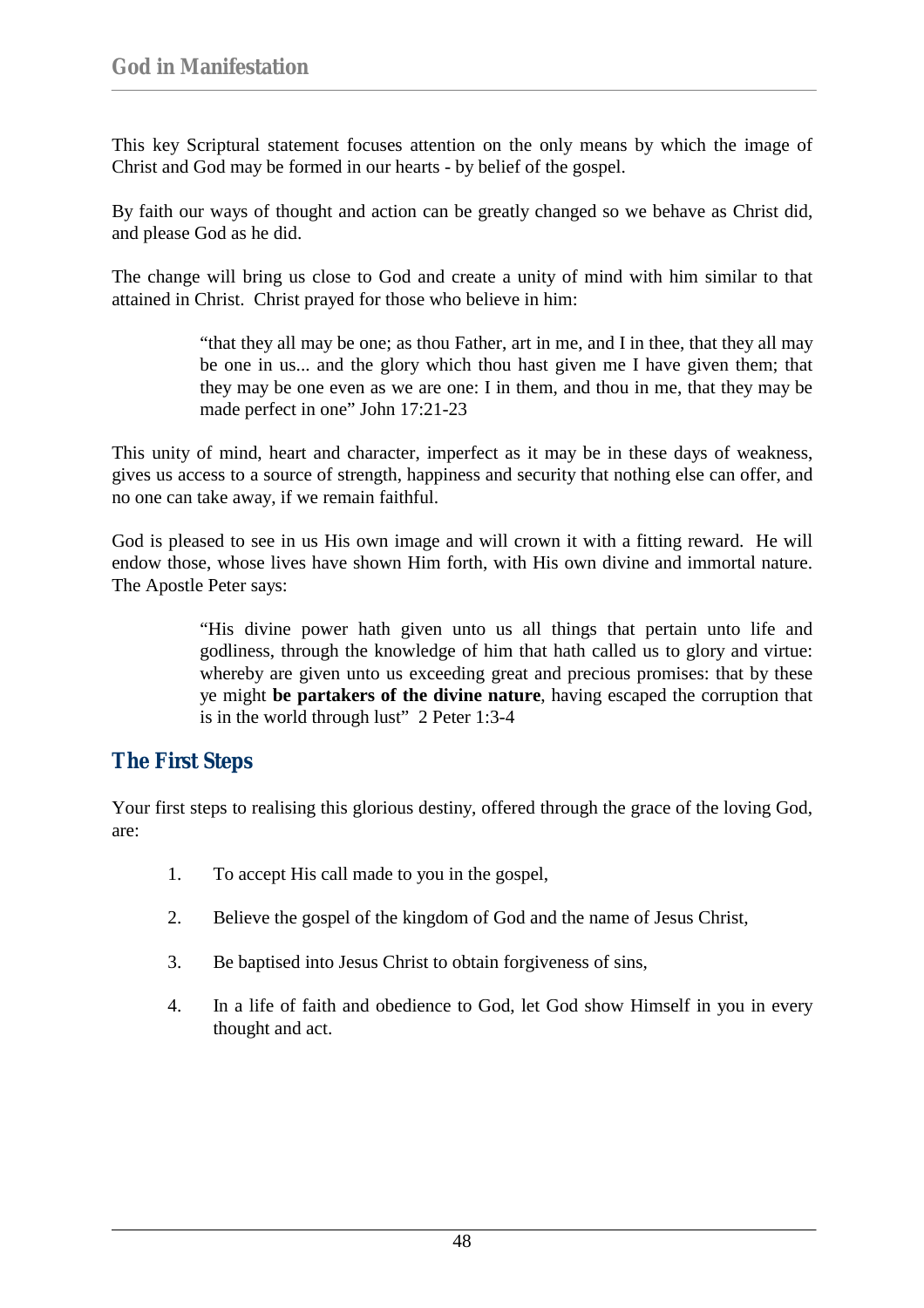# **Jesus Christ – The Son and Manifestation of God – Part 1**

#### **Reading: John 6:27-65**

In natural things a father and son are alike in many ways but nonetheless are different individuals. one being older than the other by very reason of their relationship as father and son. This is the relationship that exists between God - His son.

**Philippians 2:6** Jesus is in the form of God as any son is in the form of his father, which presupposes the existence of the father before the son.

**Luke 1:35** Jesus was both son of God and son of Mary. That which was born was human and dependent for its very existence upon a mother and father. There could be no existence before its conception. v32 "He shall be called the Son of the Highest" is suggestive that the fact needs proof. He was human which would otherwise be seen to be an impossibility but was revealed by God to be true.

**John 1:15** "... preferred (Philippians 2:9 - exalted because he was death, v8) before me; for he was before me".

**V30** Talking about the **man** who was before him which is proof that it is not talking about a pre-existent part of the Godhead but that rather this was a part of God's plan and was foreknown of Him, Romans 8: 2 9.

**John 6** the exposition of John 1:15, 30.

**v32** - he was the bread, which came from heaven; v38 he came down from heaven; v51 he equates the bread with his flesh - which he says came from heaven.

If therefore it is insisted that this preaches his pre-existence then he existed in flesh in heaven - this could not be because his flesh was the product of his conception in his mother's womb. It is evident then that he meant other than his literal pre-existence in heaven.

Such passages are understood then that his existence prior to his conception was as a part of God's plan and purpose - he pre-existed only in the foreknowledge of God and not in a literal existence before conception. See Romans 4:17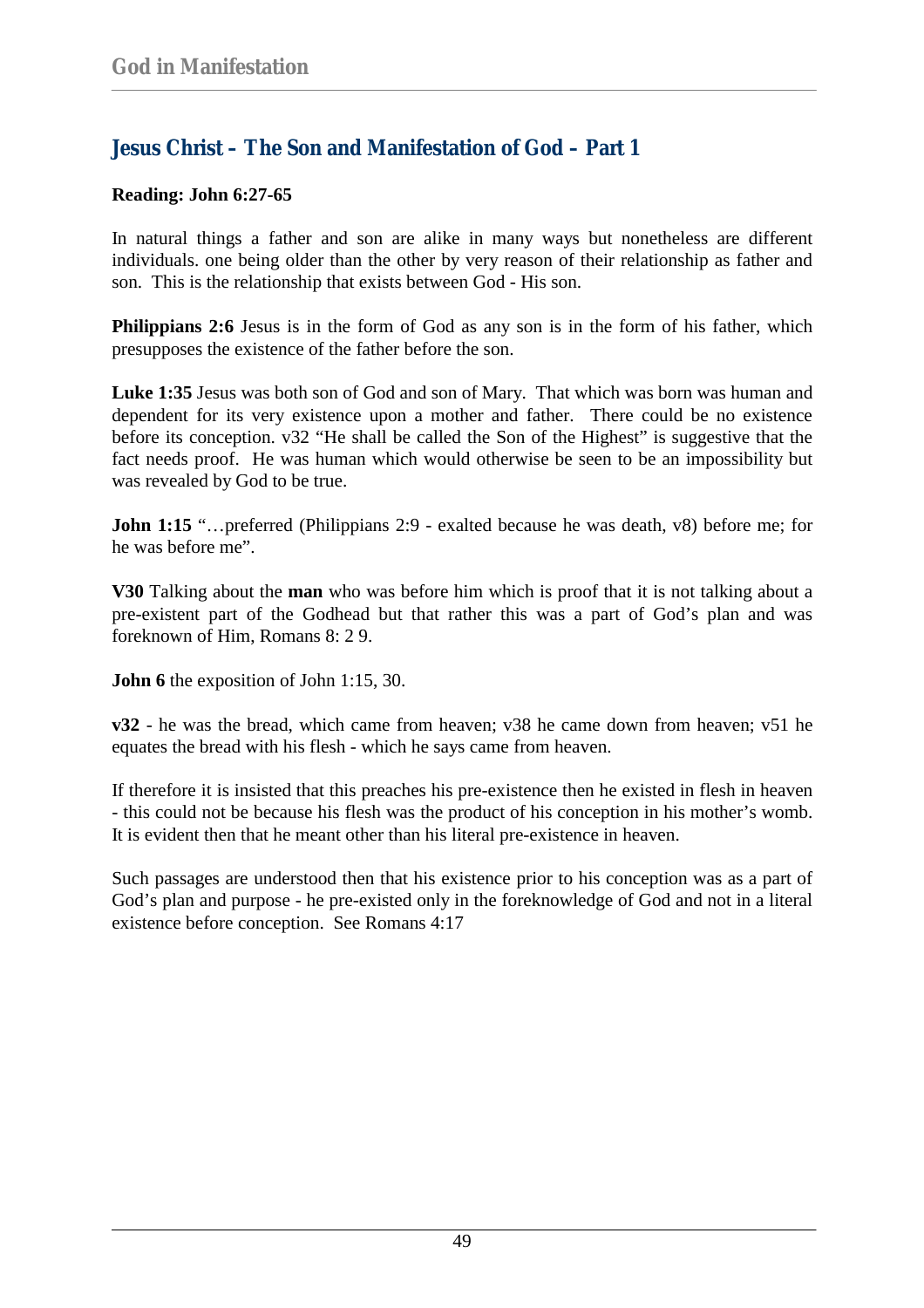## **Jesus Christ – Son and Manifestation of God – Part 2**

#### **Reading: Colossians 1**

The principle at the heart of this subject (1 Timothy 3:14-16) in a context of how the members of the household of God should behave. Note the correct punctuation in vvl5-16

> "...how thou oughtest to behave thyself in the house of God, which is the ecclesia of the living God. The pillar and ground of the truth and without controversy great is the mystery of godliness: God was manifest…"

Manifestation means showing forth. Jesus Christ in his life and behaviour showed the character of God.

**Colossians 1:13** darkness - the ignorance that is in the world uninfluenced by God. v15 "image" means likeness in the same way that a photograph is the likeness of the person photographed. It is not the original.

**Colossians 2:9** the Godhead was "**dwelling**" in Christ which in Greek language clearly indicates he was not himself a part of the Godhead. He was the "house" and not the "resident". The word "Godhead" means the qualities of God - the qualities of God that dwell in Christ were those of character. When the Lord Jesus Christ was immortalised he possessed the spirit qualities bodily. This still differentiates between God and Jesus. The angels possess these qualities as will the immortalized saints, see Ephesians 3:19.

Things about Christ making it impossible:-

| 1 Peter 1:20       | "foreordained" <i>i.e.</i> under God's control                       |
|--------------------|----------------------------------------------------------------------|
| Romans $1:1-2$     | "Jesus promised before"  Father had him in control - a time at which |
|                    | he didn't exist                                                      |
| Luke 1:35          | "conceived"                                                          |
| Galatians 4:4      | "made of a woman"                                                    |
| Romans 1:3         | "made of David's seed"                                               |
| Acts 10:38         | given Holy Spirit by God                                             |
| John 6:27          | "sealed" by the Father                                               |
| Matthew 28:18      | "given all power" by God                                             |
| 1 Peter 2:4        | chosen by God                                                        |
| Acts $2:24$        | "raised" from the dead                                               |
| John 5:26          | "given life" by God                                                  |
| Acts $2:33$        | "exalted" by God                                                     |
| Acts $3:13$        | "glorified" by God                                                   |
| 1 Peter 1:21       | "given glory" and honour by God                                      |
| Philippians 2:9    | given the name of God by God                                         |
| Acts $4:11$        | made cornerstone                                                     |
| 1 Corinthians 1:30 | made by God wisdom                                                   |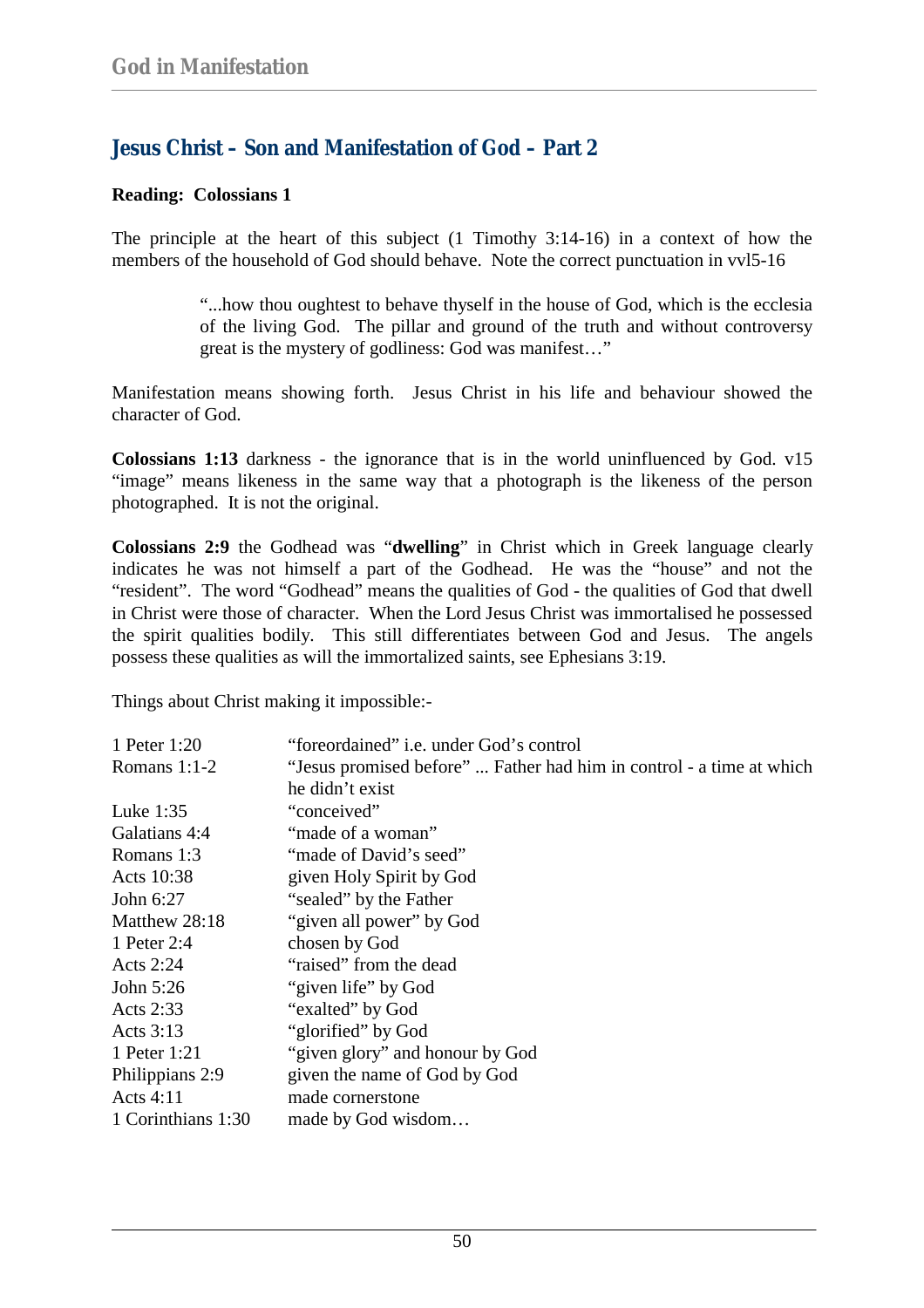**John 1:1** A strange beginning - it must have been expected to be understood by the readers. The book was written for believers. The word "word" is "logos". Its use will demonstrate its meaning:

| Acts 15:7      | "the word (logos) of the gospel"            |
|----------------|---------------------------------------------|
| Ephesians 1:13 | "the word (logos) of the truth, the gospel" |
| Colossians 1:5 | "the word (logos) of the truth, the gospel" |
| Titus 1:3      | "manifest the word through preaching"       |

These are expressions that the reader would readily understand by the use of this word.

See Acts 8:4 "**preaching the word**". "Preaching" means "preach the gospel" - thus the identity of the word and the gospel. Thus John 1:1 will be understood as ...

"In the beginning was the gospel".

"The word was God" is a metaphor. Other examples of metaphor are John 1:8; 5:35; Jude 12, 13. John 1:1 - Whatever the word was... it was **with** God, two different things emphasized by its repetition in v2.

## **The Name of Manifestation**

#### **Reading: Exodus 3**

**Ephesians 4:1** - the call to be brethren of Christ, children of God, examples to the world of what God would have us to be, e.g. vv17-24 (v22 exhortation - put off the way we lived before we entered into Christ - old ways were corrupt simply because they were impelled by the lusts in our mind), **v23** be renewed in the disposition of our mind, **v24** a new way of behaviour - "after God" – "patterned on", "like" (now no longer like Adam, but like God) the new man has been recreated - they now have one name common to them all, Revelation 3:11-12, the family name - thy new name. Jesus' old name was Yahoshua, his new name is Yahweh (Philippians 2:9,11). It is his obedience to God that proves his sonship (Hebrews 5:8-9; John 1:14 the only begotten stands unique and alone, see v12; and relate to Revelation 14:1). The name describes for us a changed way of life.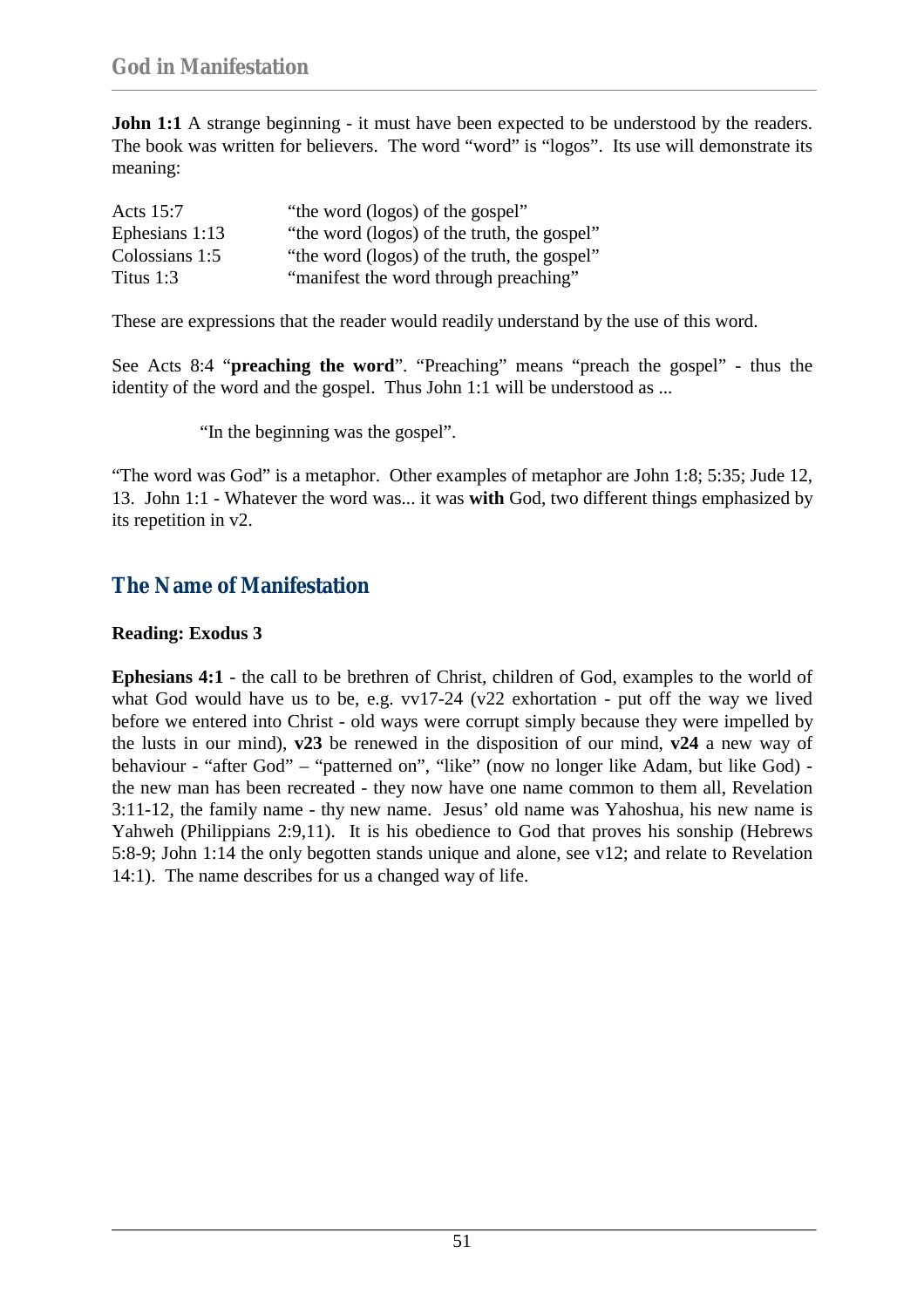**Exodus 3:13** - they would ask what was God's name. What can you tell us that will show us what He is like? (is the idea) The nations' gods' names bespoke their identity, i.e. Baal = lord,  $Milchom =$  king etc,

**v14** I AM THAT I AM (one statement of the name).

**v15** THE LORD GOD OF YOUR FATHERS, THE GOD OF ABRAHAM, THE GOD OF ISAAC, THE GOD OF JACOB (is a restatement of the name). "LORD" in capital letters is **YAHWEH** but only one word in this statement - three words making up the name, YAHWEH ELOHIM of ABRAHAM, ISAAC AND JACOB (elements). The rest of the Scriptures use each of the elements as abbreviations of the total name.

Yahweh = He will become; Elohim = mighty ones.

Abraham, Isaac (selected over Ishmael) and Jacob (selected over Esau). The name of God works by selecting from among mankind. "He will become mighty ones selected from Abraham's seed" (Romans 9 - selection).

**Exodus 3:12** - "I will be" is wrongly translated "I am" in v14. "I will become who I will become" - this is a description of what God is like. As soon as they heard that they knew what God was like.

**Genesis 18:16-18** - "Abraham shall become" - by having a son and becoming a father. Yahweh's name therefore indicates His intention to have a family. Genesis 32:10 "I have become" - a family now grown into two companies. Genesis 48:19 - "he also shall become a people... become a multitude of nations".

**Exodus 2:9-10** - "became her son" by adoption (cp. John 1:12 a commentary on the name of Yahweh) . He takes that name because he is a father who has sons and daughters. We are to be mental and moral reflections of our Father - a family in His own likeness.

**Colossians 3:7-10** (cp. Ephesians 4) "image" interprets the ideas of Ephesians 4. Jesus in his life, death and resurrection proved that the Father had a son. Both statements in Ephesians 4 and Colossians 3 are quoting Genesis 1:26-27, image - family likeness between God and His children.

1 John 4:8-16; 3:1,2 (there is a greater sonship to come). Galatians 3:7-9, 26-29 the importance of likeness, descendants described as seed (they come from it) cp. Genesis 1:11- 12. Galatians 3:16 is the application of v29, Abraham's **SEED**. People of Abraham's kind by faith - of one kind of seed only that which is characterized by Christ (cp. Romans 4:11-18) Through His word we think the way God thinks, we live as God's children.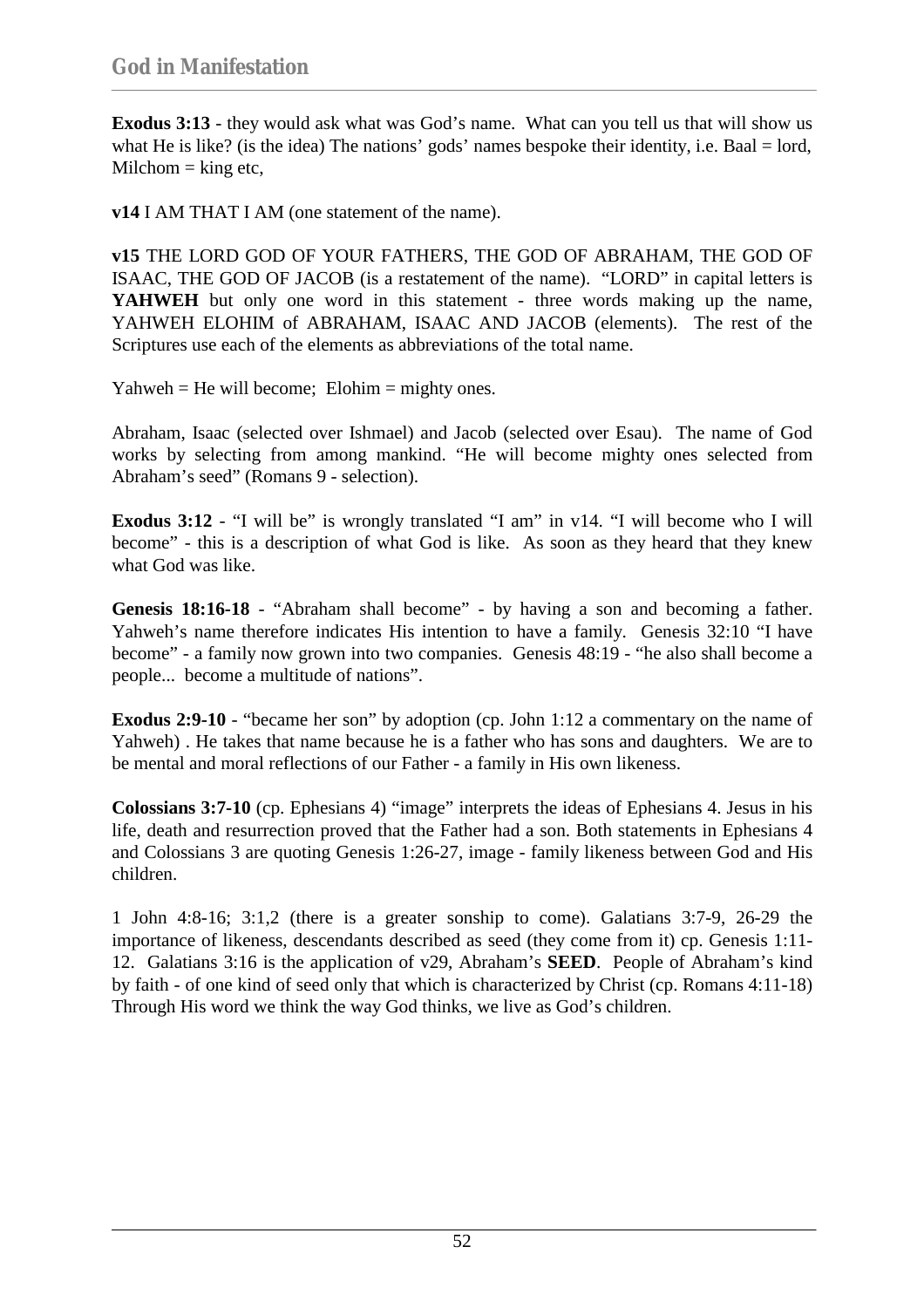### **THE ANGELS – GOD'S INSTRUMENTS OF MANIFESTATION**

### **Their nature, relationship to the Father and an indication of our hope.**

**Ephesians 3:14-16** - From the Father the **whole** family is named - in heaven as well as earth cp. Job 38:7 - the angels are God's sons, shining glorious people.

**What are angels?** The real meaning of the word 'angel' is shown in **James 2:25** "messengers" = Gk angelos (usually rendered angels). So this is precisely what the word means. Same in the Old Testament.

**1 Samuel 25:14** - Hebrew 'messengers' (Malak - cp. OLD TESTAMENT Book Malachi) see **Malachi 3:1** cp. **Matthew 11:10**. The word therefore describes their work rather than what they are by nature. **Luke 7:24** – "messengers" of John (Gk angelos).

Jesus himself sent out angelos (human "messengers") **Luke 9:52**. In **Luke 1:19** Gabriel was a messenger sent forth to speak to Zechariah, then to Mary, v26.

They are God's messengers to us. We can be thankful that God has opened a means of contact for mankind. **Genesis 18:1-5** - they are in their form as men - that Abraham thought they were men is clear, as **Hebrews 13:1-2** establishes. Rather than they looking like us, we look like them, **Genesis 1:26-27** (God = Elohim and speaks of the angels). v26 is God in manifestation; v27 God as the author of the creative power. We are in the **form of God**, as the angels also (**James 3:9**).

God cannot be seen by man until he receives a change in nature, **1 Timothy 6:15-16**; **Revelation 21:1-4** - these verses have their fulfillment at the end of the Millennium. **Matthew 18:10** - angels do look upon their Father. Ultimately if we are faithful the same privilege will be ours, **Matthew 5:8**. There cannot be a greater blessing than this.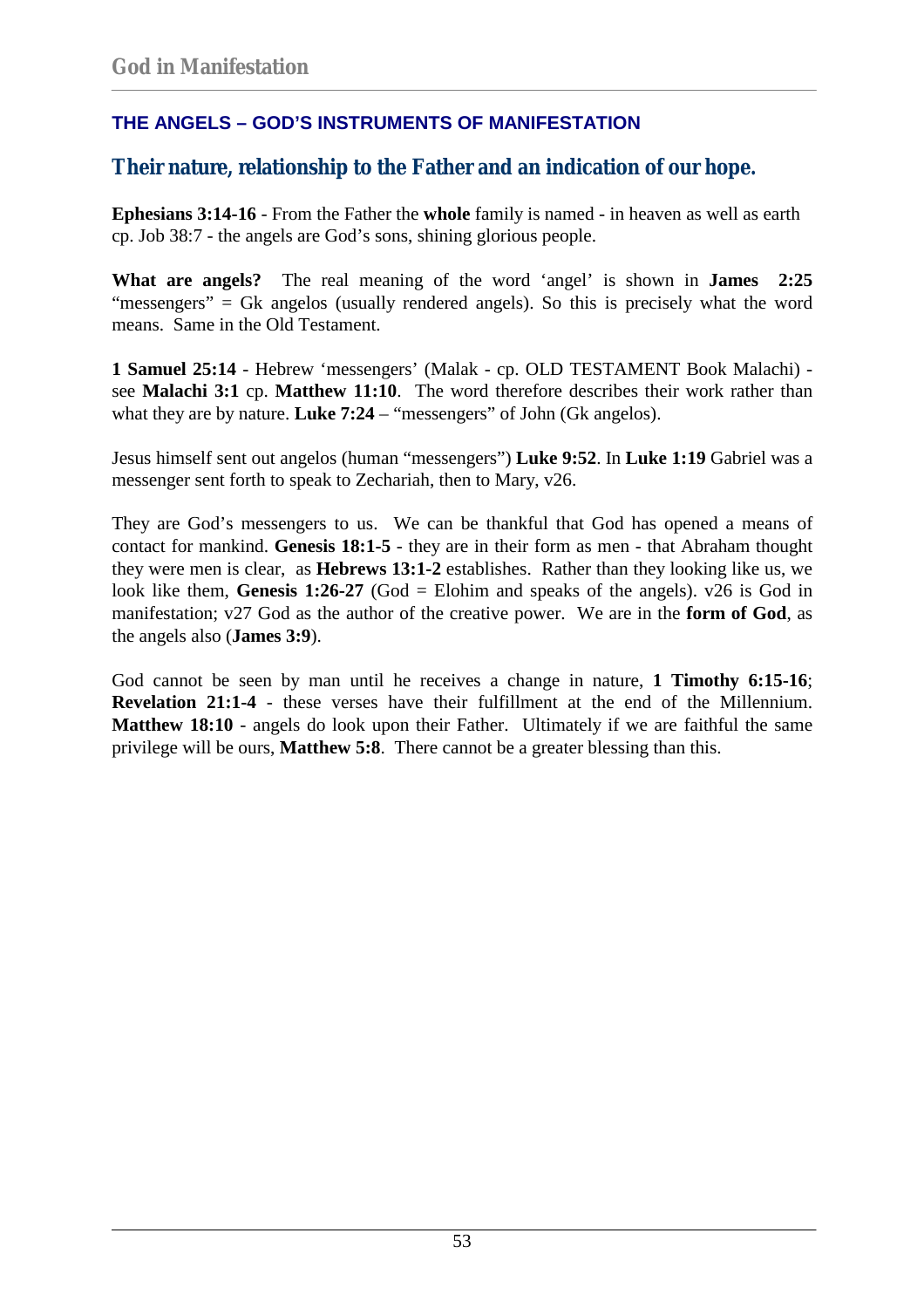# **Their Function Described**

**Hebrews 1:4** - Christ is greater than the angels; **v5** they are sons of God in a similar sense to the way we become sons of God. Jesus is the ONLY BEGOTTEN SON; **v7** His angels are spirit beings - immortal, powerful, glorious; **v14** they are preparing us for the salvation God desires to bestow upon His children who are responding to His work.

See also **Psalm 103:20-21** - mighty in strength, doing according to His word in which they rejoice. **Psalm 104:3-4** ("wind" in  $v3 =$  spirit"  $v4$ ) - the basis of Paul's comment in Hebrews 1. To minister in aid and **protect** (flame of fire) cp. **2 Kings 6:9-17** - a visible sign of their function as an army to protect Elisha.

**Proverbs 15:3** - a description of the angels, cp. 2 Chronicles 16:7-9 show that angels are present as Yahweh's eyes. Truly God does have OMNISCIENT COGNISANCE but His angels are where his servants are. As messengers they engage also in communication to God as well. If your heart is toward God trouble may come upon you but will **NOT** overwhelm you. Psalm 34:1-9,15,19,22 - progression of ideas, **v7** the principle. (Cp. Elisha's deliverance, 2 Kings 6). What God did to Sodom was just. God did it for Lot's sake, for Abraham's sake and for our sake.

**Genesis 11:11-13, 24-29** - the angelic help Jacob received.

**Genesis 32:1-2** - supported by seeing God's army camp and his own, v3 messengers (malak); v9 his prayer. God gave his answer in a contest. vv24-29 Jacob's changed name to Israel - if he prevails with angels need he fear men. **v30** God is seen in others who manifest Him – angels yes and ourselves if we will let Him, cp. **Hosea 12:4-6**.

Angels' names express:

- (1) their function, and
- (2) the aspect of God which they manifest.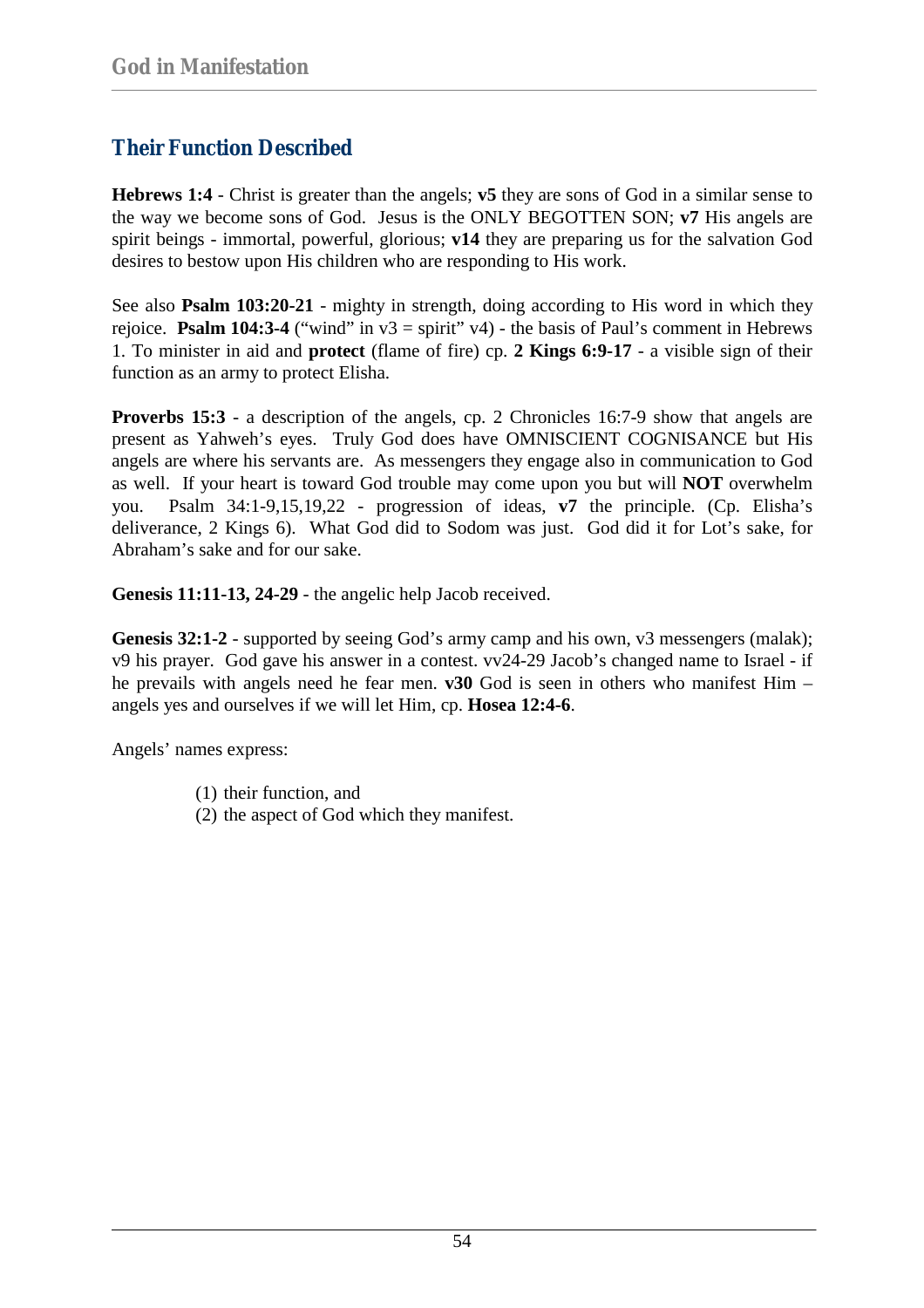# **Angels in Daniel**

**Daniel 3:19-25** (a son of the gods) - the angel of God had preserved His servants v28, (as in Psalm 34:7).

**Daniel 6:19-22** - shows similarly an angel of God preserving Daniel. In serving God we will be saved if we are faithful - the angels work on our behalf if it is to our eternal benefit.

Another aspect of the work is shown in **Daniel 9:20-23**.

**Daniel 10:2-3, 10-13** - shows that the angels - manipulate circumstances, v20-21

**1 Timothy 6:15-16** - A principle which can and should be applied.

**Genesis 32:30** - what Jacob saw was a manifestation of God – true of others as it is of angels, 1 John 1:1-2.

What God is, He has made His angelic children. **Exodus 33:17-23**. God is again showing Himself through an intermediary.

**Genesis 18:17-22** - shows an angel revealing God. Also

**Genesis 22:11-15** - the angel speaks in the name of Yahweh as a promise.

# **Where did the angels come from?**

**Genesis 3:22** tells us something of their origin. The angels have also been put in circumstances of trial. Before their immortality they were put to the test. But now they are beyond the power of death, **Luke 20:33-36**.

**2 Peter 2:4** - these **cannot** be "the spirit beings, the angels of God", as God's angels are deathless, they cannot sin. There is an allusion to the mythology of Tartarus - a comparison with Numbers 16 shows it very likely to be Korah, Dathan and Abiram who by an earthquake were cast down alive into the pit, compare **Jude 6**.

Very shortly we will meet our angel, **Matthew 18:10-11**.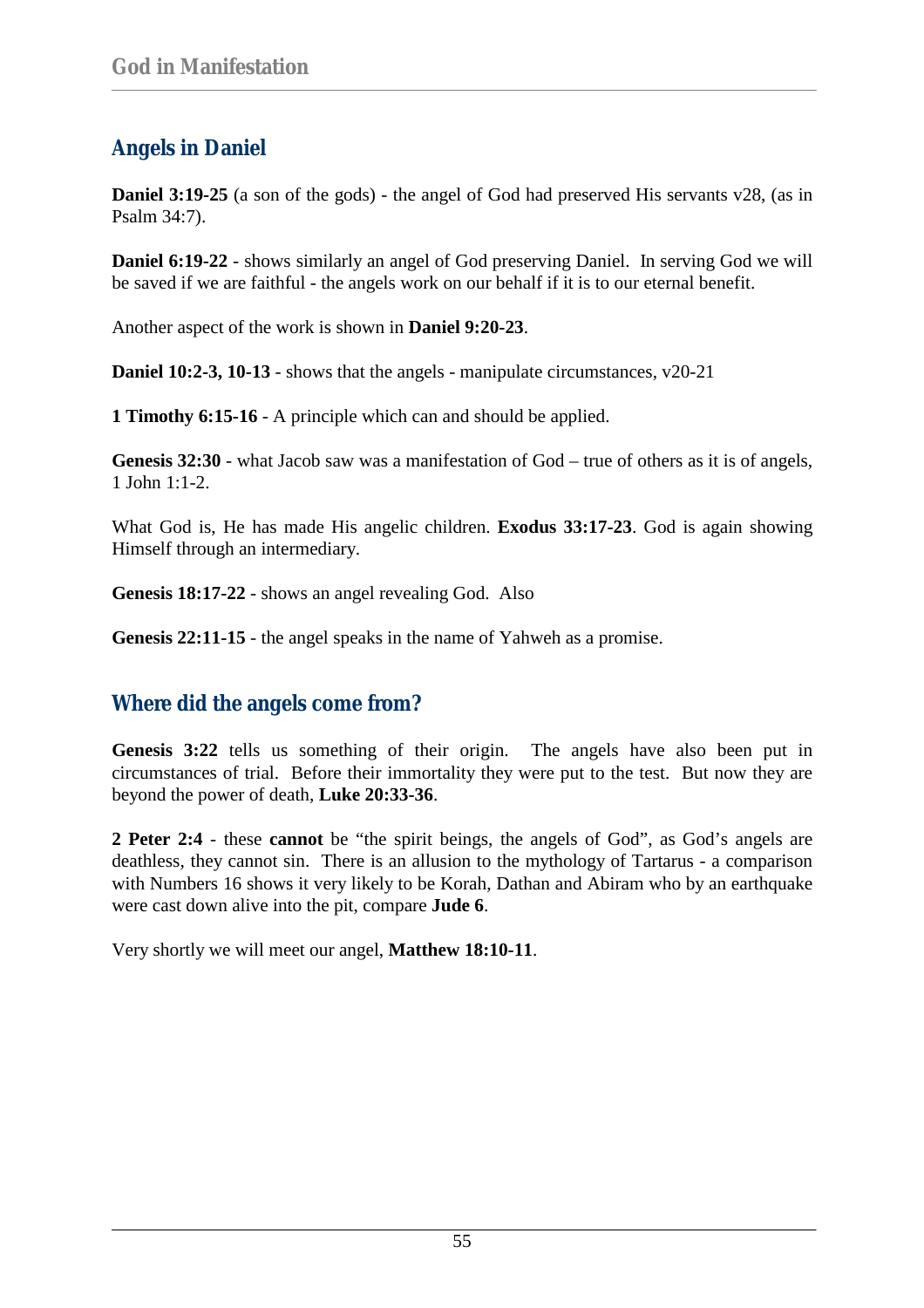## **THE TRINITY UNSCRIPTURAL**

## **The Only True God The Father**

John 17:3:

"This in life eternal, that they know thee (Father) the only true God and Jesus Christ whom thou hast sent" (RSV)

| "Only":              | Denies Godhead to any but the Father                                                                                       |
|----------------------|----------------------------------------------------------------------------------------------------------------------------|
| "True":              | Categorises claims of Godhead for any beside the Father as being false                                                     |
| "And":               | Implies Jesus is a distinct and separate being from God                                                                    |
| "Sent":              | Identifies Jesus Christ as servant (Isaiah 49:1-9) and son (2 Samuel 7:14),<br>subordinate to God (1 Corinthians 15:24-28) |
| 1 Corinthians 8:4-6: |                                                                                                                            |
|                      |                                                                                                                            |

"There is no God but one...

"For us (Christians) there is one God, the Father...

"And one Lord, Jesus Christ..." (RSV)

"No God but one": There is only one God, "The Father", in the Universe

"And": Implies Jesus in a distinct and separate being from God

"One Lord": Declares Jesus Christ to be the only master, beside God, whom Christians acknowledge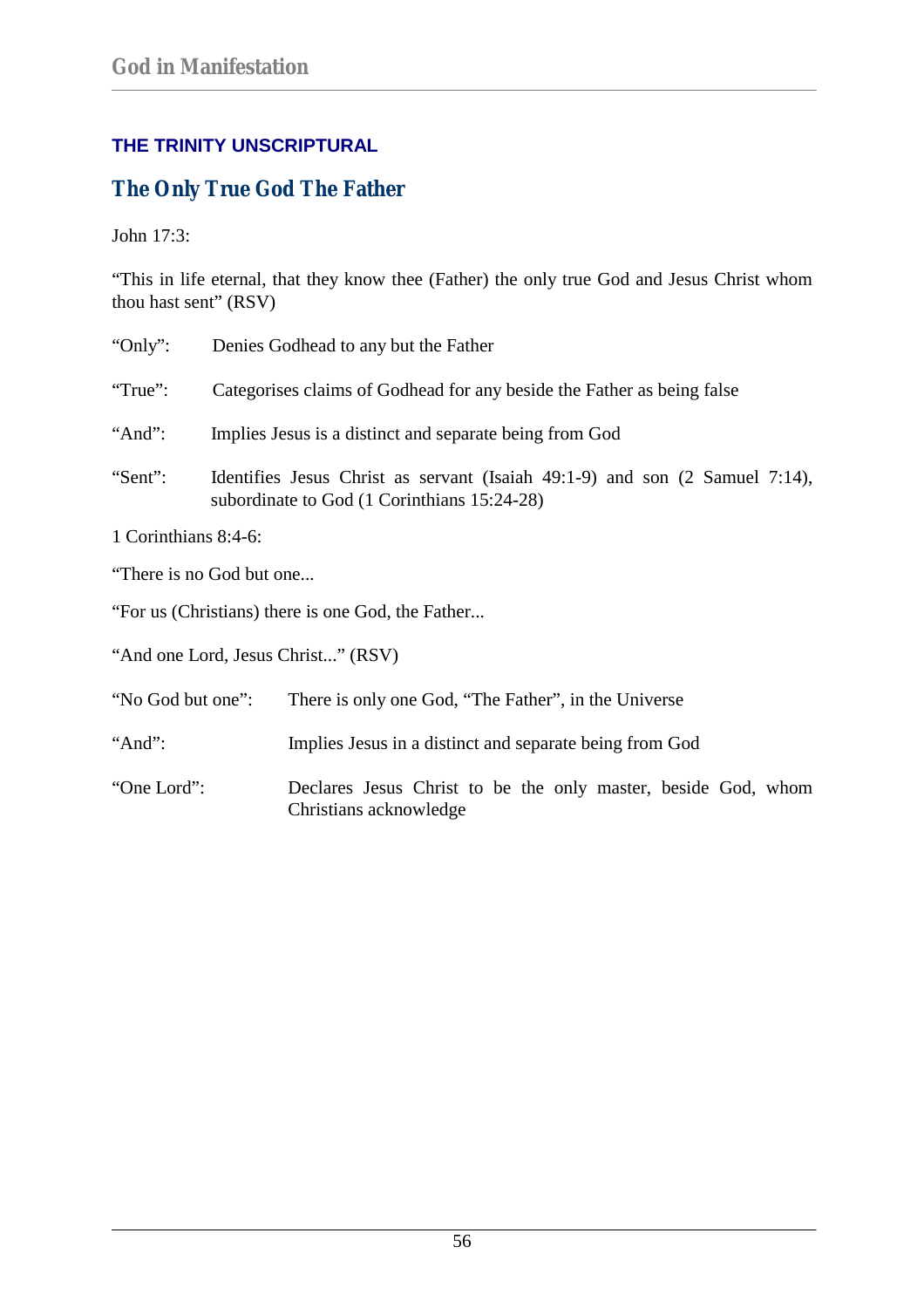### **Jesus is "Lord": Because -**

God, His Father, raised him from death and made him "Lord" - Acts 2:31-36

This "Lord", Master, Ruler:

- ! Was crucified 1 Corinthians 2:8
- ! Died 1 Corinthians 11:26
- ! Was raised by God 1 Peter 1:3

**Because** of those things -

! He is "Lord" both of dead and living – Romans 14:9

#### **Therefore**:

! Jesus' bearing the Father's name is NOT evidence that he, the son, is God

#### **Consequently**:

- ! The Father remains God to Jesus Ephesians 1:3
- ! Jesus received his Father's name as his reward for obedience and sacrifice Philippians 2:8-9

#### **So that**:

- ! Worship addressed to Jesus glorifies the Father Philippians 2: 10-11
- ! The Father's name is to Jesus a new name Revelation 3:12

#### **Therefore**:

! Jesus' bearing the Father's name is NOT evidence that he, the son, is God

#### **Consequently**:

- ! The Father always remains God to Jesus 2 Corinthians 11:31
- ! Jesus came in his Father's name John 5:43
- ! Jesus revealed his Father's name John 17:6,26
- ! Jesus did his works in his Father's name John 10:25
- ! Jesus kept his disciples in his Fathers name John 17:12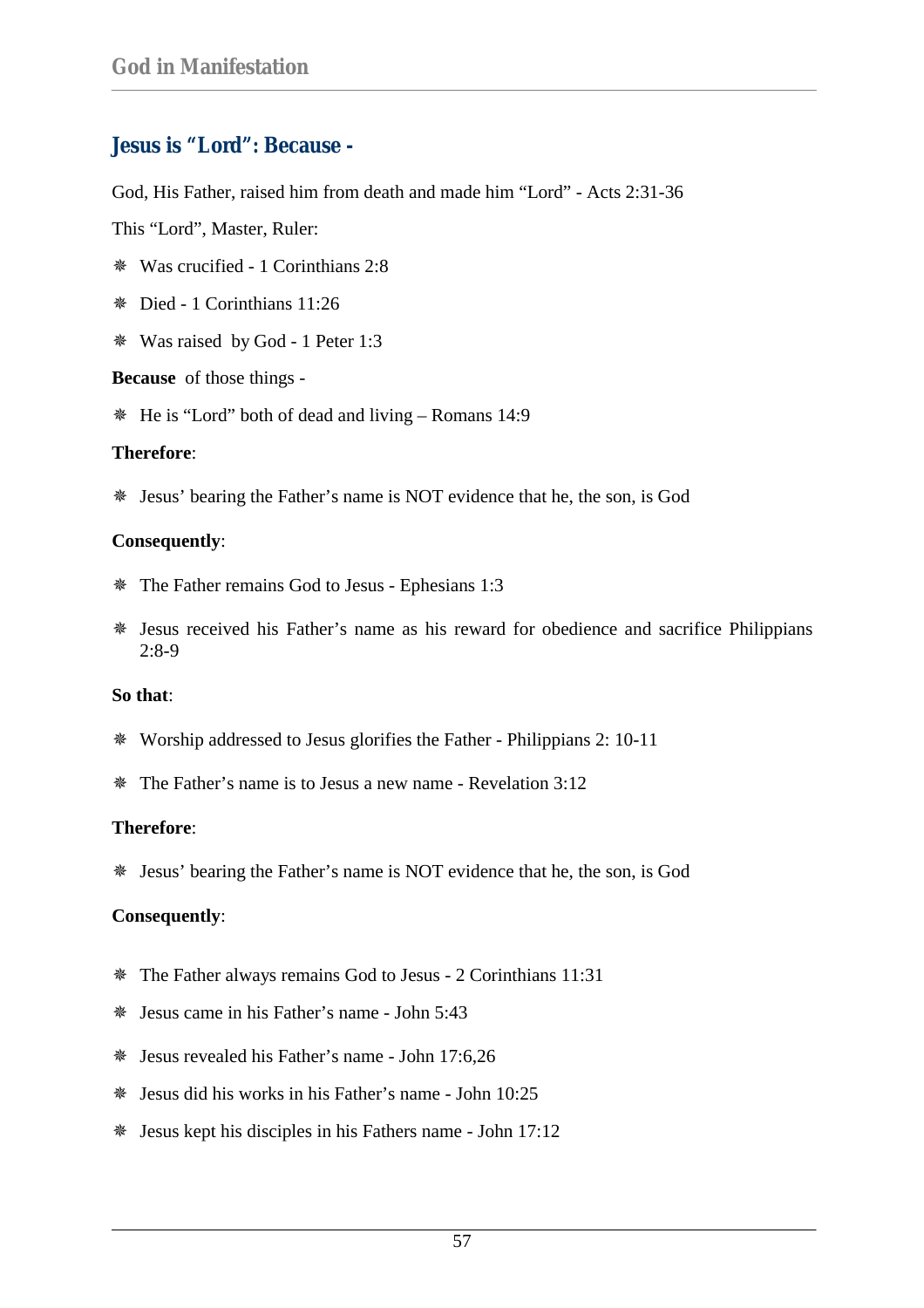#### **And Because**:

! All the Father's family is named from him - Ephesians 3:14-15

#### **Therefore**:

! Jesus' bearing his Father's name is NOT evidence that he, the son, is God

#### **Consequently**:

! The Father always remains God to Jesus - John 20:17

- ! All God's family is named from him Ephesians 3:14-15
- ! All believers are called to bear the Father's name Acts 15:14-17
- ! All believers do bear the Father's name Revelation 14:1
- ! Jesus keeps them in the Father's name John 17:12

#### **Then**:

! Jesus shares the Father's name in common with many who are not God

### **Therefore**:

! Jesus' bearing the Father's name is NOT evidence that he, the son, is God

### **Consequently**:

! The Father always remains God to Jesus - Romans 15:5-7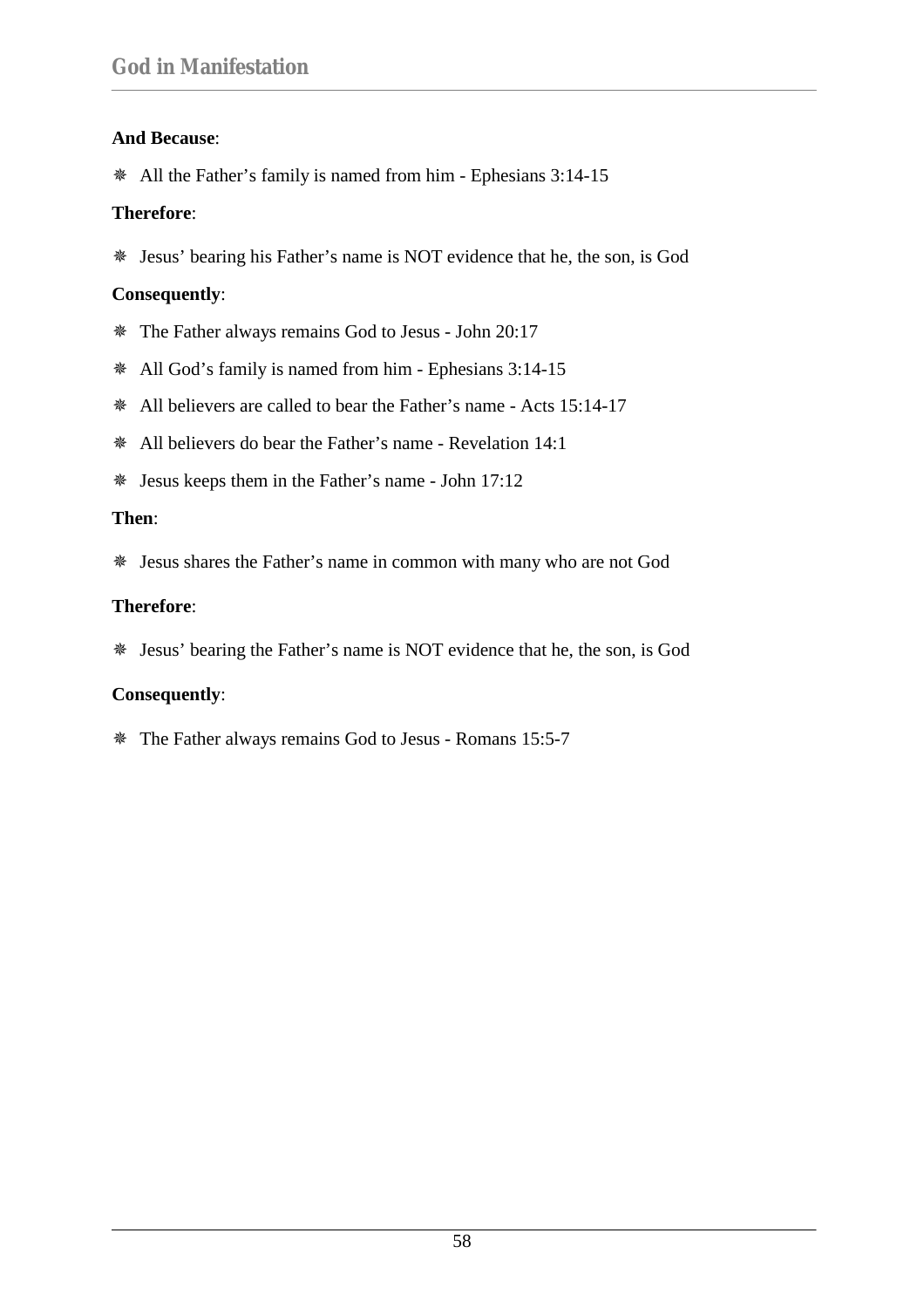# **The Word was God – What Word?**

The word "WORD" is a **general** term.

Yet, without introduction or explanation, John opens his book by using it as a **particular** term, "**THE** WORD".

This is only valid communication if the recipients of the book already knew the precise sense John intended for the term, and if subsequent users also have the information available to them which enables them to reach the same certainty. The NEW TESTAMENT makes clear that they did, and we also do.

**Constant usage** from Pentecost A.D. 33 onward settles what the apostles taught as the **particular** meaning of "**THE** WORD".

"Many of those who heard THE WORD (of the gospel) believed" - Acts 4:4

"Give ourselves... to the ministry of THE WORD (of the gospel)" - Acts 6:4

"Those... went everywhere preaching THE WORD (of the gospel)" - Acts 8:4

"THE WORD (of the gospel) which God sent preaching peace" - Acts 10:36

"When they had preached THE WORD (of the gospel) in Perga" - Acts 14:25

"The gentiles should hear THE WORD OF THE GOSPEL and believe" - Acts 15:7

"If you hold fast THAT WORD (of the gospel) which I preached" - 1 Corinthians 15:1-2

"By THE WORD of the truth (of the gospel)" - 2 Corinthians 6:7

"You heard THE WORD of truth, THE GOSPEL of your salvation" - Ephesians 1:13

"Furtherance of THE GOSPEL... to speak THE WORD without fear" - Philippians 1:12,14

"You heard before in THE WORD of the truth of THE GOSPEL" - Colossians 1:5

"Having received THE WORD (of the gospel) and doctrine" - 1 Thessalonians 1:6

"Those who labour in THE WORD (of the gospel) and doctrine" - 1 Timothy 5:17

"Preach THE WORD (of the gospel) be ready" - 2 Timothy 4:2

"In due time manifested HIS WORD (the gospel) through preaching" – Titus 1:3

"He brought us forth by THE WORD of the truth (the gospel)" – James 1:18

"In the beginning was THE WORD (of the gospel)… with God" – John 1:1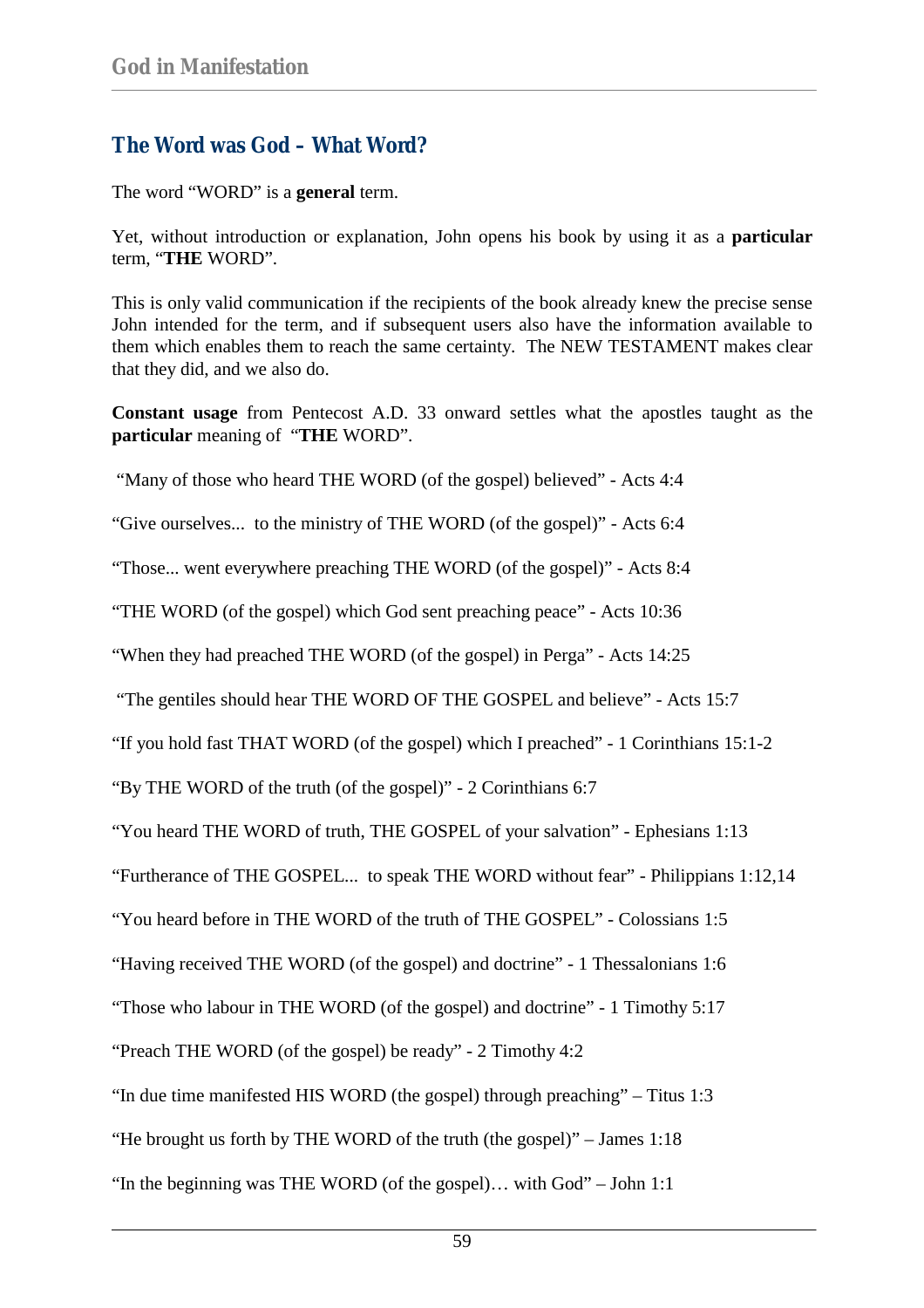# **Philippians Chapter 2 – The Vital Terms**

"Morphe" Philippians 2:6 "the FORM of God"; Philippians 2:7 "the FORM of a slave"

Liddell & Scott, Greek-English lexicon:

"Form, shape… fine form, beautiful form or shape… figure… a person... fashion, appearance… the outward form or semblance, as opposed to the "Eidos" or true form… kind, sort… gesture... the mere form, outline"

The Bible itself:

Mark 16:12:

"After that he appeared in another form (Morphe) unto two of them, as they walked and went into the country"

Luke 24:15-16, 31:

"Jesus himself drew near and went with them. But **their eyes were kept** from recognising him… and **their eyes were opened** and they recognised him" (RSV)

Morphe has to do with the external features perceived by an observer, not with "inner reality" or the like.

In Philippians 2, Morphe refers to Jesus' conduct and way of life, which were seen to be like God's as regards holiness, love and such virtues, and like a slave's in humility.

The Trinitarian definitions of "Morphe": "Essence, true nature, inner reality" are not sustained by the evidence.

"**Huparcho**" Philippians 2:6 "BEING in the form of God"

Liddell & Scott, Greek-English lexicon:

"To begin, start, to make a beginning of… to begin to be, come into being, arise, spring up... to be there, be at hand, be ready... (simply) to be, to be (of a good natural disposition), there is, the fact, is that, to exist really (opposed to semblance - PHAINOMAI), to exist now (opposed to being or existing before PROGENESTHAI)... to be such, to be so and so... to be possible, to lie under, to be taken for granted... to belong to, be property of, to be on (one or other) side... (participle) (one's) property, all that is at one's command, present advantages, one's means, the circumstances, natural parts, talents... to belong... to rule in subordination to another, be lieutenant (to someone)".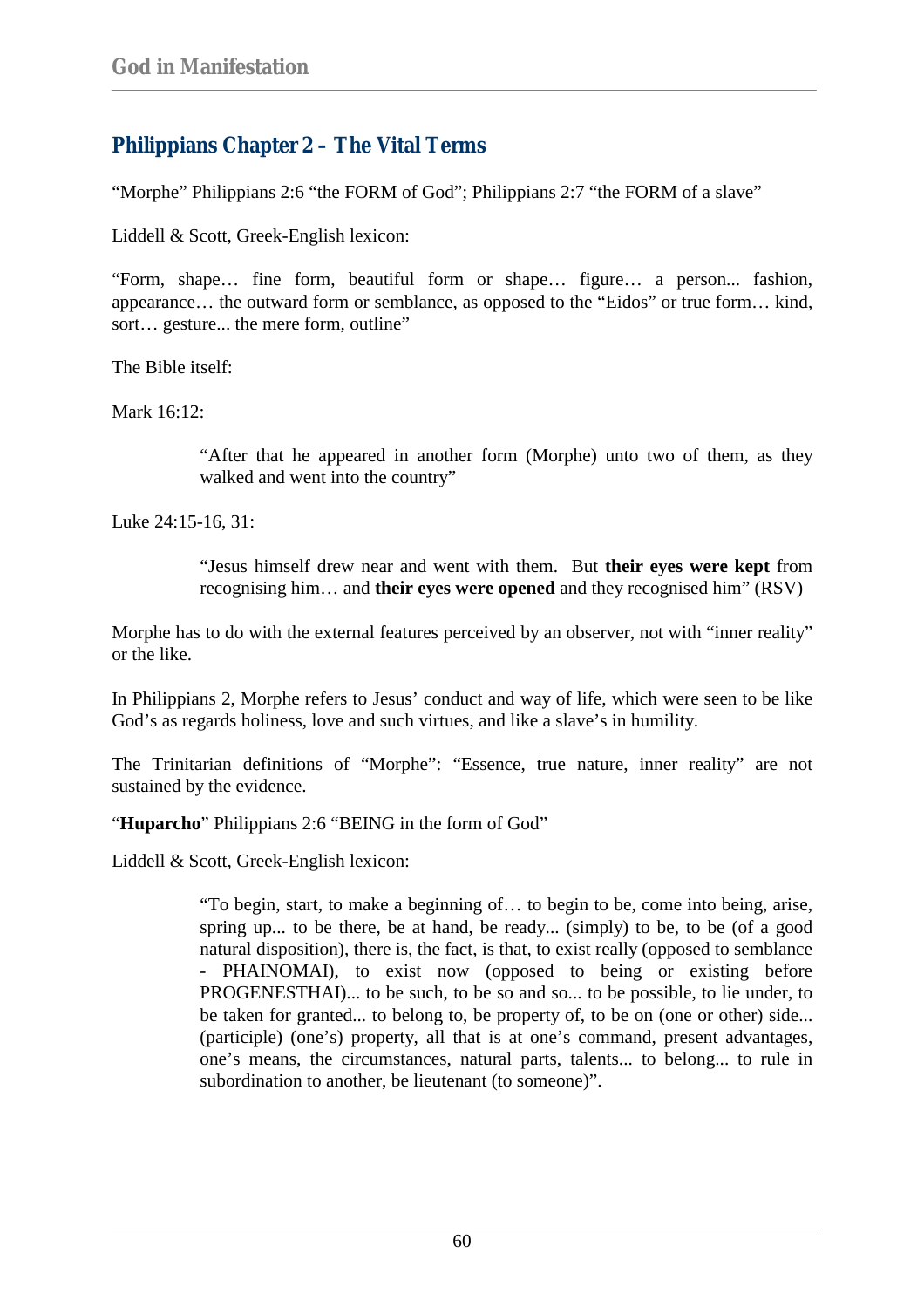From this comprehensive survey by Liddell  $\&$  Scott, it is evident that the Trinitarian claim that "HUPARCHO" means "BEING ORIGINALLY (before birth, before the incarnation)", is special reading.

The Biblical usage that follows confirms this.

"**Schema**" Philippians 2:8 "being found in FASHION as a man"

Liddell & Scott, Greek-English lexicon:

"Like Latin "HABITUS", the form, shape, frame, outward appearance, the figure, person... form, figure (as opposed to the reality), a mere outside, a mere show, pretence… bearing, look, air, mein, stateliness, dignity, pomp, gestures… manner, way, conformation, posture, position... a character (assumed (Latin) "PERSONA", "PARTES")... the state, nature, constitution (of a thing)... species, kinds (of diseases)... (dancing) steps, a dance (in logic) the figure (of a syllogism)... sketch, outline, plan, scheme (a mathematical) form, diagram."

The Bible itself:

1 Corinthians 7:31 - "For the form of this world is passing away".

Where the "SCHEMA" is that "found" by an observer, it has to do with external features discernible by the senses. Here it refers to birth, development, wants and their satisfaction, experience of weariness and sickness, ageing and the like, which are characteristic of man, as distinct from God.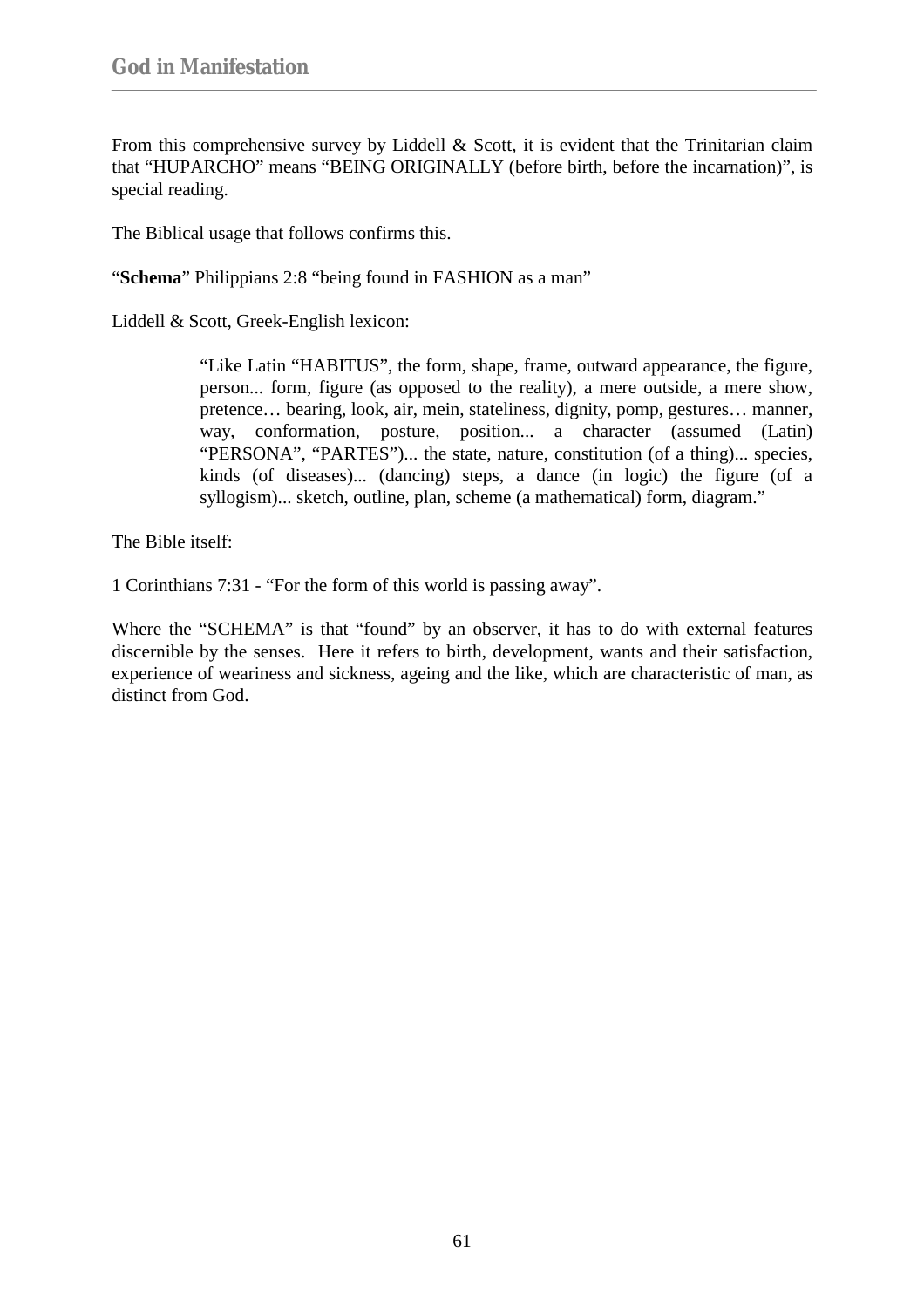# **An Outline of the Bible's Answer to the Doctrine of the Trinity**

| <b>PROPOSITION:</b> | <b>JESUS IS NOT GOD</b>                                                                                                                                                             |  |
|---------------------|-------------------------------------------------------------------------------------------------------------------------------------------------------------------------------------|--|
| <b>PROOF:</b>       |                                                                                                                                                                                     |  |
| <b>SUPPOSE:</b>     | Jesus is God                                                                                                                                                                        |  |
| THERFORE:           | Attributes of $God = Attributes of Jesus$                                                                                                                                           |  |
| <b>AND SINCE:</b>   | God in immortal (never dying) - 1 Timothy 6:16                                                                                                                                      |  |
| THEREFORE:          | Jesus is immortal (never dying)                                                                                                                                                     |  |
| BUT:                | Jesus DID die - 1 Corinthians 15:3; Acts 2:23-24<br>Then received immortality - Acts 13:30, 34, 37;<br>Revelation 1:18; John 5:26                                                   |  |
| <b>HENCE:</b>       | The supposition is <b>INCORRECT</b>                                                                                                                                                 |  |
| THEREFORE:          | <b>JESUS IS NOT GOD</b>                                                                                                                                                             |  |
| <b>PROPOSITION:</b> | <b>JESUS IS NOT GOD</b>                                                                                                                                                             |  |
| <b>PROOF:</b>       |                                                                                                                                                                                     |  |
| <b>SUPPOSE:</b>     | Jesus is God                                                                                                                                                                        |  |
| THEREFORE:          | Attributes of $God = Attributes of Jesus$                                                                                                                                           |  |
| <b>AND SINCE:</b>   | God is supreme, subject to none                                                                                                                                                     |  |
| THEREFORE:          | Jesus in supreme, equal with God                                                                                                                                                    |  |
| BUT:                | Jesus is subordinate to God<br>$*$ In the past - John 14:28; 5:19,30<br>* Now - 1 Corinthians 11:3<br>* In the future - 1 Corinthians 15:28<br>i.e. - Jesus is NEVER equal with God |  |
| <b>HENCE:</b>       | The supposition is <b>INCORRECT</b>                                                                                                                                                 |  |
| THEREFORE:          | <b>JESUS IS NOT GOD</b>                                                                                                                                                             |  |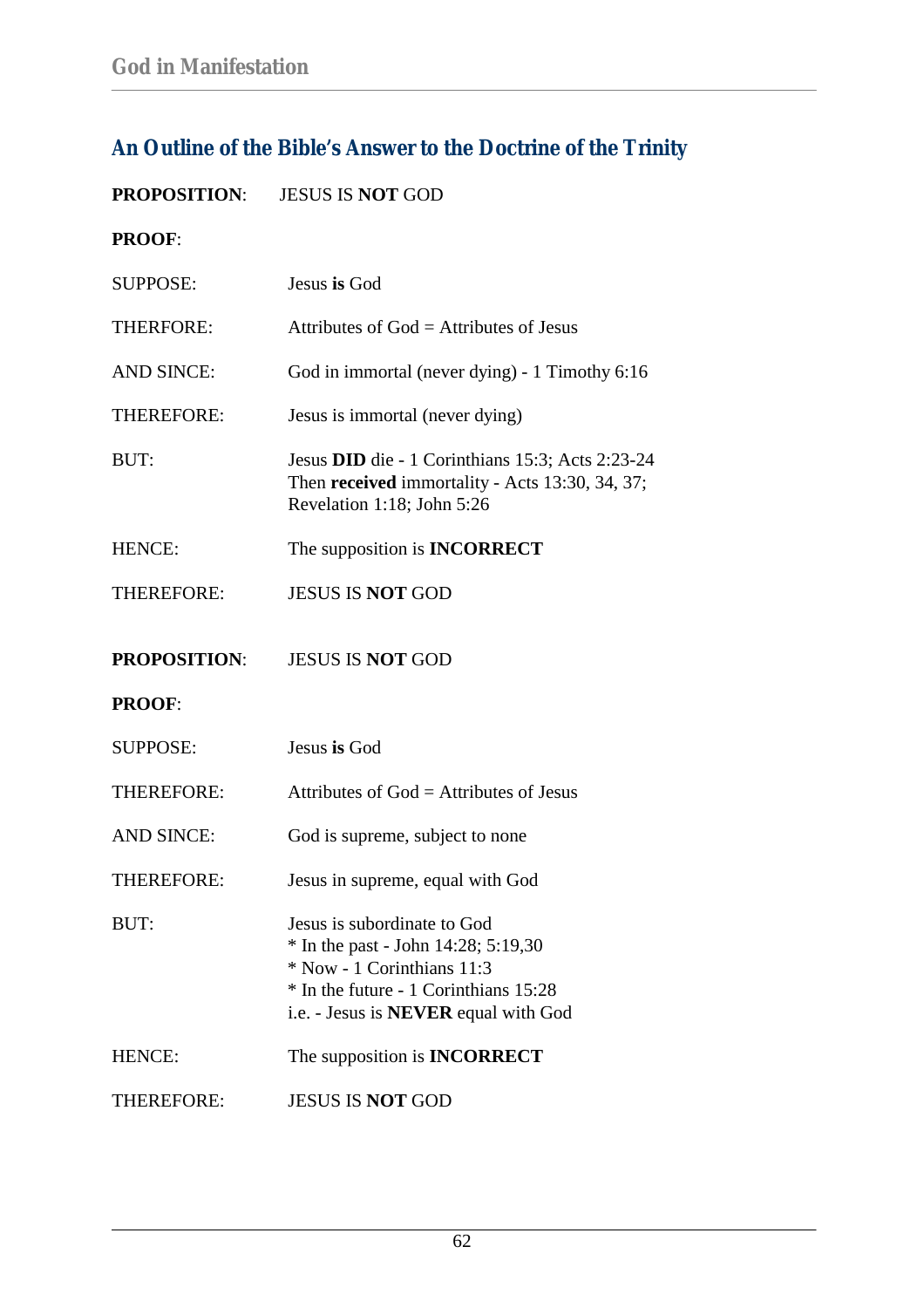| <b>PROPOSITION:</b> | <b>JESUS IS NOT GOD</b>                                                                                                                   |                                                                                                                                      |                                                                                                 |
|---------------------|-------------------------------------------------------------------------------------------------------------------------------------------|--------------------------------------------------------------------------------------------------------------------------------------|-------------------------------------------------------------------------------------------------|
| <b>PROOF:</b>       |                                                                                                                                           |                                                                                                                                      |                                                                                                 |
| <b>SUPPOSE:</b>     | Jesus is God                                                                                                                              |                                                                                                                                      |                                                                                                 |
| THEREFORE:          | Attributes of $God = Attributes of Jesus$                                                                                                 |                                                                                                                                      |                                                                                                 |
| <b>AND SINCE:</b>   | God cannot be tempted - James 1:13                                                                                                        |                                                                                                                                      |                                                                                                 |
| THEREFORE:          | Jesus cannot be tempted                                                                                                                   |                                                                                                                                      |                                                                                                 |
| BUT:                | Jesus was tempted - Hebrews 4:14-15                                                                                                       |                                                                                                                                      |                                                                                                 |
| <b>HENCE:</b>       | The supposition is <b>INCORRECT</b>                                                                                                       |                                                                                                                                      |                                                                                                 |
| THEREFORE:          | <b>JESUS IS NOT GOD</b>                                                                                                                   |                                                                                                                                      |                                                                                                 |
| <b>PROPOSITION:</b> | <b>JESUS IS NOT GOD</b>                                                                                                                   |                                                                                                                                      |                                                                                                 |
| <b>PROOF:</b>       |                                                                                                                                           |                                                                                                                                      |                                                                                                 |
| <b>SUPPOSE:</b>     | Jesus is God                                                                                                                              |                                                                                                                                      |                                                                                                 |
| THEREFORE:          | Attributes of $God = Attributes of Jesus$                                                                                                 |                                                                                                                                      |                                                                                                 |
| <b>AND SINCE:</b>   | God is omniscient - Romans 11:33-35                                                                                                       |                                                                                                                                      |                                                                                                 |
| THEREFORE:          | Jesus is omniscient (all-knowing)                                                                                                         |                                                                                                                                      |                                                                                                 |
| BUT:                | Jesus is not omniscient<br>* Born<br>* Growing up<br>* Adult<br>* Dead<br>* Resurrected<br>* Ascended<br>i.e. - Jesus is NEVER omniscient | - a baby<br>- developed wisdom<br>- Mark 13:32<br>- dead 3 days<br>- without knowledge<br>- lacking knowledge<br>- lacking knowledge | - Luke 2:52<br>- 1 Corinthians 15:3-4<br>- Ecclesiastes 9:10<br>$-$ Acts 1:7<br>- Revelation1:1 |
| <b>HENCE:</b>       | The supposition is <b>INCORRECT</b>                                                                                                       |                                                                                                                                      |                                                                                                 |
| THEREFORE:          | <b>JESUS IS NOT GOD</b>                                                                                                                   |                                                                                                                                      |                                                                                                 |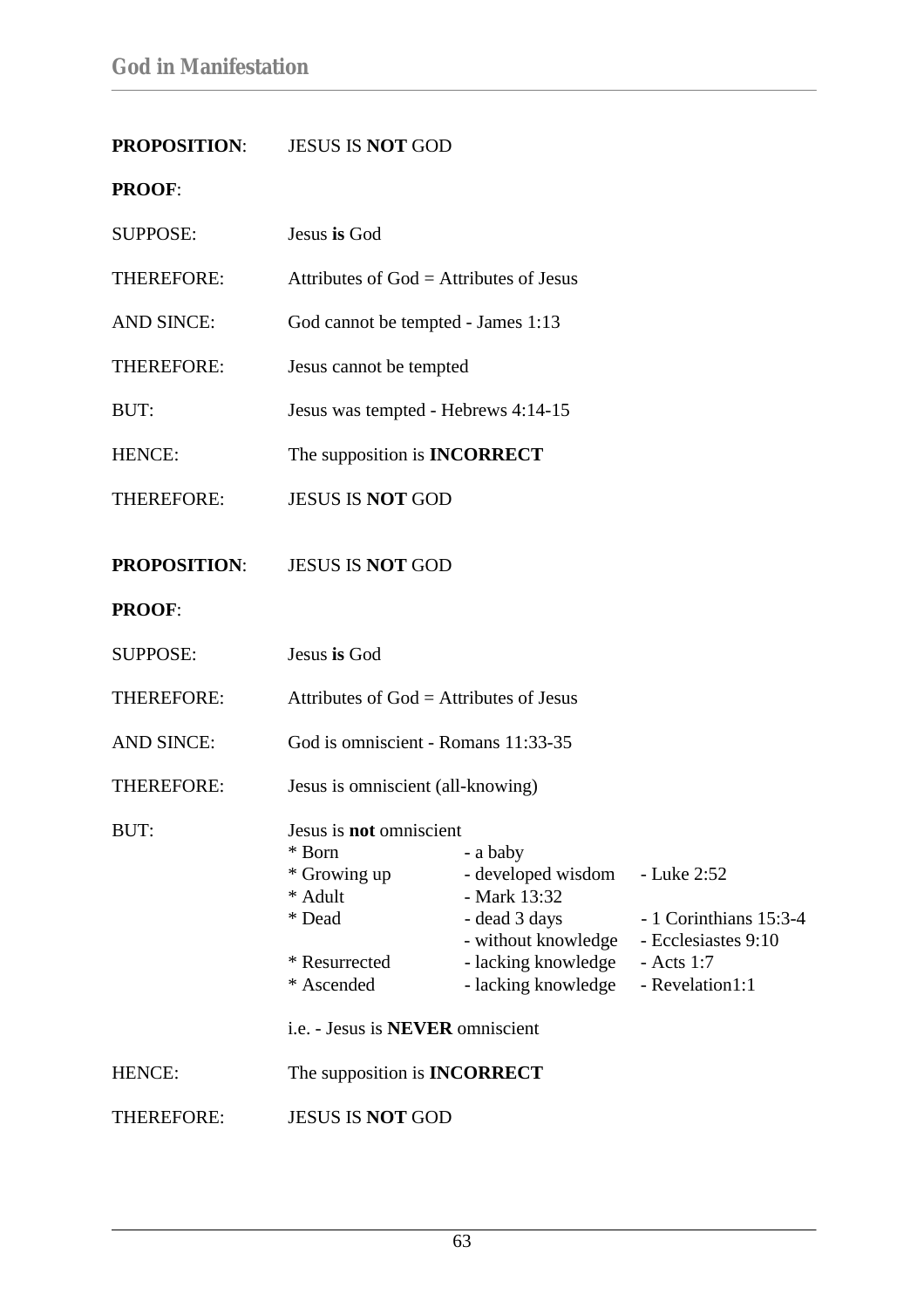**PROPOSITION**: JESUS IS **NOT** GOD

**PROOF**:

| SUPPOSE:          | Jesus is God                                           |
|-------------------|--------------------------------------------------------|
| THEREFORE:        | Attributes of $God = Attributed$ of Jesus              |
| <b>AND SINCE:</b> | God cannot be seen of men $-1$ Timothy 6:16; John 1:18 |
| THEREFORE:        | Jesus cannot be seen by men                            |
| BUT:              | Jesus was seen and will be seen by men                 |
|                   | * Mortal life – Mark 9:14, 15, et cetera               |
|                   | * Resurrected – John 21:14; 1 Corinthians $15:5,7$     |
|                   | * Ascended – Acts $9:17,27$                            |
|                   | * Returned – Revelation 1:7                            |
| <b>HENCE:</b>     | The supposition is <b>INCORRECT</b>                    |
| THEREFORE:        | <b>JESUS IS NOT GOD</b>                                |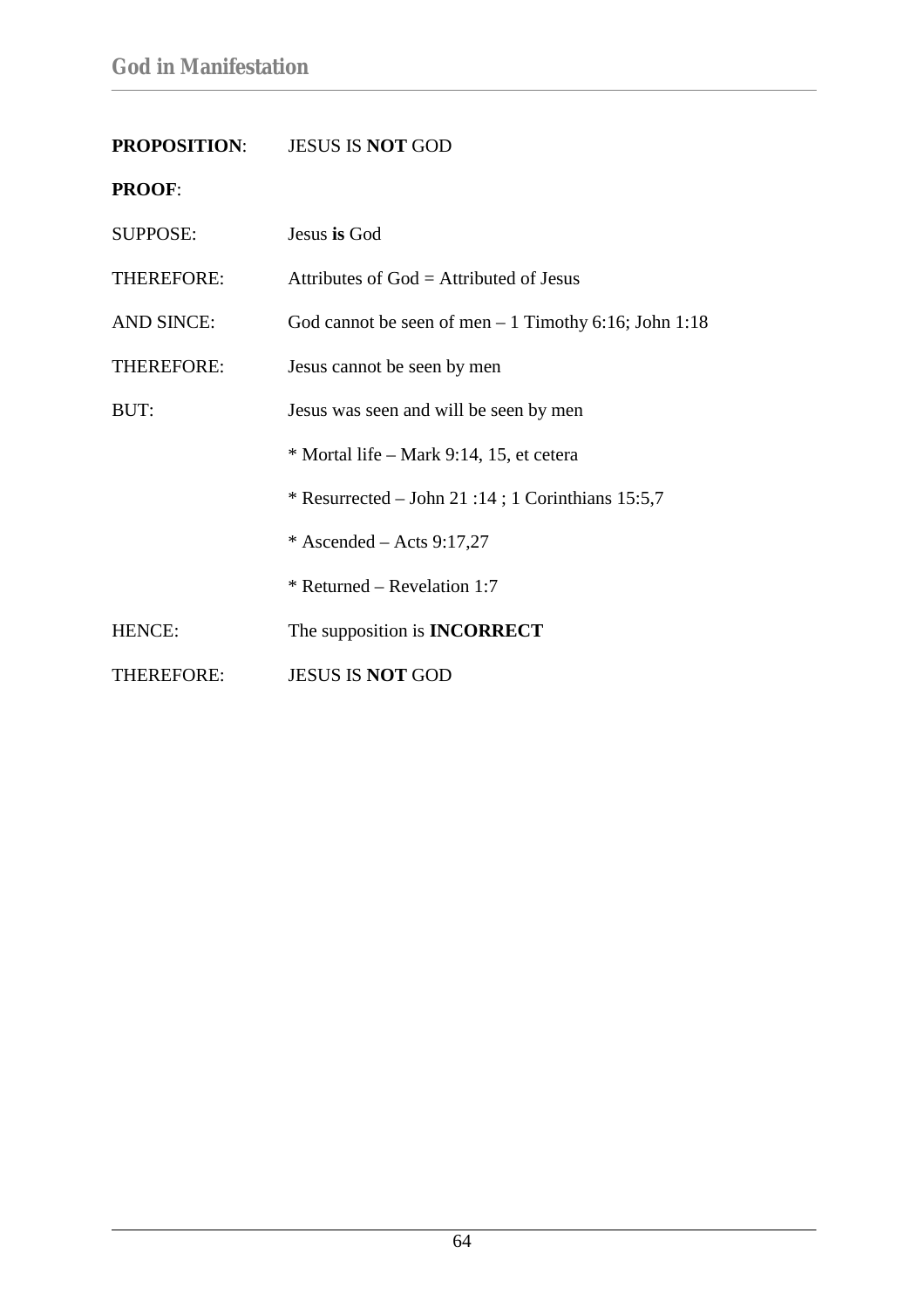# **The Triune God Unscriptural**

- The unscriptural triune God is one of the Roman Catholic Church's mysteries (see Revelation 17:5; 2 Thessalonians 2:7) which Catholic and Protestant Churches of almost all denominations have blindly adopted.
- $\blacksquare$  Unknown to the Bible, the trinity was formulated in the 4<sup>th</sup> and 5<sup>th</sup> centuries after Christ. Its final form, the Athanasian Creed, dated from the  $5<sup>th</sup>$  century A.D. It is in fact a revival of a pagan doctrine originated in Babylon, and grafted onto Catholic doctrine as a result of acceptance into that Church of pagan philosophical reasoning.
- The triune God is said to consist of three persons, each of which is in all respects coequal, and coeternal to the other two persons.



# **Trinitarian Concepts**

- ! The **ETERNAL GENERATION** of the Son
- ! The **ETERNAL PROCESSION** of the Holy Ghost



- ! To be born is an **event** completed at a particular instant in time. It **cannot be eternal**.
- ! To proceed forth is an **act** begun at a particular instant of time. It **cannot be eternal**.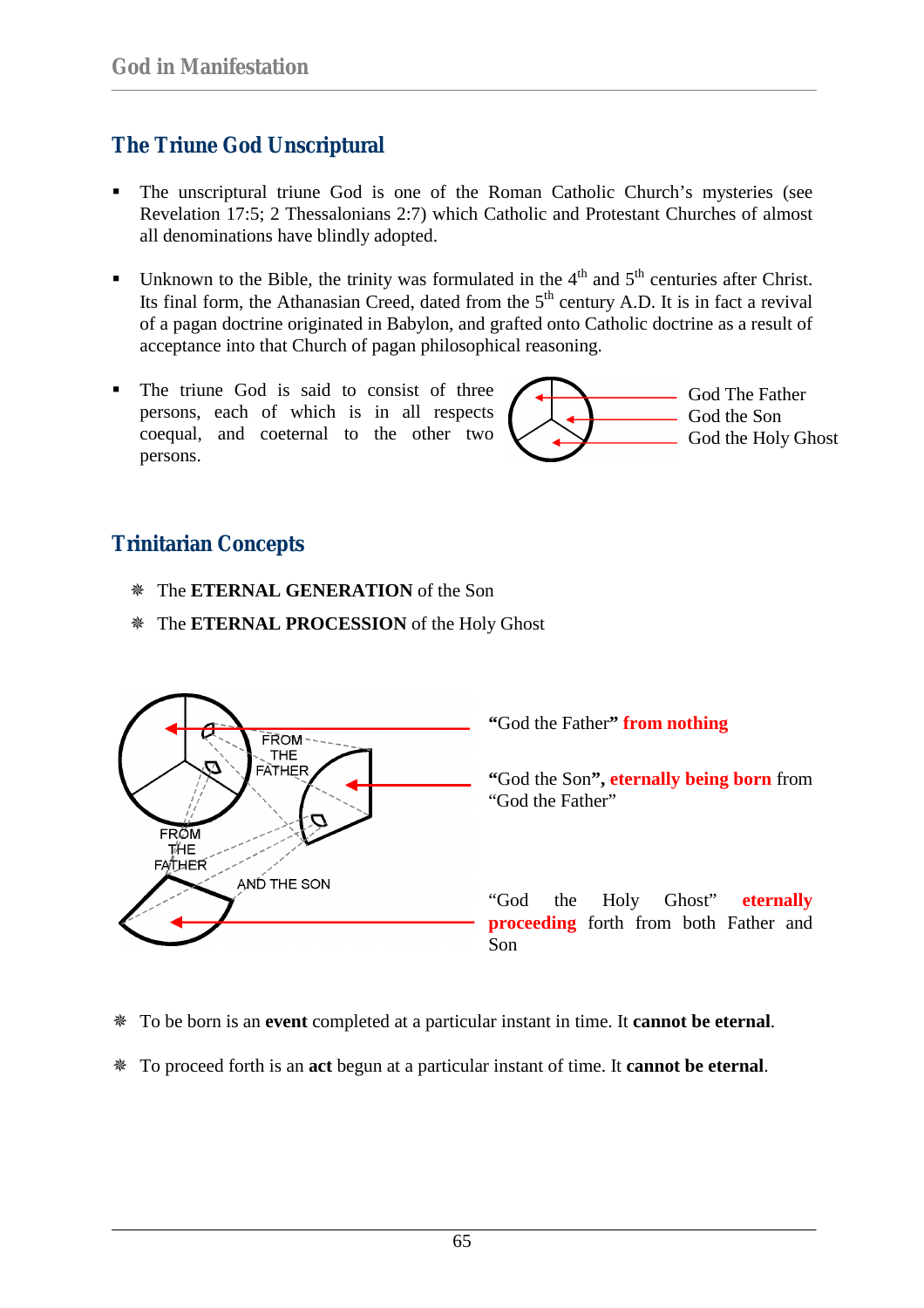## **The "Athanasian" Creed**

- 3. But the Catholic faith is this, that we worship on God in **trinity**: and trinity in unity
- 4. Neither confounding the persons nor dividing the substance.
- 5. There is one **person** of the Father: another of the Son, another of the Holy Spirit.
- 6. But Father, Son and Holy Spirit **are one godhead**: **equal** in glory **coeternal** in majesty.
- 7. Such as the Father is, so is the Son; such is the Holy Spirit.
- 8. The Father increate, the Son increate; the Holy Spirit increate.

Clauses 9 to 19 pronounce **each of the 3 persons**: "infinite", "eternal", "omnipotent", "God", "Lord", but prohibit concluding that therefore there are three infinites, eternals, omnipotents, Gods or Lords.

- 20. **The Father** is made from nothing: neither created nor born.
- 21. **The Son** is from the Father alone: not made nor created but born.
- 22. **The Holy Spirit** is from the Father and the Son: not made, nor created, nor born, but **proceeding**.
- 23. There is therefore one Father not three Fathers; one Son not three Sons, one Holy Spirit not three Holy Spirits.
- 24. And in this trinity none is before or after: none greater or less. But all three persons are **coeternal** and **coequal** to each other.
- 25. Thus as everywhere so now it is affirmed above: both unity in trinity and trinity in unity is to be worshipped.
- 26. Whoever therefore wishes to be saved: this should think of the trinity.

The error of "**the trinity**" **is nowhere taught in the Bible**. It is the lowest point of the apostasy predicted by Paul – 2 Thessalonians 2:3. Its laboured confusion and contradiction contrast totally with the simple clarity of Christ.

> "This is life eternal, that they might know Thee (the Father) **the only true God**…"

> > John 17:3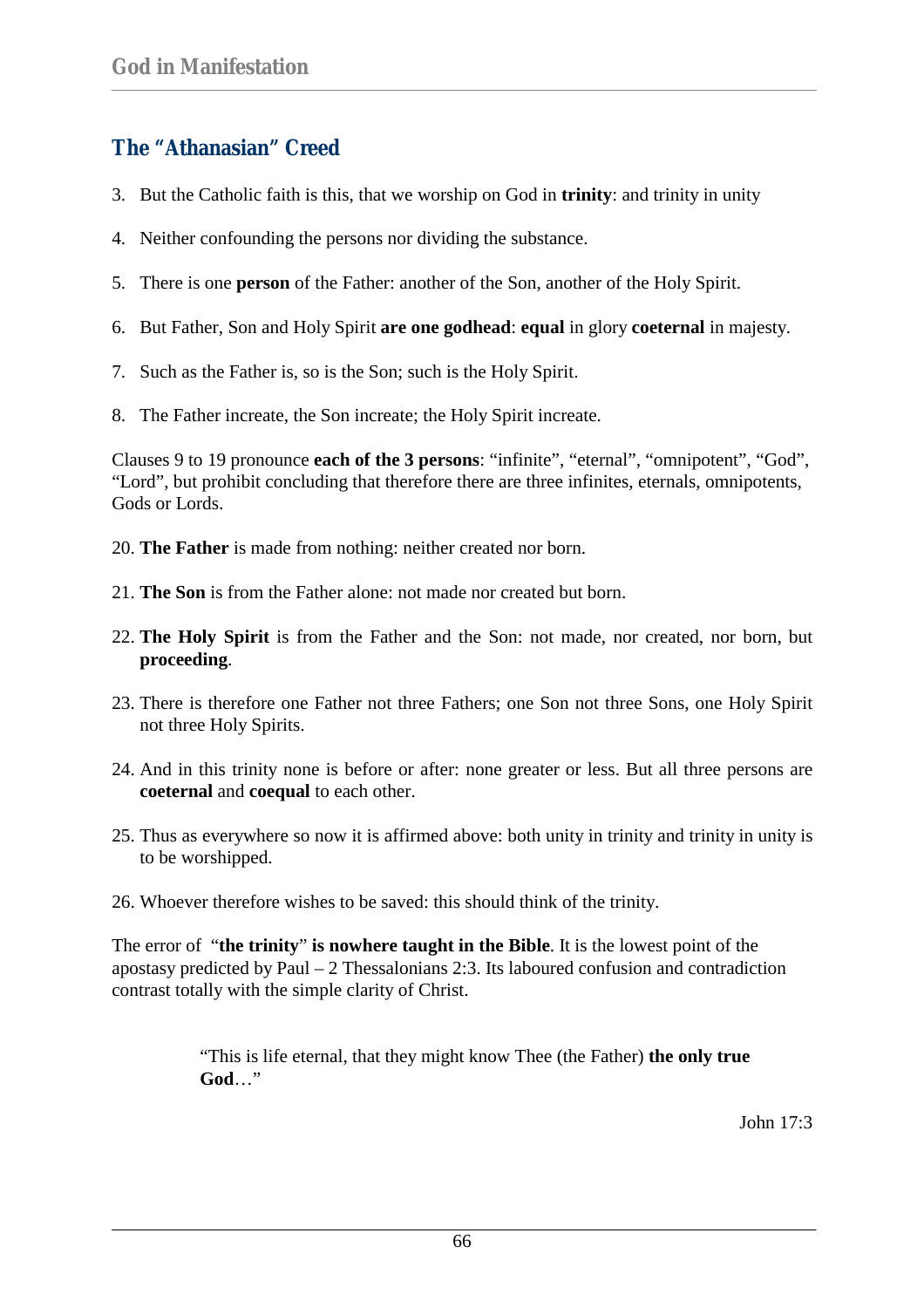#### **THE NATURE OF MAN**

#### **MAN IS WHOLLY MORTAL**

### **The General Principle**

- a) When man is created or born he becomes a LIVING SOUL (Genesis 2:7)
- b) When man dies he decays into dust and knows nothing (Genesis 3:19; Psalm 146:4)

## **The Original Words 'Nephesh' and 'Psuche' Translated Soul**

#### **In the Old Testament**

The Hebrew word 'NEPHESH' occurs over 700 times. It is translated in various ways VIZ. soul 428 times (e.g. Genesis 2:7); life and living 119 times (e.g. Proverbs 12:10); person 30 times (e.g. Genesis 14:21); mind 15 times (e.g. Genesis 23:8); creature 9 times (e.g. Genesis. 1:20); body 7 times (e.g. Haggai 2:13).

#### **In the New Testament**

The Greek word 'PSUCHE' occurs 105 times. It is translated in various ways VIZ. soul 58 times (e.g. Acts 2:27); life 40 times (e.g. Matthew 16:25); mind 3 times (e.g. Philippians 1:27); heart 1 time (e.g. Ephesians 6:6); heartily 1 time (e.g. Colossians 3:23); us 1 time; you 1 time.

## **Man's Life Cycle**

| Souls are born                 | Genesis 46:15,18  |
|--------------------------------|-------------------|
| Souls breathe                  | Joshua 11:11      |
| Souls expire                   | Job $31:39$ (mg.) |
| Souls die                      | Job 7:15          |
| Souls go to grave              | Psalm 89:48       |
| Souls may be raised from grave | Psalm $49:15$     |
|                                |                   |

### **Souls Possess**

| blood | Jeremiah 2:34; Revelation 6:9-10 |
|-------|----------------------------------|
| hands | Leviticus 4:2-4                  |
| lips  | Leviticus 5:4                    |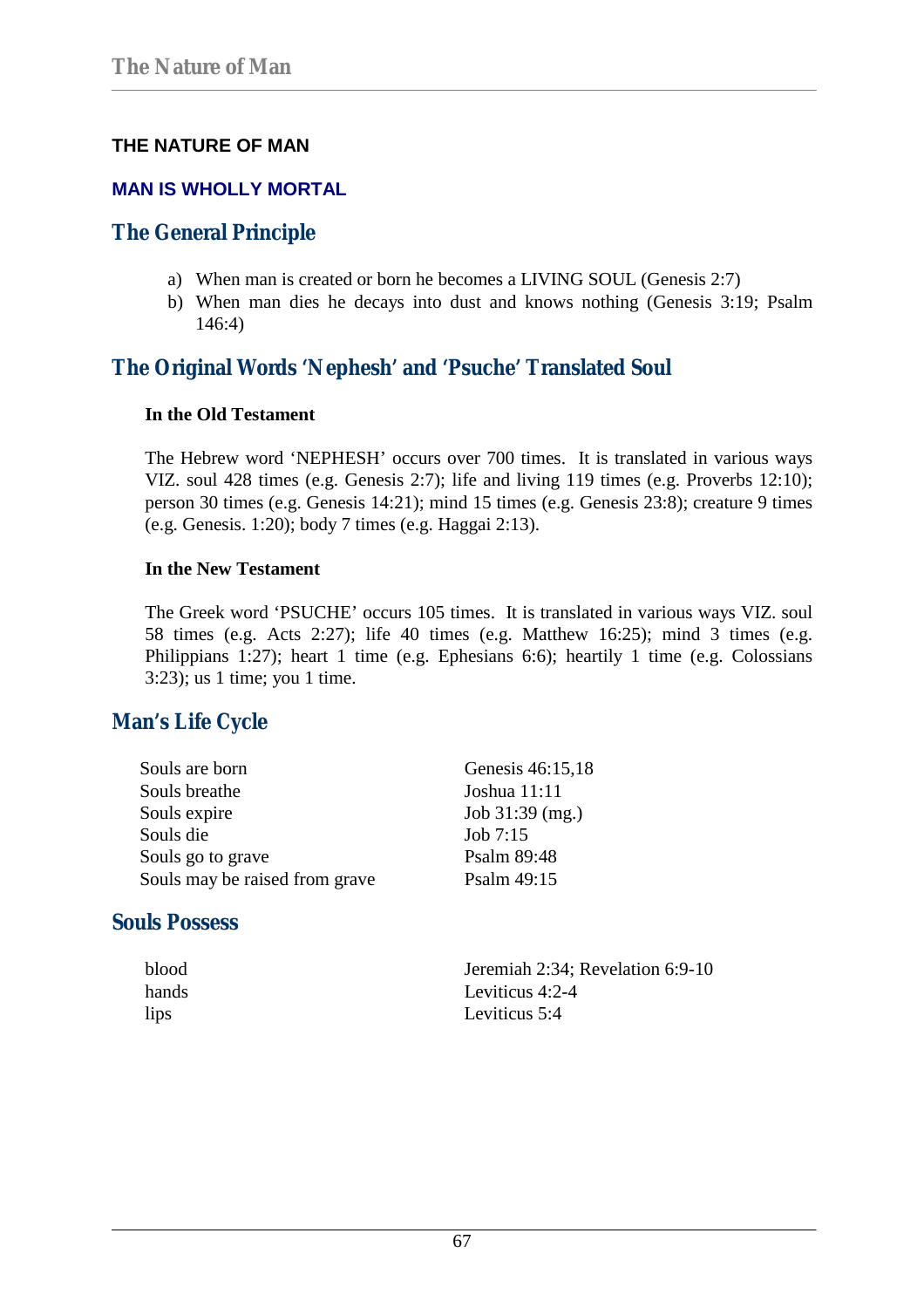## **Souls Function**

| Eat             | Leviticus $7:20$      |
|-----------------|-----------------------|
| touch           | Leviticus 5:2         |
| fast            | Psalms 35: 13         |
| faint           | Psalms $107:5$        |
| sin             | Leviticus 18:29       |
| can be fettered | Psalms $105:18$ (mg.) |
| can be slain    | Revelation 6:9-10     |
| can be beheaded | Revelation 20:4       |
| can be burnt    | Isaiah $47:14$ (mg.)  |

### **Souls Die**

Ezekiel 18:4; Psalms 78:50; Isaiah 53:12; Revelation 16:3; Psalms 89:48; Joshua 10:28,30,32,35; Job 7:15; Psalms 33:19; Ezekiel 13:19; James 5:20.

## **Animals Have Souls**

Numbers 31:28; Genesis 1:21,24; Genesis 2:19; Genesis 9:10 (creature is 'NEPHESH' in these Genesis quotes).

### **Souls are Never Described as Immortal**

Souls are not once described as 'immortal' neither are the adjectives 'immortal' or 'deathless' ever linked to the word soul'. The phrase 'immortal soul' never occurs in Scripture.

## **Immortality is Something**

| to be sought                  | Romans 2:7    |
|-------------------------------|---------------|
| of which we are in hope       | Titus 1:2     |
| to be reaped                  | Galatians 6:8 |
| promised                      | 1 John $2:25$ |
| to be bestowed in coming age. | Mark 10:30    |

## **Resurrection – Man's Only Hope of Life After Death**

1 Corinthians 15:16-18 1 Corinthians 15:32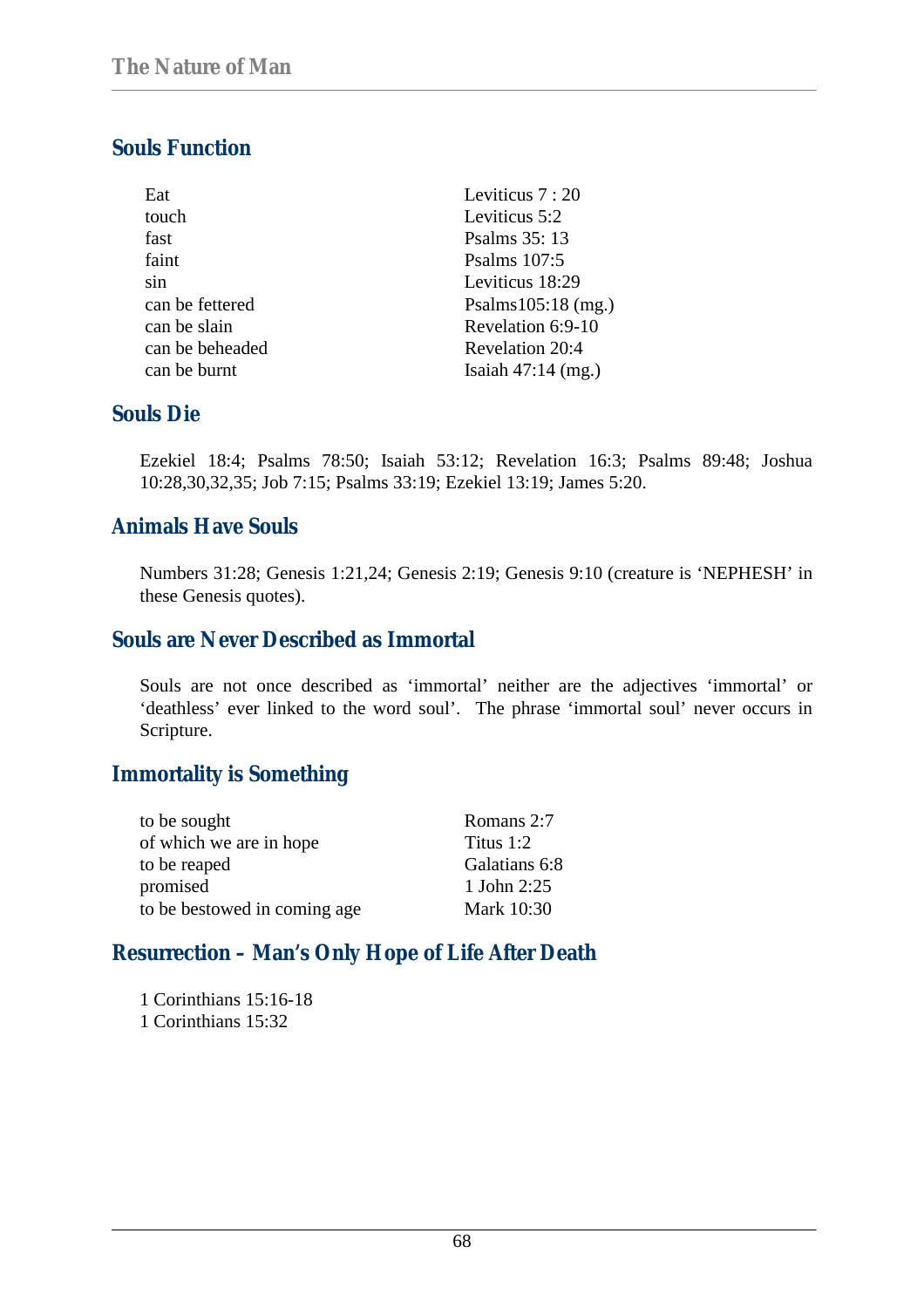#### **MAN'S STATE IN DEATH**

### **What is your life?**

Did God endow you with an "eternal spark" of life that cannot die? Only the Bible's evidence can settle this question. Mankind's speculation about the alleged "immortal soul" is baseless and worthless. It is merely 'the wish, the father of the thought'.

### **What does the Bible say about your life?**

- $\odot$  It is even a vapour, that appeareth for a little time, and then vanished away" (James 4:14)
- $\odot$  "Man is like to vanity: his days are like a shadow that passeth away" (Psalm 144:4)
- $\div$  "For he knoweth our frame; he remembereth that we are dust. As for man, his days are as grass: as a flower of the field, so he flourisheth. For the wind passeth over it, and it is gone; and the place thereof shall know it no more (Psalm 103:14-16)
- ! "Behold now, I have taken upon me to speak unto the Lord, which am but dust and ashes" (Genesis. 18:27)

# **What is Man?**

- $\text{\#}$  A living "soul" = a natural body (Genesis 2:7 cp. 1 Corinthians 15:42-49) "soul" = any breathing creation; Genesis 1:20,24; 2:19; 9:10; Numbers 31:28 in death as well as in life (Numbers 6:6,11; Numbers 9:6,7,10,13; 19:13).
- ! Death attacks and destroys the man. (Ezekiel 18:4; Psalm 78:50; Psalm 89:48; 22:29; Ecclesiastes 3:18-21)
- ! In death man is unconscious. (Psalm 146:2-4; 6:4-5; Isaiah 38:17-18; Ecclesiastes 9:3- 6,10)
- ! Without Christ the dead perish. (John 3:14-17; 1 Corinthians 15:18)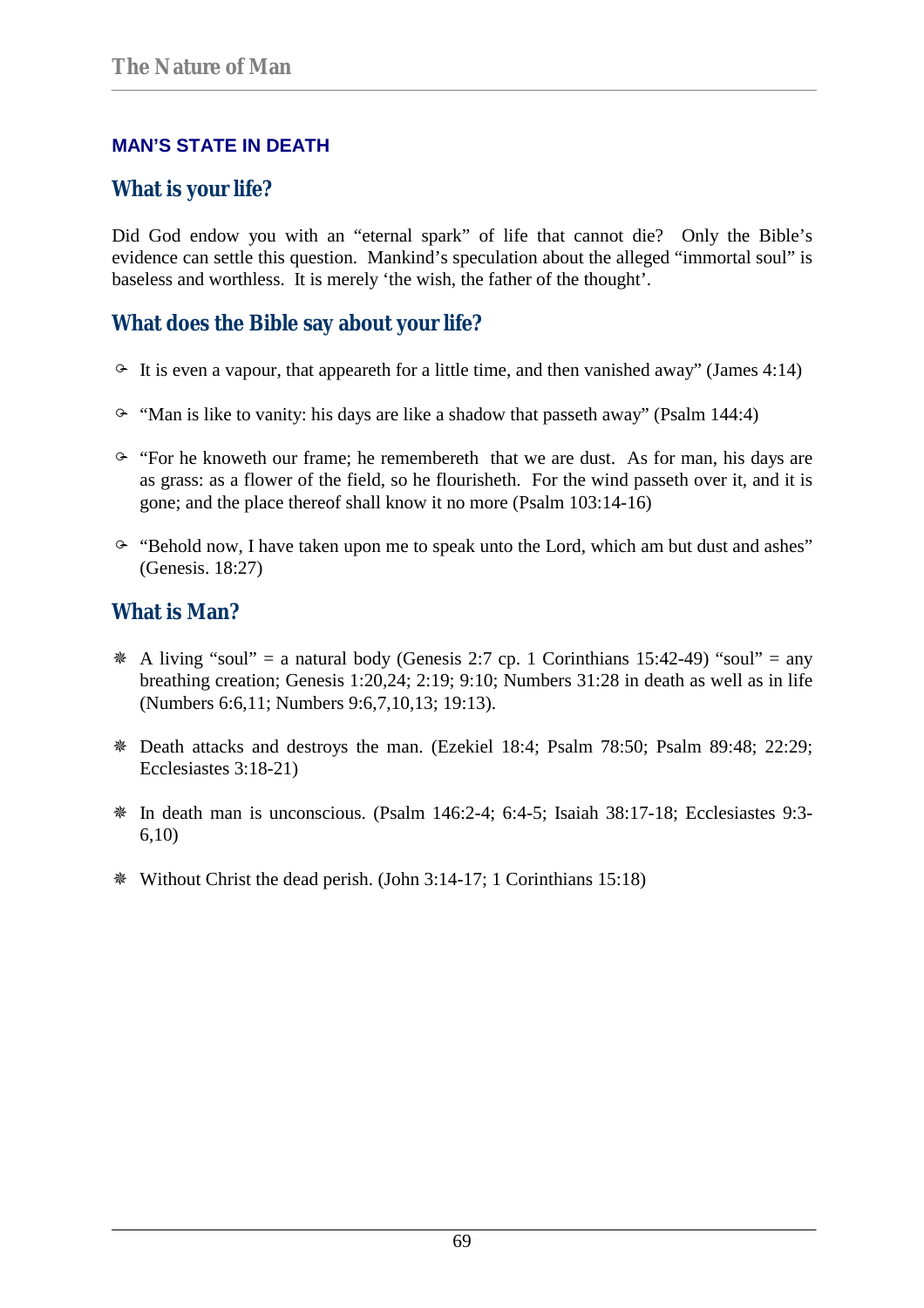# **The Reality of Death**

- $\div$  "As a hidden untimely birth I had not been; as infants which never saw light" (Job 3:16)
- $\div$  "Oh that I had given up the spirit and no eye had seen me! I should have been as though I had not been; I should have been carried from the womb to the grave' (Job 10:18-19)
- ! "O spare me, that I may recover strength, before I go hence, and be no more" (Psalm 39:13)
- $\div$  "While I live will I praise the LORD: I will sing praises unto my God while I have any being" (Psalm 146:2)
- $\div$  "They are dead, they shall not live; they are deceased, they shall not rise: therefore hast thou visited and destroyed them, and made all their memory to perish" (Isaiah 26:14)

# **Immortality a Hope and a Promise**

- 1. Immortality brought to light by Christ through the gospel (2 Timothy 1:10)
- 2. Immortality obtained through obedience (Romans 2:6-10)
- 3. Immortality promised by God, but not yet possessed (1 John 2:25; Titus 1:2; James 1:12; 2 Timothy 1:1)
- 4. Immortality our hope (Titus 1:2; 3:7)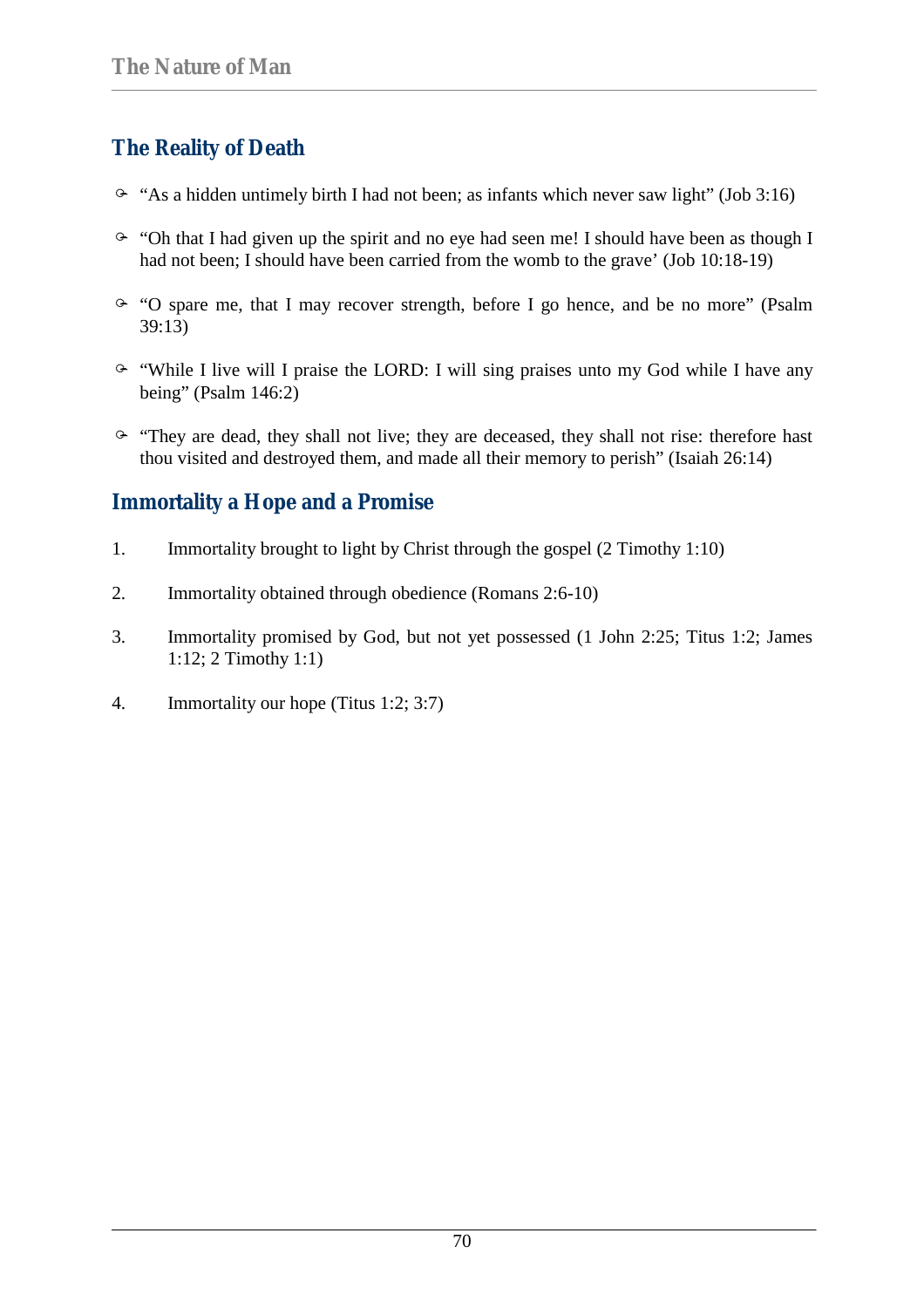### **MAN MORTAL – REDEEMED BY CHRIST**

### **Man Mortal**

By experience we know that our present existence will end in death, but it is from the Bible that we know what death really means. God says:

> "The living know that they shall die, but the dead know not anything" (Ecclesiastes 9:5)

> "In death there is no remembrance of thee: in the grave who shall give thee thanks?" (Psalm 6:4-5)

The only possible conclusion from these statements is that when a man dies his consciousness is extinguished.

This is in keeping with the way the Bible elsewhere speaks of death. For instance, Ecclesiastes 3:18-21, where Solomon shows death to be the same for man as for beasts, and wishes:

"...That they might see that they themselves are beasts."

"For that which befalleth the sons of men befalleth beasts; even one thing befalleth them: as the one dieth, so dieth the other; yea, they have all one breath... All go unto one place; all are of the dust, and all turn to dust again."

God gives this same warning in Psalm 49:

"Man being in honour abideth not: he is like the beasts that perish"  $(v12)$ 

"Like sheep they are laid in the grave; death shall feed on them" (v14)

"He (the rich) shall go to the generation of his fathers; they shall never see light. Man that is in honour, and understandeth not, is like the beasts that perish." (vv 19-20)

We must conclude from these Scriptures that man perishes when he dies - and, unless he understands God, he is extinguished forever by death. As we discovered in our previous discussion, even faithful disciples of Christ depend on Christ to resurrect them. Without resurrection they too would perish like the rest. (1 Corinthians 15:18)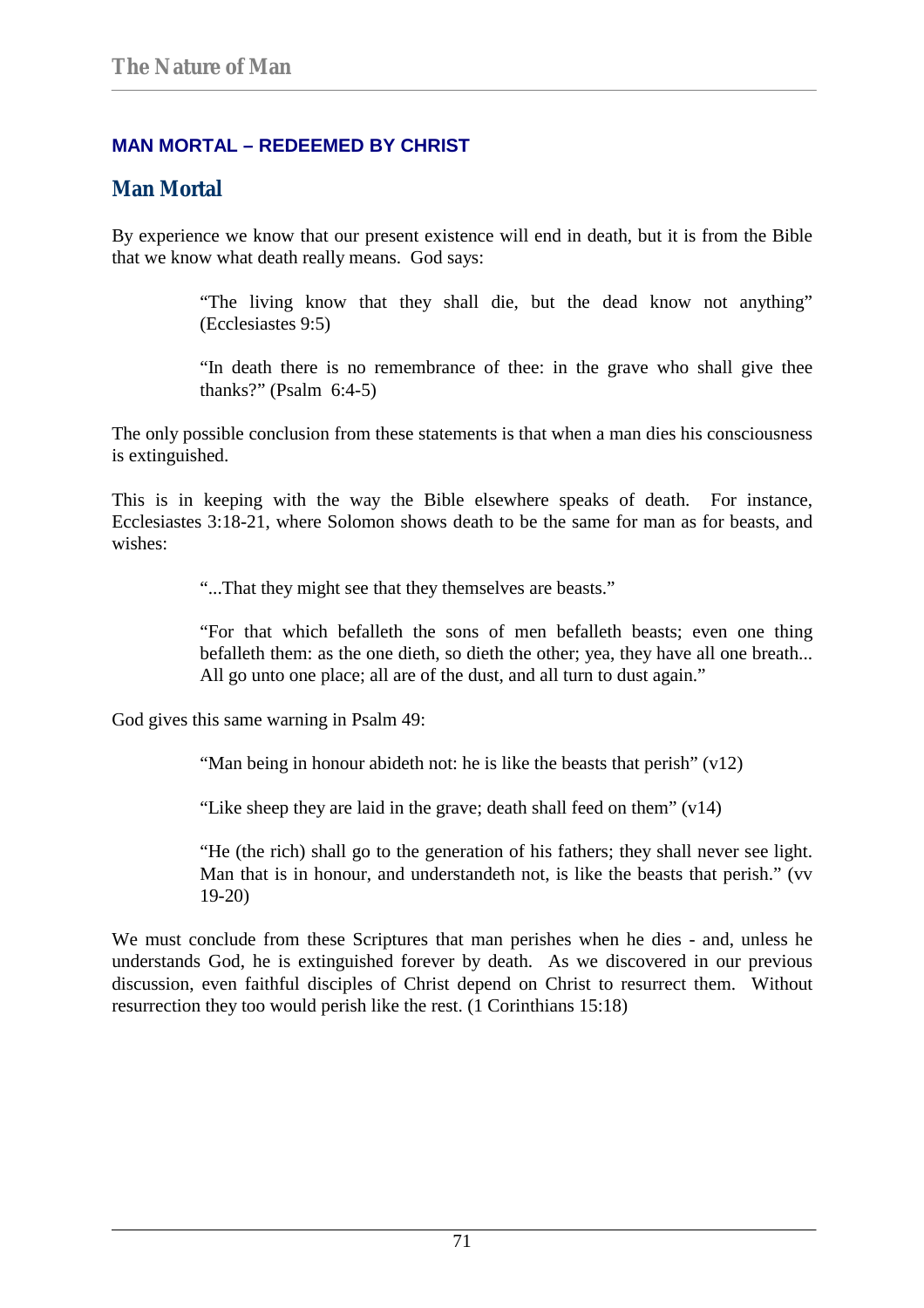# **The "Soul" Mortal**

Is it not clear, then, that the "soul" of man is mortal NOT immortal? To understand this let us be clear on what the "soul" of man is.

When God created man at the beginning, he became a "living soul", as God said:

"The Lord God formed **man** of the dust of the ground, and breathed into his nostrils the breath of life; and **man became** a living soul." (Genesis 2:7)

Reading this just as it is written, it says that whatever man is, was made from the dust of the ground - and it is **man**, the man made of dust, that is a "soul". When life-giving breath was breathed into his nostrils, man, who had till then been a nonliving soul, became a living soul.

It is the body, made from the dust of the ground, that God is here calling a "soul", and that is how the New Testament interprets it. In 1 Corinthians 15:44-45 the Apostle Paul writes of men who die:

> "It is sown (into the grave) a natural body, it is raised a spiritual body. There is a natural body, and there is a spiritual body. And so it is written, The first man Adam was made a living **soul**; the last Adam was made a quickening spirit."

Here God interprets the word "soul" to mean "**natural body**". So it is clear that the Bible shows man's soul to be his natural body and to be mortal.

These facts made understandable God's sentence on Adam:

"In the sweat of thy face shalt **thou** eat bread, till **thou** return unto the ground; for out of it wast **thou** taken: for dust **thou** art, and unto dust shalt **thou** return." (Genesis 3:19)

So death is the opposite of life. As life is existence, consciousness, so death is a return to non-existence, unconsciousness.

You will find further proof for this in Job 34:14; Psalm 146:4; James 4:14.

But God wishes to rescue us from that fate. He gave Christ, his only begotten son that:

"Whosoever believeth in him should not perish, but have everlasting life." (John 3:15-16)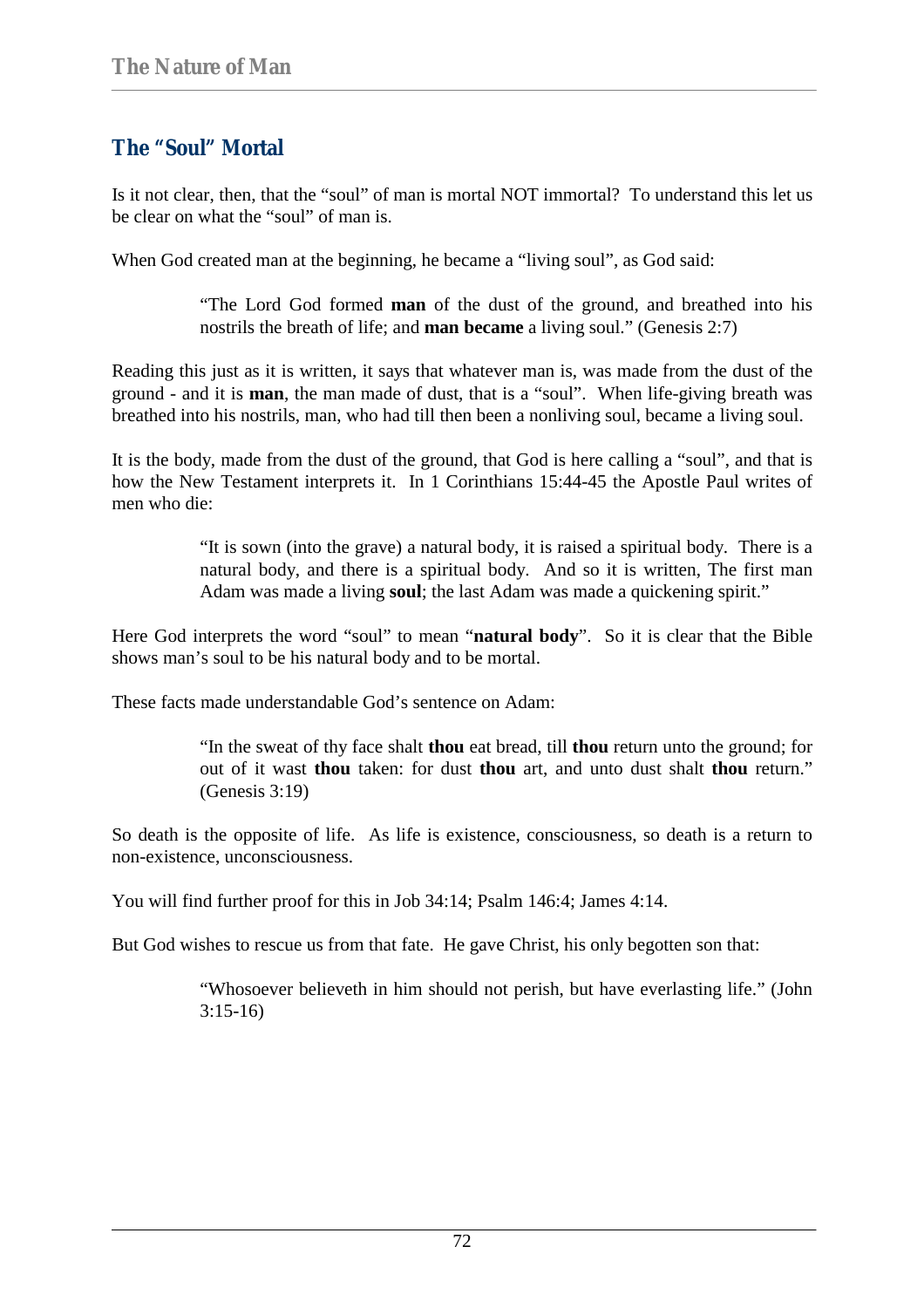# **Immortality – A Hope and a Promise**

Since we are mortal we depend on God to rescue us from death, and so He will, if we satisfy His conditions, for by Jesus Christ, God:

> "Hath abolished death, and brought life and immortality to light through the gospel." (1 Timothy 1:10)

Not having immortality otherwise, we can gain title to it only by believing the Gospel. (see Mark 16:15-16)

Immortality is held out to us as a promise, not a present possession; for instance:

"This is the promise that He hath promised us, even eternal life." (1 John 2:25)

To us at present it is not our present experience, but a blessing we hope for:

"...We should be made heirs according to the hope of eternal life." (Titus 3:7; see also 1:2)

When we receive eternal life (which we will if we believe and obey the gospel) it will be God's gift to us then. (Rom 6:23)

God will bestow eternal life only on those who do believe and obey the gospel. Rom 2:6-10 makes this clear.

When will God bestow on us His gift of immortality?

When Christ returns (Colossians 3:3-4; Philippians 3:20-21).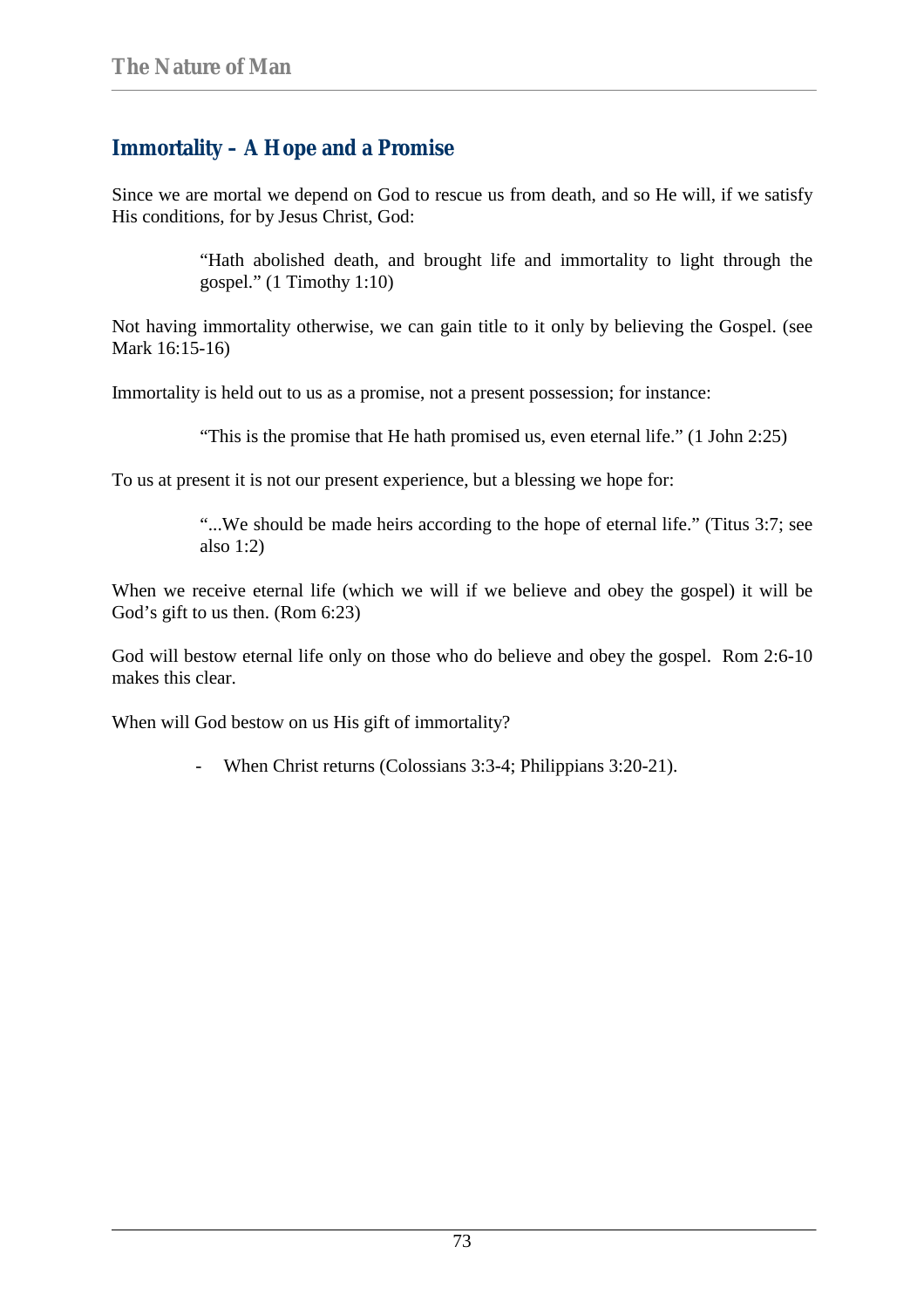## **The Real Hell – The Grave**

Consistent Bible usage establishes the real meaning of the Hebrew OLD TESTAMENT word SHEOL.

Where context prevented the translators from following theological bias. they rendered SHEOL into English by its proper equivalent - "**the grave**".

"Like sheep they are laid in **the grave**" - Psalm 49:14

"Then shall ye bring down my gray hairs with sorrow to **the grave**" - Genesis 42:38

"God will redeem my soul from the power of **the grave**" - Psalm 49:15

"Our bones are scattered at **the grave's** mouth" - Psalm 141:7

"They are gone down **to hell** with their weapons of war" - Ezekiel 32:27

"Though they dig into **hell**" - Amos 9:2

Where theological bias could gain an advantage the translators have rendered SHEOL by a different English word - "**hell**".

Although "**hell**" properly means only a **covered place** (cf. 'helmet' = head covering), it has been shrouded with theological overtones, so "**hell**" now suggests an infernal region of flame ruled by 'the devil' in which wicked souls are perpetually tormented.

"**A fire** is kindled... and shall burn unto the lowest hell..." - Deuteronomy 32:22

"**The wicked** shall be turned into **hell**" - Psalm 9:17

"Thou wilt not leave my **soul** in **hell**" - Psalm 16:10

"Hell from beneath **is moved** for thee" - Isaiah 14:9

"The strong among the mighty shall **speak** to him out of the midst of **hell**" - Ezekiel 32:21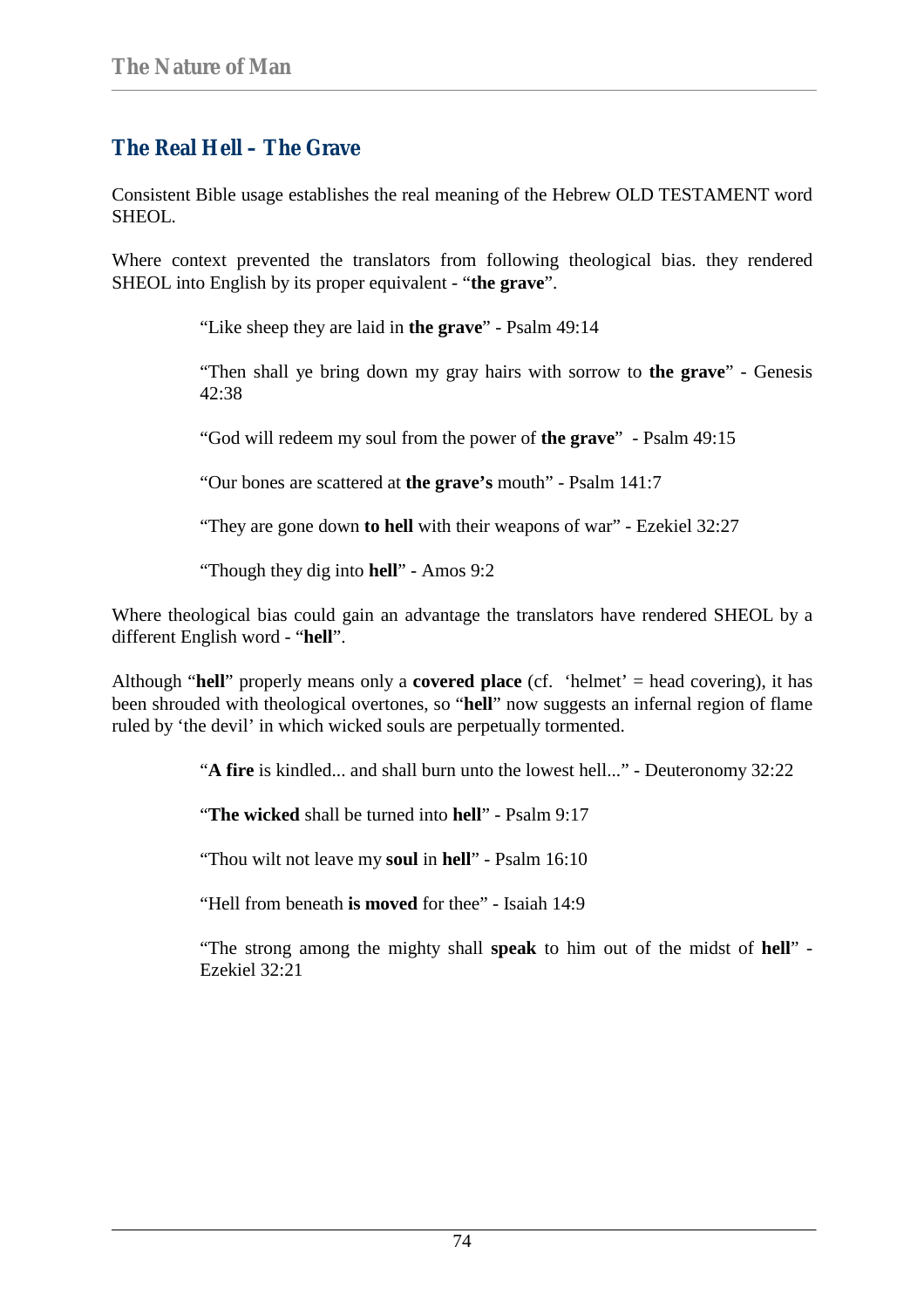# **The Lake of Fire**

When Sodom and Gomorrah were steeped in lust and wickedness, God rained on them the destruction of brimstone and **fire**, then buried them under the waters of the Dead Sea - Genesis 19:24

This holocaust burnt apparently for some days and was visible from the Judaean hills - Genesis 19:28, and was not extinguished when the cities were reduced to ashes - 2 Peter 2:6.

God interprets this brief burning and total destruction as "suffering the vengeance of **eternal fire**" - Jude 7. **Hence**: God is using "eternal" to describe the **everlasting effect** (**permanent destruction**), not the everlasting duration, of the fire.

The New Testament uses the overthrow of Sodom and Gomorrah in the fire and the Dead Sea as the basis of the symbol - "the lake of fire burning with brimstone" - which represents Europe in the process of being subdued by Christ in the war of Armageddon - Revelation 19:20.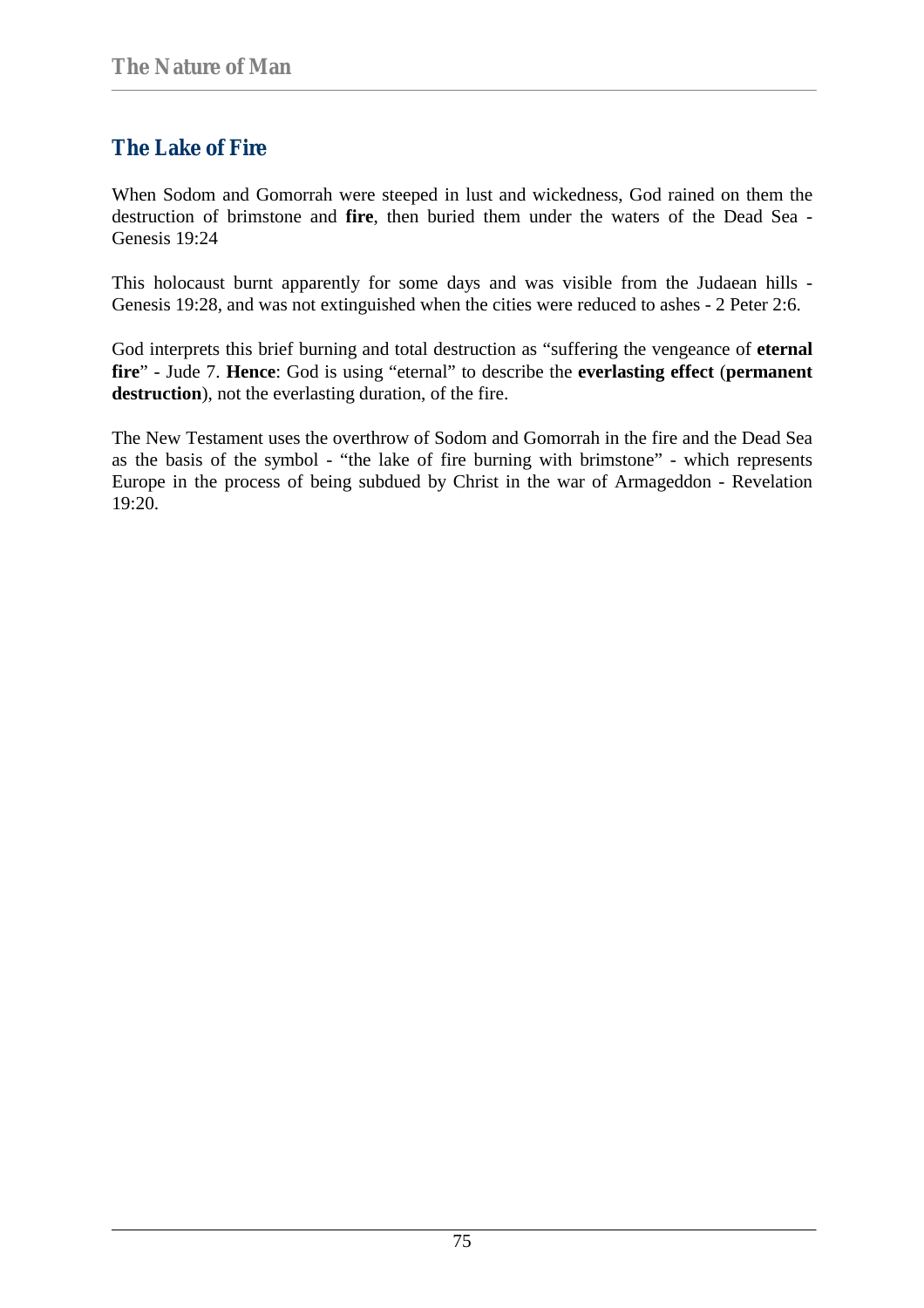### **THE OLD SERPENT, THE DEVIL AND SATAN**

### **Introduction**

There is a need to distinguish between 'devil' and 'satan'. Both terms in the New Testament are used exclusively of men. 'Devil' is a New Testament word.

There is a very clear distinction between devil and satan. Devil is not used in Old Testament Hebrew, nor any similar word to it. There is no Old Testament counterpart of the devil - 4000 years of history presents no devil. Devil and satan are therefore quite distinct.

### **The Bounds of Fundamental Doctrine**

Every subject of fundamental doctrinal importance in Scripture is given by God its broad definitions and strict bounds in an array of clear and emphatic generalisations.

To ignore these statements of principle, or to exceed their limits, is a mark of the "carnal mind" that is not subject to the law of God, nor indeed can be. It is a sobering thought that the majority of expositions of the subject of the Devil and Satan extant in the world religious resist the plain sense of Scripture, especially the major, definitive and clearest divine statements on the subject.

These declarations of principle are our protection from error and will be the focal centre and touchstone of the expositions to be featured in this study.

### **The Seven Declarations of Principle – The Devil and Satan**

- 1. THE SOLE SOURCE OF TEMPTATION IS THE LUSTS OF MAN James 1:12-17
- 2. ALL LUSTS ARE ORIGINATED BY THE WORLD 1 John 2:15-17
- 3. THE SOLE SOURCE OF SIN IS THE PASSIONS OF MAN'S FLESH Romans 7:5-25
- 4. THE THINKING OF MAN'S FLESH IS THE ENEMY OF GOD Romans 8:7
- 5. THE HEART OF MAN IS THE SOURCE OF ALL WICKEDNESS Mark 7:18- 23
- 6. MAN'S HEART IS THE MOST DECEITFUL OF ALL THINGS Jeremiah 17:5-11
- 7. THE DEVIL HAS BEEN CANCELLED OUT THROUGH CHRIST'S DEATH Hebrews 2:14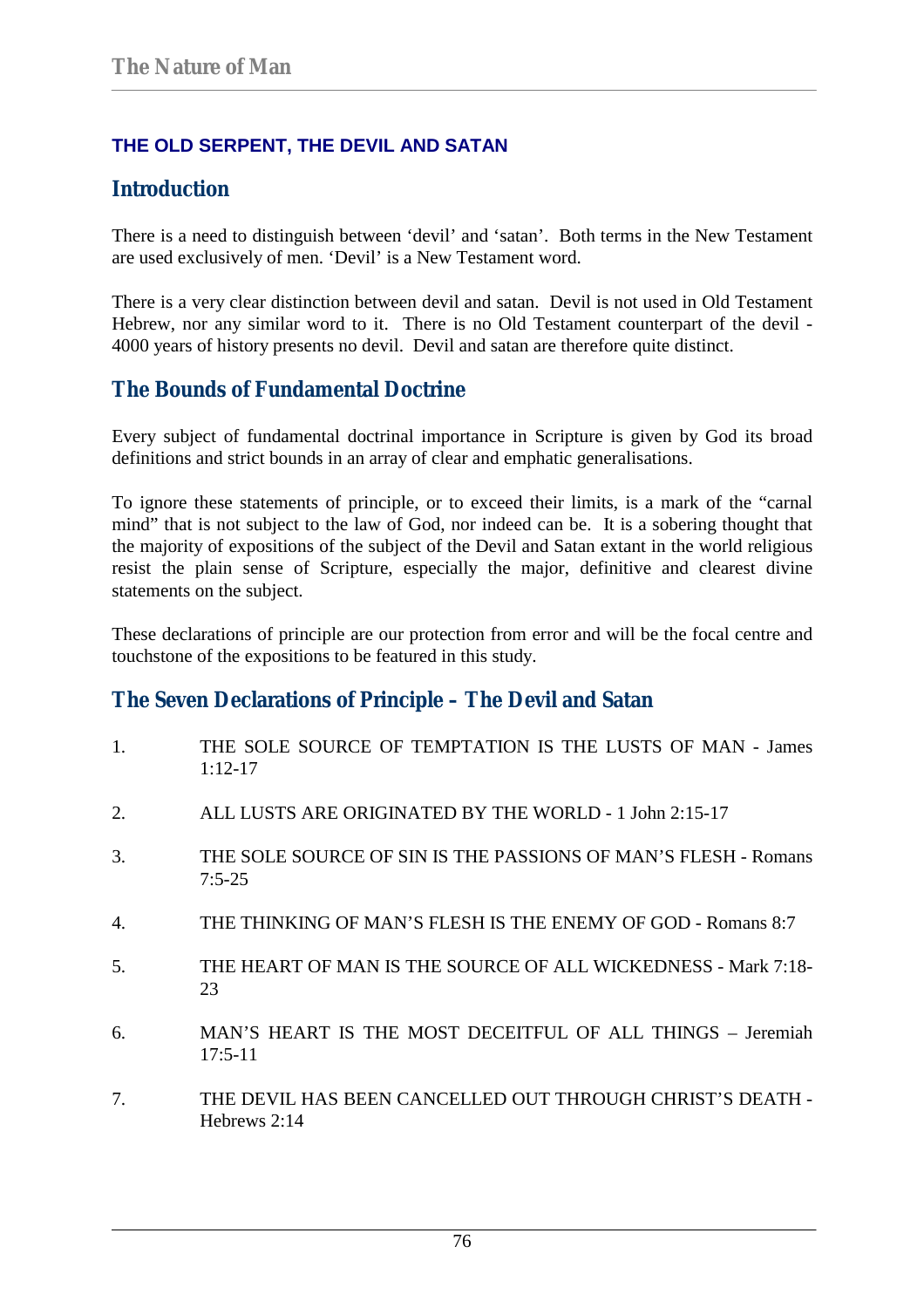As we examine these, their universality and exclusiveness will become clear, as will their prime position as statements of fundamental principle.

They are the first things a reverent student of the Bible seeks in seeking to find God and to understand the Gospel He has graciously given to save us.

To these, throughout the effort, we give paramount weight, and use them to guide and limit our interpretations of all else said on this topic, especially such passages as contain figurative, symbolical, parabolic or ironical language, as many on this subject do.

Christendom has arrived at its extraordinary caricature of Bible doctrine by ignoring the Bible's statements of principle, by wresting many passages out of their immediate context and the general context of Scripture and failing to distinguish literal from figurative language.

That being the process by which the theologians have reached their erroneous conceptions of the subject, we need to reverse the process to arrive at a clear and Scripturally true comprehension of what God does mean by the titles: "THE DEVIL" and "THE SATAN", and this we will do, if God permit.

# **The Human Heart – Our Real Problem**

In **Jeremiah 17:1, 5, 9, 10** the emphasis is on the heart of man. V5 identifies the problem - it is not anyone other than man.

**Jeremiah 17:9** the heart speaks of the innermost things. The heart is more deceitful than anything God knows.

**Isaiah 40:4** same word as "deceitful" in Jeremiah - the heart is crooked, bent.

**Hosea 6:8** mg (cunning) - same as "deceitful".

**Jeremiah 9:4** "utterly supplant" - one who pulls down and takes the place of another, supplanter. See Genesis 27:36 (related word) A cunning, crooked, supplanter - always supplants God. No work left for the devil of Christendom.

**Jeremiah 17:9** - who then can ever get to the bottom of the human heart - there is nothing to match it.

"wicked" - cp. Jeremiah 15:18; 30:12,15. "Incurable" - Micah 1:9 Job 34:6 ("incurably sick"). "Very sick" - 2 Samuel 12:15. "Desperate or desperately sick" - Isaiah 17:11. The human heart is incurable. The only thing that can cure the human heart is to change its nature.

**Jeremiah 17:10** - when God sees evil he goes into the heart that produced it - to find its source and get the right culprit. The devil then is human kind. V11 God does not as an unrightful possessor hang on to his ill-gotten gains. The heart will be changed in immortality.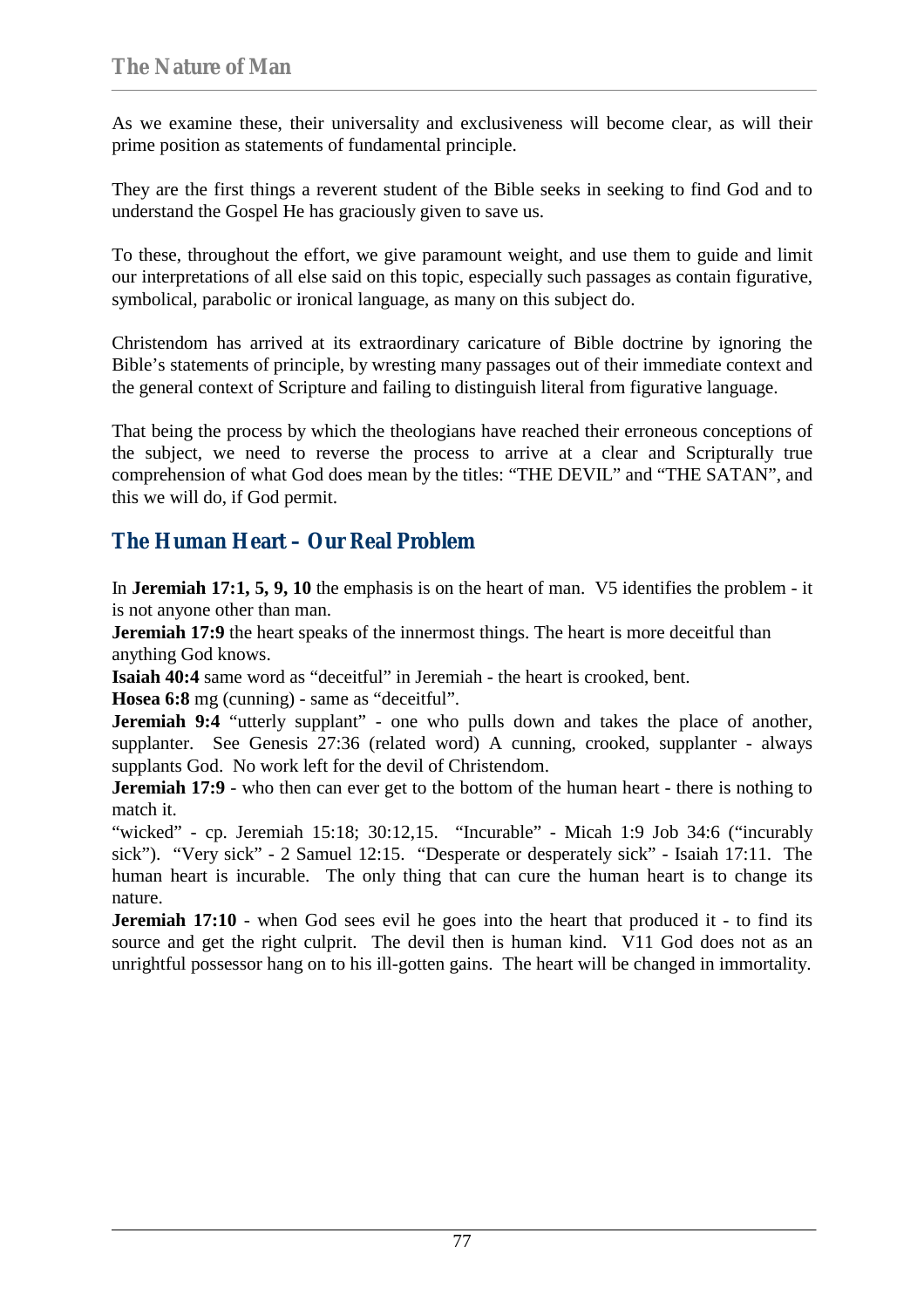**Mark 7:2** - the subject is the source of defilement. V15 nothing external to a man can defile him. Vvl8-23 he chides the disciples for not understanding how true defilement occurs. V21 there is **only one place of origin of all sin**.

Mark 7 speaks of the evil of the human heart. **Matthew 6:13** "the evil" or "the evil one" speaks of the human race.

**James 1:12** "temptation" = trial; "tried" = Proven. Vvl3-14 it not God but you (v16 make no mistake I've told you the whole story) - it's not God, but us. V17 excludes all other possibilities of a tempter's origin. Sin doesn't come from heaven. God only fathers light. Maybe now he's Father of lights, but what of the past - v17 answers - there has been no change with the Father.

# **The Devil**

**The Devil** is a title, which means: "The Transgressor", which God has chosen to describe the source of all transgression against Him, that is, mankind's own innate propensity to sin, "the passions of sins", Romans 7:5. This same title is then used to describe people and human governments, which are dominated by that propensity to sin, John 6:70; 1 Peter 5:8.

God charges all the World with being His enemy, 1 John 2:16. He identifies the "passions", Romans 7: 5-25, and "lusts", James 1:13-17, which are in men, as the force that generates all the sins men commit, Mark 7:20-23.

It is this "thinking of the flesh" which He condemns as the source of the World's enmity to Him, Romans 8:7.

It is these innate propensities to sin which God identifies as "The Devil", Hebrews 2:14, which it was Christ's work to destroy. This he did in his own case two thousand years ago, and will do for us who believe in his Truth when, very soon now, he returns from heaven, Hebrews 9:24-28; Matthew 25:31.

"The Devil invented by Catholic and Protestant theology is a perversion of this doctrine, which misuses unrelated Bible passages, regardless of their general or particular context.

To speak of a Devil who is a rebel angel is to deny the supremacy of God and invalidate the Lord's prayer: "Thy will be done in earth, as it is in heaven", Matthew 6:10.

To speak of a Devil who is immortal is to deny the justice and truthfulness of God, who says; "The wages of sin is death" Romans 6:23; Ezekiel 18:4, 20.

To speak of a Devil who is a rebel, sinful angel; who is spirit, and yet can die; is to deny both the worth of our own hope of salvation and the express teaching of Scripture that angels cannot die, Luke 20:36.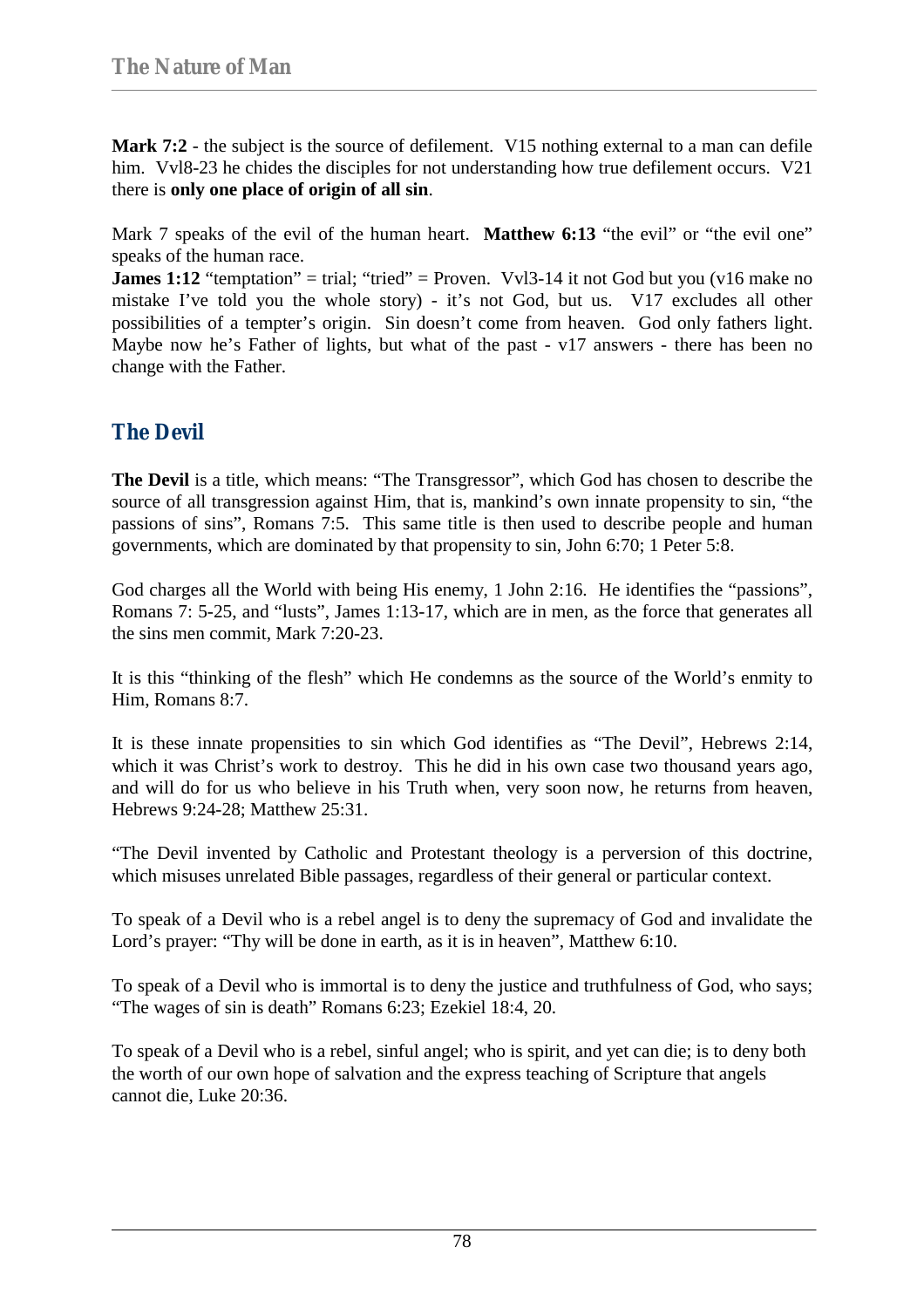## **What Christadelphians Believe on the Devil**

We believe that a correct understanding of the devil as outlined in God's word is very important, in helping us to understand clearly God's plan of salvation.

In Hebrews 2:14-15 it shows us the object of Christ's mission - to destroy the devil which had the power of death. Christ partook of human nature and died in order to do this, and in so doing deliver others from the power of the devil and of death.

When we look at some other scripture we see that Christ came to destroy SIN :-

| Hebrews 9:26       | - "He put away SIN by the sacrifice of himself". |
|--------------------|--------------------------------------------------|
| 1 Corinthians 15:3 | - "Christ died for our SINS."                    |
| 1 Peter 2:24       | - "His own self bare our SINS on the tree."      |
| $1$ John 3:5       | - "He was manifested to take away our SINS."     |

We also see that SIN was the original cause of DEATH :-

| Romans 6:23         | - "The wages of SIN is DEATH."                   |
|---------------------|--------------------------------------------------|
| Romans $5:12$       | - "By one man SIN entered the world and DEATH by |
|                     | SIN"                                             |
| 1 Corinthians 15:56 | - "The sting of DEATH is SIN."                   |

From this it is obvious that Christ came to DESTROY SIN and also that the power of DEATH is in SIN. The Devil is therefore a synonym (or a word with the same meaning) for SIN. What then is SIN? From Romans 7 we see that sin and human nature are closely related.

| v17 | - "SIN which dwelleth in me"                                |
|-----|-------------------------------------------------------------|
| v23 | - "the law of SIN which is in my members"                   |
| v18 | - "I know that in me dwelleth no good thing, I will what is |
|     | right but how to perform it I find not."                    |

Paul found himself constantly exposed to a mental conflict, he wanted to do the will of God, but HIS OWN desires were so strong that he found himself succumbing to them.

| $Vv19-24$ | - He blames him failings on the weakness of |
|-----------|---------------------------------------------|
|           | human nature.                               |

In Mark 7:15-23 we see that sin is from internal thoughts and not from external influences.

Galatians 5:17-21 describes the works of the flesh, they can be aligned in 1 John 3:8-10 with the works of the Devil.

James 1:14-15 "Every man is tempted when he is drawn away of HIS OWN lusts."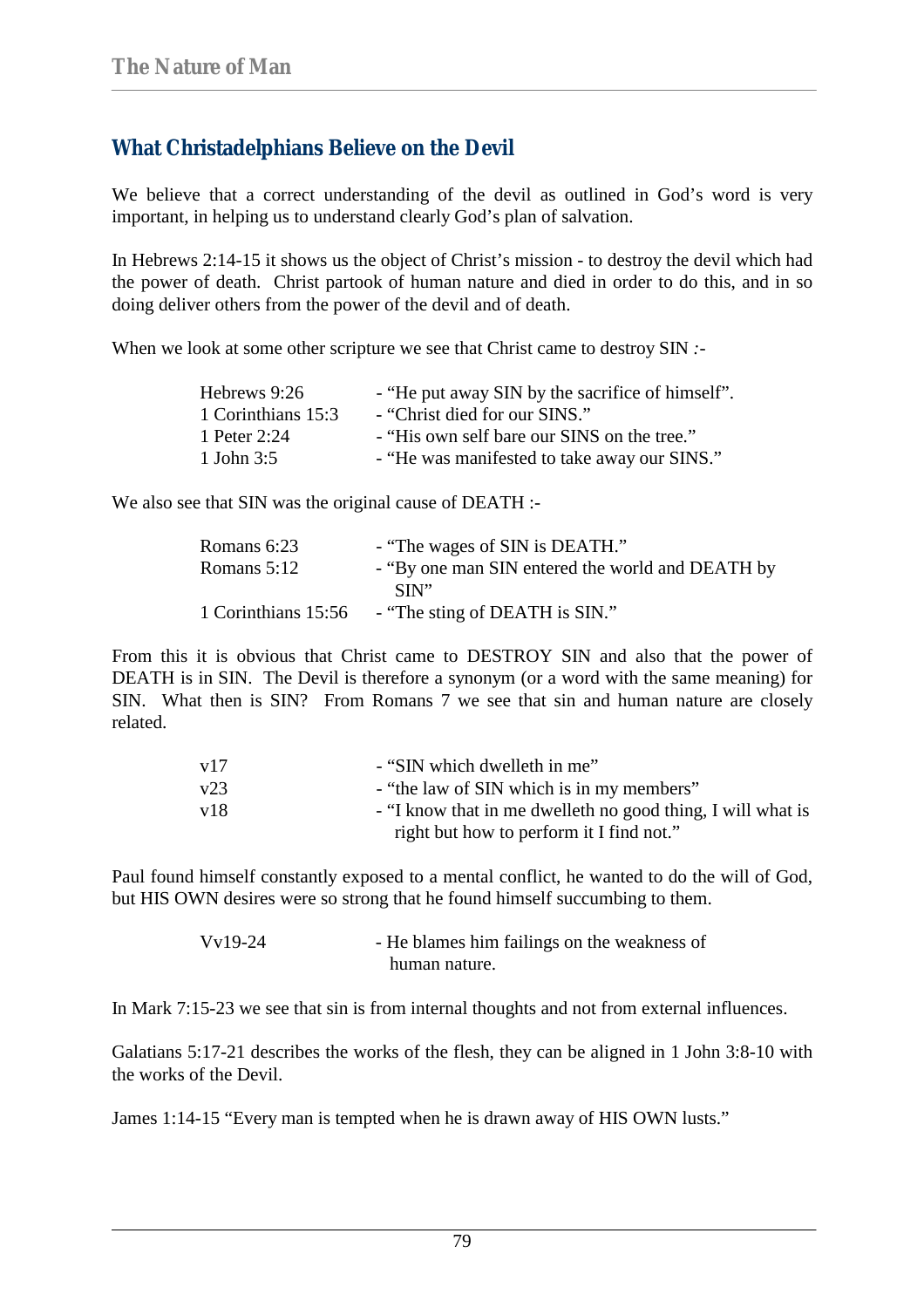If we look at the word "Devil" itself from the Greek, it is the word "Diabolos" which signifies a false accuser, or a slanderer. In 1 Timothy 3:11 we see it correctly translated as slanderer. 2 Timothy 3:3 translated false accusers and Titus 2:3 also false accusers.

We see from this that the word Devil basically relates to human nature. Human nature can be shown forth in various forms e.g. a government can become a political manifestation of the flesh if it stands in opposition to the ways of God. Look at 1 Peter 5:8. In this verse the Christians were being persecuted by civil authorities who likened to a roaring lion because of their ferociousness (cp. with Paul in 2 Timothy 4:17 he was delivered out of the mouth of the lion when he escaped imprisonment). Christ also referred to civil authorities as the devil in Revelation 2:10.

In 1 John 3:8 we see that right from the beginning of time it has been the lusts of the flesh that have driven men to sin – Christ came to destroy the works of the devil (he came to destroy sin and did so by opening a way for forgiveness and salvation).

So how do we overcome the devil – By following Christ's example and conquering the flesh of the Glory of God. (Acts 2:38 Baptism, 1 John 1:9 Forgiveness).

## **The Satan**

 "The Satan" and "The Devil" are not identical. New Testament use of the word "Satan" is grounded historically in Old Testament precedent, and must be viewed in this light in order to be understood.

"The Satan" is a title: which means "The Opponent", "The Adversary"; which God has chosen to describe people or bodies of people who, posing as worshippers of God, have abandoned His truth and turned to opposing it and those who espouse it, Matthew 12:26; Revelation 2:9; 20:2. It is particular, in its reference to religious opposition to God, His truth, or His faithful worshippers, not general, like "diabolos", which by contrast refers broadly to sin and sinners.

In the expositions that will, God willing, comprise the Effort, the distinct themes to be found discriminating these two subjects in Bible teaching will be pointed out, and the great illumination that they cast on the meaning of individual contexts will be given rightful prominence.

Satan is a Hebrew word, meaning an adversary, or opponent.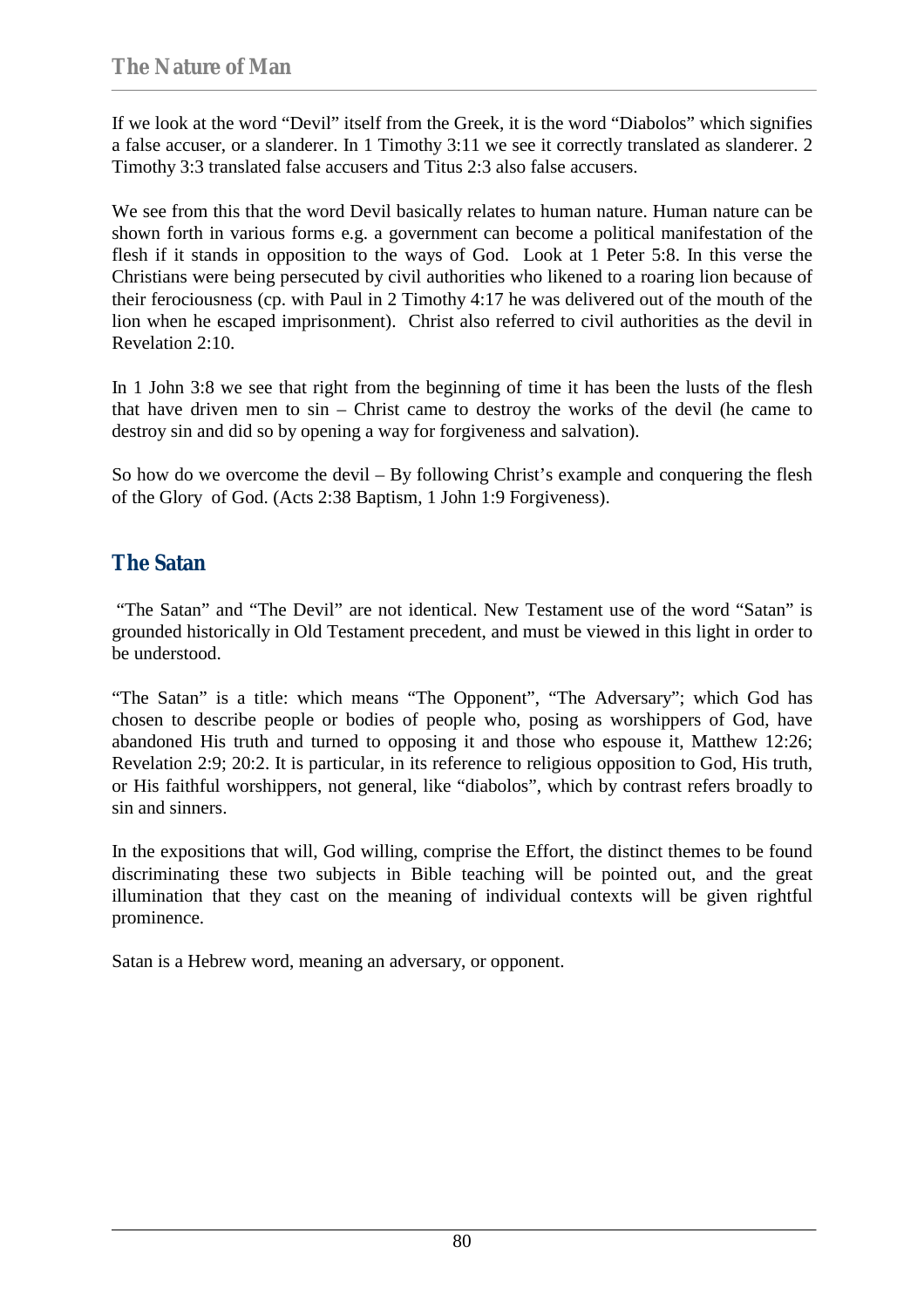#### **The New Testament use of SATAN is special in two clear ways:**

- 1. Transferring into Greek letters, but untranslated, the Hebrew OLD TESTAMENT noun "Satan", to stand out as an intruder into the Greek context, to direct us to apply its OLD TESTAMENT meaning in every NEW TESTAMENT context where Satan appears.
- 2. Quoting directly from Job chapters 1 and 2 and Zechariah chapter 3 (with its background of Ezra chapters 4 to 6) the definite form "THE SATAN", which is unique to those passages, to compel us to bring them to bear on every NEW TESTAMENT context where also the expression "The SATAN" appears.

### **Two Key Old Testament Passages**

**Zechariah 3:1** - Satan, noun; "to resist" - verb; both in same verse (note mg references). Why did they put satan there rather than adversary? (1) A theological reason and (2) because THE SATAN - definite article is used. "The satan" - a particular adversary that the Jews of Zechariah's time were suffering. The historical background is found in **Ezra 4:1-3** adversaries (tzar - another word), v3 they were refused, vv4-5 their response, v6 accusation (sitnah - an abstract noun formed from satan).

**Zechariah 3:2** refers very clearly to Ezra 4. The issue was Jerusalem. Jesus takes this use of satan and makes it New Testament use, cp. Matthew 12:22-26. Beelzebub - **2 Kings 1:2**. The god of Ekron - Philistine city. Lord of the flies - because they believed flies were good for healing. Jews changed it to Baalzebul - Lord of shame or the dung heap. He firstly proves that it is impossible for Beelzebub to be the source of power if he did make them sick he wouldn't give another power to heal. **V26** the definite article "If the Satan cast out the Satan". If you wish to know what is meant by "the Satan" you will have to go to a Hebrew scripture to find it out. If I am not the one opposing God, he is the Joshua therefore those opposing him were the Satan of Zechariah 3. Cp. 1 Thessalonians 2:14-18 - he had sought to return but the Jews prevented him (the Satan).

There is an equivalent Greek idea for a religious opponent, cp. **1 Peter 5:8** adversary  $=$ ANTIKIEMENOS - one who lies down in front as an adversary. Another occurrence is in **Jude v9** (devil = diabolos). Here there is some common ground between Satan and devil. Matthew 5:25 **adversary** (Antidikos - an opponent at law) - cp. Psalm 109:6,20,29; Zechariah 3:4. A wicked judge and an accuser they will be judged with the same basis used against me.

If there are Greek equivalents why transliterate into New Testament? There is no Greek word that can draw the basis of the Hebrew, in particular the context of Zechariah 3, into the New Testament.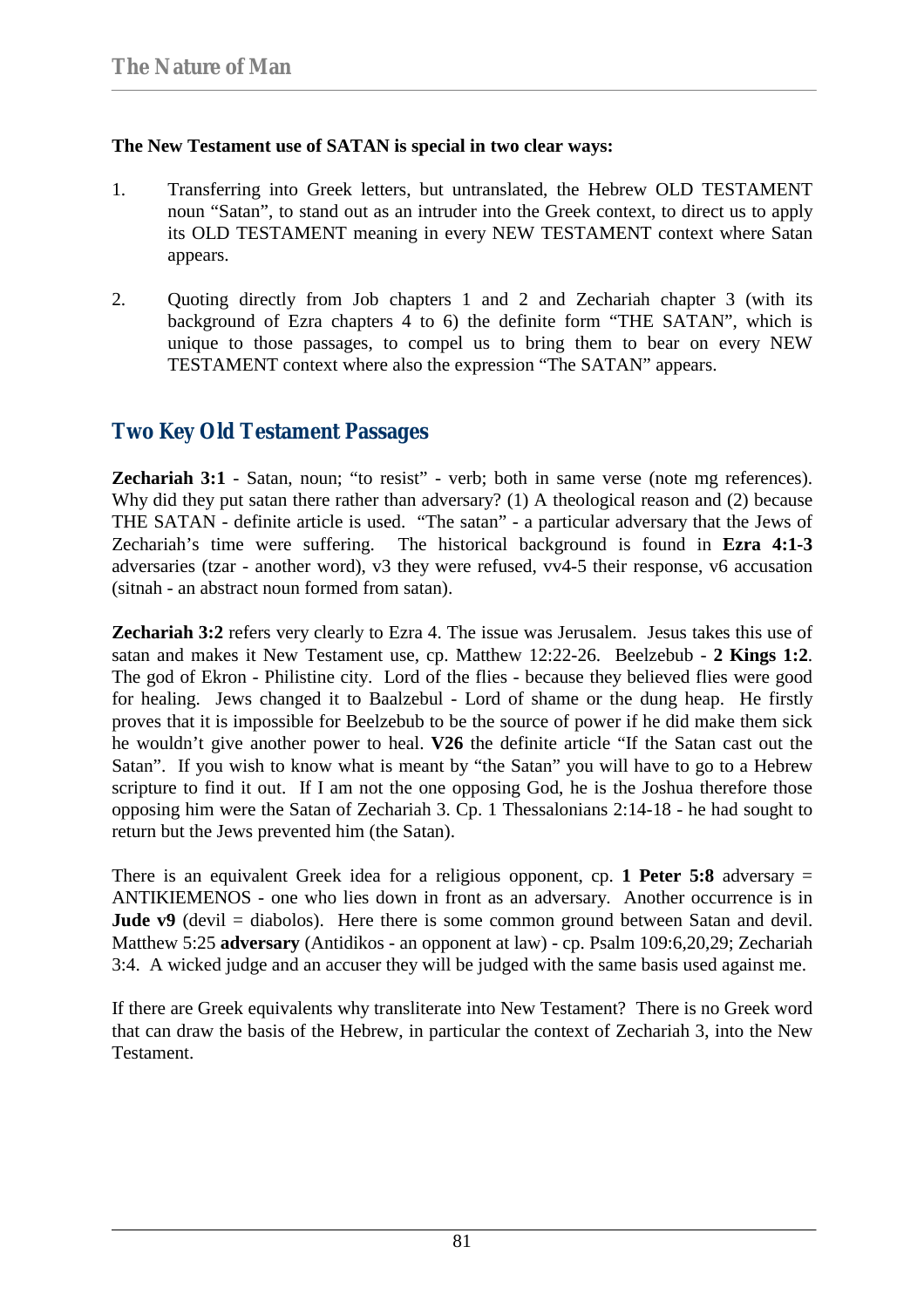So applied, the expression "The SATAN" always signifies:-

# **Apostate Religionists, Who Oppose the Truth of God**

The Satan is identified in the NEW TESTAMENT with three main bodies of apostates:

- 1. The Leaders of the Jews who opposed Christ Matthew 12:26
- 2. False brethren who oppose Christ's true saints Revelation 2:9
- 3. The Apostate Churches of Christendom, which oppose Christ's true Ecclesia Revelation 20:2

The second of these, especially, has a solemn warning for us: there have been in the past, brethren of Christ who have fallen so far into apostasy that they have been counted to be "The SATAN", so can we! This calls for humility, reverence and care in study of the Scriptures, to ensure we do not follow in such footsteps.

Each New Testament instance of THE SATAN draws on the Old Testament precedents in Job 1 and 2 and Zechariah 3 to invest the expression THE SATAN with the meaning:

### **APOSTATE RELIGIONISTS, WHO OPPOSE THE-TRUTH OF GOD**

| <b>FEATURES OF 'THE SATAN'</b>                                         | <b>JOB</b><br><b>CHAPTERS</b><br>1 & 2 | <b>ZECHARIAH</b><br><b>CHAPTER 3</b> | <b>EZRA</b><br><b>CHAPTERS</b><br>4 to 6 |
|------------------------------------------------------------------------|----------------------------------------|--------------------------------------|------------------------------------------|
| <b>FALSE WORSHIPPERS OF GOD</b>                                        | $1:6-7$                                | 3:1                                  | $4:1-2$<br>2 Kings 17:24                 |
| <b>OPPONENTS OF GOD'S WORK</b>                                         | $1:9-11$<br>$2:4-7$                    | 3:1                                  | $4:4-5$                                  |
| <b>ACCUSERS</b><br><b>FALSE</b><br>OF<br>GOD'S<br><b>SERVANTS</b>      | 1:11                                   | 3:1,2                                | $4:6-16$                                 |
| VIOLENTLY STOP THE WORK OF<br><b>THE TRUTH</b>                         | $1:11-22$<br>2:7                       | 3:1                                  | $4:17-24$                                |
| <b>GOD REVIVES HIS WORK</b><br><b>BUT</b><br>AND VINDICATES HIS SAINTS | $42:10-16$<br>$42:7-9$                 | $3:2,7-8$<br>3:4,9                   | $5:1-5$<br>$6:1-12$ ; $6:13-15$          |

The historical features of THE SATAN establish this:

This historical origin of THE SATAN imported into the NEW TESTAMENT by quotation, designates the NEW TESTAMENT SATAN to be:

#### **DEVOTEES OF FALSE RELIGION, WHO ARE ADVERSARIES OF THE TRUE.**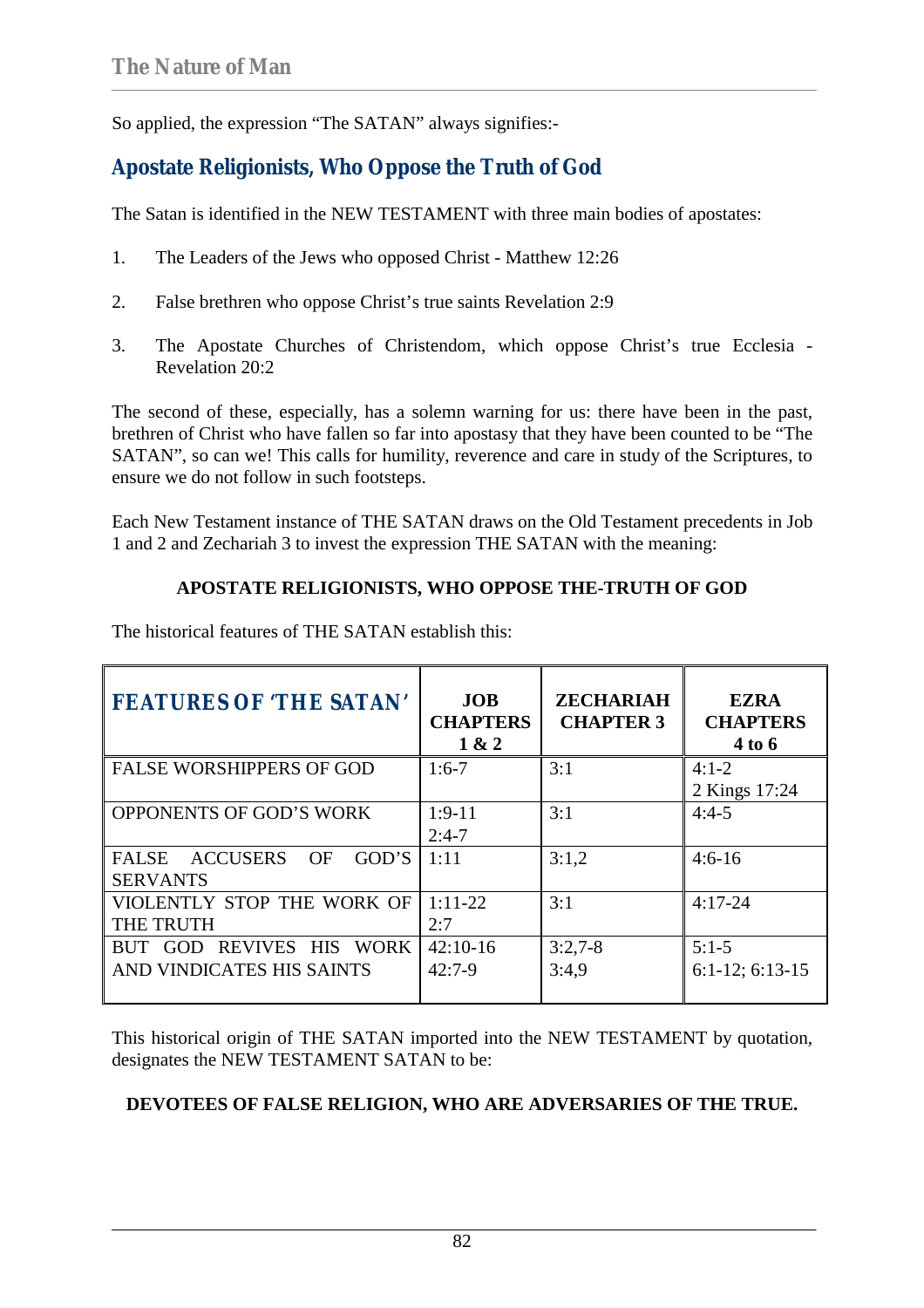## **Other Important Old Testament Passages**

**Numbers 22:22** - adversary = satan This angel is called Satan, but he is doing good for God as an adversary towards an evil man. (See v32 also "withstand").

**1 Kings 5:4** - no satan (adversary) at this time - i.e. no political opponent, plague, famine or sickness.

**1 Kings 11:14,23,25** (all references to Satan) – political opponents who arose after Solomon turned to idolatry.

Outside of these normal type Hebrew occurrences there are special references, such as:-

# **A Brief Consideration of Some Difficult Passages**

**Isaiah 14:1-4** - the subject outlined, v6 a ruler of the nations, vv10-11 he is brought to the grave, v12 on is therefore quite clear. "A fall from heaven" - cp. ch.34:2-6 judgments on earthly nation called Edom (here the government of Idumea) i.e. a fall from government (cp. 14:5-6); **vv13-14** a nation that set itself to rule Israel, vv15-16 a man brought low.

**Ezekiel 28:2** "thou art a man not God", v3 onwards generates great sarcasm, vv11-12 great exaggeration, v13 Tyre as a city was on the west coast of geographical Eden. All of Eden was fruitful, v14 the Cherub was a word used to describe the nation in whom God was manifest. The High Priest's breastplate is referred to as the "stones of fire". Tyre was a proselyte nation in the days of Solomon (Hiram). Cherub  $=$  a nation with whom God is prepared to dwell. V15 from the time of their embracing the Truth.

"Perfect" does not convey the idea that the English word does upright or unsullied. Both Isaiah 14 and Ezekiel 28 find themselves in the midst of historical chapters.

**2 Corinthians 11:12-15** transforming themselves shows they are false - "for the Satan himself is transformed into an angel of light" a problem people have is because of the use of angel – a messenger of light - the Pharisees claimed to be proclaiming the truth of God's word.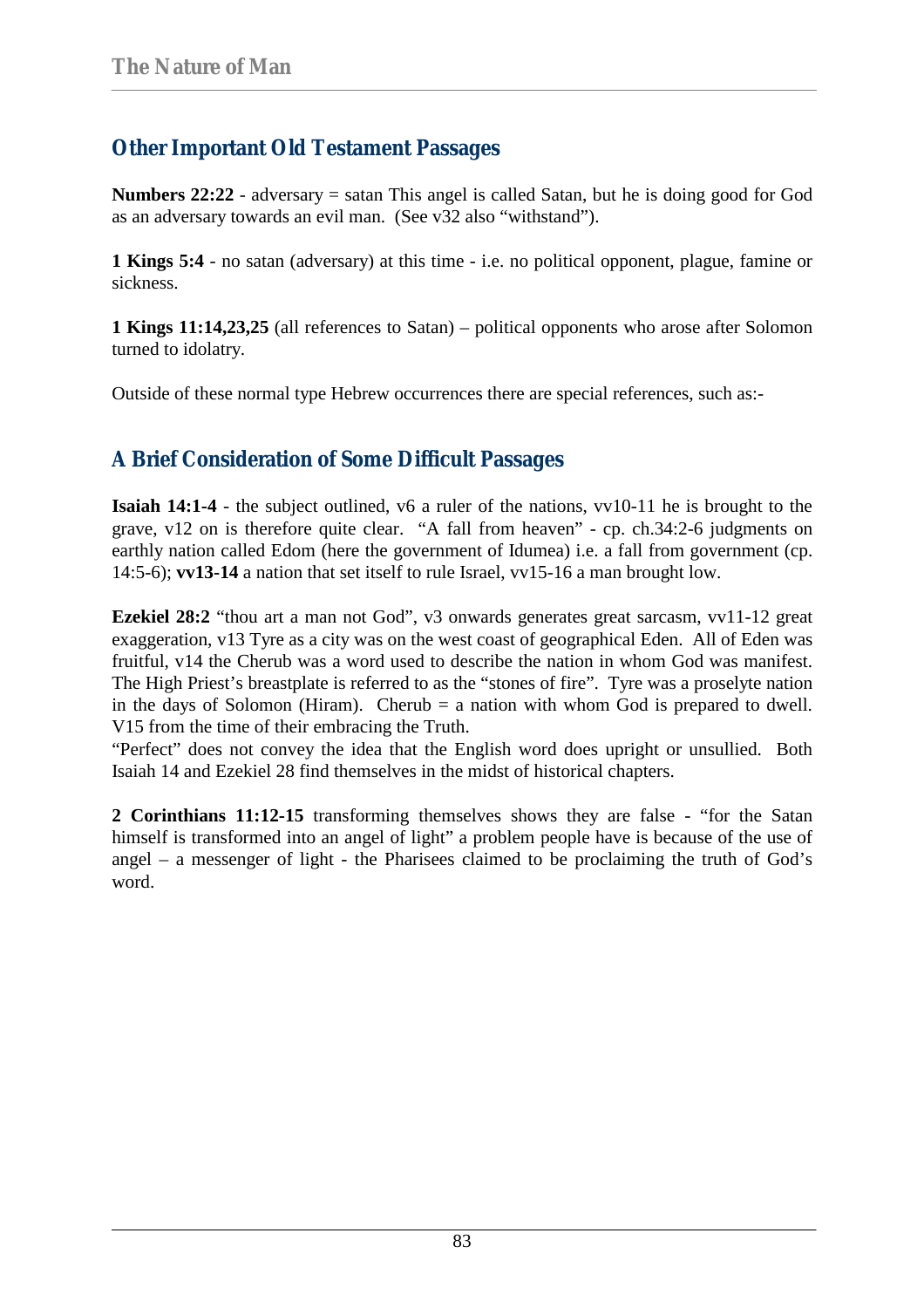## **Demons Defined**

What are they? The churches have developed a doctrine of demons that bears no resemblance either to the original pagan ideas or to the prevailing public view at the time of the Lord Jesus Christ.

**"DEMONS" ARE OF GREEK ORIGIN** (Liddell & Scott, pp 270-271).

| Daimon | God, Goddess; specially, the gods <b>as a power</b> , the deity.<br>Whereas theos $=$ a particular god, in person. |
|--------|--------------------------------------------------------------------------------------------------------------------|
| Daimon | one's demon or genius, <i>i.e.</i> attendant tutelary spirit<br>allotted to each at birth, hence 'fortune'.        |

**DAIMON, in Hesiod OP.121 (800 BC) = souls** of men of golden age<sup>\*</sup>, acting as tutelary deities; connecting link between gods and man. So also of deified Darius (Aeschulus) (480 BC).

| <b>DAIMONION</b> | = | the divine essence or power, the divinity in plural form $=$ |  |
|------------------|---|--------------------------------------------------------------|--|
|                  |   | inferior race of divine beings, demons.                      |  |

So Liddell & Scott clearly point out the pagan Greek view as to the origin of demons.

• The Golden Age in Greek mythology referred to the time when there were no ills or death, i.e. before Pandora opened the box given her by the gods. It is the pagan myth to explain death that came by Adam (Genesis 3). These demons (the souls of those who died in that golden age) became the connecting link between the gods and men - Olympus and men. Hence Aeschulus uses a demon to describe the deified Darius.

DAIMON is rarely, if ever, used in an evil sense in Classical Greek of early times, but by New Testament times this predominated.

Distinguish from DIABOLOS and DAIMON:-

the noun DAIMONION and the verb DAIMONIZOMAI.

DAIMONION means THE DIVINE ESSENCE or POWER. Like Daimon it is a Pagan Greek mythological idea, merely a product of superstition.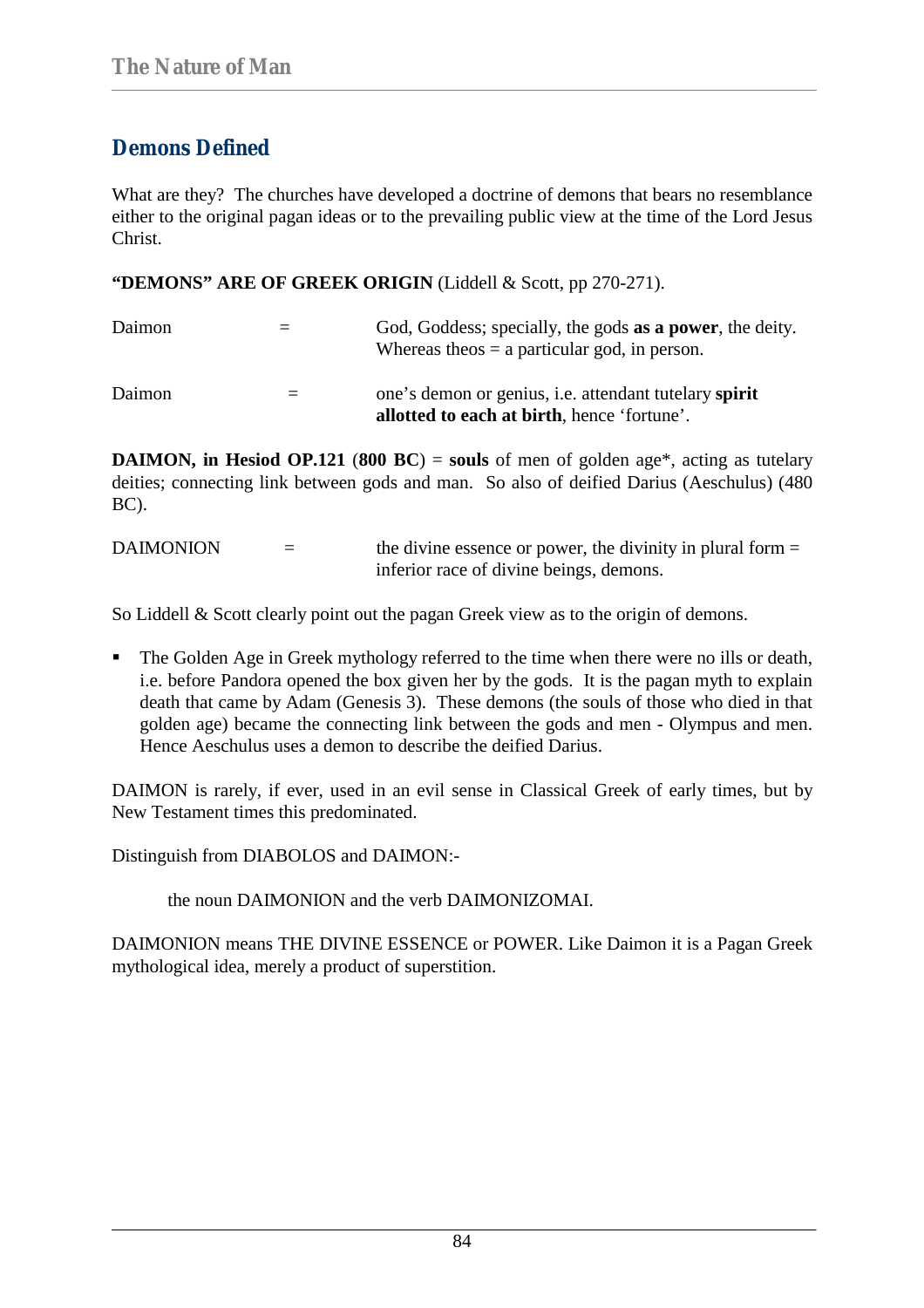In Greek usage **Daimonia** were:-

- ! An inferior race Of Divine beings, or demons (Plato, Xenophon)
- ! The "Genius" or spirit that dwells within man (Socrates).

In Greek usage **Daimonizomai** meant:-

- ! To appoint one's fate (Philemon)
- ! To be deified (Sophocles)

In Classical Greek the bad sense developed gradually.

**Immortality of the Soul** - It was an idea of Egypt and Babylon that the Greeks adopted. Consider 1 Corinthians 10:14, 19-22, context idolatry. In this passage idol and demon are parallel thoughts. **V19** Is an idol real? No - but the Gentiles think that it is a real deity. Not to confuse word with DIABOLOS, not related to DAIMON. Use of DIABOLOS 34x devil, also liar, slander, e.g., see Titus 2:3, false accusers.

**V20** of 1 Corinthians 10 is a quote from Deuteronomy 32:17, see vv 15-18. V17 devils Hebrew "shedim" = destroyers and is translated 300 B.C. in the Septuagint as "daimonion", i.e. demons = false gods as opposed to Deos the true God.

As to what idols are, see Psalm 96:5; 106:37-38 (the demons of Canaan) & Psalm 115:3-8.

Therefore Acts 17:18 Paul charged with teaching about false demons (AV gods) because he teached Jesus (to them a male demon) and Anastasus (resurrection - to them a female demon).

**V22** to Paul the Greeks were "very religious" (AV too superstitious) because **v23** they believed in idols.

Wherever one goes in the NEW TESTAMENT the prevailing view was the Greek idea - not the Bible idea since **nowhere in the OLD TESTAMENT is there any doctrine of demon possession**.

Matthew 12:22 - clear evidence of the Greek idea among the Jews – "possessed with a devil" = Gk demonised **V24** Beelzebub compare 2 Kings 1:2 - a Philistine view mingled now with Greek superstition. The god of Ekron was an idol associated with flies - the lord of the dung heap. The Pharisees therefore had imposed heathen superstition on their view of the OLD TESTAMENT Casting out sickness to them equalled casting out a demon. In their view Jesus was in cahoots with a heathen deity (v24).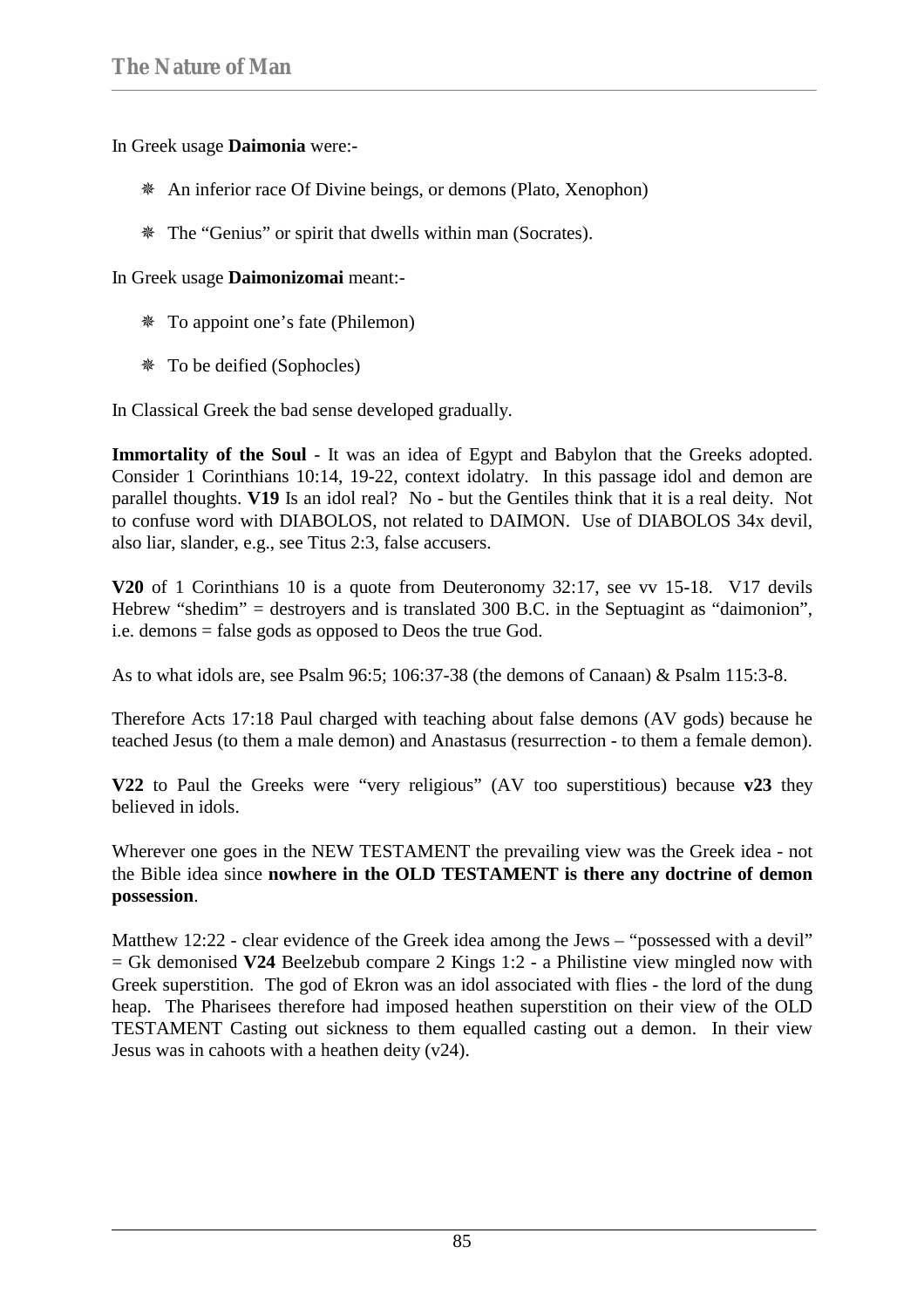**V22** to Jesus it was healing; to them it was casting out demons (who in their mind were the gods of the heathen) Psalm 106:35-37 - idols of the nations are demons. Cp. Also Jeremiah 19:4-5 - Hebrew "bosheth" - shame substituted for pagan view of Molech "king".

1 Timothy 4:1-3 - the Bible gives a special warning for our days that "doctrines of devils (demons)" constitutes a departure from the faith; i.e. to believe that demons are real is astray from the faith, cp. also Revelation 9:20.

What are the spirits of 1 Timothy 4? Spirits are doctrines or teachings and speak of false prophets as a convertible term, compare 1 John 4:1-2.

Matthew 8:16-17 establishes the modern medical view that "demon possessed" = "sick".

Matthew 8:28-32 incident on Legion. **V29** "to torment us" – classical view as put by Hesiod that while demons were without a body they could be in pain or torment; and so, according to classical theory, they would not want to be disembodied. But look at what happened - **if they were really demons** they would not cause the swine to be destroyed because according to popular views this would have caused them great pain. So Jesus shows but what happened that demons were not real.

Why the didn't Jesus just say that to the men? The reason he made them sane first before straightening them out on doctrine. There is no point in reasoning with one who is "not in his right mind."

Cp. Luke 8:26-31, 35 (abyss = "deep") AV again elements of classical view in this parallel passage. But we notice Luke says that the man cured was restored to "his right mind".

In Matthew 17:14-18 we have a boy with severe epilepsy. Jesus rebuked the "demon". Does this mean that it was a real personal entity? No more the wind that he rebuked, Luke 8:24-25. Why? So that his **authority** may be known. **V15** "Lunatick" = lit. struck by the moon, Gk. seleni metal selenium) for moon. Even in Jesus' day they used lunacy as we do today as a figure of speech.

Hence, although in the New Testament one finds that Hellenistic views had influenced Judaism, in no way does the Bible support these pagan views, but simply it shows that they had affected the public and religious views.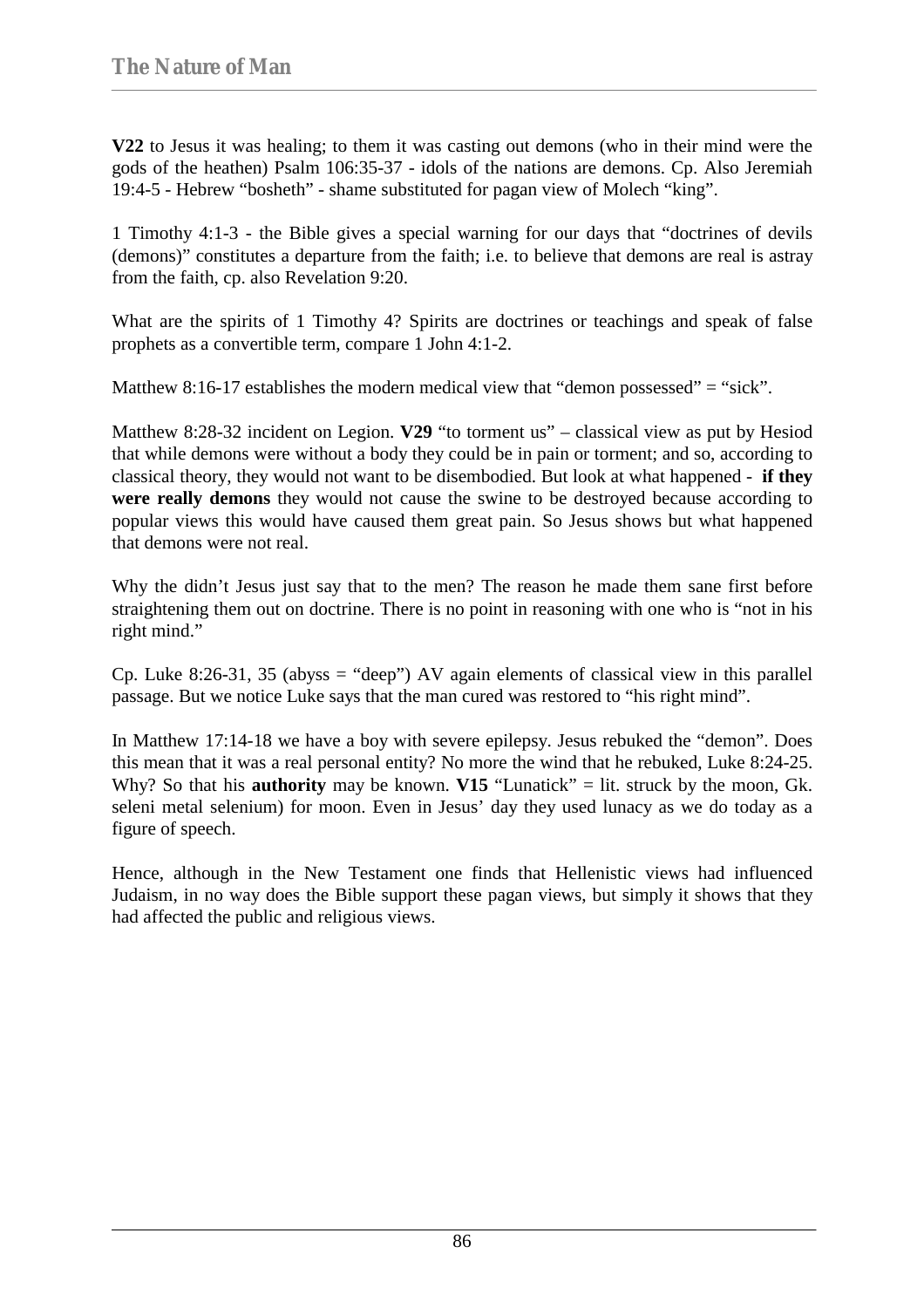So far as the Bible is concerned, Demons as idols are non-entities.

### **Mark 3**

11. AND **Unclean spirits**, <sup>1</sup> when they saw him, fell down before him, and cried, saying Thou 2 **art the son of God**.

### **Matthew 17**

- 15. LORD, have mercy on my son: for he is  $<sup>1</sup>$ </sup> **lunatick**, and sore <sup>2</sup>**vexed** for oftentimes he falleth into the fire and oft into the water. 1.
- 1. Did the spirits fall down? No! the sick person fell down.
- 2. And believed this was the Son of God and he could be healed Isaiah 61:1; 35:5-6.
	- "MOONSTRUCK" still used today but not as a literal meaning, it simply refers "diseases" of the mind and senses.
	- 2. Cp. Mark 9:14-27, Luke 9:37-49 EPILEPSY caused by brain disorder and not a demon or devil as it can be controlled by drugs.
- 18. And <sup>1</sup> **Jesus rebuked the devil**: and he departed out of him: and the child was cured from that very hour.
- 1. Other versions – rebuked HIM (i.e. the boy) and (he was cured).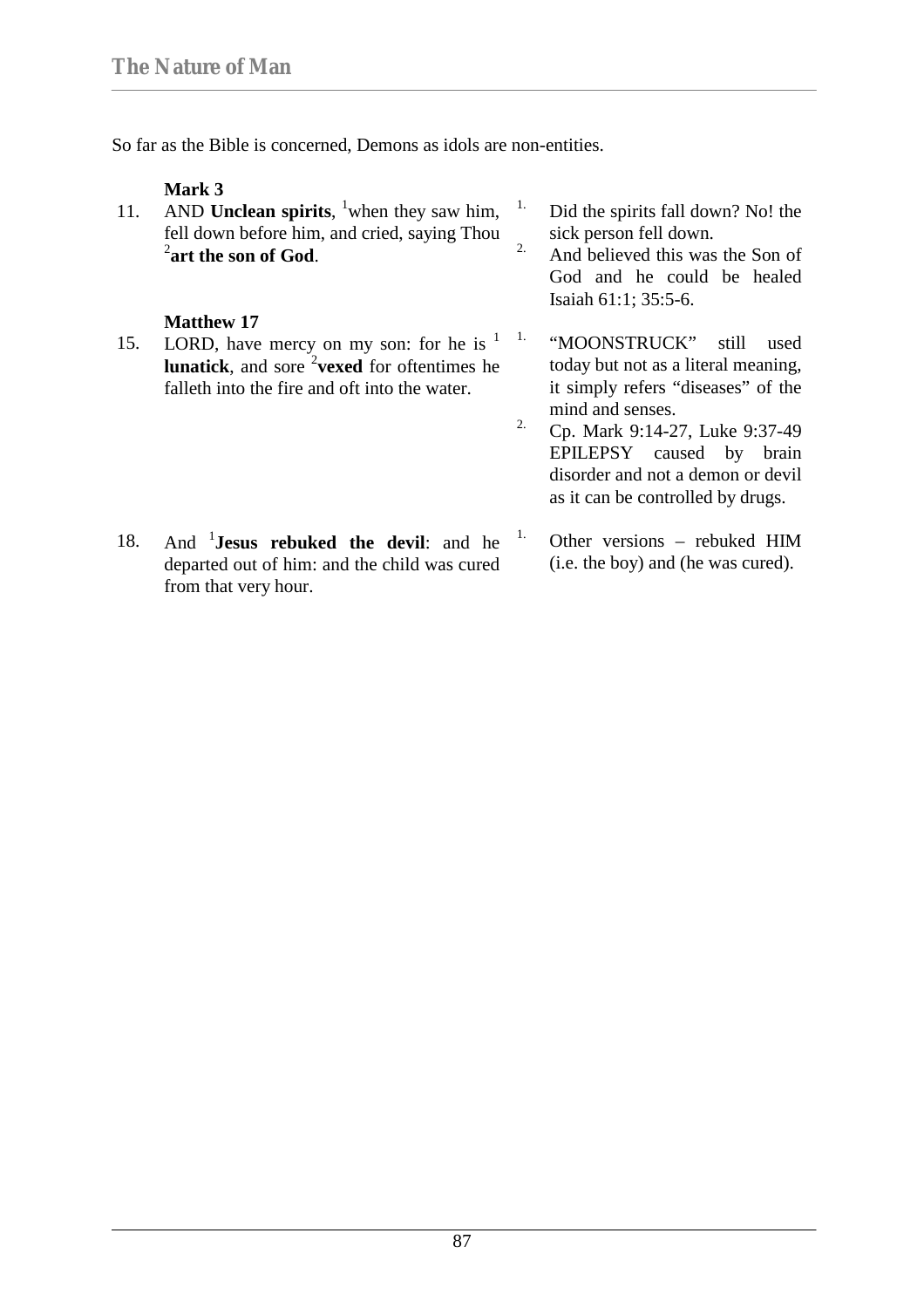## **Reincarnation: The Bible Denies it!**

The Suppositions underlying belief in Reincarnation:

- 1. Life is inherent in man and continues independent of the body after death
- 2. Man's personality survives death
- 3. Man receives successive opportunities (by successive incarnations) to achieve perfection
- 4. Resurrection is not essential as the only means bu which man may survive death
- 5. The sacrifice of Christ was not necessary to secure life for man
- 6. The sacrifice of Christ was not sufficient to bring man to perfection.

#### THE **BIBLE** DENIES EACH OF THESE ERRORS AND WARNS OF THE **MORTALITY** OF MAN, THE **BREVITY** OF LIFE AND BOTH THE **NEED AND SUFFICENTLY** OF CHRIST'S **SACRIFICE AND RESURRECTION**.

- ! Man is **mortal** Psalm 49:12, 19-20, his life brief and **irrecoverable** when lost Isaiah 26:14; James 4:14; Psalm 103:14-16, his personality then **non-existent** – Ecclesiasties 9:4-6; Psalm 6:5; Isaiah 38:18; Psalm 146:3-4.
- ! God gives but one lifetime to each of us Psalm 78:39, and one death, and after this our judgment – Hebrews 9:27, meanwhile the dead in Christ "sleep" 1 Corinthians 15:51; 1 Thessalonians 4:14.
- ! **Resurrection** is the only way to life for the dead 1 Cortinthians 15:16-18; Isaiah 26:19; John 5:28-29.
- ! **Only** by Cjrist's sacrificial death can men regain life John 3:16; Hebrews 10:12; Acts 4:12.
- ! Christ's death was sufficient to cleanse us from all sins Titus 2:14; Romans 5:15-21; and to be the sole and sufficient sacrifice to perfect us for ever – Hebrews 7:24-25; 10:12,14.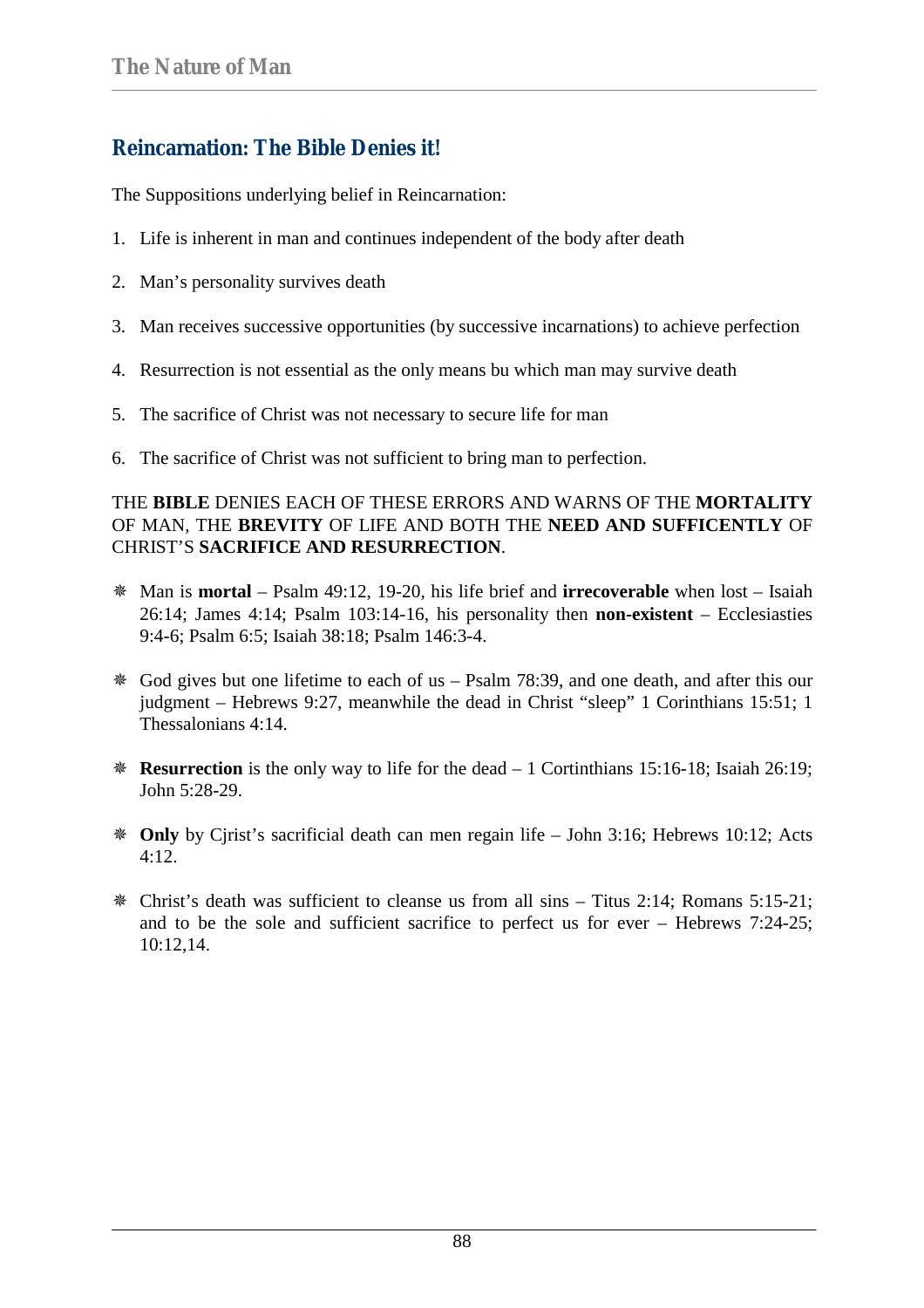### **THE ATONEMENT**

### **The Fall from Innocence – Part 1**

#### **Reading: Psalm 17**

**Isaiah 45:18** reveals God's purpose in creation - that man should LIVE - "He formed it to be inhabited". Death **temporarily** has changed this. But God's plan of restoration will overcome this difficulty.

Another passage, **Revelation 4:11**, says that we were created "for God's pleasure" - therefore sin and death must be removed that God may rejoice in His creation.

God made man in a condition that he **need not have sinned**. It must be our endeavour to give God the pleasure that Adam and Eve did not give him.

**Genesis 1:26** expresses God's **intent** in making man through his angels (the "us" and "our") that man should be in God's **image and like-ness**; v27 tells us what was actually done.

Image - cp. **Genesis 9:1-4** God reserves full control over life – we eat by God's permission but not a right; v5 life is God's alone to give and take; v6 the reason - it was never God's intent that man's life be lost - therefore God's work is to restore the way of life that has been lost.

**Colossians 3:1-4 contrast with vv5-9**, the reason being stated in v10 that in Christ there is a restoration, a renewal - i.e. new conscience, or mind.

Returning to **Genesis 1:26** "image and likeness" - man was in every respect created in God's image and a likeness of that image was real. Cp. **Ephesians 4:17-24** image is readily used of mental and moral matters. There is then to be a restoration to what was after the pattern of God.

Adam was a natural creature, "very good" (but not perfect). In the new creation there is a bringing back to what man once was. See **Psalm 17:15** - only the pure in heart shall see God; they will be given a mind of righteousness (a mind fitted for righteousness a restoration of God's likeness).

Consider **James 1:12-13** God doesn't tempt; He neither suffers temptation nor is the cause of it. How is this possible? Only if God did not make man with sinfully inclined lusts; vv14-16 an explanation of what is the experience of man; v17 What did man receive from God? GOOD GIFTS. Qualities that were completely formed without defect. What is light is that which comes from God; it is clear then that man was made without the qualities lustfulness that now characterises mankind. V18 tells us that what God achieves in us is what was intended for Adam.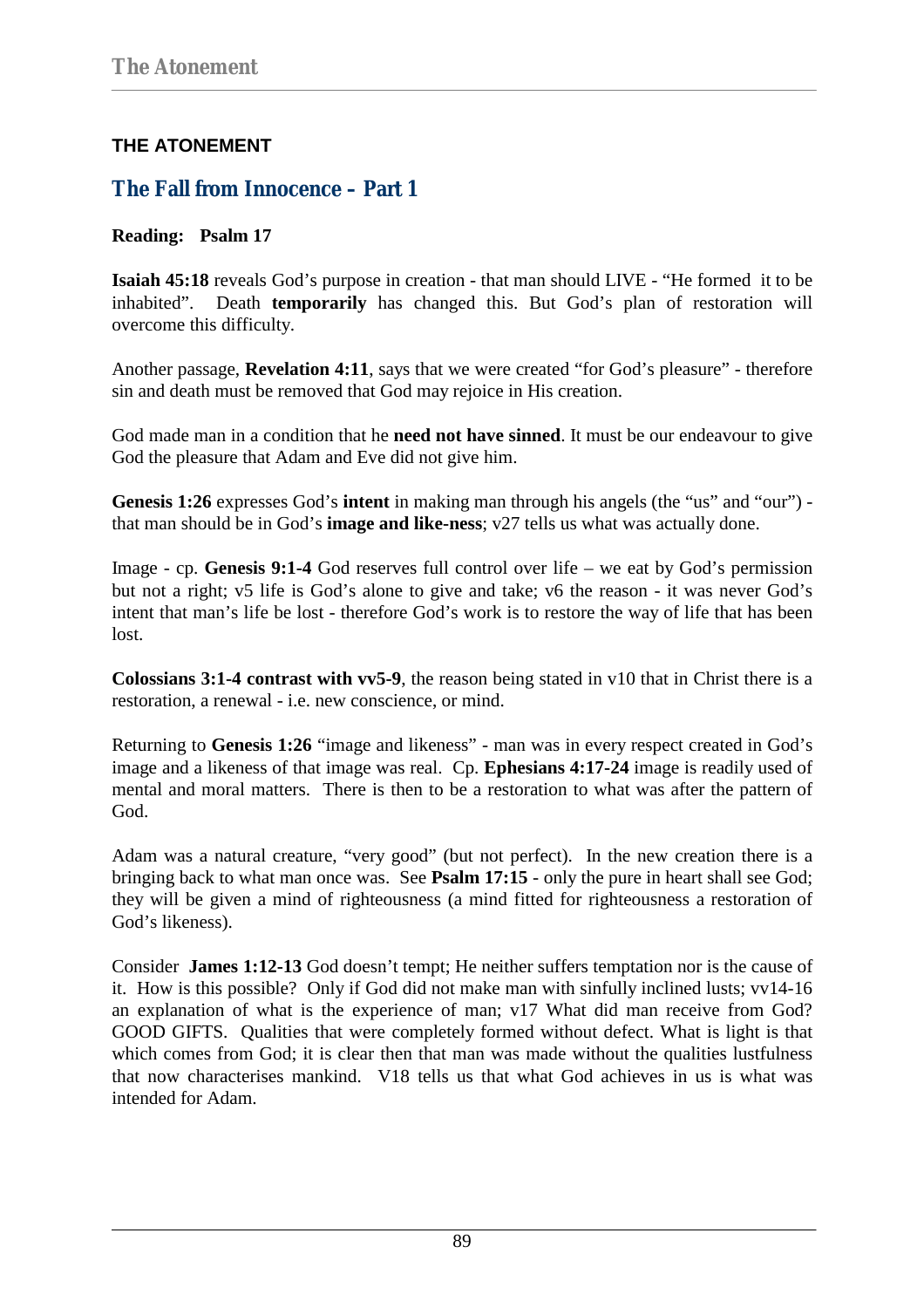**James 3** contrasts what qualities have come from the earth verses 14-16, with God's endowments verses 17-18.

The origin of the evil in man is from man; but that which in good is from God.

#### **Passages to Consider:**

**Ecclesiastes 7:29** "devices" – inventions, word only used twice in the Bible, here and in 2 Chronicles 26:15 engines.

Peter 1:4: Romans 8:3: Genesis 3:1-11 the deceitfulness of sin: Genesis 2:23-25: 2 Corinthians 11:3; 1 Timothy 2:13; 1 Corinthians 11:7-11; Romans 8:20-25; 1 Corinthians 15:49; Hebrews 10:22.

### **The Fall from Innocence – Part 2**

Two great forces are at work in the world: (1) God, and (2) His enemy – human nature. Even when we want to do right there are in us emotions that want to sin.

**Ecclesiastes 7:25** Wisdom that finds out matters; v26 moral consequences involved why does she do this? V27 counted out examples one by one; v28 I looked to find people who could resist emotions. He says I found one man, but I didn't find a woman. A woman is a softer, more emotional person than a man. All women are vulnerable to emotion and most men also are. V29 "this only I found" is better because he is describing an historical fact.

See **Genesis 2:7** - 3 statements: (1) formed of ground, (2) breathed into nostrils, and (3) became a loving soul.

"The upright" of Ecclesiastes 7 therefore describes the mental make-up of Adam. A balanced mental and moral condition. They (i.e. Adam firstly and the human race since) have sought out ways that deviate from God. They have become bent because emotion has entered and taken control.

"Inventions" cp. "engines" 2 Chronicles 26:15 – catapults for war; for use against the enemy. Man uses them against God and fellow man. Why have all fallen into this trap? Remember God had no involvement in the spoiling of the human race. How then did it happen? Genesis 3.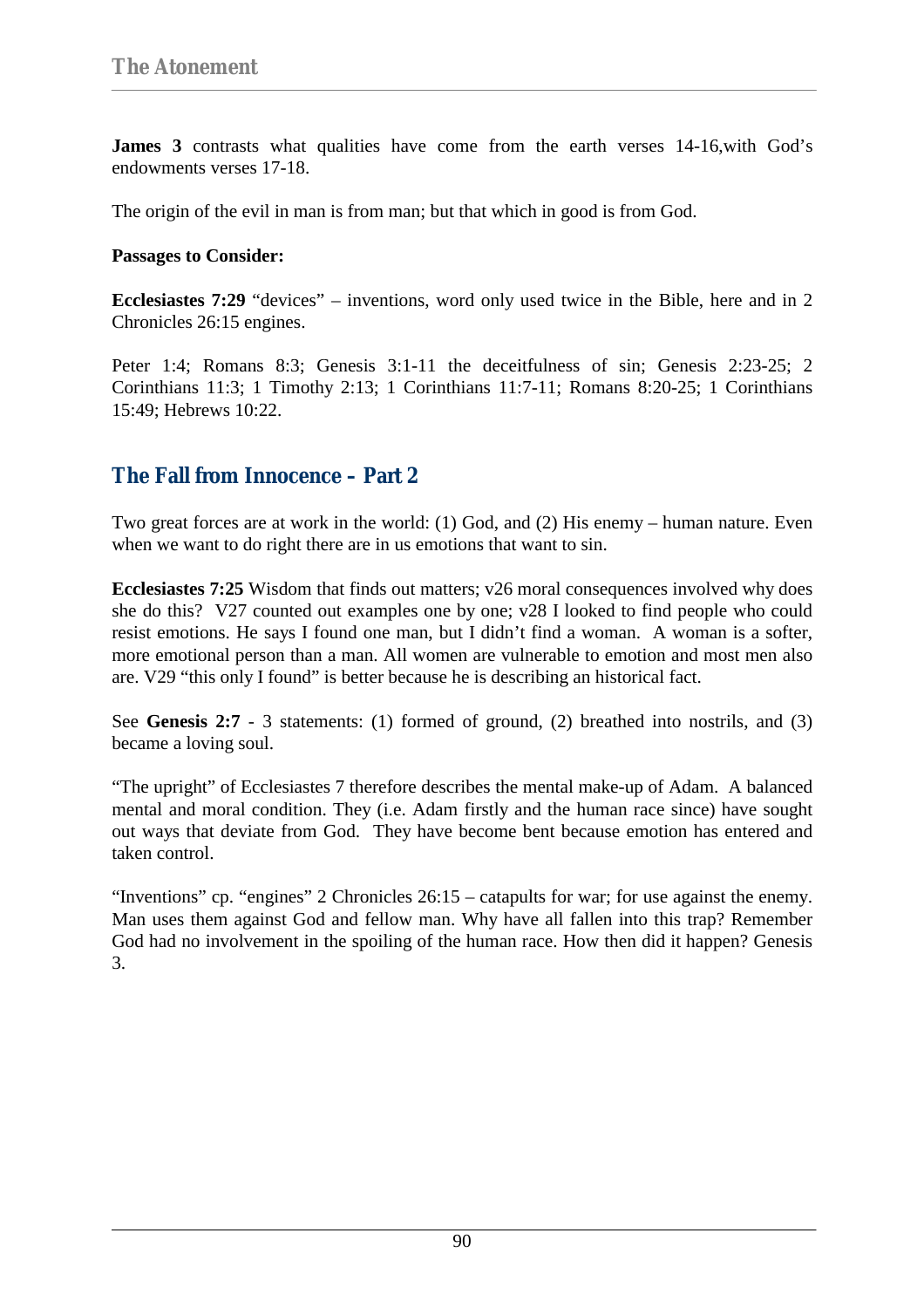The real marvel is not a talking snake - budgerigars.

Intelligence is not so strange. How many people are there? Man was made by God intelligent; therefore if God for a reason made an intelligent animal such as the snake is not so strange.

Genesis 3:1 "subtil" = cunning, observant. People suggest Satan may have used the snake. To know God does not leave room for a malevolent rebel. But additional to this, consider **2 Corinthians 11:3** - the serpent beguiled Eve through its shrewdness, its cunning. He warns of a model of a problem being duplicated. Eve's simplicity contrasted the serpent's cunning. The serpent was pitting his intelligence against Eve's. The snake and Eve had the same set of facts before them. Eve's interpretation was uncomplicated - what God said was true. The serpent juggled the facts. We don't know how long their probationary period lasted.

It took a suggestion from outside before there could be any deceit - this could not come from within Adam and Eve. **Genesis 3:1 cp. 2:16** - God speaks in generosity, the snake speaks negatively. **V2** the woman states the positive - there's only 1 tree forbidden. She is educating the snake, but unaware of his resources. **Vv2-3** the tree at this stage had no appeal to Eve. **V4** the serpent scoffs. **V5** you'll be as angels (Gods - Elohim). He has misinterpreted facts as the snake didn't know how they had gotten immortality. **V6** she now saw what she had **never looked at before.** "Pleasant" = "desire"; 2x in verse desire is used - she has begun to absorb the lie and she now has "awakened desire". She took it because being deceived she believed she could get away with it. After she had taken the fruit she was alive with desire - this she took to Adam - he was not deceived. **See 1 Timothy 2:11-14**. Eve believed it would have good consequences; but not deceived, Adam still proceeded. Why?

**2 Peter 1:4** Corruption introduced into the world by Adam. **Compare Romans 5:12** Adam chose to have his wife rather than God. Emotion does not have same power over men as it does over women (**1 Timothy 2:11-14**).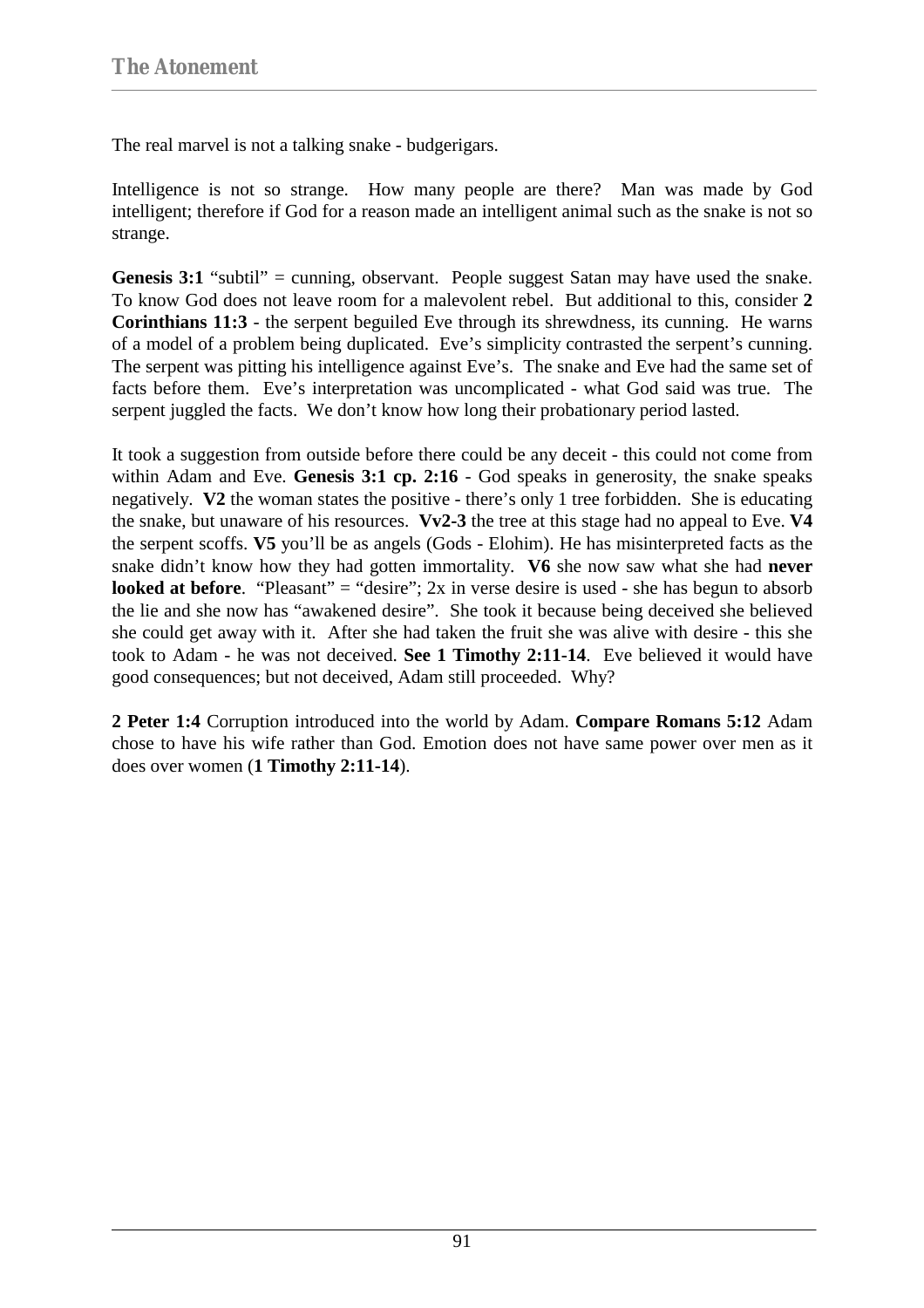**Genesis 3:7** The serpent's lie awakened Eve's desires that became powerful in her. After transgression desire was aroused in realms not related to original desire. Their desire for each other **was** not out of control. Emotions in us are not only there but they **are** out of control. That's where God's enemy is - the uncontrolled emotions in us. **Cp. Ephesians 4:22** - in us there are desires that deceive us into sinning. An exposition of this is found in **Romans 7:8- 11**. Concupiscence = lust (same word v7). V11 lust deceives us and bring us into sin. Emotional power can rationalise (wrongly) the word of God. **Hebrews 3:13** Lusts are called by the name of what they cause - "sin which is deceitful". Adam and Eve themselves caused the bias that we now have.

Is God the cause of sin? No. Because God made man upright. Did Adam have to follow Eve? No. **Genesis 2:21-22** a sign of death for his bride. Adam had to expect to sacrifice himself for his wife. Adam was to go to God and then to die for her and then be raised again. Adam would so have turned away the course of sin from the world, see **1 Corinthians 15:44- 45**; **Romans 5:14** as happened in Christ. When Adam sinned he then spoiled the figure.

The enemy of God is here within us. **Romans 8:5-8** mind = to think. But we thank God that through his word he will enlighten us, **vv9-11** (see also **Romans 7:22-25**). The need was then for God to bring a "new man" to conquer sin.

## **Why did Christ have to Die?**

### **Reading: Romans 8:1-10**

If you had a son the last thing on earth you would permit would be his death if it could be helped. **Romans 8:31-32; 5:6-8** - God's motivation was love – **John 3:16** He loved us enough to want to save us. The necessity of Christ's death was the destruction of God's enemy by Christ dying. None, not even Christ himself, could come to life until the enemy was overcome.

**Romans 8:4** - we are both a person, and a person with a body which has inclinations.

**Verses 5-6** - the flesh causes people to think fleshly thoughts the emotional basis of sin. The consequences of natural thought processes is death; but if you think the way the Scriptures teach it leads to life.

**Verse 7** - we automatically think in a way that is opposed to God. There is no way to make the thinking of the flesh subject to God's law. Carnal thoughts must be fought. For this reason, although a sinner may turn and repudiate his sins - the flesh, the real culprit, must be destroyed. But here is a dilemma for us, for in killing the flesh the person dies also.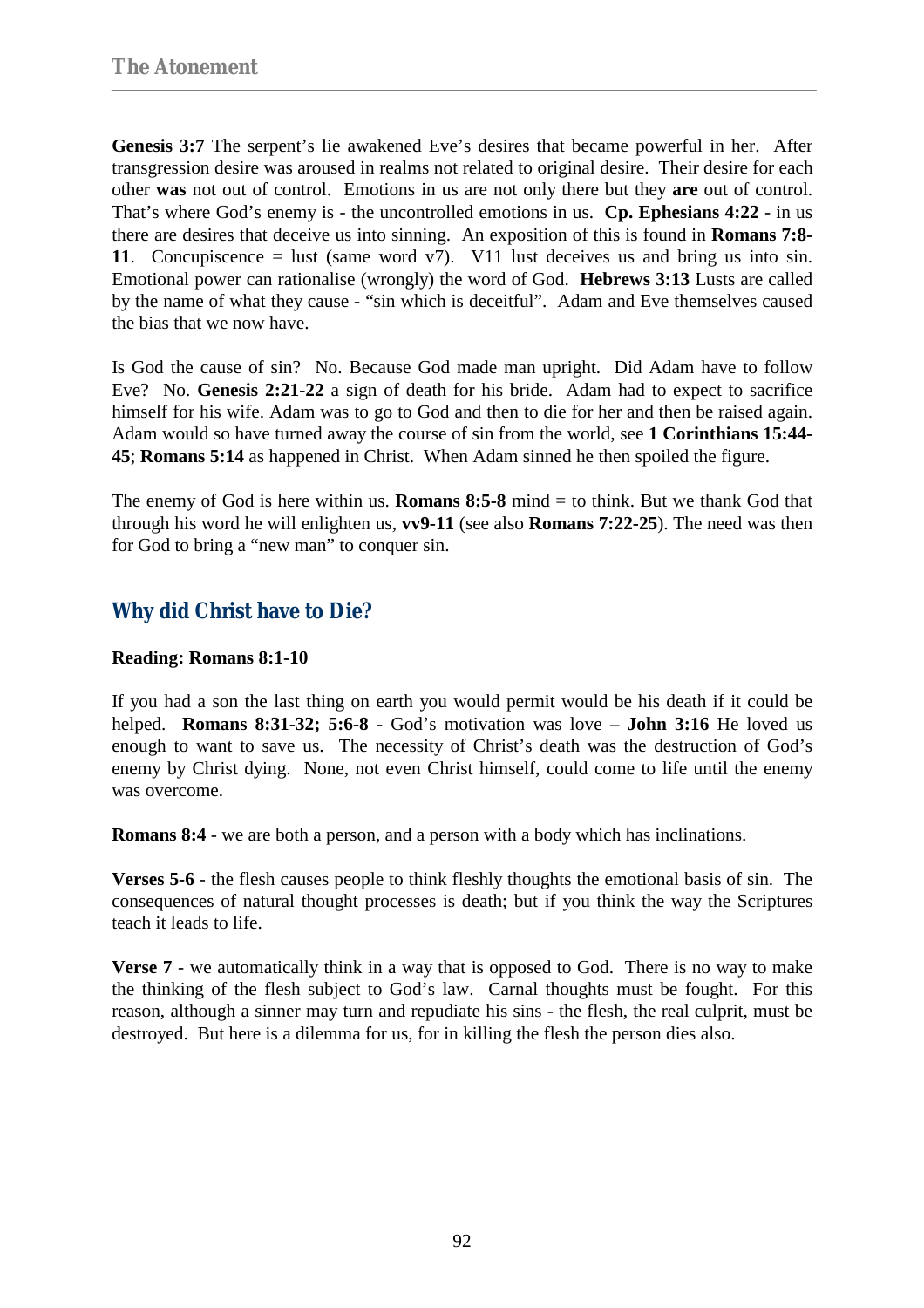A man possessing our promptings but never yielding to sin and yet dying provides the answer to the dilemma, **Romans 8:1-3**. How the Truth is believed can free us from the inevitable consequence of sin which brings death. The weakness of the law was in breaking the linkage between sin and death - its weakness was in flesh's inability to keep it; the emotions in us from time to time overthrow the law and bring sin.

God did it by sending His own son. How did he break the linkage? By being God's son he was equipped by God to derive from the Bible to conquer sin; the same power, but a wider channel for operation, than exists for us. God sent His son in "a likeness of sin's flesh" (the flesh in which sin operates). The idea is of sameness; cp. **Romans 5:14** - same word in Greek, similitude. Likeness = identicalness.

Jesus lived a lifetime free from sin and yet died a special death that spoke of "a condemnation". When put in a grave it seemed that the condemnation stuck. It implied to many that he was a sinner. But his resurrection showed that he personally was not condemned but flesh - the real culprit was condemned. When his body was changed from flesh to spirit the emotions which lead to sin were expunged from his being and he was given immortality (**Romans 7:5, 18-20**) .

God prevented the processes of Jesus' corruption for the three days in which the enemy of death would not triumph, **1 Corinthians 15:54-55**.

**Hebrews 2:14** – the children of Adam share human nature in the same war that Jesus did. The devil is "the law of sin and death" of **Romans 8:3**. The devil has the power of death, cp. **Romans 5:12; 6:23**. Human nature is the great transgressor and hence must be destroyed; that is, the force having the power of death can only possibly be destroyed by the death of the individual if it is part of the one dying. The devil is destroyed by death in each one of us.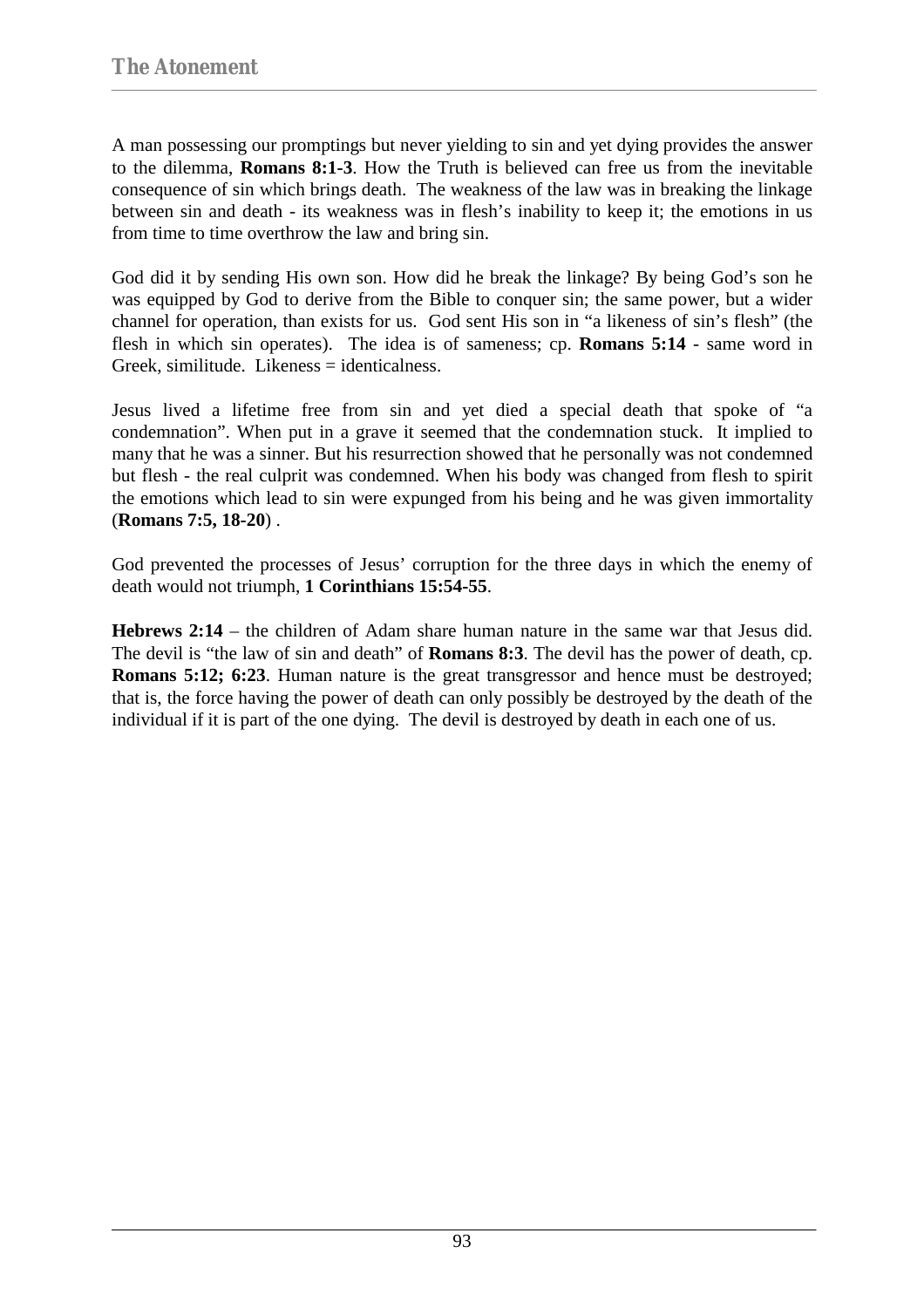## **Where does the Mercy of God Come From?**

### **Reading: Psalm 62**

Romans 2:1 The sort Of Person God Most dislikes. Romans 2:2 Judgment based upon what a man does.

People behave like that for 2 reasons:

vv 3-4

(a) Because they feel they can escape the judgment of God (cp. Psalm 62:11-12, a foundation from which Romans 2 is based);

**or** 

(b) They despise God's goodness.

v6 cites Psalm 62.

If God renders according to deeds then what place has repentance  $(v4)$ ? The answer is in Psalm 62:12 (a universal and invariable rule i.e. a principle) - a "cause and effect" relationship. Because God gives according to a man's deeds - God's response is related to what we do, i.e. the merciful receives mercy cp. Matthew 6:12 (vv14-15 expound the principle). God's mercy is an expression of His Justice.

James 2:12-13 mercy boasts against judgment **not** Justice.

Matthew 18:23-35 illustrates that God's mercy is of greater proportion than the forgiveness that we are required to show upon others - it is a likeness of deed, not proportion.

Psalm  $18:20-26$  (froward = perverse)

Zechariah 1:3 Before we turn to God there is the overture of reconciliation - Thus says God  $(1)$ ; our response  $(2)$ ; God's response  $(3)$ .

(Romans 5:8-10; 2 Corinthians 5:18-19 - the reconciliation is not completed until we have responded vv20-21; 1 John 4:7-11 the man who follows God's example receives from God that which he shows to others - love, mercy).

Proverbs 24:11-12 If you see someone on the way to death and do nothing about it - you will receive in kind. Jude vv21-23; Proverbs 24:17-18 If we don't give compassion God might show mercy despite us.

Psalm 130:1-3 None would stand v4 forgiveness in order (a Psalm of Hezekiah - a Song of Degrees) that thou mayest be feared (cp. Isaiah 38:1-17 the history from which the Psalm is drawn vv1-5 God changed His purpose in response to Hezekiah's deeds; v17 the gift showed that God put away his sins because of his way of life). God doesn't forgive if we don't, cp. 1 Kings 8:37-40. Romans 2:4 God is good, forebearing and longsuffering; v7 God bears long awaiting a response that He might show mercy. In seeking glory, honour and immortality we are seeking and following God.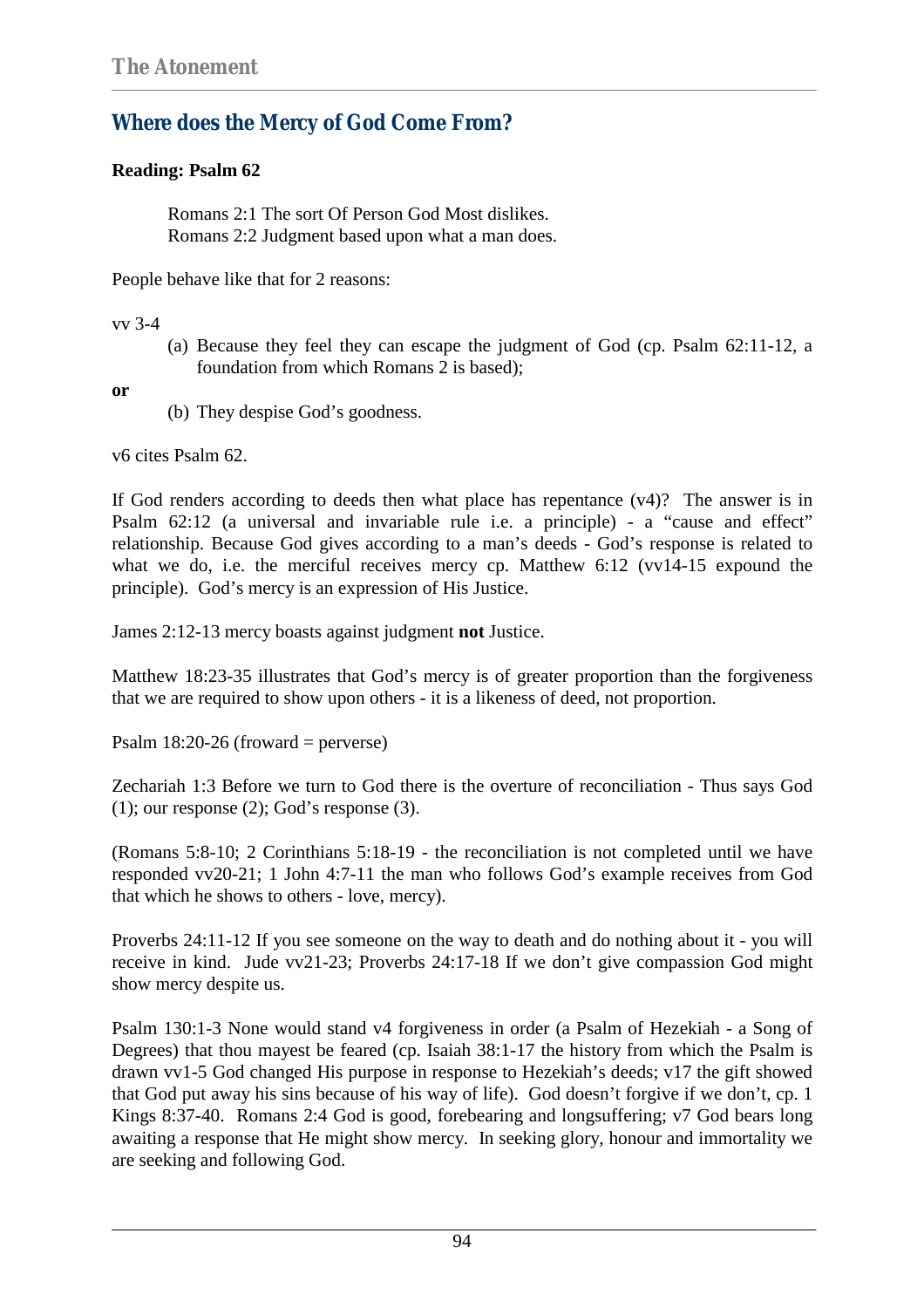### **Christ's Death, Our Ransom from Death**

What we have seen is that unless God had intervened, as he has our behalf, after man had introduced sin, then our position would have been hopeless - bound to die and return to dust, and extinction. But God loved the world and "gave" Christ as a sacrifice to redeem us from death (John 3:14-16).

The reason we are bound to die is that we are mortal by inheritance from Adam and, as well, we also sin (Romans 5:12; 6:23), so God Himself sentences us to death.

The great marvel of God's purpose to save us is that He has solved the dilemma our sins pose:

How **can** the Holy God, who Himself condemned us to death because of our sins, save us from death without condoning our sins, which He who is "of purer eyes than to behold iniquity" cannot do?

There are three possible alternatives, two of which the Bible makes plain are utterly unacceptable to God.

- 1. The first would require God to **waive the sentence**, and simply condone sins. He will not do this. To do so would be to abdicate from all authority over mankind and forfeit all honour and respect. He certainly did not choose this.
- 2. Secondly, a **substitute** could have been sought, who would die instead of sinners. This would require a man who was righteous, offering to die instead of those rightly guilty and would require God to accept the substitution.

This contemptible expedient would present God in the light, of a vindictive enemy only, concerned with retribution, whose wrath must be placated by blood, with no concern for whose blood; because there is no justice in the death of the righteous so the guilty can go scot-free.

Our God **is** just and has Himself sought our salvation because of His love for the world so substitution is impossible. He did not choose this alternative.

3. God chose to save us by means of a **representative sacrifice**. Jesus Christ was crucified and died on our behalf (**not** instead of us) to bring about forgiveness of our sins.

This is the only alternative in which God could Himself remain righteous, while saving us by making us righteous. (Romans 3:26)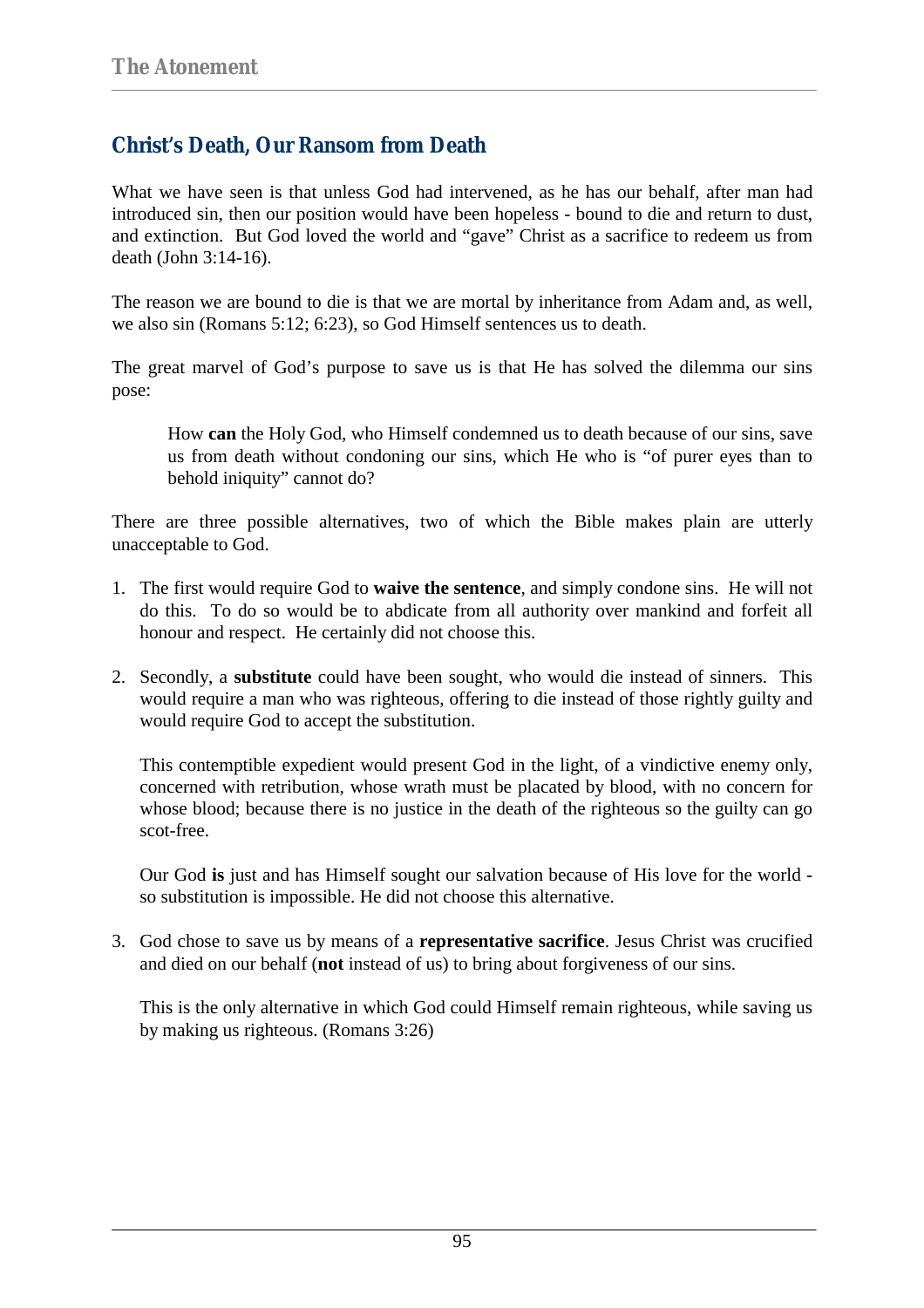# **A Representative Sacrifice**

God is a Great King over all His universe. Having decreed that men who sin must die, He will not lift that sentence. We who disobey are guilty and will die – but in His goodness God has established the means of rescuing us from death, the results of that sentence.

His chosen means is Christ Jesus, who died as a sacrificial representative of mankind to save all who believe in Him.

So that Jesus can be a fitting representative of us whom he came to save, he was born of our nature. He is the **man** Christ Jesus (1 Timothy 2:5), who shared our nature in all respects – Hebrews 2:14:

"Forasmuch as (we) the children are partakers of the flesh and blood, **he also himself likewise** took part of the **same**…"

He experienced all the temptations to sin which our nature generates (yet he conquered them all and was sinless - Hebrews 4:15)

It is these facts that made Jesus the fit person he is to be both our representative and the sacrifice to save us.

### **The Source of Sin Condemned**

Because he was a sinless man it was not Jesus, but sin, that was condemned when he died. (Romans 8:3) In the lusts to sin which he by nature experienced he was identical to us. These are the source of sin (Romans 7:5,8,11,13) and were condemned and put to death in his death.

Our Lord Jesus Christ is therefore a representative to us of what God's sentence is on sins, so we should see in him what is due to us because of our sins. God's means of saving us centres round this recognition.

Since we who believe the gospel of Christ are baptised into Christ to acknowledge and confess to God our sins and accept God's sentence on us because of them, God **forgives** us those sins.

It is because we **accept** the justice of God's condemnation on our disobedience, as He has expressed it in Christ's death, that He is prepared to forgive the offences and reckon us to be righteous - without sin. (Romans 5:15-19)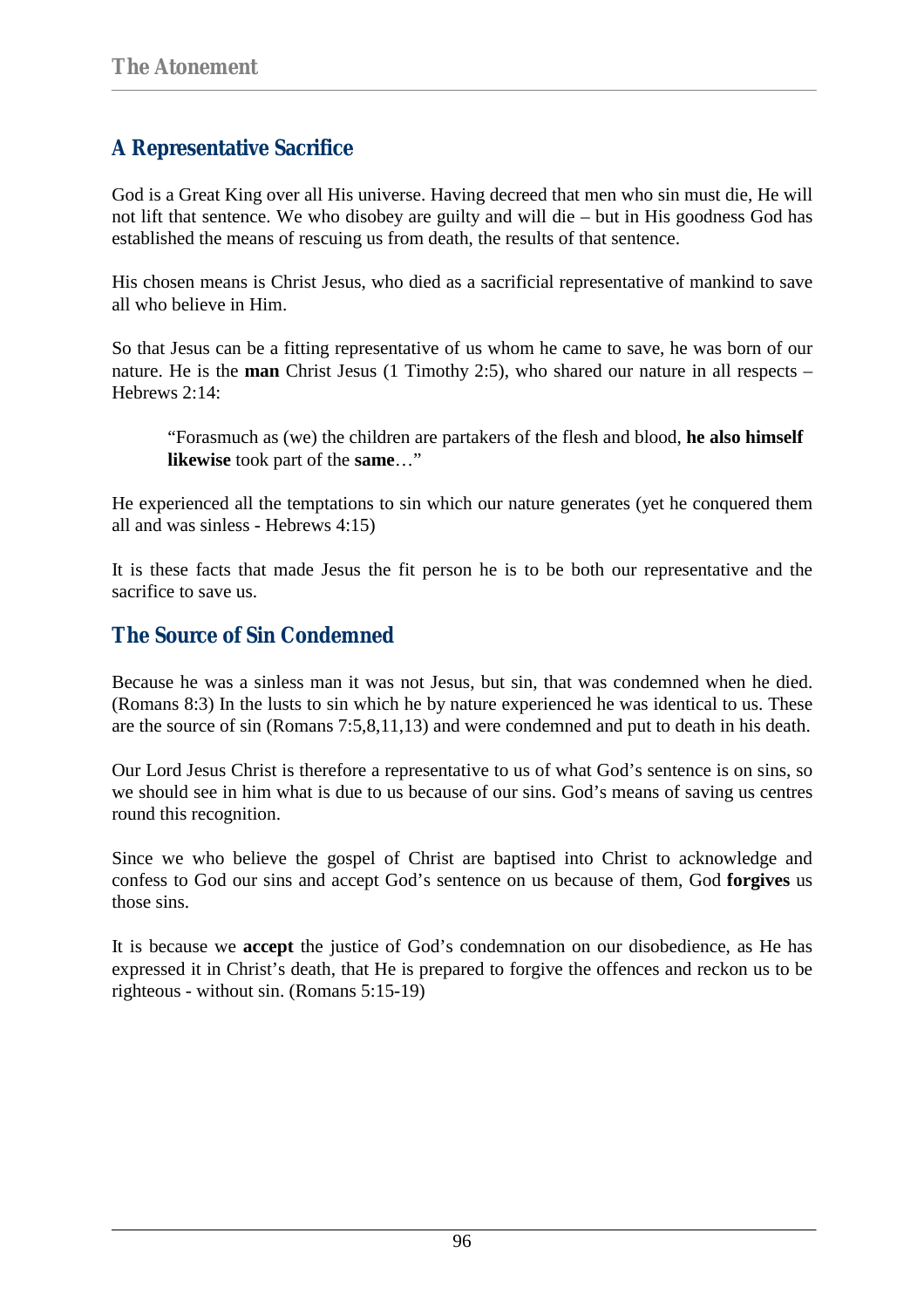In fact, on account of our faith and acceptance of His sentence, God reckons **us to have died with Christ**, so that the just punishment of our sins has been discharged. (Romans 6:1-7)

Consequently He counts us to be entitled to rise with Christ from death. (Romans 6:4-5) So Jesus represents us in his death and in his resurrection. Therefore, should we die before Christ returns (and have believed the Gospel), he will resurrect us from death at his coming. (John 11:25)

The Bible always exhibits Christ's sacrifice of himself as representative of those he saves. (Colossians 1:19-22; 1 Peter 2:21-25)

Only by dying with Christ, as we do in baptism, can we be forgiven our sins, and be rescued from death:

> "Repent and be baptised every one of you in the name of Jesus Christ for the remission of sins" (Acts 2:38)

There is **no other way** that God accepts:

"Neither is there salvation in any other: for there is no other name under heaven given among men whereby we must be saved" (Acts 4:12)

### **A New Way of Life**

Christ loved us and gave his life for us. In baptism into his death we acknowledge that the way of sacrifice is the only way to life.

The rest of our life until we die or he comes, as he soon will, is to be a daily expression of that principle. We should put to death each day all the evil propensities of our bodies (Colossians 3:1-5).

"If any man will come after me, let him deny himself and **take up his cross** and follow me. For whosoever will save his life shall lose it: and **whosoever will lose his life for my sake shall find it**. For what is a man profited, if he shall gain the whole world, and lose his own soul? Or what shall a man give in exchange for his soul? For the son of man shall come in the glory of his Father with his angels; and **then he shall reward every man** according to his works." (Matthew 16:24-27)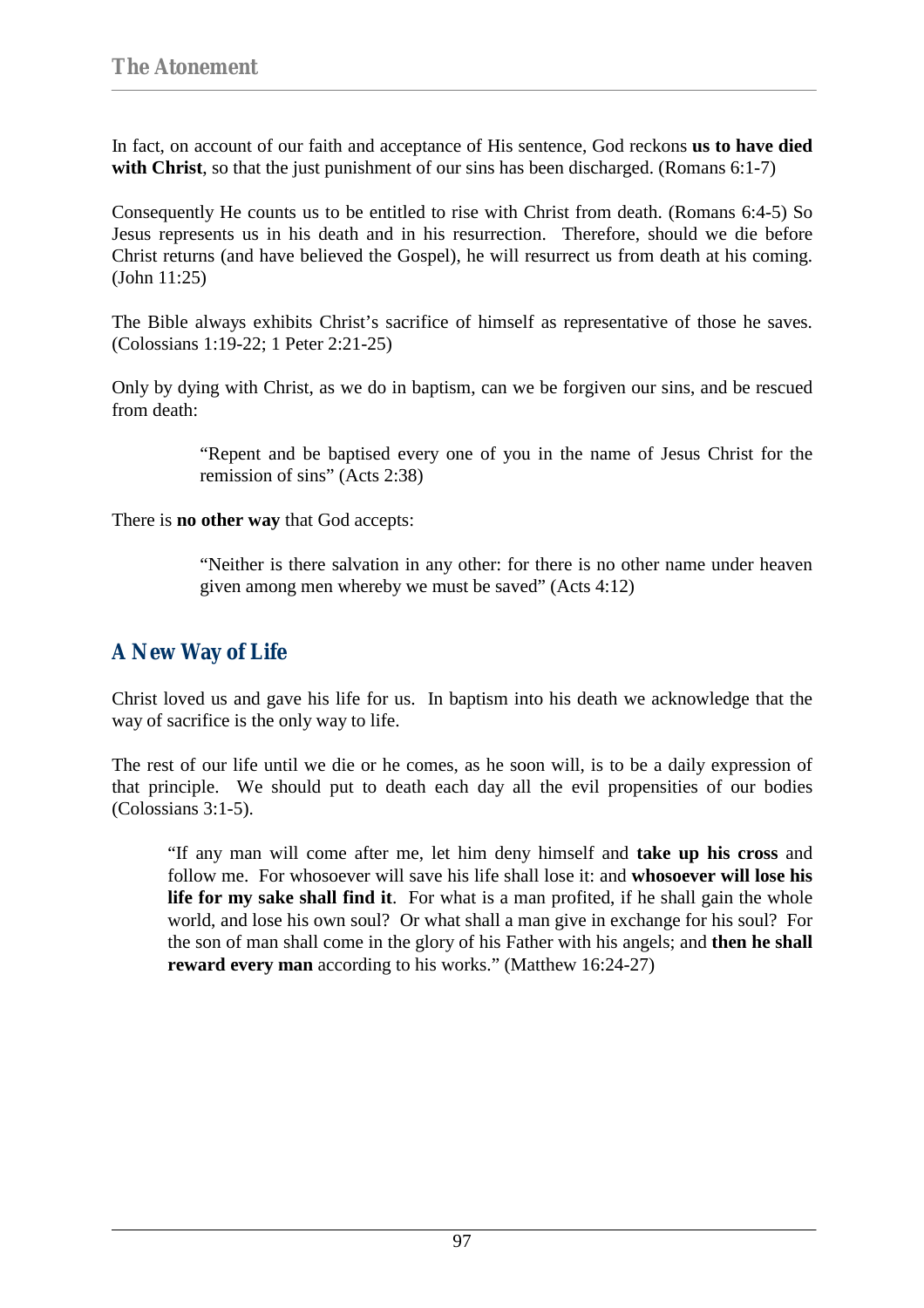# **Saving Sinners: The Solution from the Holy God**

Since God is righteous and loves righteousness, Psalm 11:7, His chosen means of salvation is in keeping with this –

Humanly speaking, there are 3 possibilities:

- (1) To **waive** the sentence of death for sin IMPOSSIBLE! Since by this God would abdicate all authority.
- (2) To **substitute** an innocent victim and allow the guilty sinner to go free IMPOSSIBLE! Since by this God would become both unrighteous and vindictive.
- (3) To provide a sinless man who offers himself as a **representative sacrifice** GOD'S CHOICE! Since by this God remains righteous, His sentence is upheld, while He forgives repentant sinners.

## **A Representative Sacrifice**

- All men have sinned Romans  $3:23$
- So, all condemned to die Romans 6:23
- \$ God, who is righteous, **will not lift that sentence** Romans 6:7
- $\blacksquare$  Hence, two Divine principles:
	- Only by death can we be saved from death
	- Only by sacrificing life can we gain life
- \$ Although He will not lift the sentence, "death for sin", God will **rescue from death** those who submit to that sentence in belief or the gospel and baptism
- $\blacksquare$  The only acceptable means for us to submit to God's sentence is by:

A Representative Sacrifice in whom we die and revive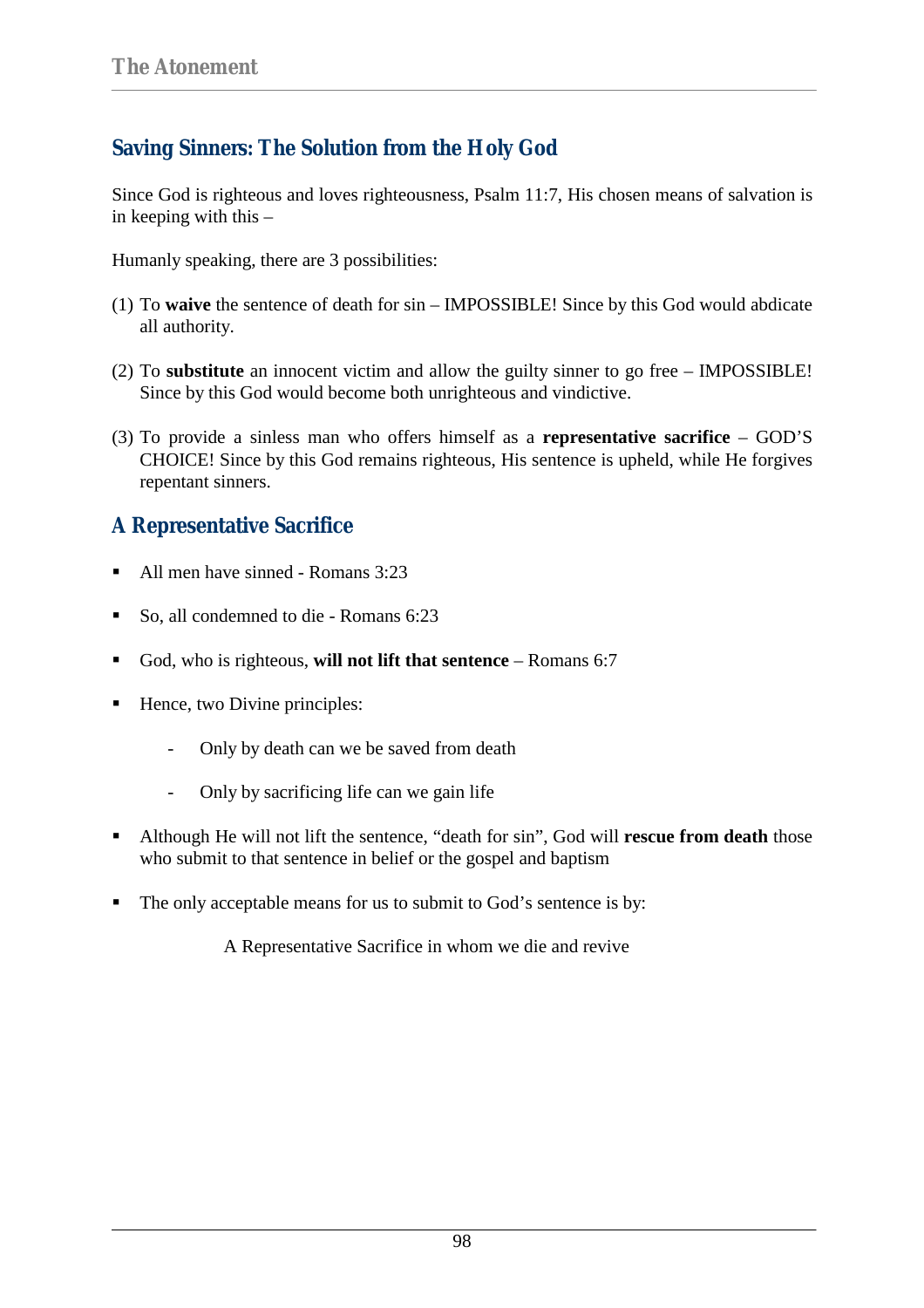## **The Qualification for the Representative**

- 1. Of the **nature** of sinners Hebrews 2:14
- 2. **Tempted** like sinners Hebrews 4:15
- 3. Yet **without sin**, so in his death sin itself was condemned and cancelled Romans 8:1-4

A focus for us to identify with and acknowledge God's sentence just - Romans 6:1-7

- 4. **Resurrected**, and rescued from death, **so we can be** rescued with him Romans 6:5
- 5. And so, God is **righteous while forgiving** sinners Romans 3:23-26

# **Why Temptation?**

Because it is part of a process of trial to test our faith -

- ! Our faith is rendered valuable by the testing of our obedience 1 Peter 1:7; James 1:2-3
- ! Two elements are necessary for this test:
	- 1. A law from God, defining and prohibiting sin Romans 7:7-11
	- 2. A prompting and inducement to disobey Genesis 3:4-6; James 1:14
- ! We are victors when we recognise the prompting as evil in opposing God's law, and reject it
- ! We become transgressors when we are deceived by the prompting into disobeying God's law - Genesis 3:13; Ephesians 4:22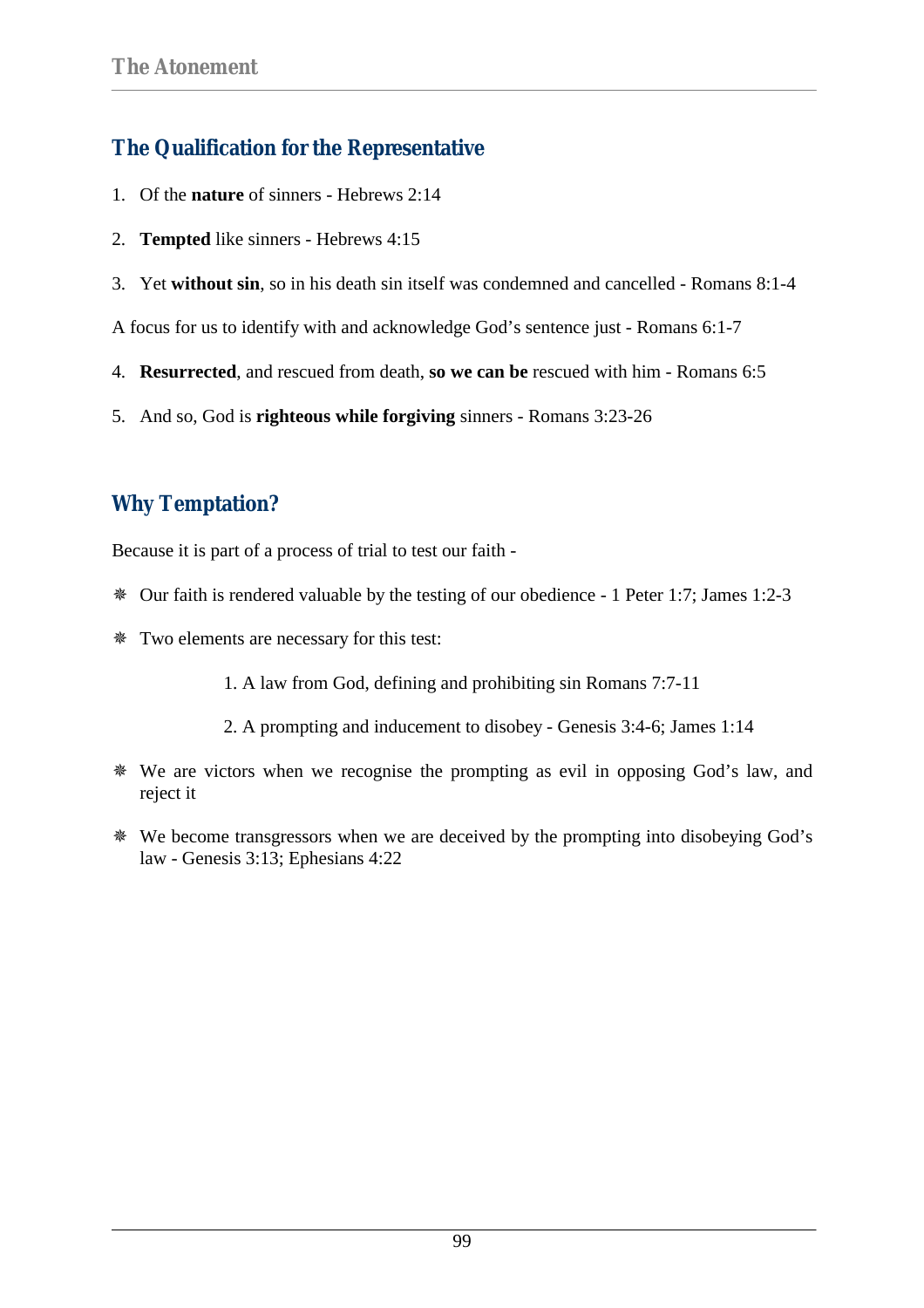## **The Source of Temptation**

#### **The First Temptation and its Results:**

- ! When man was "very good" as created (Genesis 1:31), his desires not yet inflamed into lusts as a result of sin – so an **external deceiver** was necessary **to prompt** disobedience – Genesis 3:2-3
- ! By its lies, the **serpent** persuaded Eve that disobedience would not be punished (3:4) and the results of sin would be enlightening and elevating  $-3:5$
- ! Eve was **deceived** into **desiring** to disobey, believing all the results would be good 3:6
- ! The consequence of this was that mild desires were **inflamed** into **lusts** 3:7
- ! These **lusts** are now the **deceiver** Romans 7:7-8, 11, so that the **source of temptation** is now **within** us – James 1:14; Romans 8:7; 7:23; Ephesians 2:3

# **Lust of the Flesh the Source of Sin**

**Lusts**, being now the **deceiving and tempting** agency, they perform the part taken at the first by the serpent; so **lusts** may be called "**the serpent in the flesh**" cf. Ephesians 4:22

- ! Lusts are part of the nature of flesh Ephesians 2:3
- $*$  It is the flesh that lusts Galatians 5:16-17
- ! And the lusts are what bring forth sin James 1:15
- ! Hence sins come from the flesh Colossians 2:11
- ! And lusts are a "law of sin" residing in our members Romans 7:23
- ! Consequently, "the thinking of the flesh is enmity against God" Romans 8:6-7

Figuratively, therefore, God calls **sinners** by the name of **serpents** - Matthew 23:33 and uses **serpent** as symbol of **human nature**, Numbers 21:4-9, and in particular, as symbol of **human nature** borne by his own **sinless** son - John 3:14-15.

This is to emphasise that **flesh** is so ineradicably **sinful** that "flesh and blood cannot inherit the kingdom" - 1 Corinthians 15:50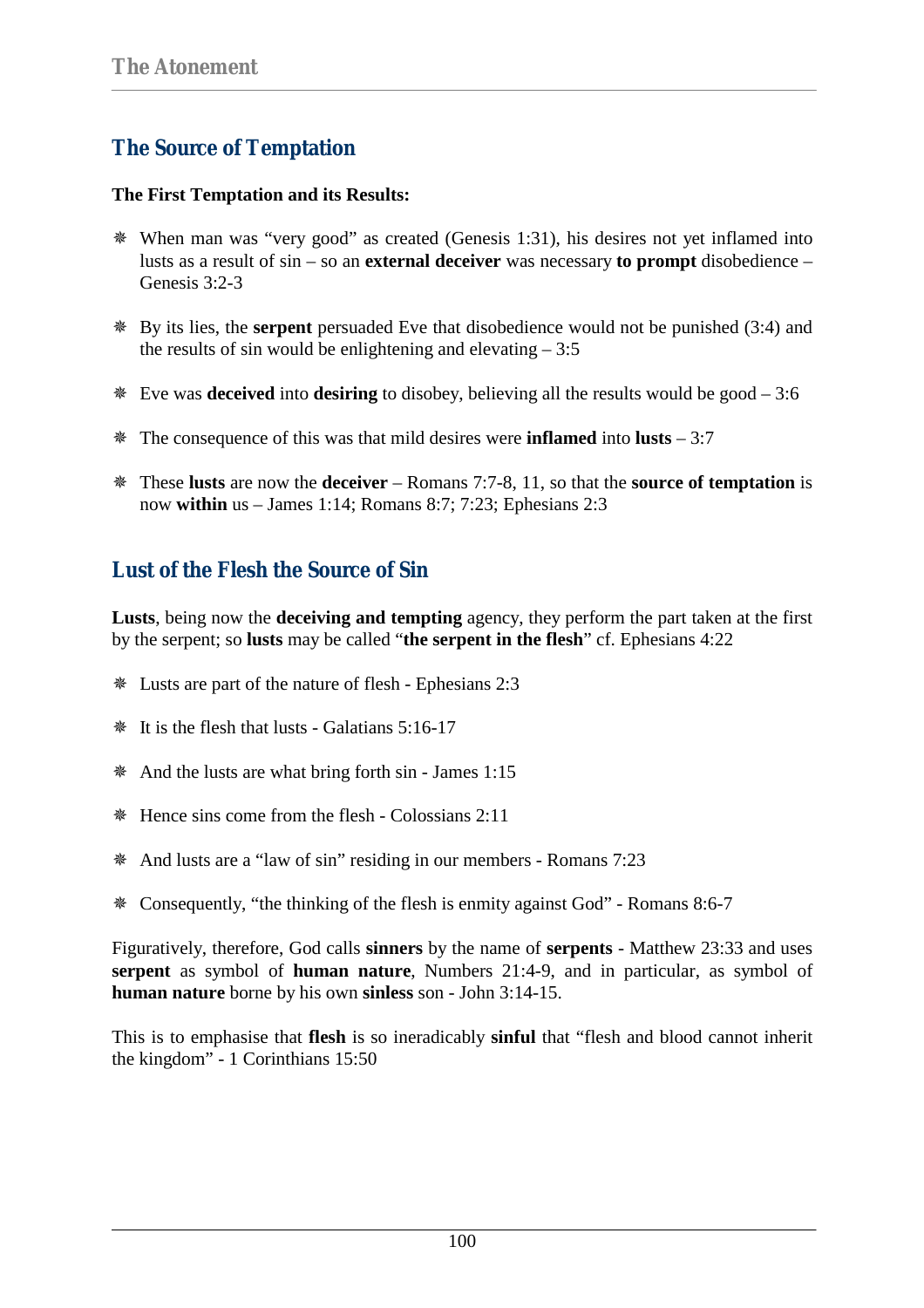### **Why was Sin Condemned in the Flesh**

A governing and indispensable element in God's scheme of atonement is that God "might be just, and the justifier of him which believeth in Jesus" - Romans 3:26.

God's righteousness in the atonement could only be established by founding atonement on **condemning** sin.

However, condemning sin does not **justify** the sinner, but rather **condemns** him also, and necessitates that he must die.

There remains then this problem, that:

#### **WHAT** JUSTIFIES **GOD** CONDEMNS **THE SINNER**

And this intractable conflict remains for **every** sin and **every** sinner. In fact, this conflict holds true in **every** circumstance, **except one**. There is **one** possible circumstance in which:

#### **WHAT** JUSTIFIES **GOD ALSO** JUSTIFIES **SINNERS**

It is: Where SIN is condemned in THE FLESH.

Sin can be condemned in the flesh **only** in unique and special circumstances:

- 1. In the case of **a righteous man** because in this case only will the condemnation fall on sin, NOT on the man.
- 2. By the **death** of the righteous man because in this case only can sin actually be condemned **IN** flesh.
- 3. And by the **resurrection** of the righteous man because only by the revival of the righteous man could it be demonstrated that his death was not a condemnation of him, but of sin - Romans 1:4; 3:25.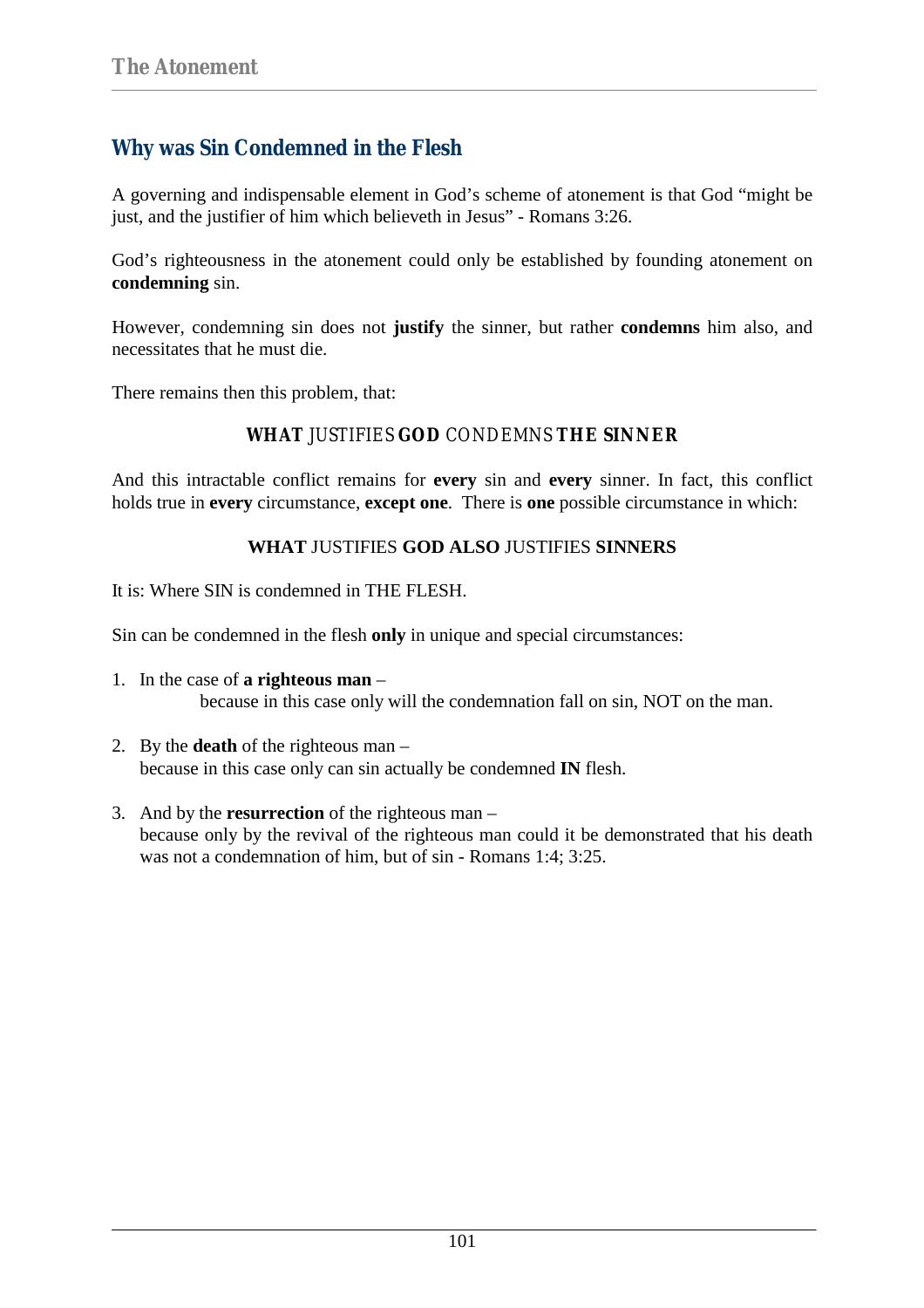## **What is Sin in the Flesh?**

Being by definition **lawlessness** (1 John 3:4) **unrighteousness** (1 John 5:17) and **failure to attain the glory of God's character** (Romans 3:23). SIN is necessarily an abstract term, an intangible.

Consequently SIN cannot have an independent, continuous existence anywhere, whether **in the flesh or elsewhere** -

This means that when the Bible uses the expression SIN IN THE FLESH it is using **a figure of speech**.

Since SIN is the product of:

**the passions** in our members – Romans 7:5 **the lusts** of our flesh – Ephesians 2:3 our **body of sin** – Romans 6:6; Colossians 2:11

Therefore God has branded those **passions and lusts** with the name of their evil product, so Scripture calls these "SIN" - Romans 7:8, 9, 11, 13, 17, 20, 23; 8:2, 3.

### **How was Sin Condemned in the Flesh**

Romans 8:1-4 presents the most crucial statement in the Bible of how and why Christ's atoning sacrifice brings forgiveness for us who are guilty of sins:

It's main substance is contained in the contrast between v1 and 3

- **\*** "There is now therefore NO CONDEMNATION to those who are in Christ Jesus.." (8:1)
- $\blacksquare$  "For... God... CONDEMNED sin in the flesh" (8:3)

There are two great protagonists, whose work and results are contrasted:

- \$ THE LAW, whose function was to condemn **guilty sinners** (2 Corinthians 3:9) (8:3)
- **GOD, whose work was to condemn sin** (8:3)

The law was imposed in order to condemn transgressions (Galatians 3:19; Romans 4:15); and this it did with great efficiency - condemning sin **in sinners** - Romans 3:19-20. In this it was IRRESISTIBLY STRONG!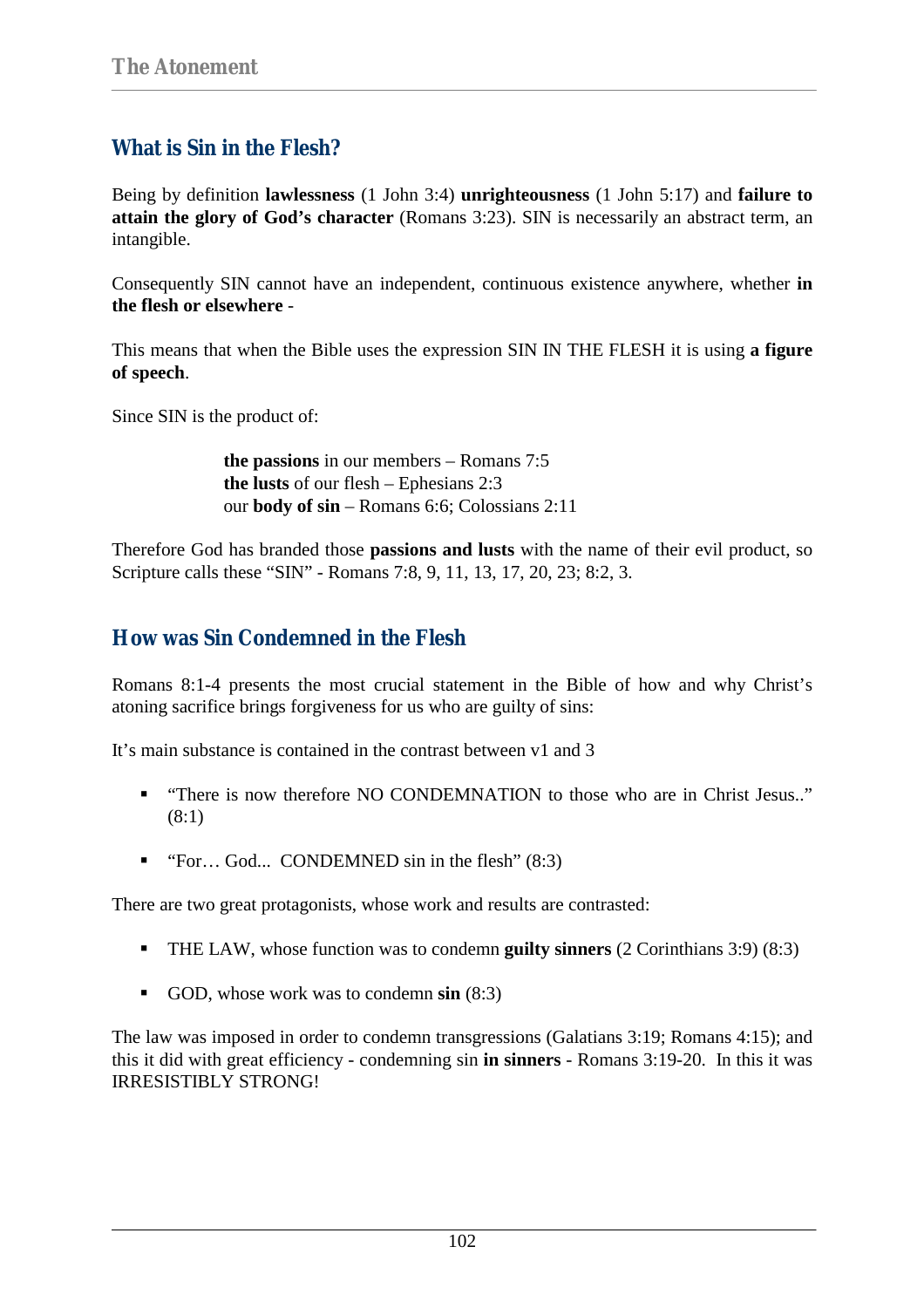Since the law was given for the purpose of **condemning sin**, how is it that it could not condemn sin IN THE FLESH? (8:3)

- Notwithstanding that the law was irresistibly strong in condemning SIN in SINNERS,
- \$ It was nonetheless **too weak** to condemn SIN IN THE FLESH because it had to operate **through the flesh** (8:3)
- **\*** Within which the PASSIONS OF SINS lever themselves into action by the very means of the law's prohibition - Romans 7:5, 8, 11, 13
- Forcing the law always to condemn sin NOT IN THE FLESH, but instead, IN SINNERS
- **So, salvation is impossible** by the law!

What was needed was **a man specially equipped** to be a channel of **strength from God** (8:3) who would blot out the law with its entrenched antagonism to us – Colossians 2:14.

God provided His only begotten son, equipping him by means of his paternity to be THE CHANNEL OF STRENGTH FROM GOD required.

- **God** intervened to provide strength since the law was unable to do so (8:3)
- **Sending His own son** begotten by God from a virgin, to equip him by this means to be a **channel of Divine strength** equal to the task of total conquest of sin Romans 1:4; Psalm 80:15, 17
- \$ **The power** provided was the **word of God** Romans 1:16; 1 Corinthians 1:18
- **In a likeness** (cf. Romans 5:14 another individual of the same kind) **of flesh of sin** (so called because flesh originates sin Colossians 2:11; Romans 7:17-18, 20, 23; 8:7- 8) so that Jesus' experience of temptation was identical to ours Hebrews 4:15; as was his experience of human nature Hebrews 2:14, except for sins.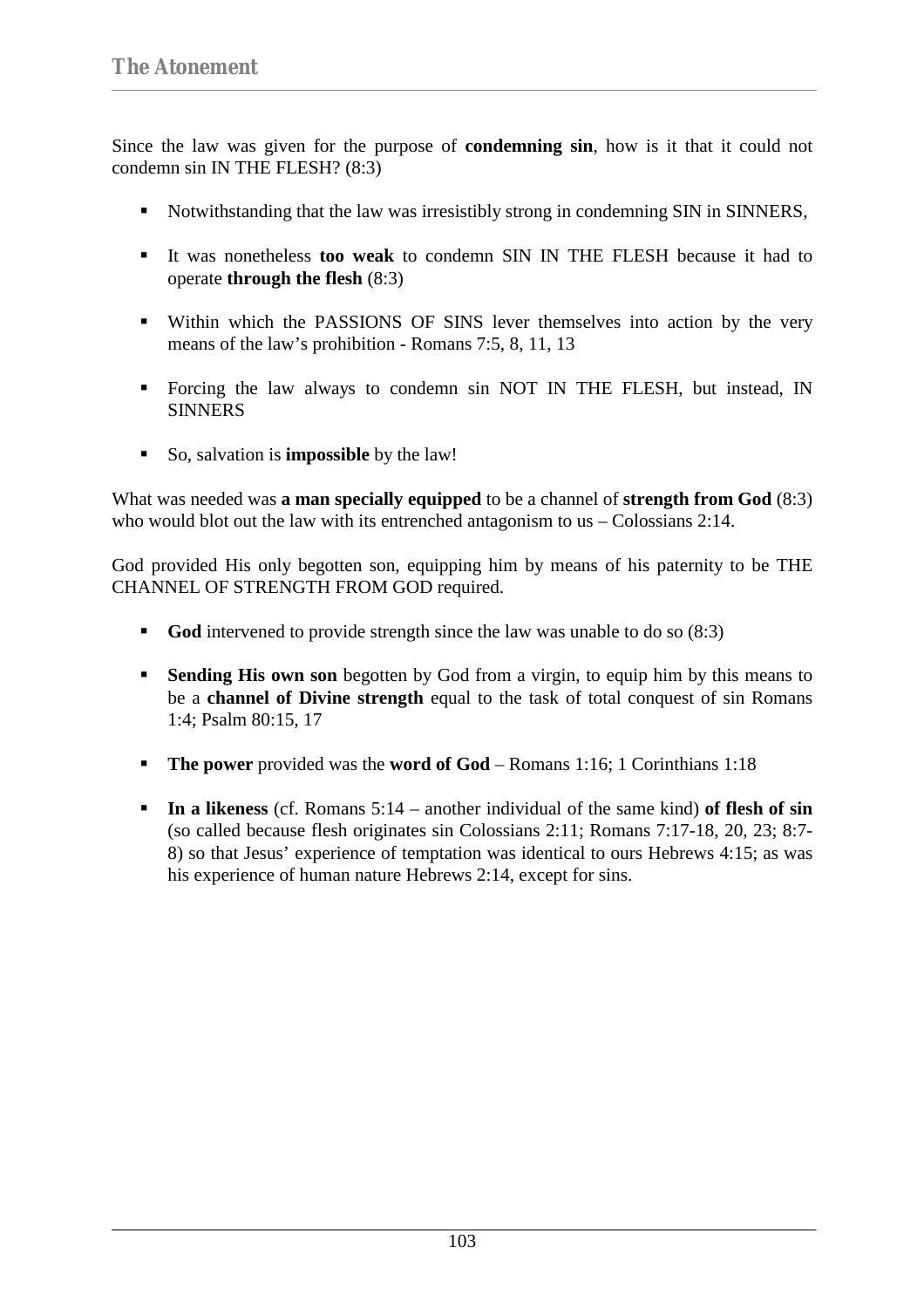- **The power of the word of God** working in Christ held the working of **the passions of sins** down, confining them **in the flesh** (7:5) which is their source and home (Ephesians 2:3)
- <sup>■</sup> So, in Christ's case, SIN never emerged to appear in Christ's conscience as the **guilt of sins committed** (John 8:46)
- **Therefore, when Christ DIED, he died a righteous** man, and, by God, UNCONDEMNED. Yet, DEATH is itself the supreme mark of CONDEMNATION (Romans 5:15-16)!
- **Since he was uncondemned, his DEATH had the necessary consequence that it condemned sin** - and condemned it not in his CONSCIENCE, but in his FLESH where it had been held imprisoned.

- **BY THIS MEANS, SIN WAS CONDEMNED IN THE FLESH** -

### **Jesus Christ – Unique Channel of Divine Strength**

In both the manner and effect of his begettal, Christ was unique - by it he was made the channel of Divine strength sufficient for the total conquest of sin.

| Romans 1:4         | - Son of God in power as to spirit of holiness                                                                                                                                                                                                                                            |
|--------------------|-------------------------------------------------------------------------------------------------------------------------------------------------------------------------------------------------------------------------------------------------------------------------------------------|
| Romans 8:3         | - What the law was powerless to do, God did, sending His own son to<br>condemn sin in the flesh                                                                                                                                                                                           |
| Psalm 80:15, 17    | - Visit this VINE THE BRANCH Thou madest strong for Thyself<br>the man of Thy right hand the son of man whom Thou madest<br>strong for Thyself.<br>THE VINE is by nature fit for no work - Ezekiel 15:2-5 I am the<br>vine - John 15:1, 5 I can of mine own self do nothing John 5:19, 30 |
| 2 Corinthians 13:4 | - Jesus was crucified out of, by reason of, weakness; but lives out of,<br>by reason of, power of God. God's power was the reason he<br>attained life, whereas human weakness was the reason he was<br>crucified.                                                                         |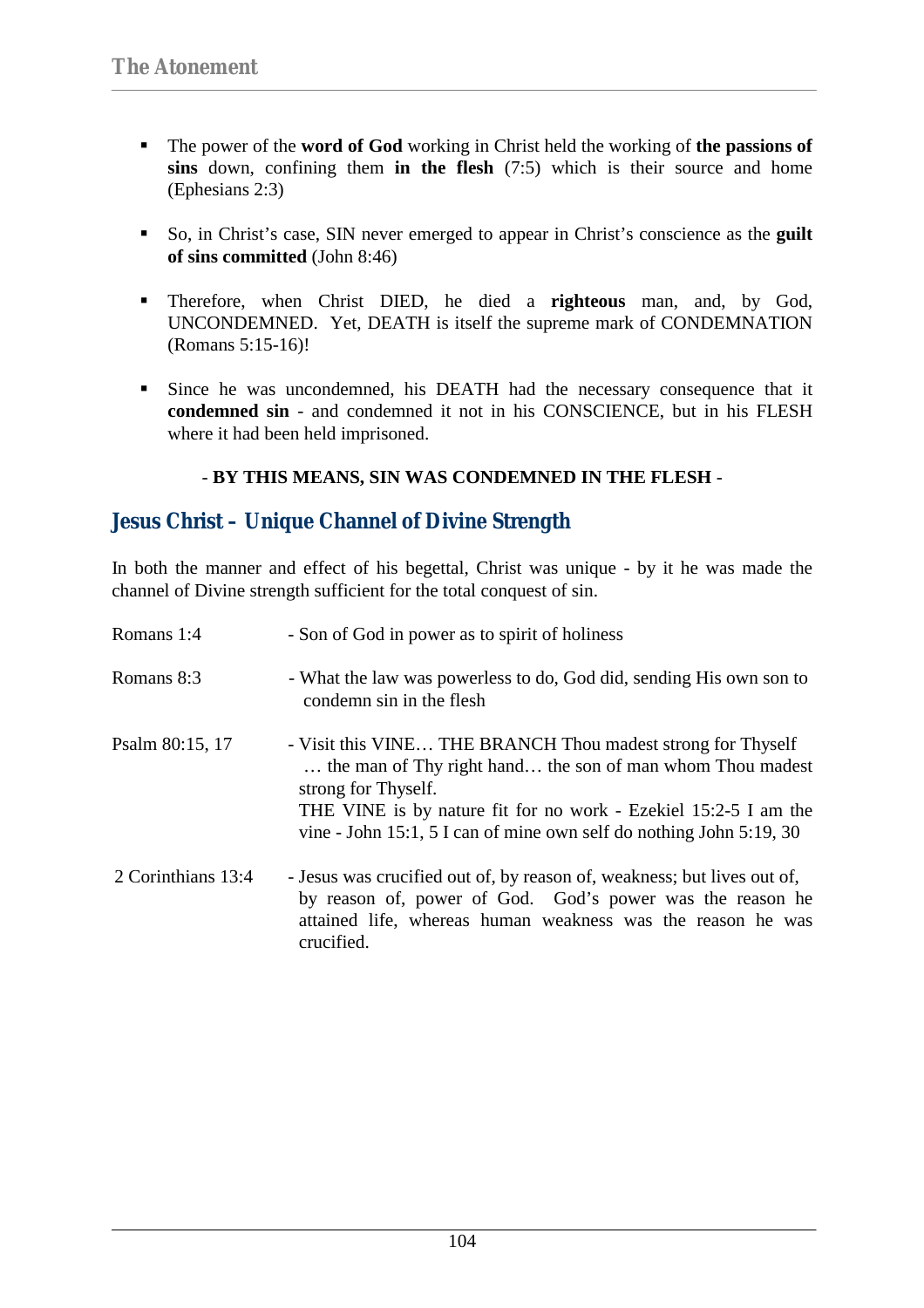# **To Fill up the Sufferings of Christ**

- ! We were reconciled **in the body of his** (Christ's) **flesh** so that we should **fill up** what is **lacking of the afflictions of Christ** in our flesh - Colossians 1:21-24
- ! That we may know Christ, the power of his resurrection, and the **fellowship of his sufferings**, **being conformed to his death** - Philippians 3:10
- ! As the **sufferings of Christ** abound **in us**, so our consolation also abounds by Christ... as you are **partakers of the sufferings**, so also of the comfort 2 Corinthians 1:5,7
- ! Rejoice, inasmuch as you are **partakers of Christ's sufferings**, that when his glory shall be revealed, you may be **glad** also **with exceeding joy** – 1 Peter 4:13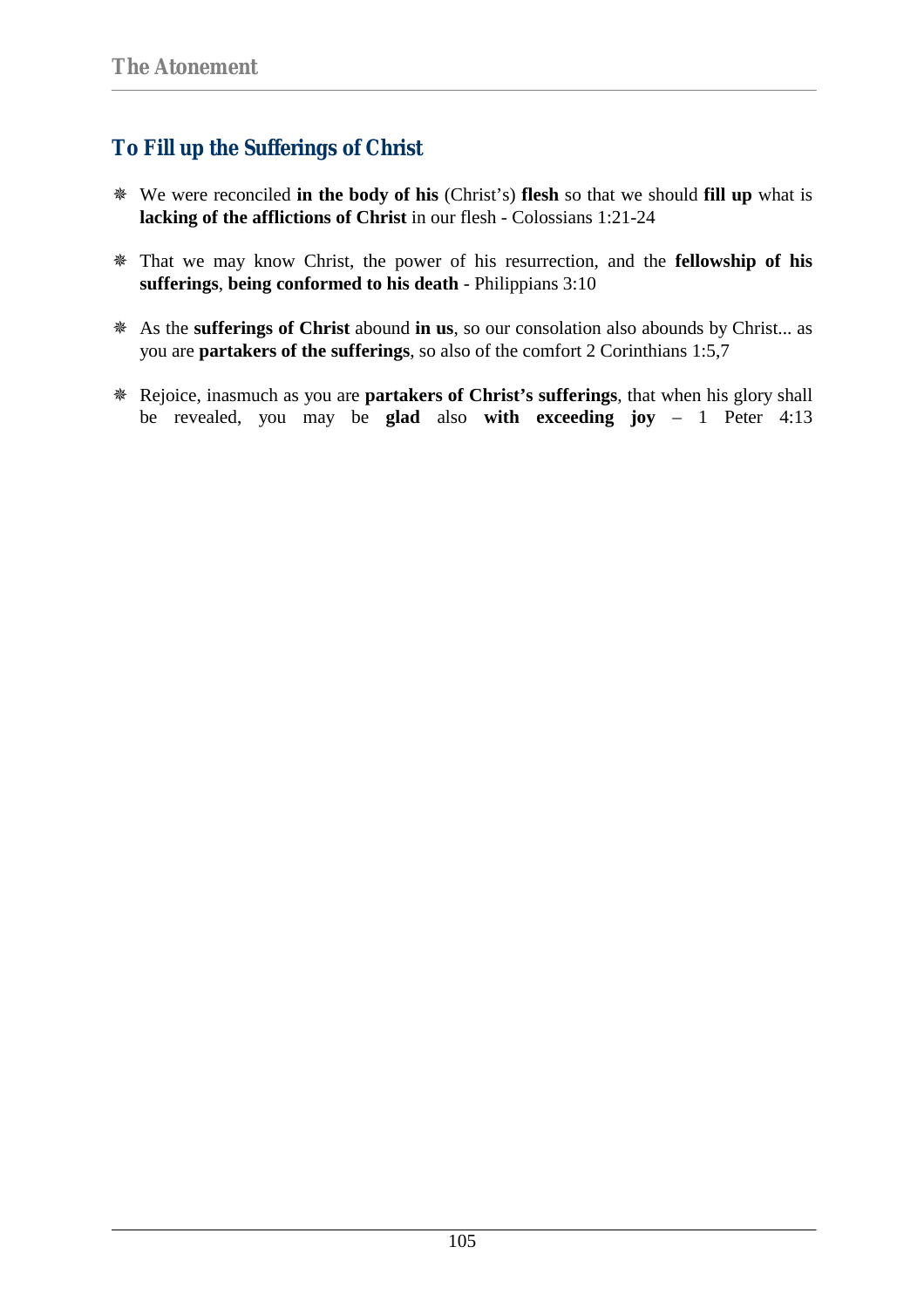#### **EXCEEDING GREAT AND PRECIOUS PROMISES**

#### **A SUMMARY**

## **God's Plan for Eternal Life**

In these notes we will, in a brief way, come to grips with some of the vital teachings of the Bible. The notes have been designed only to provide you with an outline of some of the important aspects of these teachings and are in no way a comprehensive covering of all the Bible tells us of these.

We would ask you to read them carefully, to look up the scriptural quotations given and examine them for yourselves, like the Bereans did (Acts 17:11). Used in this way these notes will serve as a '**key**' for your own efforts to understand God's Word.

#### **God's Promise of Eternal Life**

"For God so loved the world that He gave His only begotten son that **WHOSOEVER BELIEVETH IN HIM** should not perish, but have everlasting life" (John 3:16)

"Search the Scriptures for in them ye think ye have eternal life and they are they which testify of me" (John 5:39)

! God's promise is to those who know and understand Him and His son:

#### "**THIS IS LIFE ETERNAL THAT THEY MIGHT KNOW THEE THE ONLY TRUE GOD AND JESUS CHRIST WHOM THOU HAST SENT**" (John 17:3)

Only those who know God and Jesus can believe in them. It is by a searching of the Bible that one can know them and believe on them. Eternal life is the promise held out to WHOEVER will obey God's Word.

"And being made perfect he (Jesus) became the **author of eternal salvation unto all them THAT OBEY HIM**" (Hebrews 5:9)

! We must earnestly seek the promise God has made:

"To them who by patient continuance in well doing SEEK FOR glory honour and immortality, ETERNAL LIFE" will be given by God (Romans 2:7)

! Eternal life is a hope (Titus 3:7). Peter speaks of "EXCEEDING GREAT AND PRECIOUS PROMISES" which to know offers one the hope of "being a partaker of the Divine nature."

Having seen the importance of knowing these promises, let us turn to the Scriptures that we may also know the substance of the hope that it contains.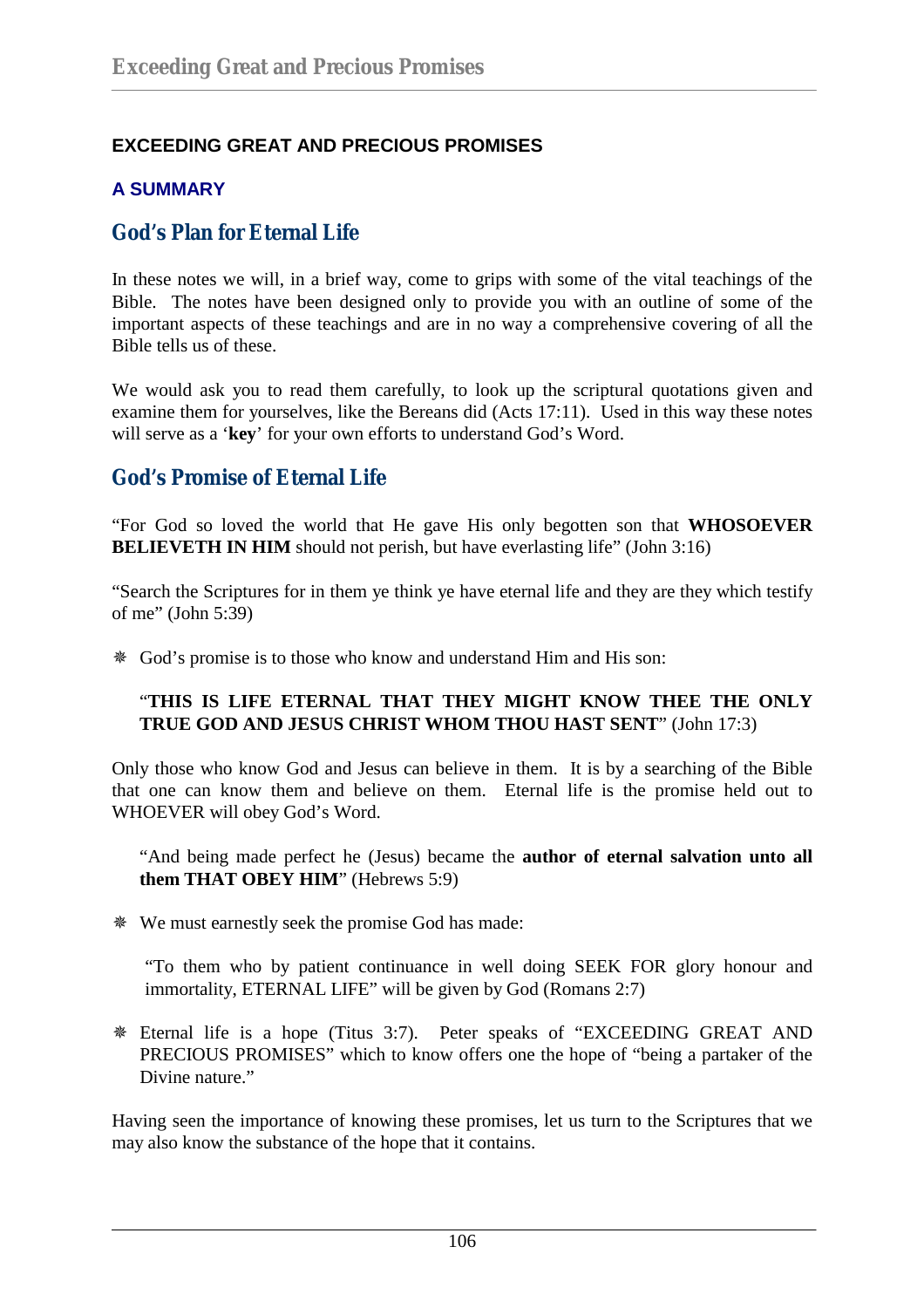# **The Gospel of The Kingdom Preached by Christ and the Apostles**

| Luke $8:1$       | "preaching and showing the <b>glad tidings of the Kingdom of God</b> "                                   |  |
|------------------|----------------------------------------------------------------------------------------------------------|--|
| Matthew 4:23     | "preaching the gospel of the kingdom" (Same Greek word as Luke<br>$8:1$ ).                               |  |
| Genesis 13:14-17 | A tract of land, Israel, promised to Abraham forever.                                                    |  |
| Romans $4:13$    | Indicates that in an extended form the promise will eventually<br>embrace the earth, "heir of the world" |  |
| Genesis 13:15    | Abraham's descendants (seed) to share the blessing, counted on<br>the basis of faith.                    |  |

## **God's Promises to Abraham - Genesis 13:14-17**

#### **Third promise**

And Yahweh said unto Abraham

- ! Look from the place where thou art, NORTHWARD, SOUTHWARD, EASTWARD AND WESTWARD
- ! **All the land** which thou seest TO THEE will I give it and TO THY SEED **forever**
- ! I will make THY SEED as the dust of the earth, so that if a man can number the dust... then shall THY SEED also BE NUMBERED
- ! Arise, walk through THE LAND in the length of it and in the breadth of it; for I will give IT unto thee.

What are the meanings and implications of a promise such as this of **eternal possession** of the hub of the globe by ABRAHAM AND AN INNUMBERABLE POSTERITY?

#### **Interpretation**

| Look from the <b>place</b> where thou art <b>northward</b> | 13:14 |
|------------------------------------------------------------|-------|
| Walk through the land in the length breadth                | 13:17 |
| All the <b>land</b> which thou <b>seest</b> I will give    | 13:15 |

- ! Hebrews 11:9 By faith he **sojourned** in the **land** of promise
- \* Acts 7:4-5 This land wherein ye now dwell... He promised that He would give **it** to him.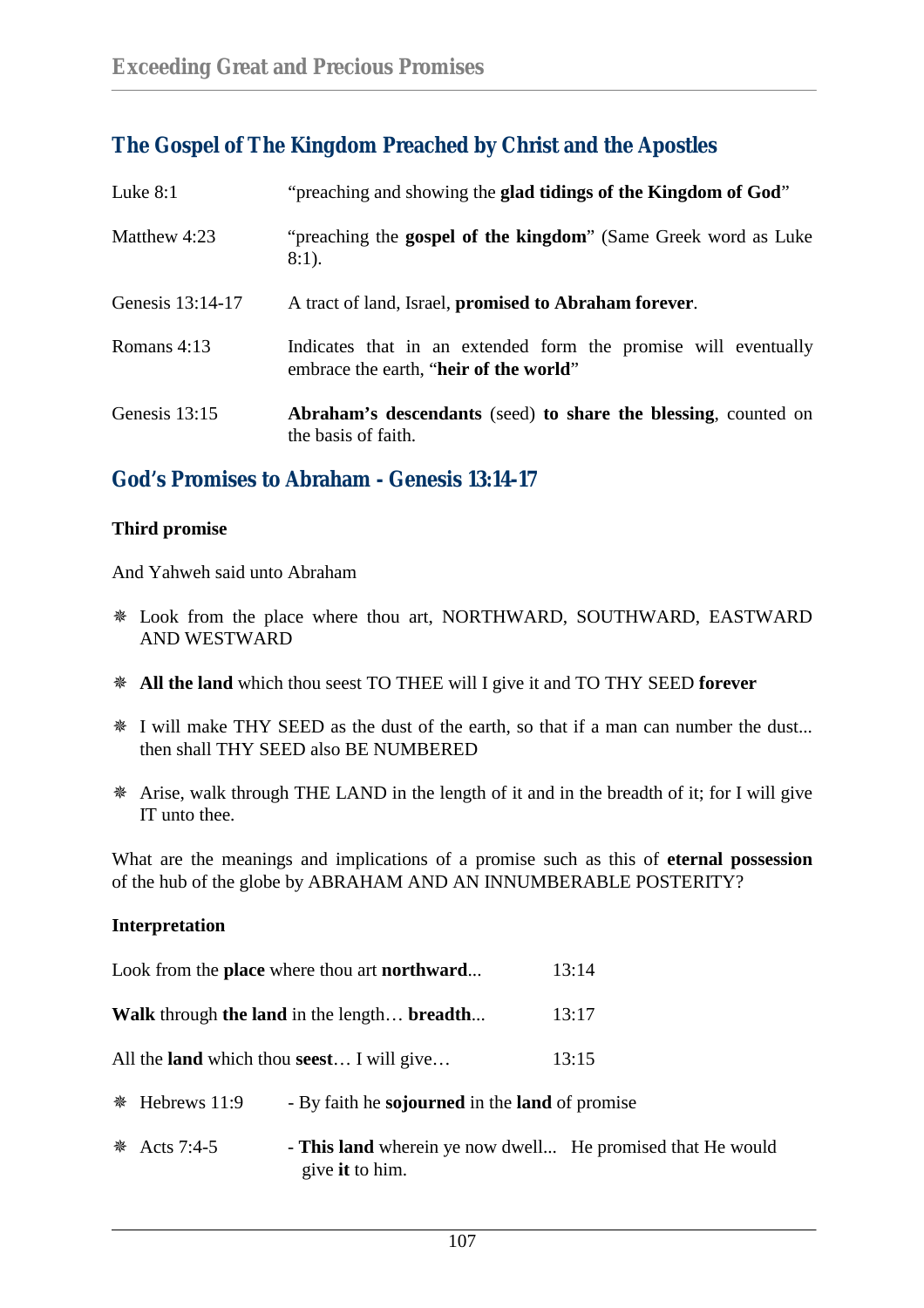|                | * Romans 4:13                                                  | - The promise that he would be the heir of the world.                                                                                                     |  |  |
|----------------|----------------------------------------------------------------|-----------------------------------------------------------------------------------------------------------------------------------------------------------|--|--|
|                | * Proverbs 11:31                                               | - The righteous shall be recompensed in the earth                                                                                                         |  |  |
| 榮              | Matthew 5:5                                                    | - Blessed are the meek for they shall inherit the earth.                                                                                                  |  |  |
|                | <b>*</b> Revelation 5:10                                       | - We shall reign on the earth                                                                                                                             |  |  |
|                | ※ Psalm 37:22                                                  | - Those blessed of him shall inherit the earth.                                                                                                           |  |  |
|                | ※ Psalm 37:29                                                  | -  and <b>dwell therein</b> forever.                                                                                                                      |  |  |
|                | <b>Excursion into the Future</b>                               |                                                                                                                                                           |  |  |
|                | Isaiah $11:1-5$                                                | - The King equipped perfectly by God.                                                                                                                     |  |  |
|                | Isaiah 11:6-9                                                  | - The conditions of the Kingdom                                                                                                                           |  |  |
|                | Isaiah 11:12-14                                                | - An eternal and beneficent Monarch (Psalm 72:1 - the King)                                                                                               |  |  |
|                | Psalm 72:15                                                    | - The attitude of his subjects                                                                                                                            |  |  |
| Isaiah $2:2-4$ |                                                                | - Humanity's direction in the future will be changed                                                                                                      |  |  |
|                |                                                                | God is offering us the Blessings of the Seed of Abraham                                                                                                   |  |  |
|                | Galatians 3:6-9                                                | - Faith is the key to our association with the promises.                                                                                                  |  |  |
|                |                                                                | Galatians 3:16, 26-29 - Association with Christ through faith and baptism into him<br>establishes us as "seed" and therefore "heirs" of Abraham's promise |  |  |
|                | Revelation 5:6-8                                               | - The saints portrayed                                                                                                                                    |  |  |
|                | Revelation 5:9-10                                              | - Their song "kings and priests, we shall reign on the earth"                                                                                             |  |  |
|                | Acts 3:19-21                                                   | - "the times of refreshing the <b>restoration of all things which God</b><br>has spoken through prophets since the world began"                           |  |  |
|                | REPENT = TURN AROUND AND CHANGE YOUR DIRECTION AND WAY OF LIFE |                                                                                                                                                           |  |  |

Christ will bring refreshing to those who have prepared for it.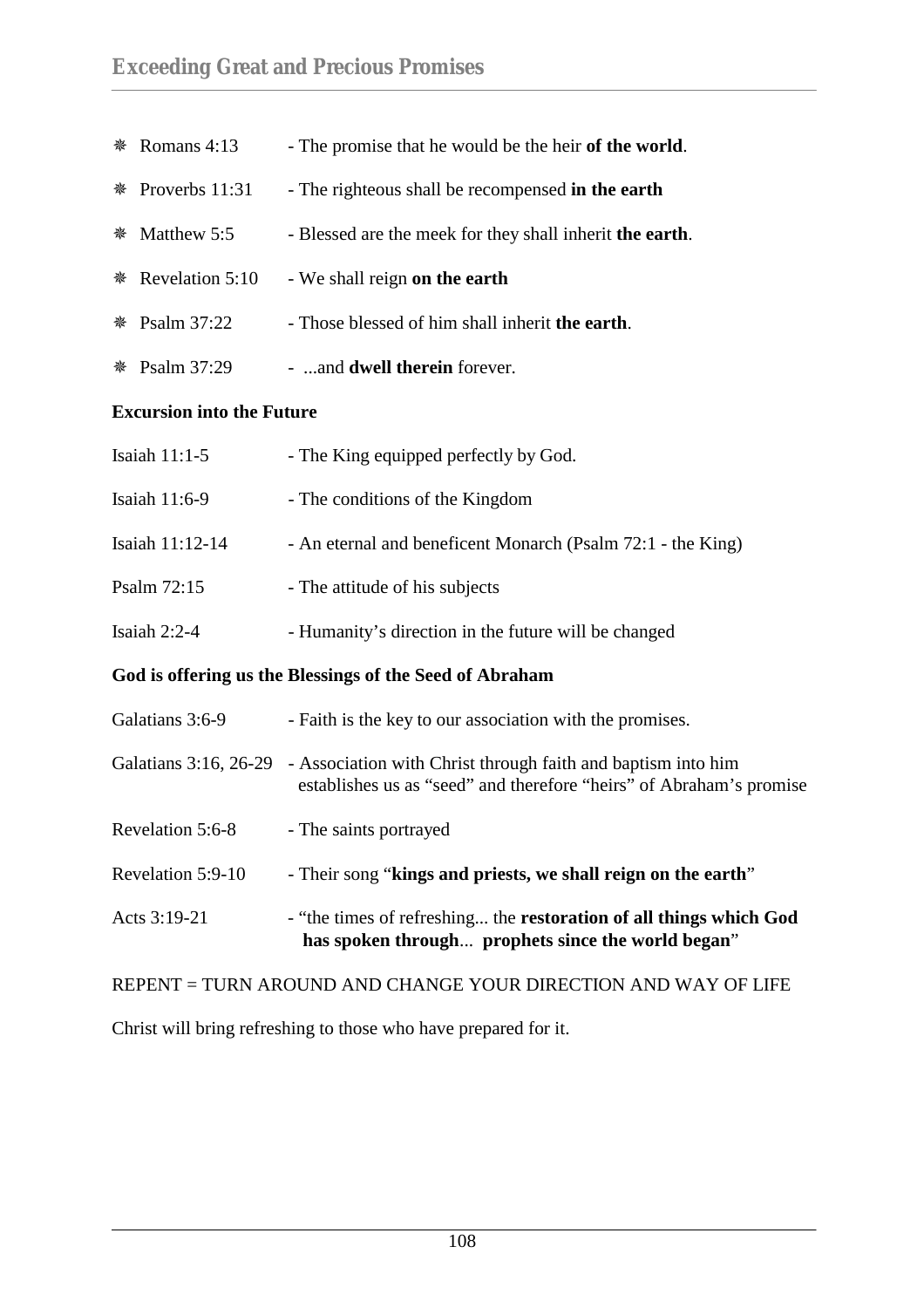# **Promises to David**

About 1020 BC David came to the throne of Israel. David had a great desire to build a **house** of worship (or a temple) for God. God did not allow David to build this temple; this was left to Solomon, David's son (2 Samuel 7:1-10)

Instead God sent the prophet Nathan to David telling him that God would build a house (household or family) for David. David was concerned with a physical dwelling in which God might be worshipped, but God was to do something far greater for David in establishing his family, and guaranteeing a king to rule over his house for ever  $(2 \text{ Samuel } 7:11, 12-16)$ 

The promise that God made to David is outlined in 2 Samuel 7:11-16.

Note the following points:

- (i) God will make a household for David
- (ii) the terms of this promise are **to apply after David is dead** (when thy days be fulfilled) **and buried** (thou shalt **sleep** with thy fathers)
- (iii) David's "**seed**", i.e. a descendant, was spoken of
- (iv) this **one** would build a **house** (temple) for God's name
- (v) because of this God would establish "**the throne of his kingdom forever**"
- (vi) this **one** would be God's son
- (vii) most importantly, to David personally, he would **see the fulfillment** of these promises, which means **he must he resurrected from the dead** (see Acts 2:29-34).

David realised that a great deal of time was to elapse before this would be fulfilled (2 Samuel 7:19 – "thou hast spoken of thy servant's house for a great while to come")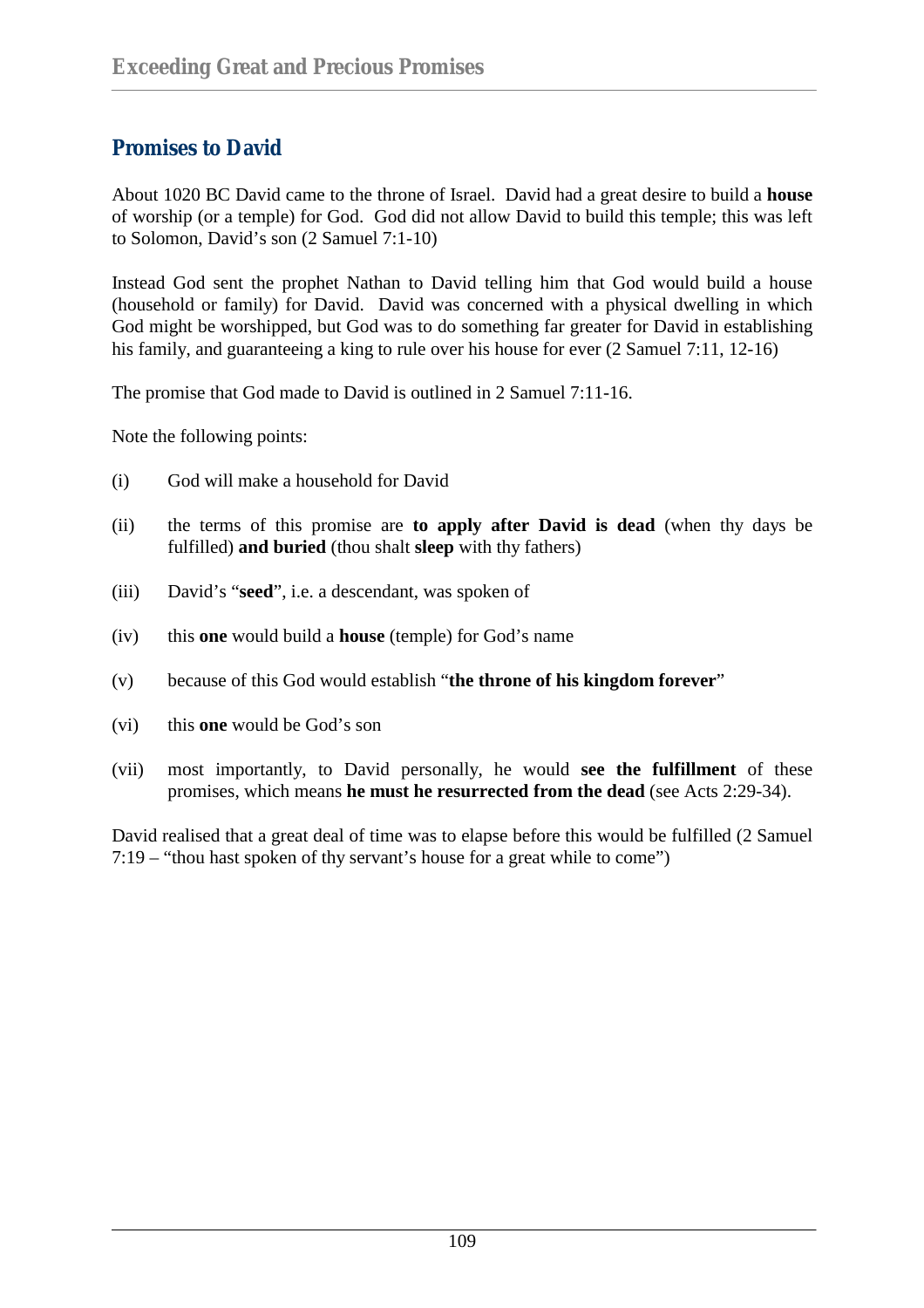# **Fulfilled in Christ**

"The book of the generations of **Jesus Christ, the son of David, the son of Abraham**" so commences the New Testament (Matthew 1:1).

The New Testament closely relates the work of Jesus Christ to the promises God made to faithful Abraham and David:

"Jesus Christ was a minister of the circumcision for the truth of God, to **confirm the promises made unto the fathers**" (Romans 15:8). See also Luke 1:68-76.

Peter addressed the Jews of his day with these words:

"Ye are the children of the prophets, and of the covenant which God made with our fathers, saying unto Abraham, And in thy seed shall all kindreds of the earth be blessed" (Acts 3:25)

He explains in v.26 that the "blessing" relates to sins being forgiven by accepting Jesus Christ who was the "**seed of Abraham**" (the one the promise pointed to):

"Unto you first God, having raised up his Son Jesus, sent him to bless you in turning away every one of you from his iniquities."

Of all the passages of the New Testament Galatians 3 show clearly the relationship of these promises to Jesus Christ:

"And the Scripture, foreseeing that God would justify the heathen (nations) through faith, preached the gospel to Abraham, saying, In thee shall all nations be blessed" (v.8)

"That the blessing of Abraham might come on the Gentiles **through Jesus Christ**; that we might receive the promise of the Spirit through faith"  $(v14)$ 

Although the promise referred to a multitude of descendants, it had particular reference to an individual "the son of Abraham":

"Now to Abraham and his seed were the promises made. He (God) saith not, And to **seeds** (plural) as of many, but as of **one** (singular, an individual), **And to thy seed, which is Christ**".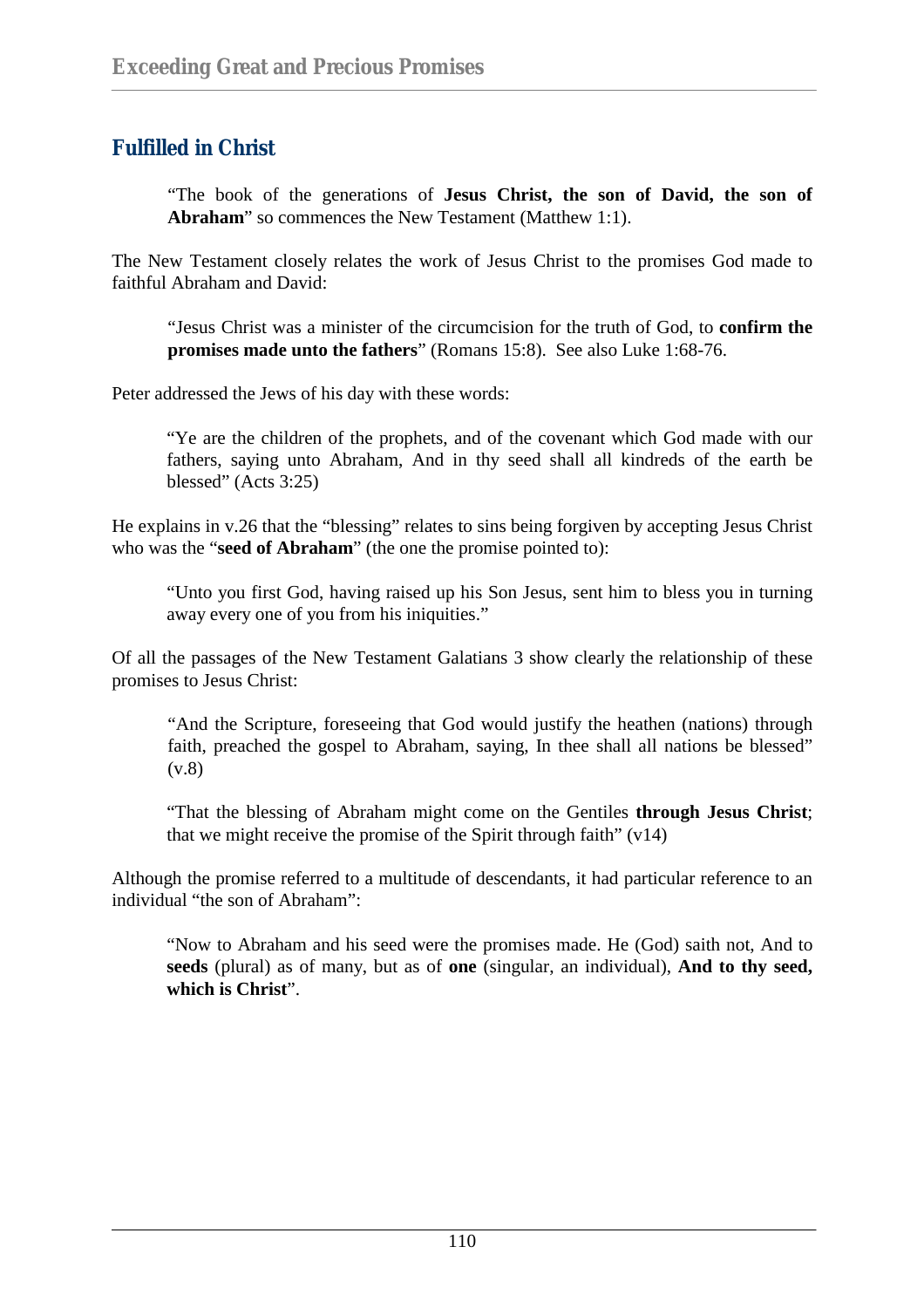The promise had a particular fulfillment in Jesus Christ, as the means by which others through faith would be heirs of the same promise (see v.26-29)

"For ye are all the **children of God by faith in Christ Jesus**" (v.26)

"For as many of you as have **been baptised into Christ have put on Christ**" (v27)

"And **if ye be Christ's**, then are ye **Abraham's seed and heirs according to the promise**" (v.29)

Before the Lord Jesus Christ was born Isaiah prophesied (Isaiah 9:6-7):

"Unto us a son is born... of the increase of his government and peace there shall be no end, **upon the throne of David and upon his kingdom**, to order it, and to establish it with judgment and with justice from henceforth even for ever".

This aspect of the promise to David was announced to Mary by the angel Gabriel:

"...thou shalt conceive in thy womb, and **bring forth a son**, and shalt call his name JESUS. He shall be great, and shall be called the Son of the Highest (cp. 2 Samuel 7:14); and the Lord God **shall give unto him the throne of his father David**; and he shall reign over the house of Jacob for ever" (Luke 1:31-33)

Clearly then both the promises to Abraham and David find their fulfillment in Jesus Christ.

# **Fulfilled in the Kingdom of God**

Summarising the promises, we see that the promises to Abraham relate to:

- a seed
- a land

whereas the promise to David spoke of a **king**.

The land of Israel was clearly spoken of and Abraham was told that he and his seed would **inherit it forever**. He died without receiving his inheritance (Acts 7:5; Hebrews 11:13). But we are told that those who are baptised into Christ become joint-heirs with Abraham and Christ (Galatians 3:27-29). In other words, they will inherit it at the same time as Abraham (see Hebrews 11:39-40).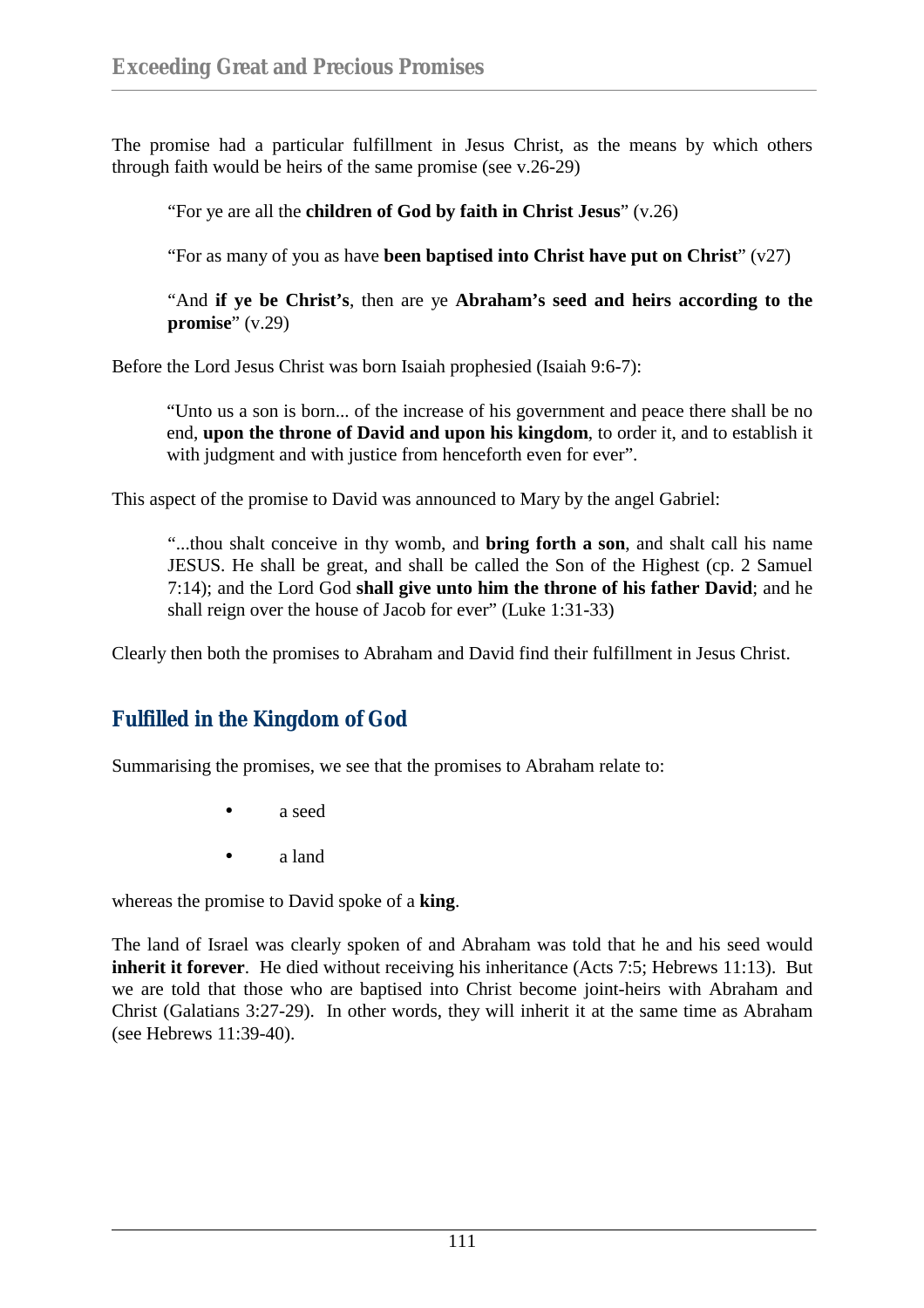Abraham is dead (Hebrews 11:13)! If he is to receive the promise **he must be resurrected**. Jesus taught that Abraham would be raised from the dead (Matthew 22:30-32). He said to others "Ye shall see Abraham... in the Kingdom of God and you yourselves thrust out" (Luke 13:28).

David is dead. If his throne is to be established **before him** (i.e. in his presence) **David must also be resurrected**.

Psalm 16:9-10 states

#### "...**My flesh also shall rest in hope**".

The hope of resurrection - v.10

"For thou wilt not leave **my soul** in hell; neither wilt thou suffer **thine Holy One** to see corruption".

Two resurrections are spoken of: Jesus (God's Holy One) and David's own resurrection.

When will the promises be completely fulfilled? Not until Jesus Christ reigns on earth as king on the throne of David.

This is referred to in the Scriptures as **the restored kingdom of Israel** (see Acts 1:6). Jesus will come again (Acts 1:11) to fulfill all the promises God has made (Acts 3:19-21).

#### **CHRIST IS COMING TO REIGN ON EARTH**

## **Christ Will Return Literally and Visibly to the Earth**

(a) Old Testament passages

Psalm 110:1, Jeremiah 3:17; Zechariah 14:4; Job 19:25; Psalm 102:16

(b) New Testament passages

Acts 1:11; Acts 3:20-21; Hebrews 9:28; 2 Timothy 4:1; Matthew 25:31; Revelation 1:7; 1 Thessalonians 1:10; 2:19; 4:15,16; 5:2, 23; 2 Thessalonians 1:7, 10;2:2.

## **Christ is Coming to Re-Establish God's Kingdom On Earth**

Isaiah 2:2-4; 11:4-11; Psalm 72; Daniel 2:44; Acts 1:6;15:16; Revelation 11:15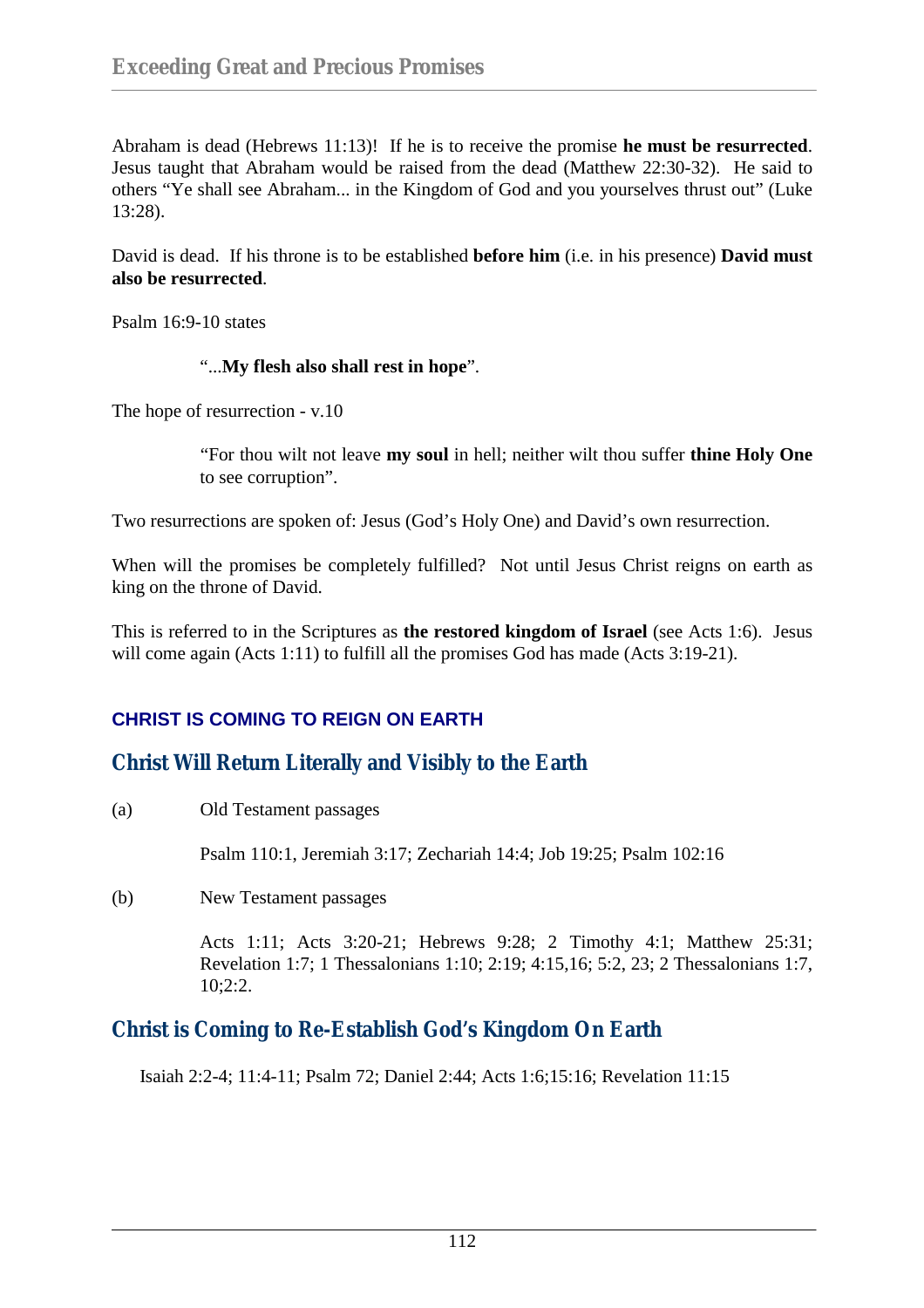## **Christ Will Come as a Thief**

| 1 Thessalonians 5:2     | Christ comes as a thief                     |
|-------------------------|---------------------------------------------|
| 1 Thessalonians 4:15-16 | Resurrection and gathering together to him. |
| 2 Thessalonians 2:1     |                                             |
| 2 Thessalonians 1:10    | Comes to be glorified in his saints.        |
|                         |                                             |

## **Christ Comes as a Thief Before the Battle of Armageddon**

Revelation 16:15-16

## **At the Battle of Armageddon Christ Will be Revealed to the World**

Revelation 1:7; Zechariah 14:9

#### **Details of His Revelation**

| Zechariah 14:2 | Armageddon                                    |
|----------------|-----------------------------------------------|
| :3             | Divine intervention                           |
| $\cdot$ 4      | Great earthquake as Christ and saints come to |
|                | Mount of Olives.                              |
| ٠Q             | The ultimate result.                          |
|                |                                               |

#### **Christ is Going to Establish World Government at Jerusalem**

| Micah $4:1$  | House of Prayer to be established at Jerusalem (Matthew           |
|--------------|-------------------------------------------------------------------|
| :2           | 21:13)<br>World government - one religion - Christ's throne to be |
|              | there                                                             |
| :3           | World-wide government - peace on earth.                           |
| :4           | Family life to be restored                                        |
| Matthew 5:35 | Jerusalem to become city of Great King.                           |

#### **The Basis of the Establishment of this World-Wide Kingdom will be the Return of the Jews to the Land of Israel**

| Ezekiel 37:21 | Regathering                                 |
|---------------|---------------------------------------------|
| :22           | One nation                                  |
| :23           | Turn to God (Zechariah 12:10; Romans 11:26) |
| :24           | Christ to be king (David means beloved)     |
| :25           | Dwell forever in land                       |
| :26           | Have peace                                  |
| :26, 27, 28   | Temple to be built.                         |

## **World-Wide Pilgrimage of People to Worship at Temple**

Isaiah 2:3-4; Jeremiah 3:17; Zechariah 8:20-23; Zechariah 14:16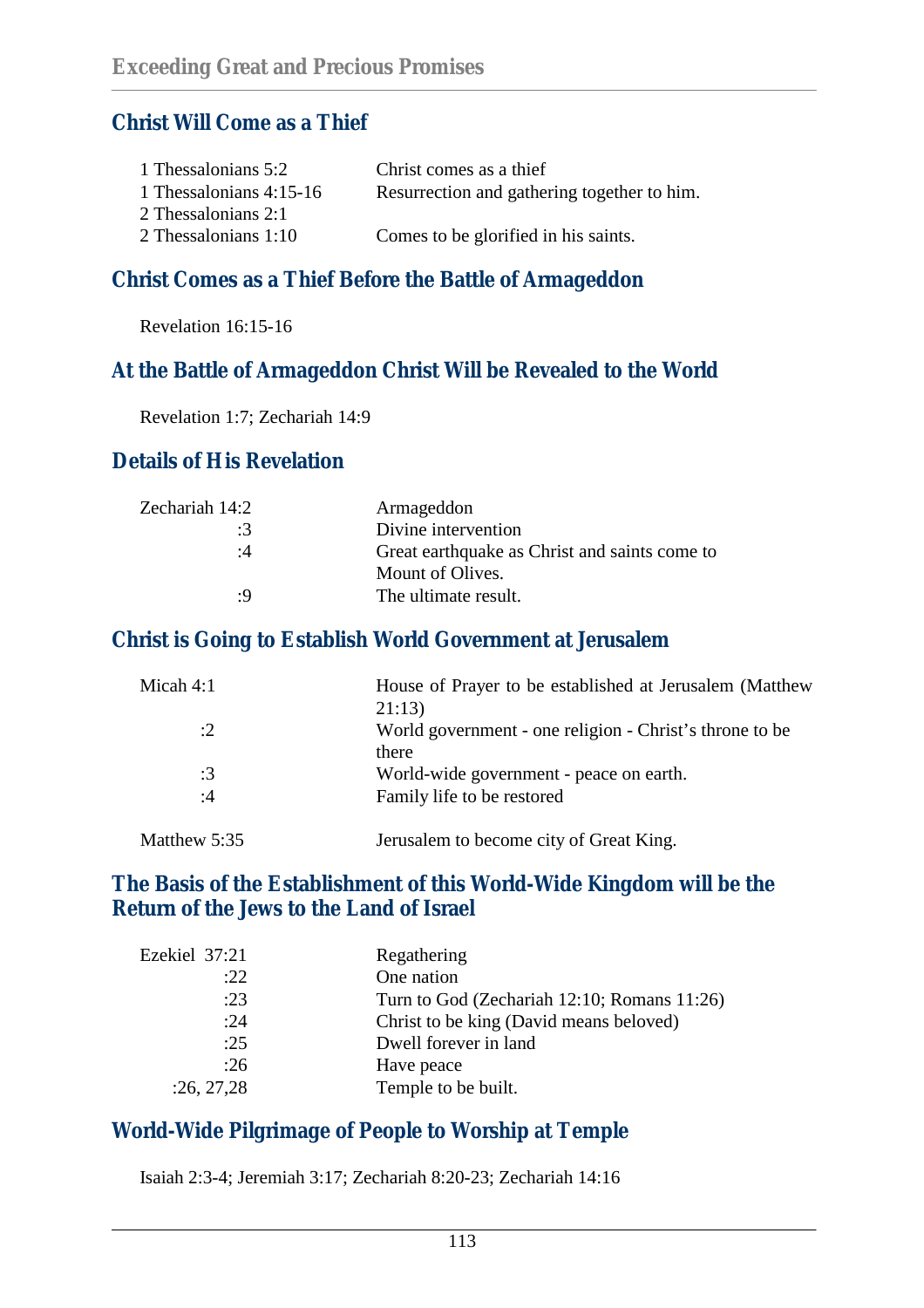### **RESURRECTION AND JUDGEMENT**

## **Gather Together My Saints to Me!**

God intends to resurrect the dead and gather them together with the living, so as to bring all who are amenable to judgment before Christ to dispense justice:

| 1 Thessalonians 4:15 | - Dead and living together meet Christ.         |
|----------------------|-------------------------------------------------|
| 2 Thessalonians 2:1  | - Gathered together to Christ                   |
| Psalm $50:1-5$       | - Saints gathered by one and same call          |
| Matthew 25:32        | - "All nations" gathered together before Christ |
| Luke 17:24-37        | - Gathering within one 24 hour period.          |
| Romans 14:10-12      | - One judgement seat before which all bow.      |
| Hebrews 11:39        | - Dead and living perfected at one time.        |

## **The First Resurrection**

#### **Hebrews 6:2 - FOUNDATION FIRST PRINCIPLE**

Resurrection "anastasis" = "a standing again" of the dead, alive and vigorous. "Anistemi" shows this = "stand up" Acts 1:15; 10:26; 11:28; 13:16; 14:10; Mark 14:60; Luke 4:16; 10:25

**THERE SHALL BE A RESURRECTION** of the righteous Acts 24:15 As pledged by promises to Abraham (Matthew 22:30-32) in which some surely obtain immortality (Luke 20:35-38). Christ himself preached it. (Matthew 22:30-32, Mark 12:25-26; Luke 20:35) So did the apostles (Acts 4:2; 17:18; 23:6; 24:21; 1 Corinthians 15:3-4,11-12)

## **Denial of the Aionion Resurrection is Error**

This denies fundamental truth (1 Corinthians 15:12-18), which testifies to ignorance (Matthew 22:29). Claim it is past will overthrow faith (2 Timothy 2:18)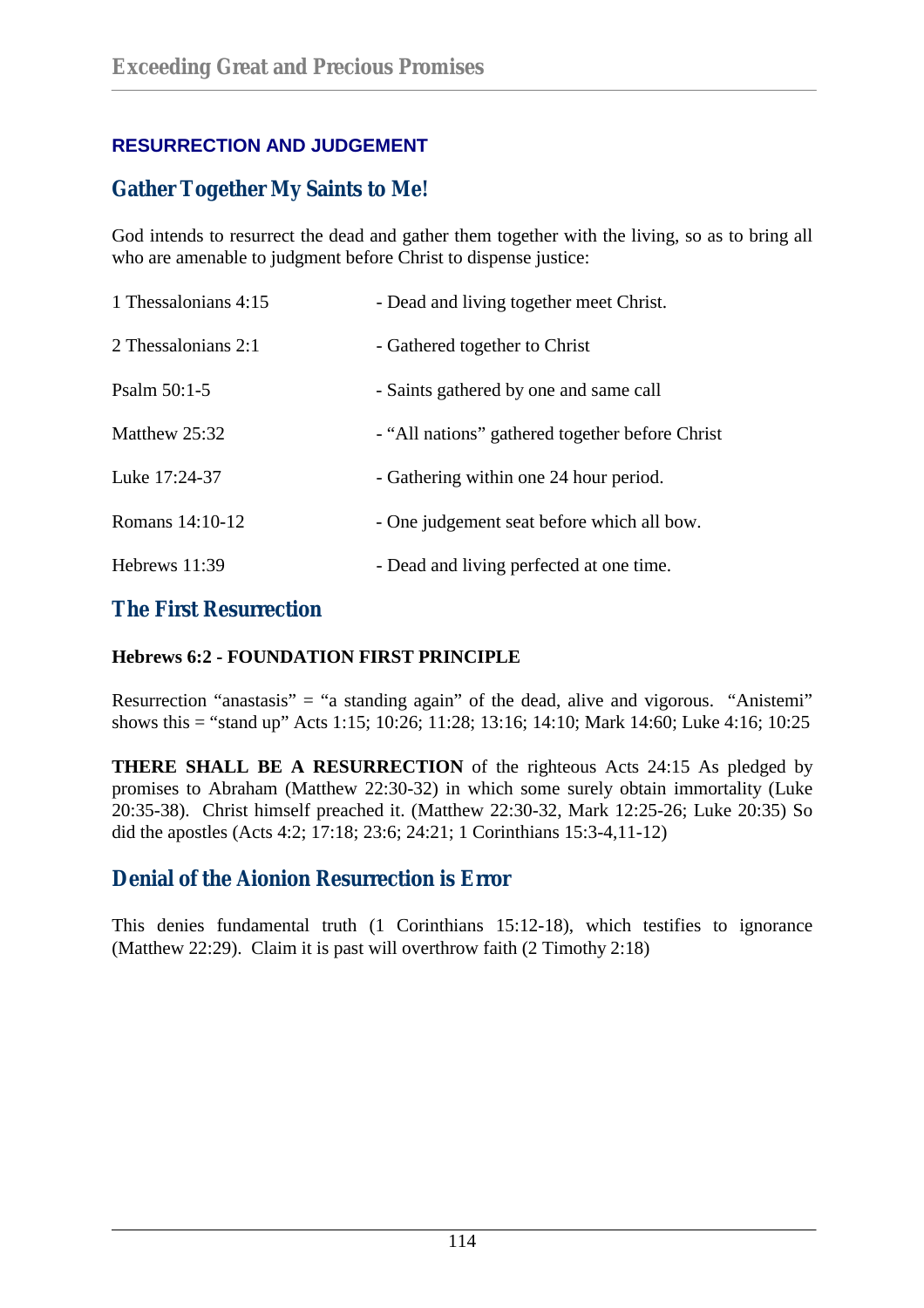# **God Demonstrated in Christ Both Resurrection and His Power:**

Christ raised dead girl by touch (Mark 5:41) Christ raised dead man by word alone (Luke 7:14, John 11:43) God raised Christ in evidence of might (Ephesians.1:19-20) Christ first to rise, as prophets and apostles testify (Acts 26:22-23) Christ firstfruits, implying harvest (1 Corinthians 15:20; Colossians 1:18, Revelation 1:5) God's dead awakened (Isaiah 26:19) Former bodily existence restored (Job 19:25-27)

# **Reasons for the Resurrection of Those Sleeping in Christ**

Ransomed in foretaste of death's own destruction (Hosea 13:14) Their dead reckoned sleep (1 Thessalonians 4:16) Made alive because in Christ (1 Corinthians 15:20-22) Made alive forever because of faith (John 11:25-26) Given life because they have done good (John 5:28-29) Raised to receive recompense (Luke 14:14)

Both just and unjust raised (Daniel 12:2; John 5:29; Acts 24:15) Resurrection object of desire to faithful (Philippians 3:10-11) Is bettered by suffering (Hebrews 11:35) This resurrection at Christ's coming (1 Corinthians.15:23) At last day (John 11:23-26; 6:39, 40, 44, 54) This is the "first resurrection" (Revelation 20:5-6)

# **God, the Judge of All**

A judgement of all responsible to obey Gospel, will take place immediately before millennium begins. This is fundamental of Gospel (Hebrews 6:2)

# **God Himself is Judge of All**

He will judge world in righteousness (Psalm 9:7-8; 96:10; 1 Samuel 2:10, 1 Chronicles 16:33, Hebrews 12:23)

# **God has Appointed Christ to Judge over Men**

In day when world judged by him (Acts 17:31) To son of Man all judgement given (John 5:22,27) As judge of living and dead (Acts 10:42, 2 Timothy 4:1) To expose secrets of hearts (1 Corinthians 4:5; Romans 2:16) We all stand before Christ's judgment (Romans 14:10; 2 Corinthians 5:10) This judgment integral to preaching Gospel (Romans 2:16)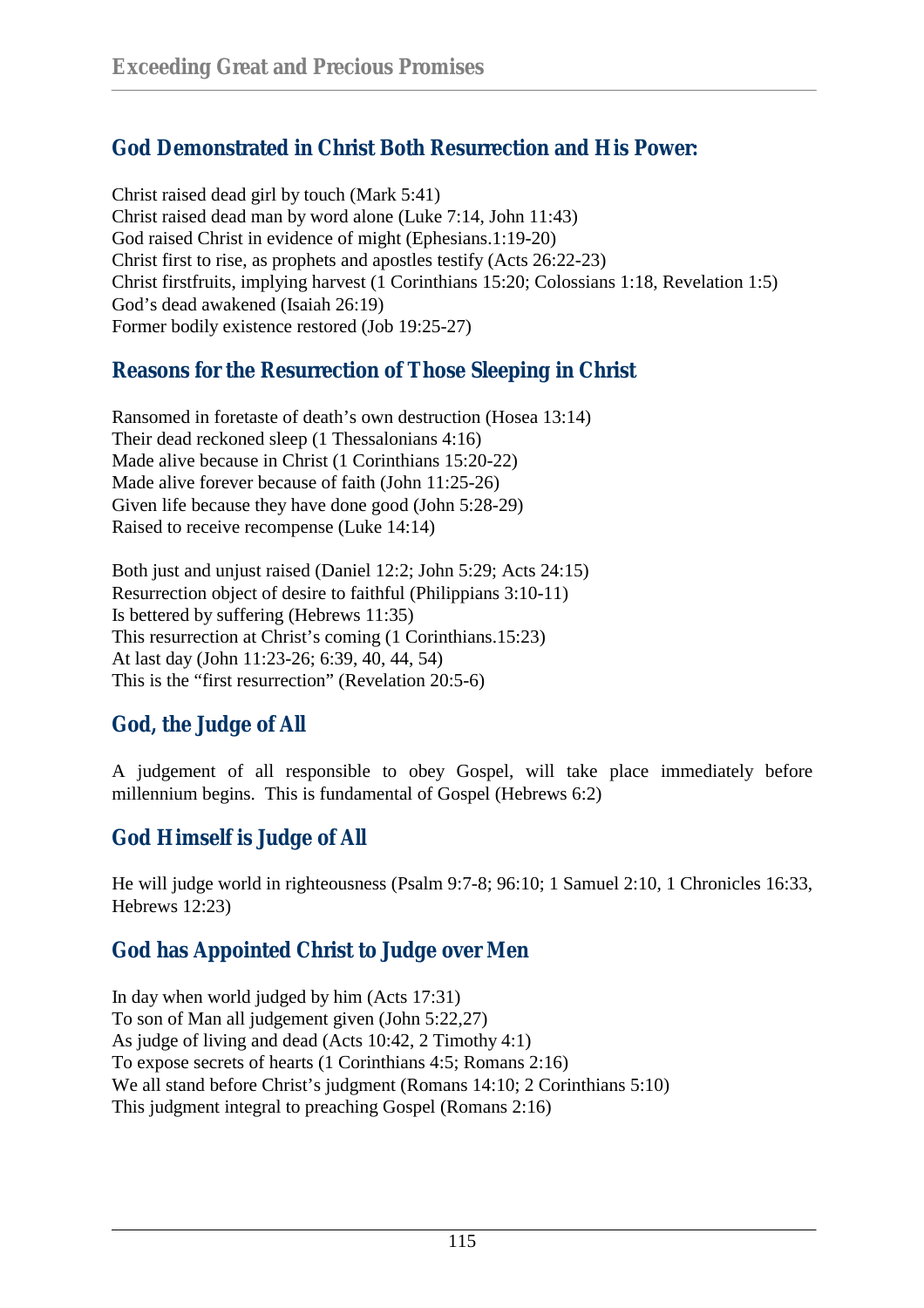## **The Time of Judgement**

All who have undergone probation, or known Truth from creation to 2nd advent are related to AIONION Judgment (Hebrews 6:2), so called because it will determine who enters Aionion blessings, and because it immediately precedes Millennial AION.

## **Time of Aionion Judgement Fixed as:**

At Christ's 2nd advent (Matthew 24:42-51; Luke 12:42-46; 1 Corinthians 4:5; Jude 14; 2 Timothy 4:1; Matthew 25:1-13; 19-30; Luke 13:24-30; Matthew 7:21-23; 13:24-29; 22:1-14; Luke 19:12-26; Matthew 16:24-27) At the last days (John 12:48)

When the dead are raised (Acts 17:31; John 5:25-29; Revelation 11:18)

When righteous are rewarded (Matthew 7:22; 24:50; Luke 12:46; John 12:48; Acts 17:31-32; Romans 2:5-16; 2 Peter 2:9; 3:7; Jude 6,14)

The day of Christ (1 Corinthians 1:8)

## **Those Who are to be Judged**

Both living and dead, both obedient and disobedient participate jointly:-

**Both living and dead to be judged** (Acts 10:42; 2 Timothy 4:1; 1 Peter 4:5) jointly (Acts 24:15; Luke 13:27-30)

# **Righteous and Wicked Appear Together:**

Virgins converse together (Matthew 25:1-13) Good and wicked servants examined in sight of each other, and before Christ (Matthew 25:19-30; Luke 19:12-26) "Sheep" and "Goats" separated out of one company (Matthew 25:31-46) Well-doers and evil-doers judged in one "day" (Romans 2:15-16; Luke 10:12-14; 11:31-32; Jude 15) Wicked protest as righteous enter kingdom (Matthew 22:1-14) Both "just" and "unjust" judged at 2nd advent (Matthew 12:36-42)

## **All Responsible by Knowledge are Arraigned:**

God, a great king, whose commands are law to all (1 Timothy 6:15) Gospel message command to obey (Acts 17:30, 1 Peter 4:5; Psalm 105:7-9) Refusal to obey Gospel in repentance and baptism is sin-Unrepentant Romans 2:1-5 Felix trembled Acts 24:25 Disobey Gospel 2 Thessalonians 1:7-9 Rejecters judged John 12:48 Unbelievers condemned Mark 16:15-16 Sin remains John 9:39-41 Sin manifest John 15:21-24 Caiaphas raised Matthew 26:64 Caiaphas raised Mark 14:62 Unrepentant judged Acts 17:30-32 Baptism commanded Acts 10:48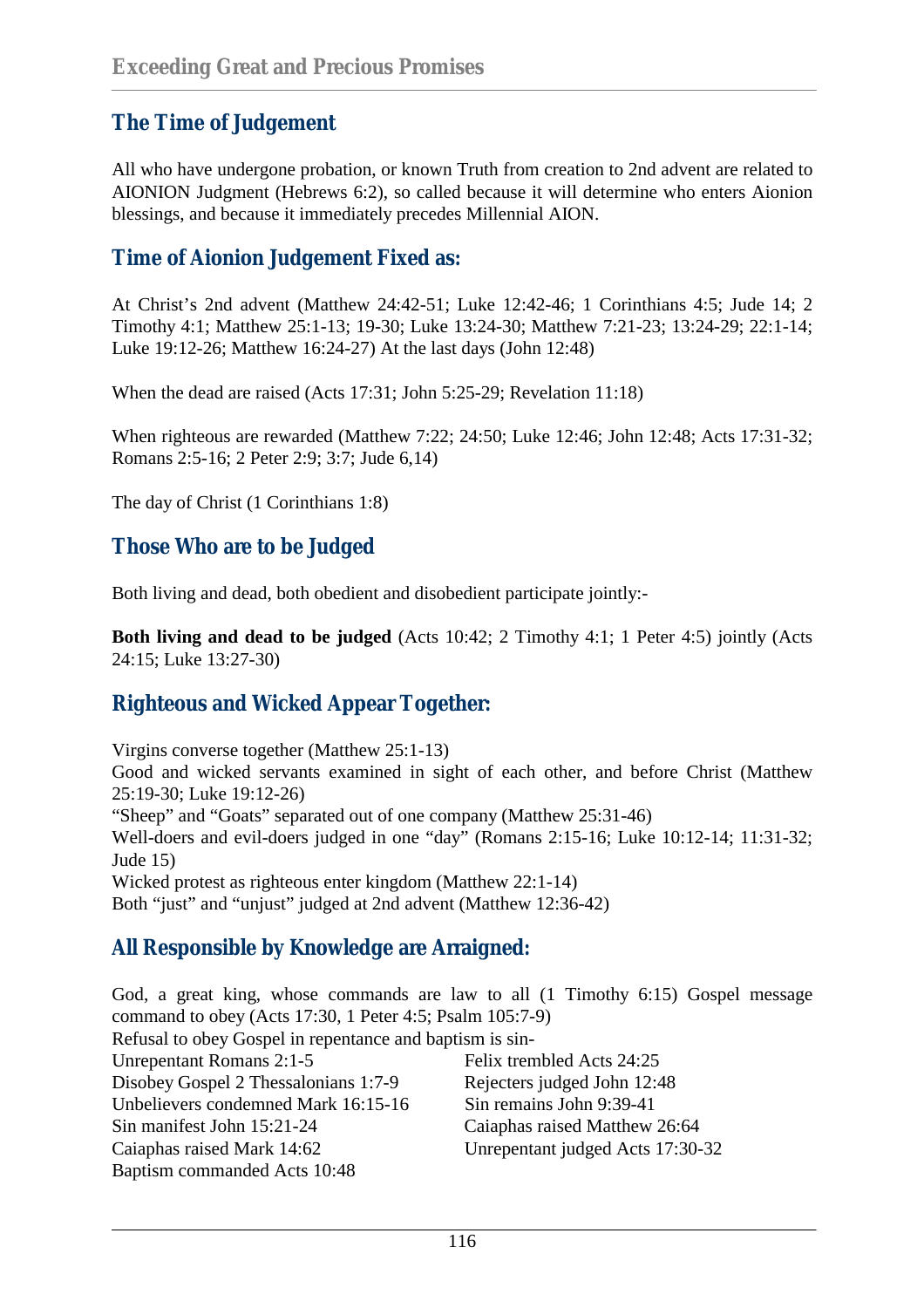# **What God Will Bring into Judgement**

We will be judged for deeds, good or bad - Romans 2:1-11; John 5:25-29; Matthew 25:19-30; 25:31-46; 7:21-23; 13:24-42; Matthew 19:12-26; 24:42-51; Jude 6,15; Luke 12:40-46; Ecclesiastes 12:13-14 Judged for belief or rejection of Word of God - John 12:42-48; Matthew 12:36-42; Luke 10:12-14; 11:13-32; John 5:22-24; 2 Thessalonians 1:6-10; Mark 8:38; Luke 9:26; 8:16-18. Judged for repentance or refusal to repent - Acts 17:30-32; Romans 2:4-5; Matthew 12:41; Luke 10:12-13;11:32 Judged for our words - Matthew 12:36-37; 2 Timothy 2:17; James 1:22-26; Luke 12:1-3; 2 Peter 2:1-3,9. By judgment secrets brought to light - 1 Corinthians 4:5; Romans 2:5-16; 1 Timothy 5:24-25; Luke 8:16-18; 12:1-3; Ecclesiastes 12:13-14 We will exact give an account of our deeds - 1 Peter 1:5; Romans 14:12; Matthew 12:36; Hebrews 13:7; Luke 16:2; Matthew 25:19-30; Luke 19:12-26

## **Children of Christadelphian Parents**

Reckoned "holy" 1 Corinthians 7:14

In both 1st Exodus (Exodus 12:37) and 2nd (Isaiah 49:22; 60:4) children accompany parents to judgment. So in Christ's exodus (Luke 9:31) of which 1st exodus is model (1 Corinthians 10:6,11; Hebrews 12:18-25)

Principles of God's care of our children - not condemned for parents' sins (Deuteronomy 24:12-22; Ezekiel 18:1-4,20) unless children also hate God (Deuteronomy 5:9)

Yah cares for children of rebel parents Numbers 14:29-31; Deuteronomy 1:39

Children of rebel Israelites perish only when they refuse to flee from parents to Yah (Numbers 16:23-33; Ezekiel 9:6 cf. 18:1-4,20,23; 2 Chronicles 36:14-17; Ezra 9:6-9; Nehemiah 9:30-35; Isaiah 9:13-17)

Children of rebel parents who flee to Yah are saved (Numbers 16:23-33; 26:9-11)

Yah is father to fatherless Psalm 68:5; 10:14 and their protector Psalm 72:4; 146:9, commanding Israel to protect them Exodus 22:22; Deuteronomy 10:18; 14:29; 16:11,14; 24:17,19,20,21; 27:19; Psalm 82:3

Able to do above all we ask or think Ephesians 3:20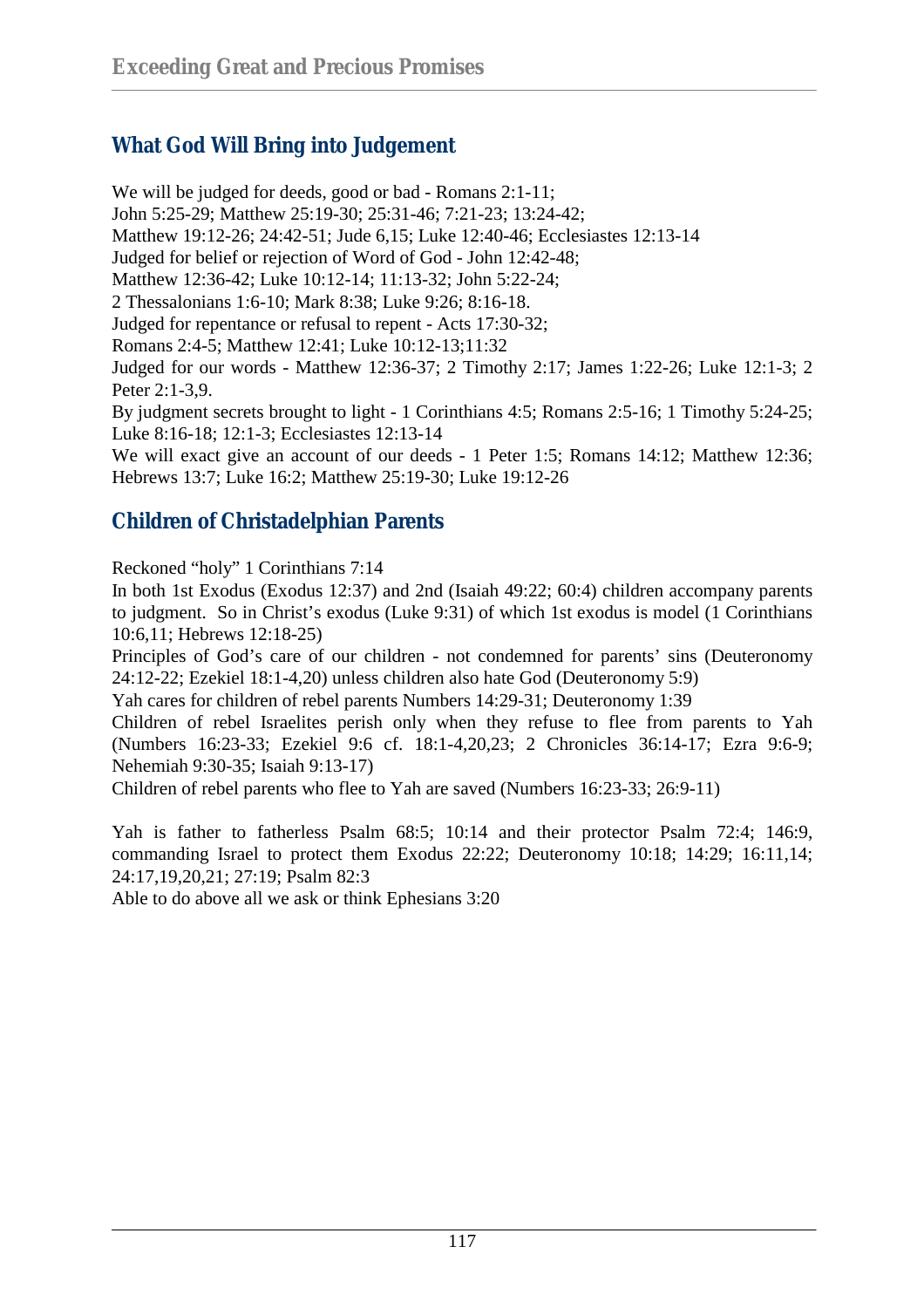## **CHRIST'S RETURN AND OUR RESPONSIBILITY**

# **The Second Coming of Christ**

There are literally hundreds of references in the Bible to the second coming of Jesus Christ. This shows that it is a vital part of God's plan which we cannot overlook.

After Christ's resurrection, he was seen by the disciples for "forty days and was speaking of the things pertaining of the kingdom of God" (Acts 1:5)

They asked him in v.6: "Lord, wilt thou **at this time** restore the kingdom to Israel?"

They hadn't grasped that he was to go into heaven in order to **receive title to the kingdom and then return**. He therefore tells them in v.7. that only God knows the time for the establishment of the kingdom.

They then watched him being taken from their sight into heaven. Though they did not know how long he would be away, two angels assured them of his return:

> "Ye men of Galilee, why stand ye gazing up into heaven, **This same Jesus**, which is taken up from you into heaven, **SHALL SO COME** in like manner as ye have seen him go into heaven" (Acts 1:11)

The last book of the Bible confirms his return:

Behold, he cometh with clouds; and every eye shall see him, and they also which pierced him..." (Revelation 1:7)

Peter declared:

"...the times of refreshing shall come from the presence of the Lord; **and he shall send Jesus Christ** ...whom the heaven must receive **UNTIL** the times of restitution of all things" (i.e. the kingdom of God) (Acts 3:19-21)

In 1 Thessalonians 4:15-17 we see that when Christ returns he will firstly raise the dead in Christ.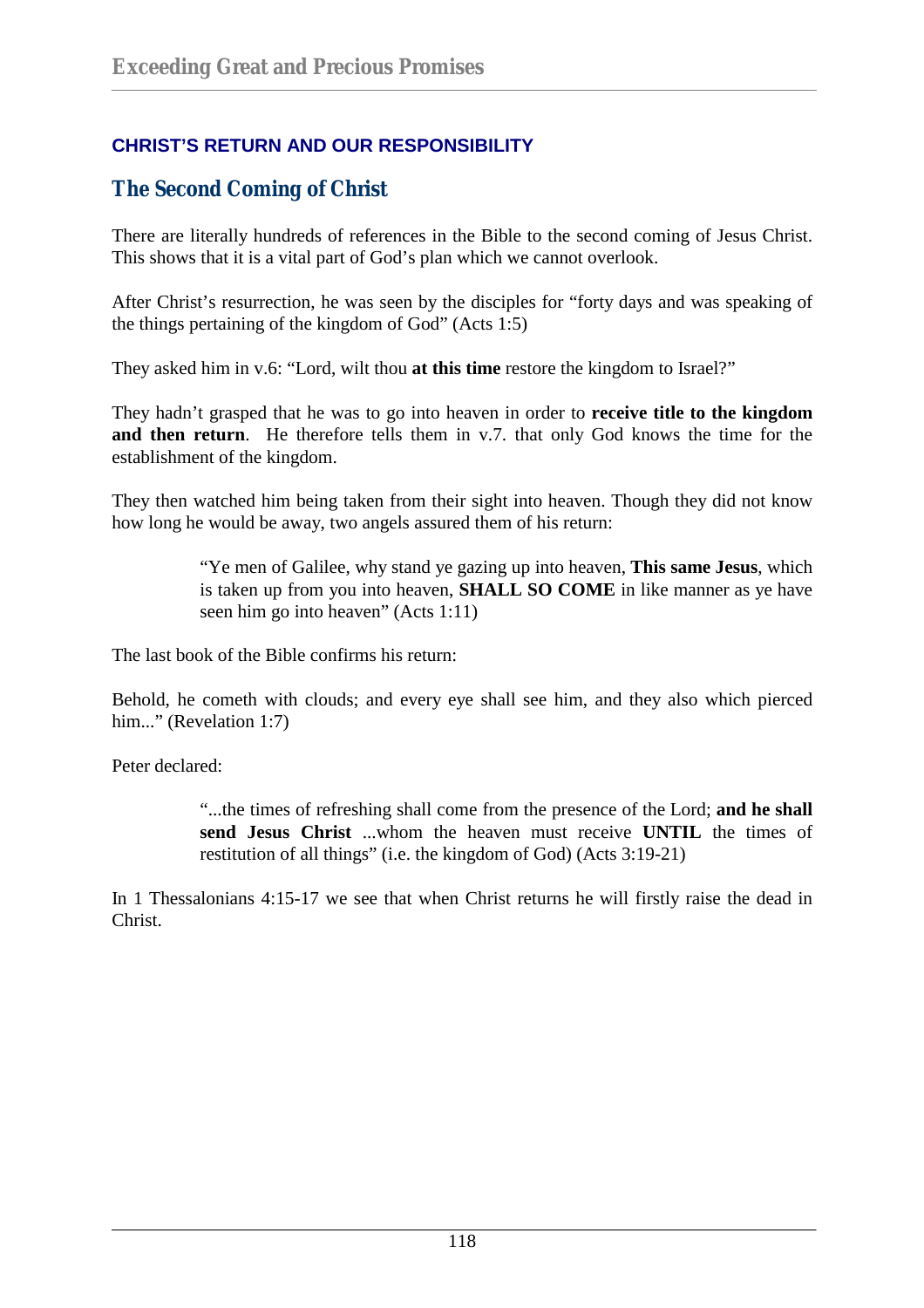## **Resurrection the Gateway to Life**

Jesus Christ died, was buried and rose again the third day (1 Corinthians 15:3-4). He declares:

> "I am he that liveth, and was dead; and behold, I am **alive for evermore** and have the keys of death and hell" (Revelation 1:18)

All men sin and die and were it not for Jesus Christ they would remain forever dead without hope (read 1 Corinthians 15:16-21). There is an order of resurrection:

- (i) Christ
- (ii) those who are Christ's at his coming (1 Corinthians 15:23)

The doctrine of the resurrection is clearly taught in both Testaments. The prophet Daniel states:

> "**Many** of then that sleep in the dust of the earth **shall awake**, some to everlasting life, and some to shame and everlasting contempt" (Daniel 12:2)

Also look at Isaiah 26:14 and contrast it with v.19. Resurrection for some is clearly taught.

Jesus spoke of a coming day of resurrection:

"The hour is coming, and now is, when the dead shall hear the voice of the Son of God; and they that hear shall live...all that are in the graves shall hear his voice, and **shall come forth**; they that have done good, unto the resurrection of life; and they that have done evil, unto the resurrection of damnation" (John 5:25,28,29)

Resurrection was the hope of both Abraham and David, and will be the only way they can receive the promise God made to them. In John 11 we have a moving account of the resurrection of Lazarus. In v11;13 Lazarus is spoken of "as sleeping" - this is the Scriptural term for those who die having the hope of resurrection. Martha, a sister of Lazarus, confesses her faith in Jesus (vv21-22). Jesus tells her Lazarus will rise again (v23). Her response is a confession of her understanding of the resurrection "at the last day" (v25). Jesus tells Martha (vv25-26) **that HE IS THE RESURRECTION AND THE LIFE** - those who die believing in him will not remain dead eternally. As a demonstration of this he raised Lazarus from death (vv43-44). Truly he holds "The keys of death and hell" (Revelation 1:18).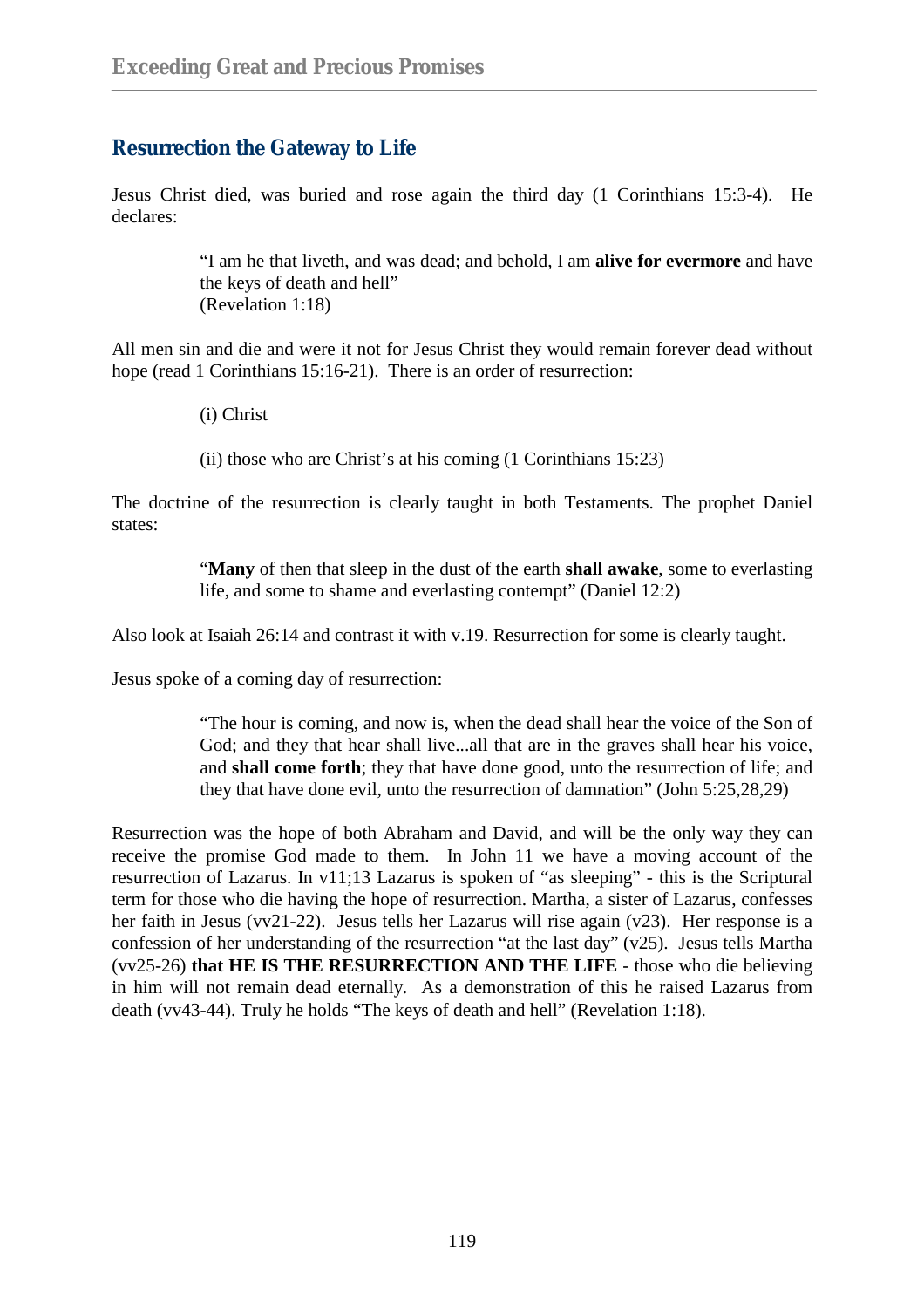# **Judgement and Reward**

When Christ returns he firstly raises the **responsible dead** and judges them. (2 Timothy 4:1- 2)

We already saw in Isaiah 26 and Daniel 12 that **not all** the dead are raised. Those who are responsible (i.e. **answerable**) to God's judgment are raised. (see Romans 2:6-16) Verse 16 points out they are **judged according to the gospel**. Both 1 Corinthians 15 and 1 Thessalonians 4 speak of "the dead in Christ" being raised. Why?

God will not judge someone as being unworthy of something he knew nothing about. That judgment is on the basis of the gospel, is again clearly shown in John 12:47-48 - they will be **judged according to the word**.

Christ is the Judge (John 5:22) because being son of man he knows that which tempts man (John 2:25).

There will be a bar of judgement before which the accountable must stand. The secrets of their hearts will be revealed (Romans 2:16, see also 1 Timothy 5:24). We must give a personal account before the Judge. (Romans 14:12)

Having been bodily raised (there is no other type of resurrection) they will **receive through the body** ("in body" 2 Corinthians 5:10) according to their deeds. (2 Corinthians 5:10; Romans 2:2,6) This means that sentence, or acquittal, will be the result.

The reward for the acquitted is eternal life. (Romans 6:23; 1 Corinthians 15:52-54; 2 Timothy 4:6-8) These will be united with the Lord Jesus Christ. (Revelation 19:7)

The rejected will be sent from the presence of Jesus Christ **in anguish** ("weeping and gnashing of teeth" - see Luke 13:28). For them is reserved the second death. (Revelation 20:6)

All of these passages relate to a personal judgement, but God will also judge the world because of its wickedness:

> "God has appointed a day in which he will **judge the world in righteousness** by that man whom he has ordained, whereof he has given assurance unto all men in that he has raised him from the dead." (Acts 17:31)

> "...for when thy judgments are in the earth, the inhabitants of the world will learn righteousness." (Isaiah 26:9)

This global judgement will follow the personal judgement. Peter says:

"Judgement must begin at the house of God." (1 Peter 4:17-19)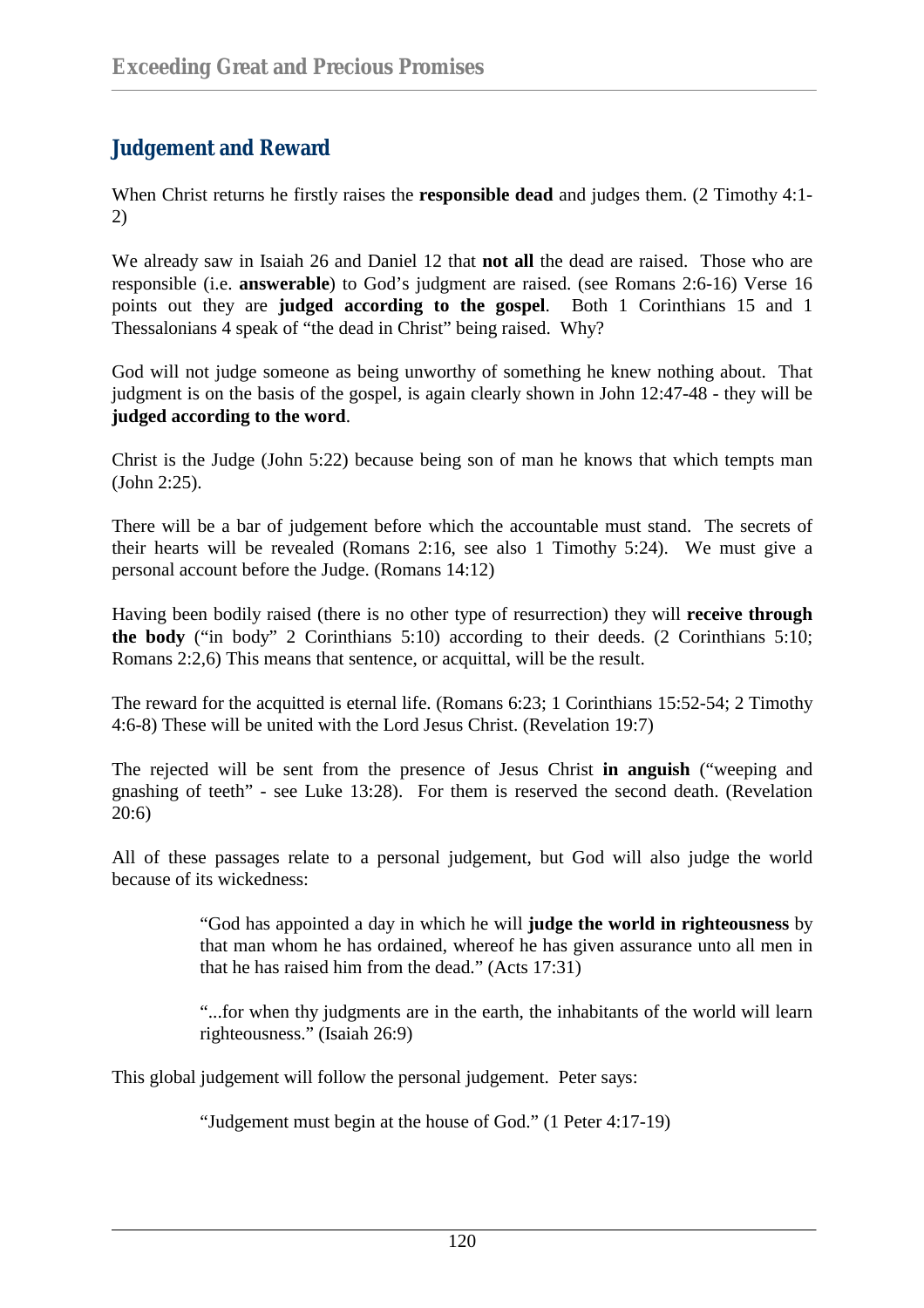# **The Kingdom of God**

God's purpose with the earth is to fill it with His glory. (Numbers 14:21) The return of Jesus Christ is essential to achieve this result.

He is to be the King on the throne of David. (Luke 1:32; Isaiah 9:7) Those judged worthy will rule with him. (Matthew 19:28; Revelation 5:9-10)

The nations, unaware of his return (1 Thessalonians 5:2-3), prepare for war. (Joel 3:9) The Bible speaks of Russia's moves for world conquest in Ezekiel 38. The great battle of Armageddon will be God's means of disciplining the nations. (Revelation 16:14-16)

The ownership of Jerusalem will be a key factor in initiating this war. (Zechariah 12:2-3) All nations will be drawn into the land of Israel to settle the issue. (Zechariah 14:2) The result will be the outpouring of God's fury (Ezekiel 38:18) and his exaltation in the eyes of the nations. (Ezekiel 38:16,25; Revelation 19:15)

God will **destroy those who would destroy the earth** (read carefully Revelation 11:18). This is described as a sacrifice in which the justice of God in His vengeance upon the nations is acknowledged. (Ezekiel 39:17,19)

Daniel spoke of the overthrow of a great image by a stone as representing the overthrow of the kingdoms of men by the kingdom of God:

> "In the days… shall the God of heaven **set up a kingdom which shall never be destroyed**… it shall… consume all these kingdoms, and it shall stand for ever." (Daniel 2:44)

> "The kingdoms of this world are become the kingdoms of our Lord, and His Christ." (Revelation 11:15)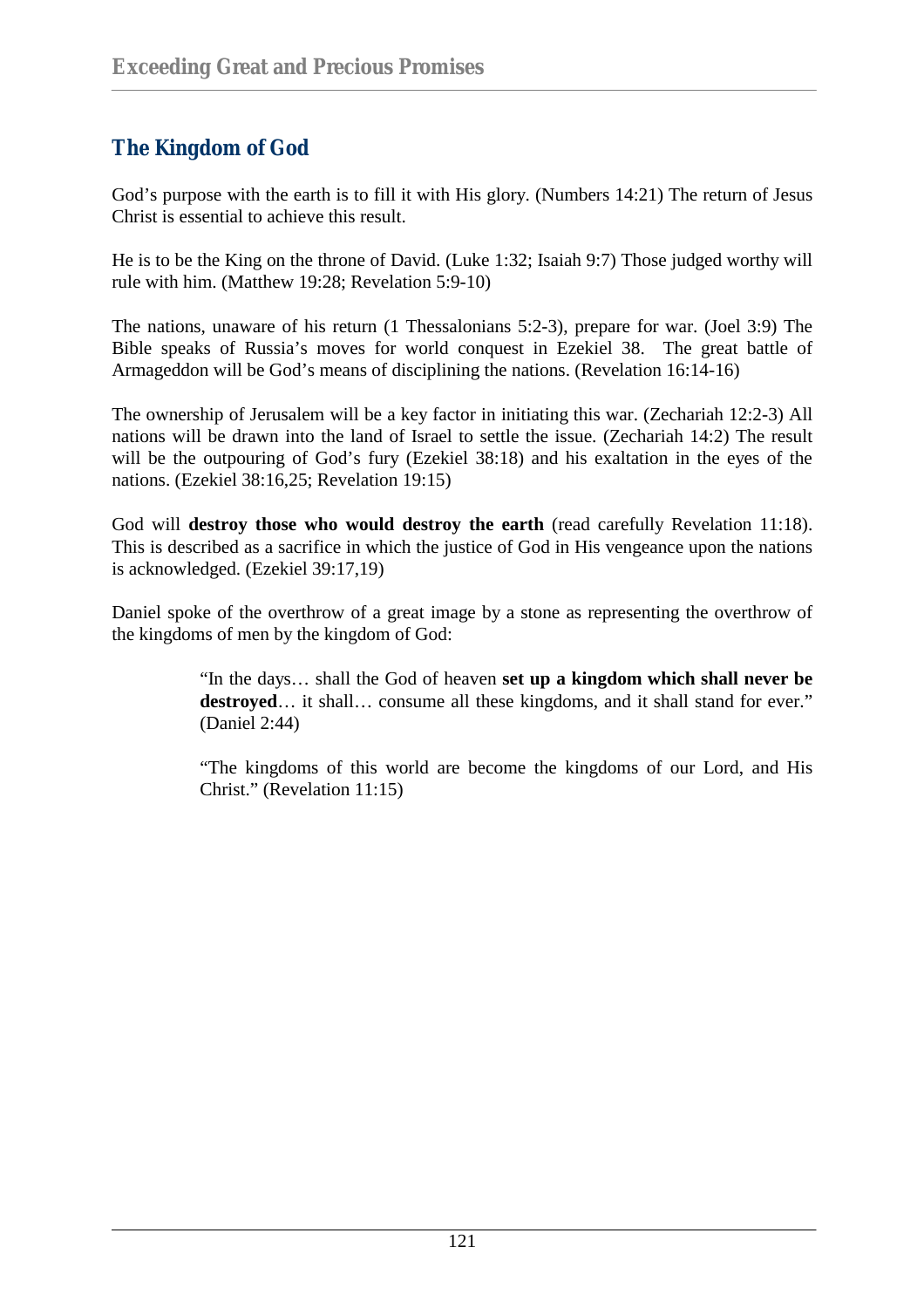The duration of the kingdom is spoken of as a thousand years. (Revelation 20:4,6) Jerusalem will be the governmental centre of the world. (Micah 4:2)

A temple will be built at Jerusalem for the nations to worship there ("a house of prayer for all people" - Isaiah 56:7) and the nations will be called to come up and worship. (Zechariah 14:16) If they do not respond to this decree they will be punished. (Zechariah 14:17-19) Most will willingly respond:

> "Come let us go up ... to the house of the God of Jacob; and **He will teach us of His ways**, and we will walk in His paths: for the law shall go forth of Zion, and the word of the Lord from Jerusalem." (Micah 4:2)

The economies of the nations will be adjusted to a rural basis

"They shall beat their swords into plowshares and their spears into pruninghooks; nation shall not lift up sword against nation, neither shall they learn war any more." (Micah 4:3-4)

In that day God will remove the ignorance of the nations.(Isaiah 25:7-9) The same prophet tells us that **wisdom and knowledge shall be the stability of his times**. (Isaiah 33:6)

The scriptures abound with a picture of the conditions that will exist in the kingdom. Note the following points:

- (i) a rejoicing in Jerusalem and being joyful in the Jews (Isaiah 65:18)
- (ii) a just and equitable rule for all classes of society (Psalm 72:2,12,13)
- (iii) lasting and true peace (Psalm 72:3,7)
- (iv) increased life expectancy (Isaiah 65:20)
- (v) a secure inheritance (Isaiah 65:21-22; Micah 4:4)
- (vi) an abundance of food (Psalm 72:16)
- (vii) godly reverence and continual prayer (Psalm 72:5,16)
- (viii) these conditions are summarised **as all nations being blessed in Christ** (Psalm 72:17)
- (ix) the result is the purpose for which the kingdom was established "the earth filled with God's glory." (Psalm 72:19)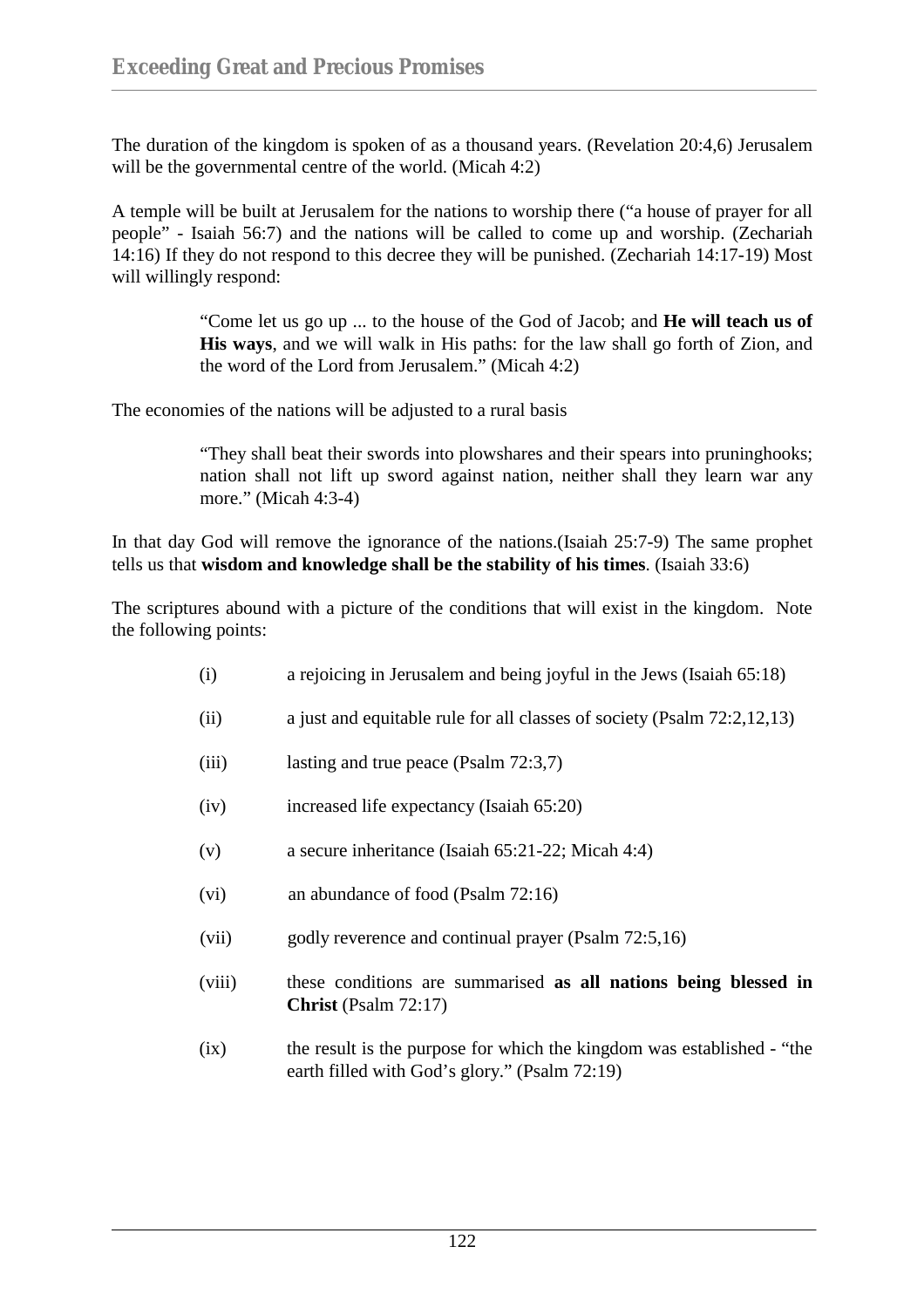A glorious picture of the results of the kingdom is seen in Revelation 21. Just a few of its expressions are listed below:

> "And God shall wipe away all tears from their eyes; and there shall be no more death, neither sorrow or crying, neither shall there be any more pain: for the former things are passed away." (Revelation 21:4, read also vv23-27)

What a glorious hope the Scriptures offer! What a wonderful privilege to inherit the Kingdom with Abraham's and David's seed, even the Lord Jesus Christ!

# **The Kingdom Restored**

The Kingdom of God was established in the past in Israel - and will be established again in fulfillment of God's promise to David, 2 Samuel 7:10-16.

This promise guarantees:

**To establish both kingdom and throne of David and his "seed" for ever**  (vv 12,13,16)

Bible testimony is clear that the Kingdom of God existed in the past on this earth. In fact, the Kingdom of Israel was the Kingdom of God:

- ! David says that God "hath chosen Solomon my son to sit on the throne of the Kingdom of the Lord **over Israel**" - 1 Chronicles 28:5; 29:23
- ! God warns Zedekiah, King of Judah, "Thou profane wicked prince of Israel… remove the diadem, and take off the crown… exalt him that is low, and abase him that is high... I will overturn, overturn, overturn it; and it shall be no more, until he come, whose right it is; and I will give it him" - Ezekiel 21:25-27
- ! Jesus "shewed himself alive… speaking of the things pertaining to the Kingdom of God… the apostles… asked of him, saying, Lord wilt thou at this time **restore again the Kingdom to Israel**?" - Acts 1:3,6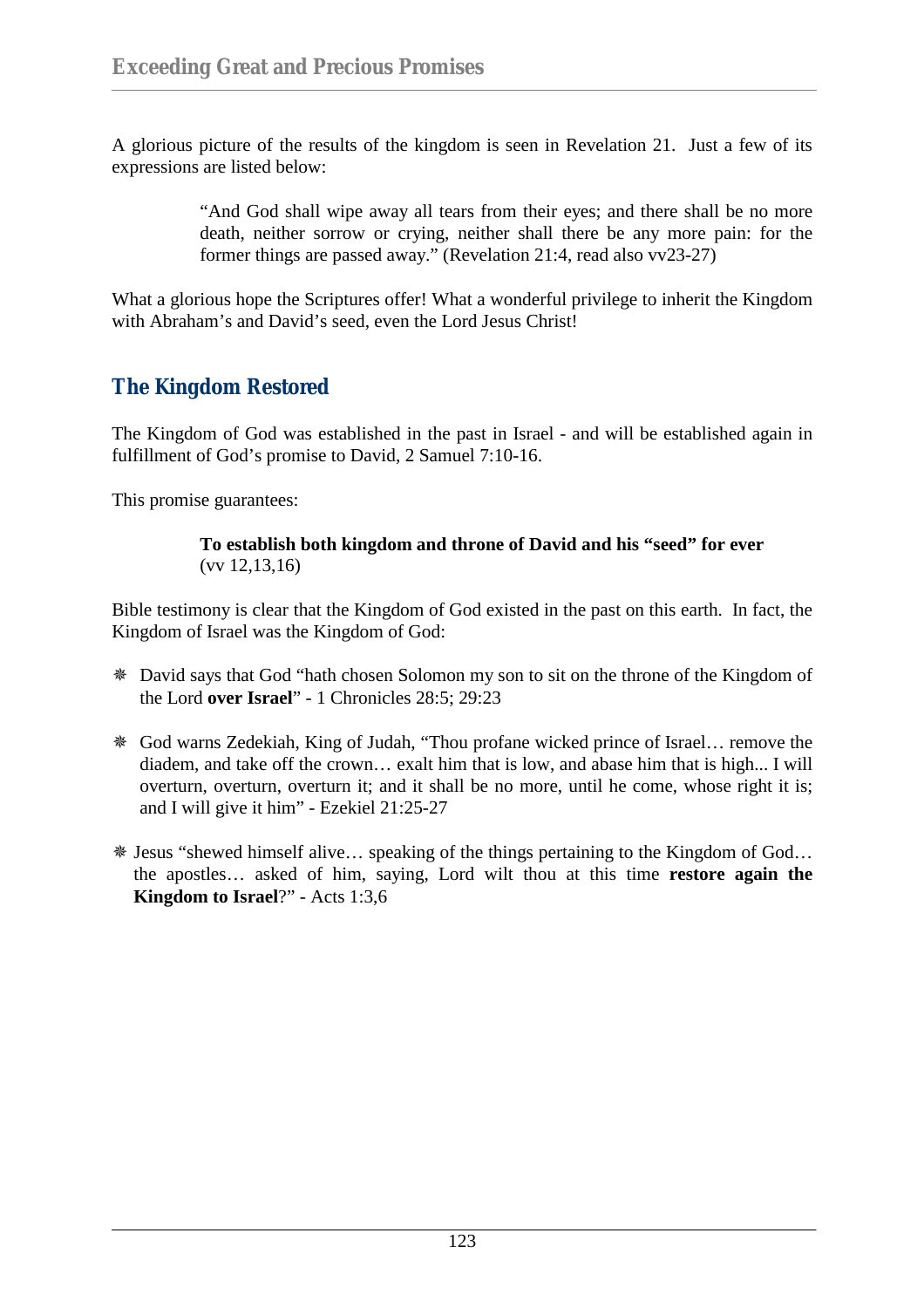When Christ returns and restores the Kingdom of God:

- ! Immortalised disciples of Christ reign as King-Priests with Christ Revelation 5:9-10; 2 Timothy 2:12
- ! Christ blesses all nations Psalm 72; Isaiah 65:16-25; Galatians 3:8
- ! All mankind willingly serves God Micah 4:1-4; Zechariah 8:20-23
- ! The objective of Kingdom to bring all mankind to God 1 Corinthians 15:22-28, will be achieved, so that -
- ! After the millennium, God dwells with men Revelation 21:1-5

It is clear that Christ's coming Kingdom is on this earth because:

- ! God pledges Himself to establish for ever **David's throne and Kingdom of Israel** in the hands of a descendant of David who is **also son of God** - 2 Samuel 7:10-16
- ! **Jesus Christ** is that descendant of David and son of God Luke 1:30-35

As a result of the establishing of the Kingdom of God by Christ:

- ! In the last days, all nations will worship at the Temple of God **in Jerusalem** and receive God's law and word from there - Micah 4:1-4
- ! The inhabitants of many cities and strong nations **will go up to Jerusalem** to pray, and will ally with Israel, God's people - Zechariah 8:20-23
- ! The kingdoms of this world become the Kingdom of God and Christ Revelation 11:15 "And in the days of these kings shall the God of heaven set up a kingdom which shall never be destroyed... and it shall stand for ever" - Daniel 2:44
- ! In these ways, the Bible constantly emphasises that God's Kingdom is in the future to be located here on this earth, just as it was in the past.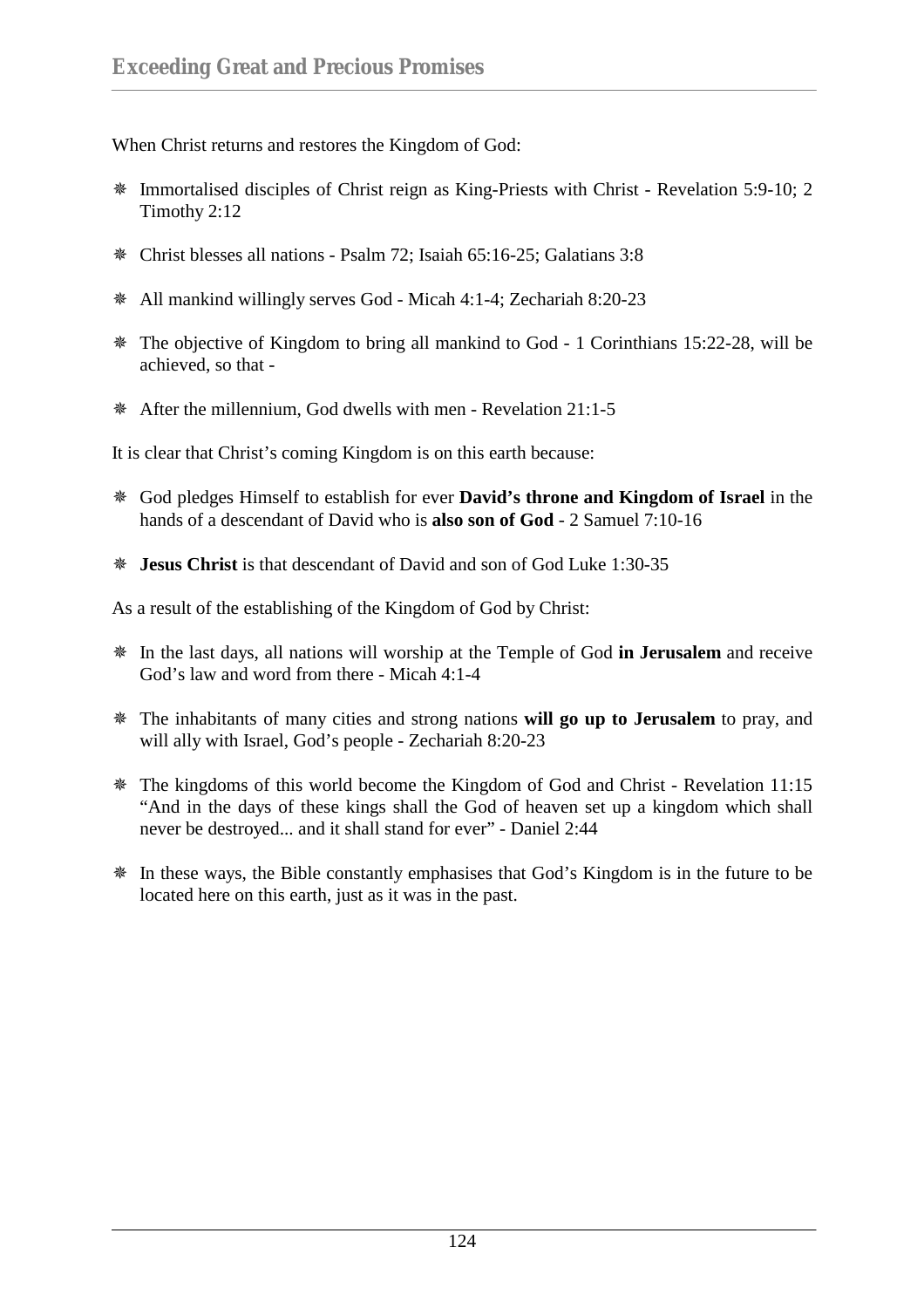# **The Condition of Mankind in the New World Order under Christ**

Isaiah 65:16-25 describes the blessings of mankind under Christ:

| $\bigcirc$ v16    | Former troubles forgotten                                           |
|-------------------|---------------------------------------------------------------------|
| $\bullet$ vvl7-19 | A new world order centred on Jerusalem a source of happiness to all |
| $\bigcirc$ v20    | <b>Sickness and death held at bay</b>                               |
| $\bullet$ vv21-23 | <b>War and rapine</b> will not rob God's people of God's blessings  |
| $\bullet$ v24     | God will hasten to respond to His people's <b>appeals for help</b>  |
| v25               | All nature will be pacified. Hurt and destruction will cease.       |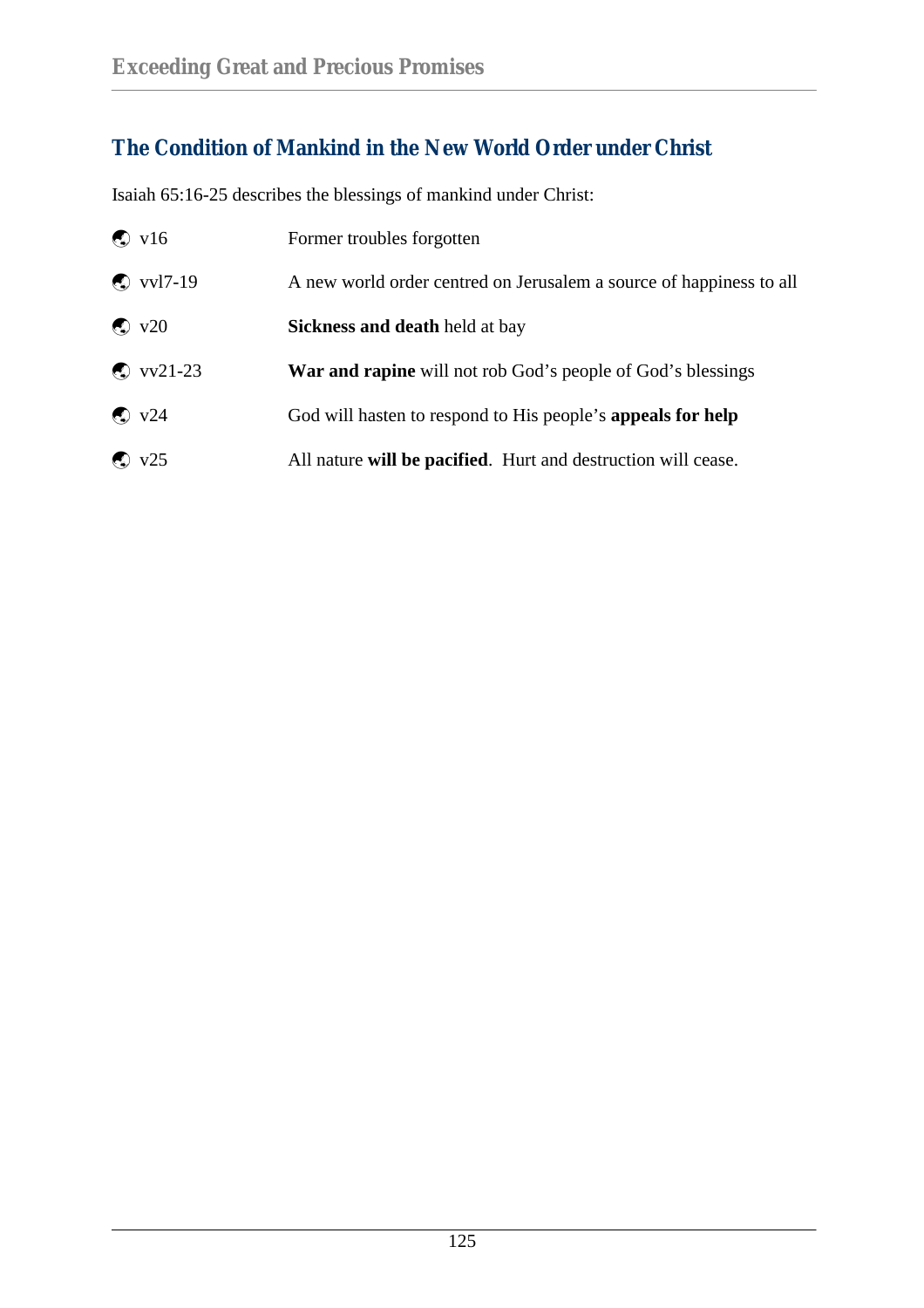# **Christ's Return and Your Responsibility**

Mankind perplexed, in anguish, with no way out - death - Luke 21:25-36

Christ will return to punish wickedness and rescue the world from itself - Acts 1:11; Revelation 1:7; Acts 17:31

This hope comforts true disciples of Christ - 1 Thessalonians 4:15-17; 1 Thessalonians 1:10; 2:19; 3:13; 5:2,23. 2 Thessalonians 1:7; 2:1,8; 3:5

## **Summary of Judgement**

Christ will raise his disciples from death - John 5:25,28; John 11:23-26; Daniel 12:1-3; 1 Corinthians 15:22-23; 1 Thessalonians 4:15-17

All, good and bad, disciples judged by Christ - 2 Corinthians 5:10; Romans 14:12; 1 Timothy 5:24-25; Romans 2:6-16

Faithful rewarded eternal life; wicked punished with eternal death - Daniel 12:2; Romans 2:6- 10; Matthew 25:31-46

# **God Shall Judge in Righteousness**

God the judge of all - Hebrews 12:23

Christ, judge of men appointed by God - Acts 17:31; John 5:27

The criterion for assessment of behaviour - the Word of God - John 12:48. The ecclesia first to be judged - 1 Peter 4:17. All responsible, both living and resurrected, are judged - Romans 2:6-16; 1 Thessalonians 4:16. Both righteous and wicked are arraigned - Matthew 25:31.

All give a personal account of their deeds - Romans 14:12.

Secret thoughts and deeds are then brought to light - Romans 2:16; 1 Timothy 5:24; 1 Corinthians 4:5. Christ judges according to our deeds - 2 Corinthians 5:10; Romans 2:2,6. Rewards and retribution affect us bodily - 2 Corinthians 5:10.

The righteous rewarded with eternal life - Romans 2:7; Matthew 25:46. The disobedient rejected and cast back into the world Matthew 25:44-46; 22:13 to perish in World War III then raging - Matthew 25:41 cf. Revelation 19:20.

The likely place of Christ's judgment seat - Sinai – Habakkuk 3:3; Deuteronomy 33:2; Psalm 68:17. A specific place appointed - Romans 14:10. Concealed from the world - Isaiah 26:20.

Believers are not to judge each other - Romans 14:10; Matthew 7:1. But, each believer should judge himself - 1 Corinthians 11:31-32.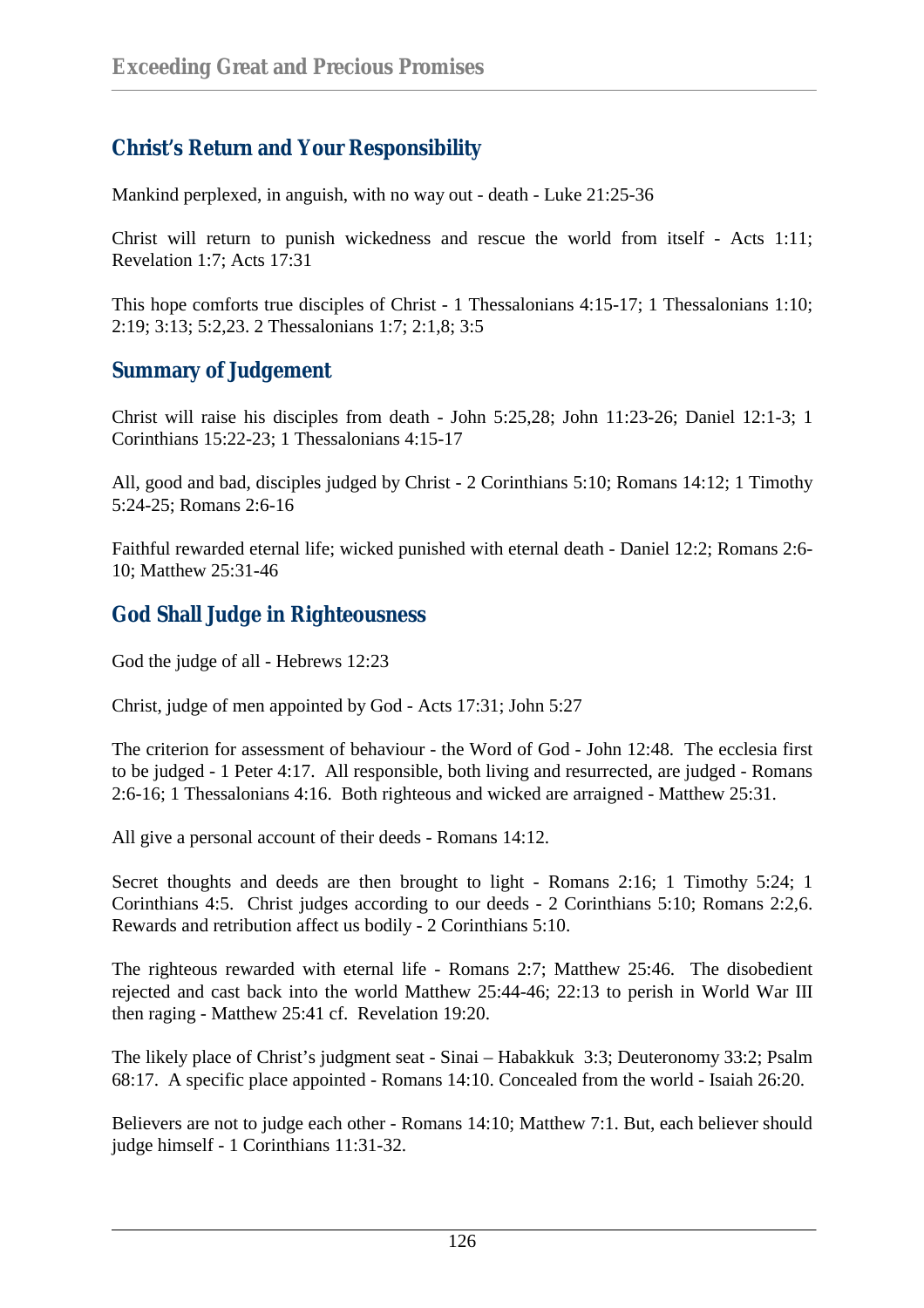## **The Kingdom of God is Among You:**

Does the Bible support the view that the Kingdom of God is not geopolitical, but "spiritual" or in believers' hearts?

' Luke 17:21 says that "**The Kingdom of God is within you**" and is cited at times to suggest that the Kingdom of God **is** within believers' hearts

#### **BUT CONSIDER**:

- ' The margin: The Kingdom of God is among you
- ' The people addressed were Pharisees (17:20), of whom Jesus said: "**WITHIN** ye are full of hypocrisy and iniquity" Matthew 23:28
- ' As being the king, nucleus and founder of the kingdom, Jesus is himself referred to as the kingdom that has come nigh Luke 11:20. Compare Mark 11:9,10 with Luke 19:38
- ' The kingdom is a geopolitical realm on this earth, over which Christ will rule Daniel 7:27

## **Christ Will Return from Heaven Personally – Bodily - Visibly**

- ' "While they (the apostles) **beheld**, he (Jesus) was **taken up** and a cloud received him out of their sight... ye men of Galilee, why stand ye gazing **up into heaven**? This **same** Jesus, which is taken up from you into heaven, shall **so** come **in like manner** as ye have **seen** him go into heaven" - Acts 1:9-11
- ' Behold, he (Jesus Christ) **cometh** with clouds; and **every eye shall see him**, and they also which pierced him: and all kindreds of the earth shall wail because of him Revelation 1:7

## **Christ's Return and the Kingdom of God**

- ' Immortalised disciples reign as king-priests with Christ Revelation 5:9-10; 2 Timothy 2:12
- ' Christ blesses all nations Psalm 72; Isaiah 65:16-25
- ' All mankind willingly serves God Micah 4:1-4; Zechariah 8:20-23
- ' Objective of kingdom to bring all mankind to God 1 Corinthians 15:22-28
- ' After Millennium, God dwells with men Revelation 21:1-5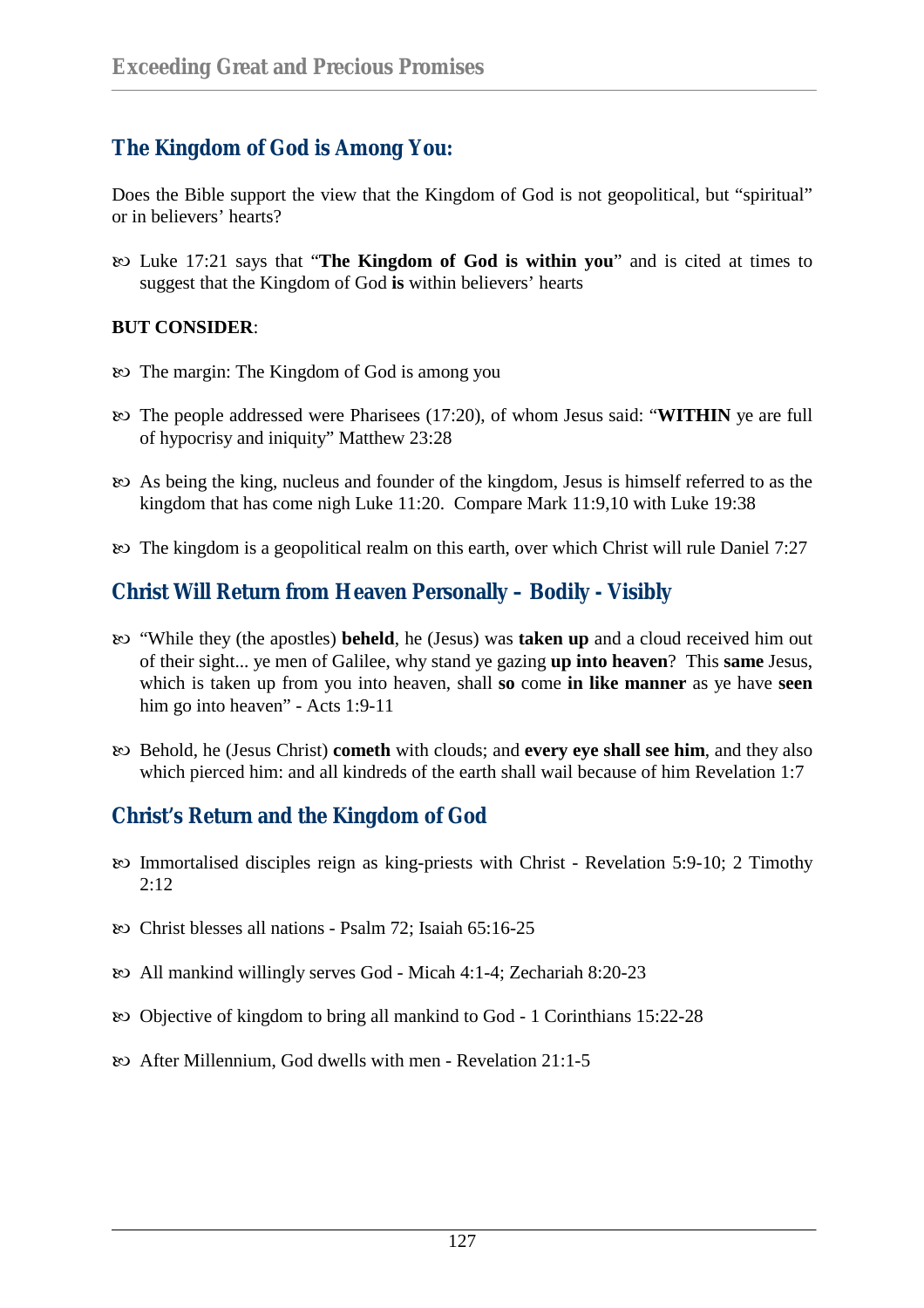# **Our Hope, but not Our Home, in Heaven**

| John $3:13$  | No man hath ascended up to heaven, but the Son of Man                                                                     |
|--------------|---------------------------------------------------------------------------------------------------------------------------|
| Acts $2:34$  | David (a man after God's own heart - Acts 13:22) is not ascended into<br>the heavens                                      |
| Psalm 115:16 | The heaven, even the heavens, are Yahweh's: but the earth hath He<br>given to the children of men                         |
| John 13:33   | Whither I (Jesus) go, ye cannot come and if I go I will come<br>again that where I am, there ye may be also - John 14:3-4 |

- ' Great is your reward **in heaven** Matthew 5:12 the son of Man shall come... **then shall he reward every man** - Matthew 16:27
- ' An inheritance incorruptible… reserved **in heaven** for you 1 Peter 1:4 …ready to be **revealed in the last time** - 1:5 … at the **appearing of Christ** - 1:7
- ' Our conversation (citizenship) is **in heaven**; **from whence** also we look for the Saviour... who shall **change our vile bodies** - Philippians 3:20

# **The Essential Steps to Salvation**

God's call by the gospel - 2 Thessalonians 2:13-14

Belief of the gospel - Romans 1:16-17

Baptism into Christ - Mark 16:15-16

A life of faithful obedience - Romans 6:1,11-19

Gracious bestowal by God of immortality on all whom Christ judges to have fulfilled the first four steps - 2 Peter 1:2-11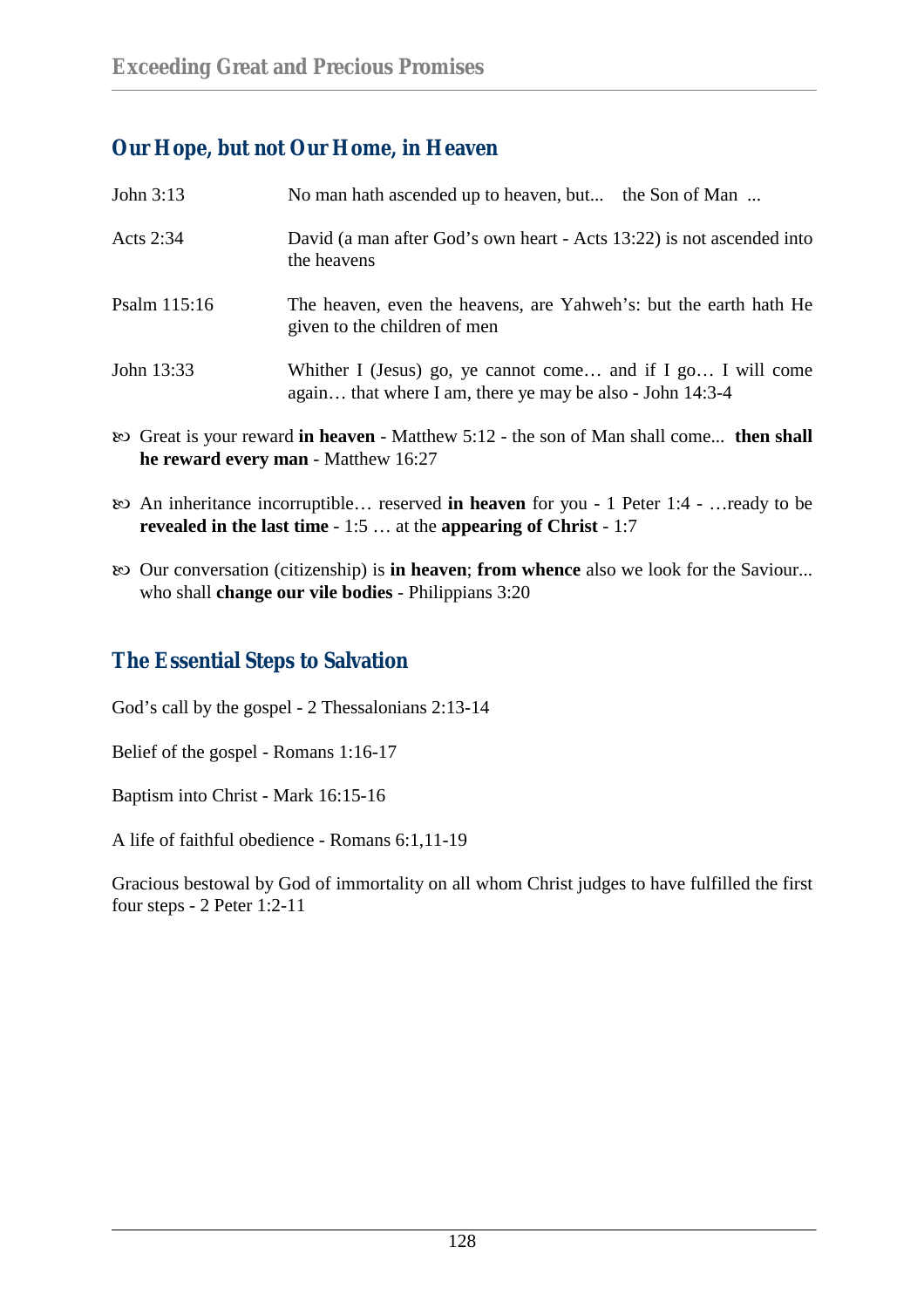# **Personal Responsibility**

The God who calls us is our Creator, Owner and Master - 1 Timothy 6:15. His command is law and absolutely binding on us - 2 Peter 2:21; Psalm 105:7-10; Acts 17:30. God's command is to believe the Gospel and be baptised - Mark 16:15-16; Acts 10:47-48.

Any who do not believe will be held guilty and condemned - Mark 16:16; John 12:47-49; Romans 2:1-5,12; John 9:39-41; John 15:22,24; Amos 3:2; Luke 12:47-48; Acts 24:24-25.

Any who understand the Gospel yet refuse to obey it will be resurrected to face Christ's judgment - John 12:48; Romans 2:1-5,12-16.

But those obedient to the Gospel will be rewarded with far exceeding blessing - Romans 2:6- 7, 2 Corinthians 4:17-18.

God richly blesses us with strength to obey, persevere and overcome - Philippians 2:12-13 Ephesians 3:14-20; Romans 8:31-39.

# **Believing the Gospel**

We were created to please God - Revelation 4:11

We please Him by hearing and obeying His Word - 1 Samuel 15:22-23

So belief of the Gospel is an indispensable condition for salvation - Romans 1:15-17; Hebrews 11:6; 1 Corinthians 15:1-2

## **Baptism is the Essential Consequence of Faith**

Mark 16:15-16; Acts 8:12; 2:38-41; 10:48; 8:38; 1 Peter 3:21

Baptism introduces us into Christ - Matthew 28:19; Galatians 3:27

By it our sins are "washed away" - Acts 22:16

Baptism is essential to righteousness - Matthew 3:15

The form of baptism is immersion - John 13:26; Luke 16:24

Hence it depends on "much water" - John 3:23

Baptism signifies death, burial and resurrection to a new way of life - Romans 6:1-7 And it demands a change in all who believe Ephesians 4:21-24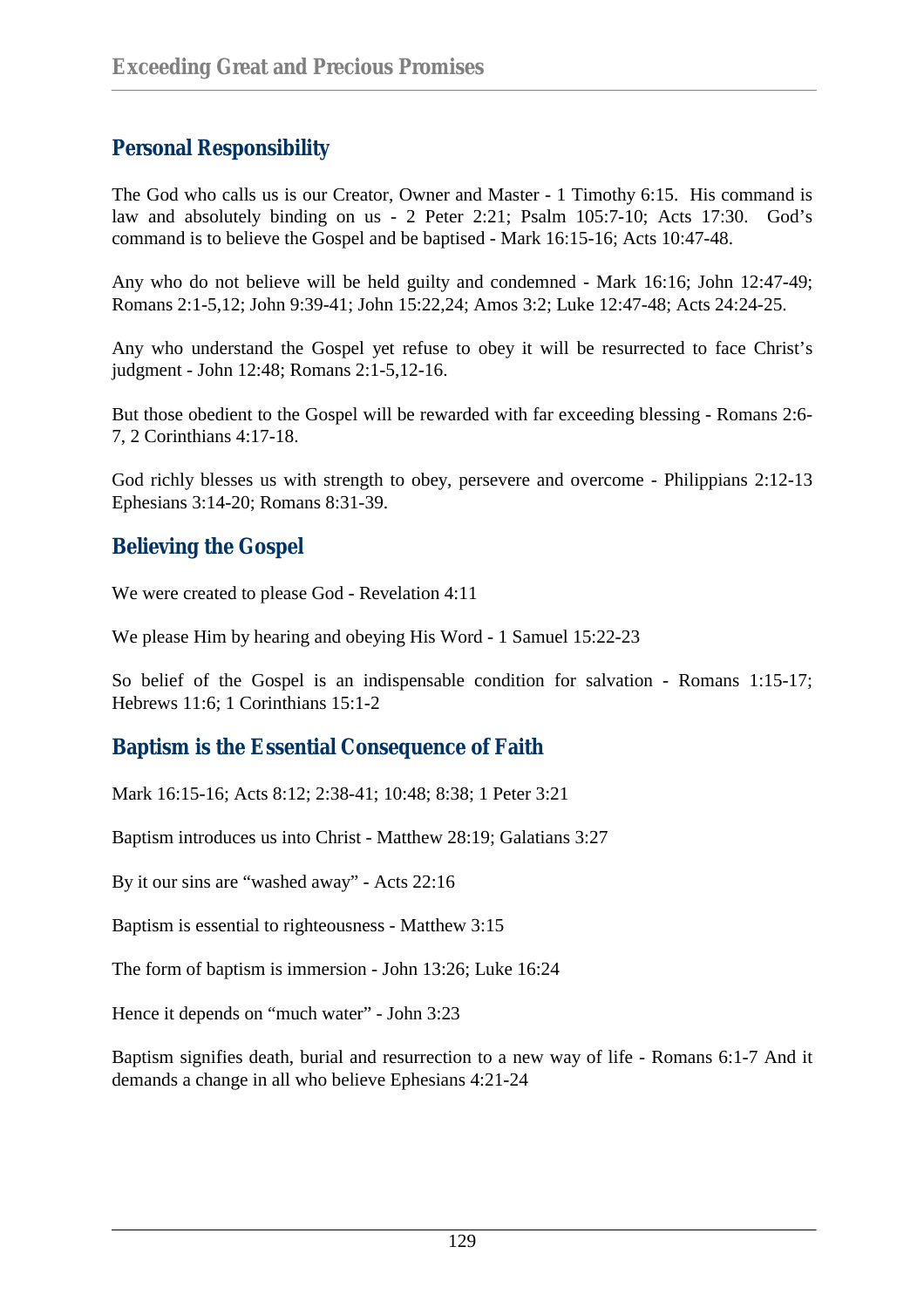#### **BAPTISM**

## **What is Baptism?**

- (a) an act of obedience for remission of sins (Acts 2:38)
- (b) complete immersion in water (Acts 8:36-38; John 3:23)
- (c) an act essential for salvation (Mark 16:16; John 3:3-5)

# **The Word 'Baptise'**

- (a) The Greek word '**BAPTO**' means "to dip or plunge". It never means to sprinkle or to pour. The Greek word signifies not just immersion, but also a dyeing - the changing of the colour of a garment.
- (b) The first essential to a true baptism is an acceptance of the first principles of God's revelation. (cp. Acts 8:36-37; John 3:16; 11:25; 17:3)

# **Baptism – A Symbol of Sacrifice**

(a) Baptism is a symbol of sacrifice. As Jesus gave up his life upon the cross, the true believer, by submitting to baptism, publicly declares that he will figuratively "crucify the flesh, with the affections and lusts." (Galatians 5:24)

The Lord Jesus Christ was himself baptised. (Matthew 3:13-15) His baptism prefigured His coming sacrifice on the cross, which he described as 'a baptism' (Luke 12:50)

- (b) Baptism a symbol of death, burial and resurrection.
	- (i) **ROMANS 6**

| 6:3 Baptised into Jesus Christ             | $\sim$                   | 6:3 Baptised into his death             |
|--------------------------------------------|--------------------------|-----------------------------------------|
| 6:6 Crucified with Him                     | $\overline{\phantom{a}}$ | 6:6 Body of sin destroyed               |
| 6:4 Christ raised from dead                | $\sim$                   | 6:4 Walk in newness of life             |
| 6:5 In the likeness of His death<br>$\sim$ |                          | 6:5 In the likeness of his resurrection |
| 6:11 Dead unto sin                         |                          | 6:11 Alive unto God                     |

#### (ii) **COLOSSIANS 2**

2:12 Buried with him in baptism - 2:12 Risen with him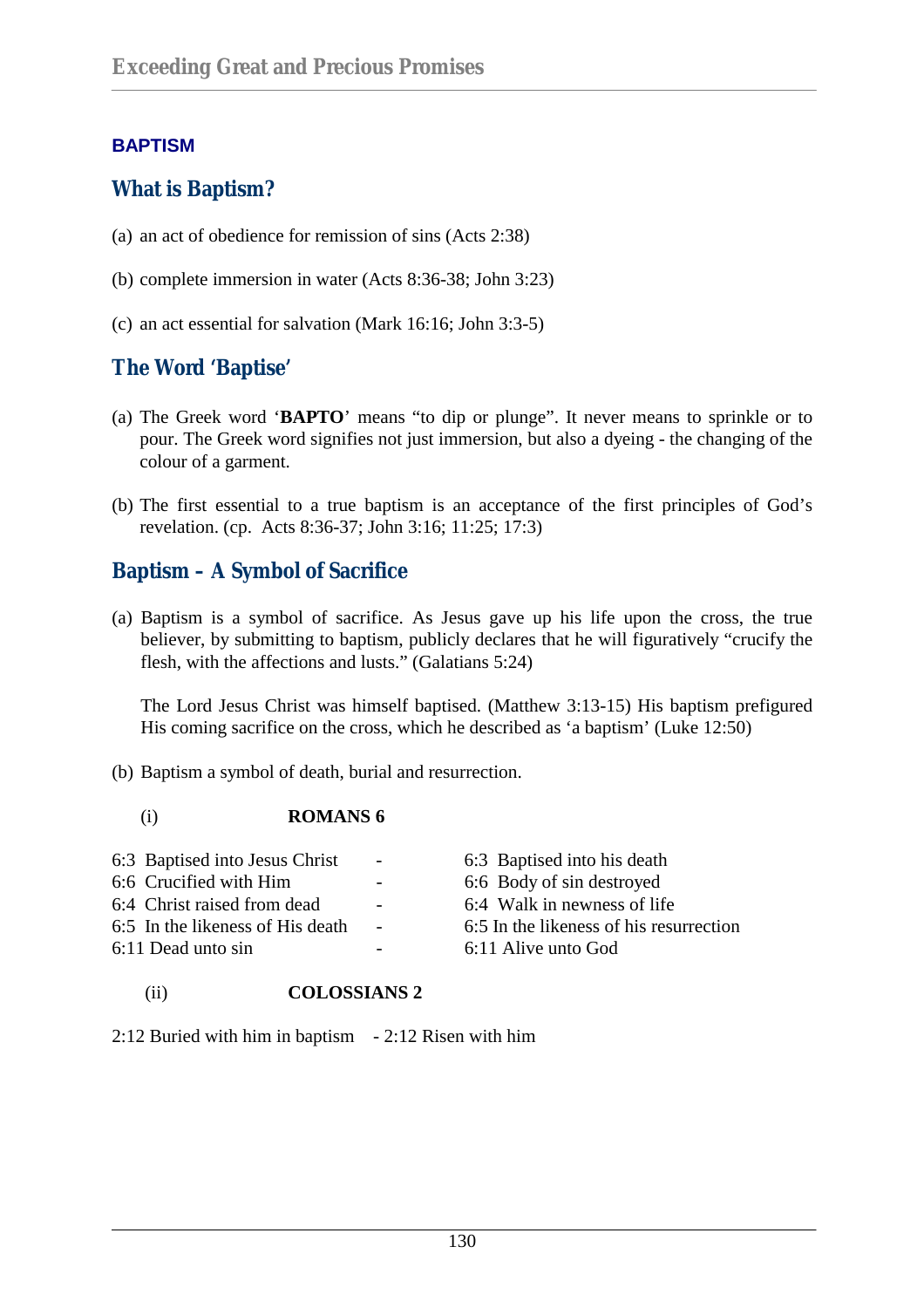# **Baptism – an Outward Symbol of Inward Washing**

Ephesians 5:26

# **Baptism**

- (a) Constitutes us as being 'in Christ' (Galatians 3:26-27)
- (b) Provides for the covering of our sins in Christ (Galatians 3:27)
- (c) Constitutes us as "Abraham's seed and heirs according to the promise" (Galatians 3:29)
- (d) Is a symbolic sacrificial death (Romans 6:6)

# **An Unbaptised Person**

Is not in Christ (Ephesians 2:12-13; John 3:3-5)

# **Steps to Salvation**

The commission of Christ to his disciples in Matthew 28:19-20 was

- (i) Teach the people
- (ii) Baptise them
- (iii) Ensure obedience to the commandments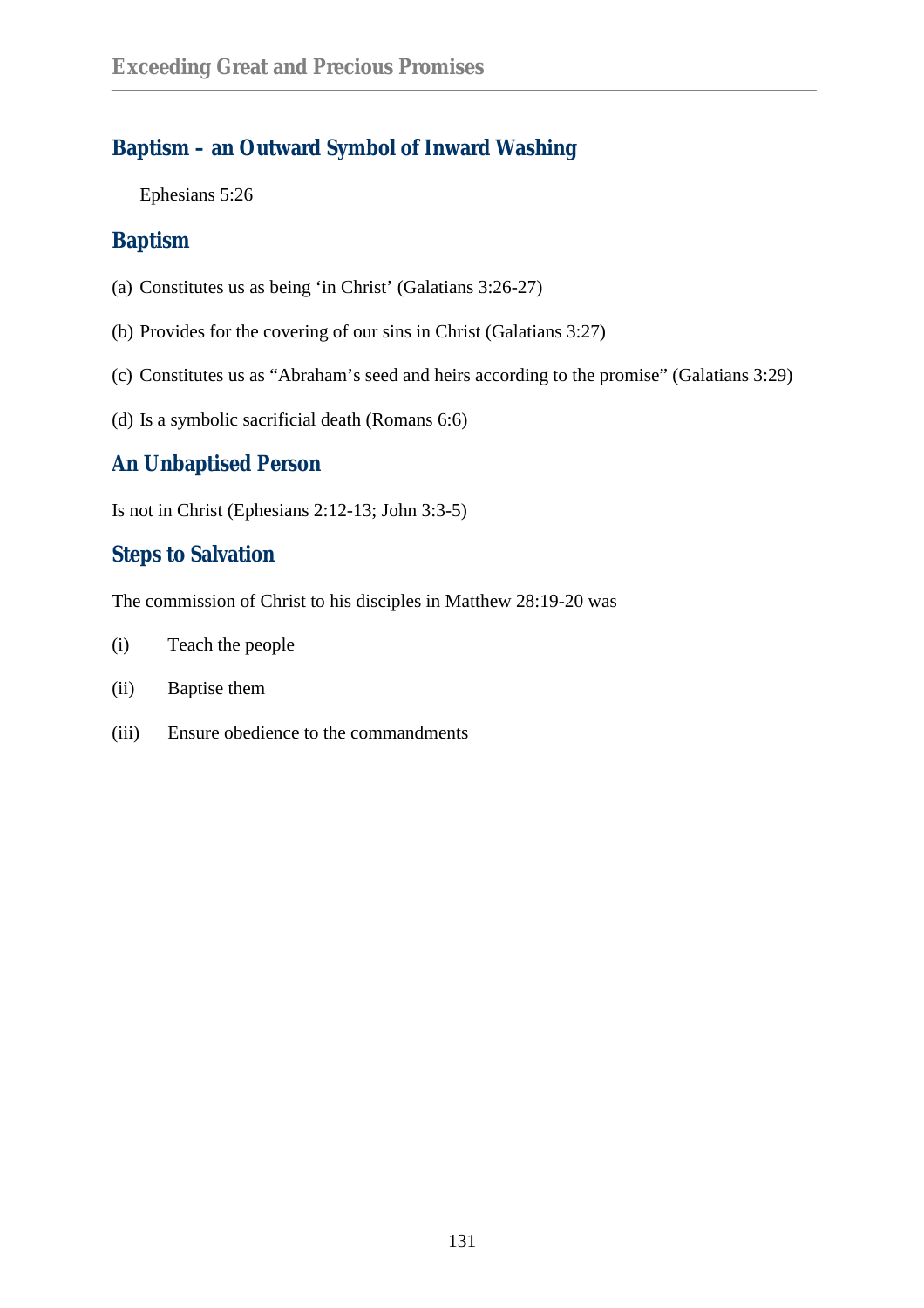## **The Christadelphian and the State**

"Christianity was in its earliest days entirely unpolitical. The best representatives of the primitive tradition in our times are the Christadelphians, who believe the end of the world to be imminent and refuse to have any part or lot in secular affairs."

(Bertrand Russell: 'POWER, a New Social Analysis' 1938)

### **Christadelpians are Pilgrims here - Hebrews 11:13**

- ' Citizens of God's Kingdom to come John 18:36
- ' Obeying God rather than man where there is a conflict of laws Acts 5:29; 4:19
- ' Serving God not mammon Luke 16:13
- ' Realising Christ will abrogate all human government Daniel 2:44

## **Disciples of Christ are Harmless as Doves - Matthew 10:16**

- ' Resist not evil Matthew 5:39; 1 Thessalonians 5:15
- ' Love your enemies Matthew 5:43-45; James 2:8
- ' Avenge not yourselves Romans 12:19
- ' He who takes "the sword will perish by it" Matthew 26:52
- ' Servants of Christ may not now war John 18:36
- ' Judge not that ye be not judged Matthew 7:1-5; 1 Corinthians 5:12
- ' Recompense no man evil for evil Romans 12:17
- ' Do not go to law 1 Corinthians 6:1-8
- ' Do not take an oath Matthew 5:33-37; James 5:12

## **Christ's Example - 1 Peter 2:21-23**

- He came to save not to destroy lives Luke 9:56
- Did no violence Isaiah 53.9
- Holy, harmless, undefiled Hebrews 7:26
- Not a judge or divider in this age Luke 12:13-14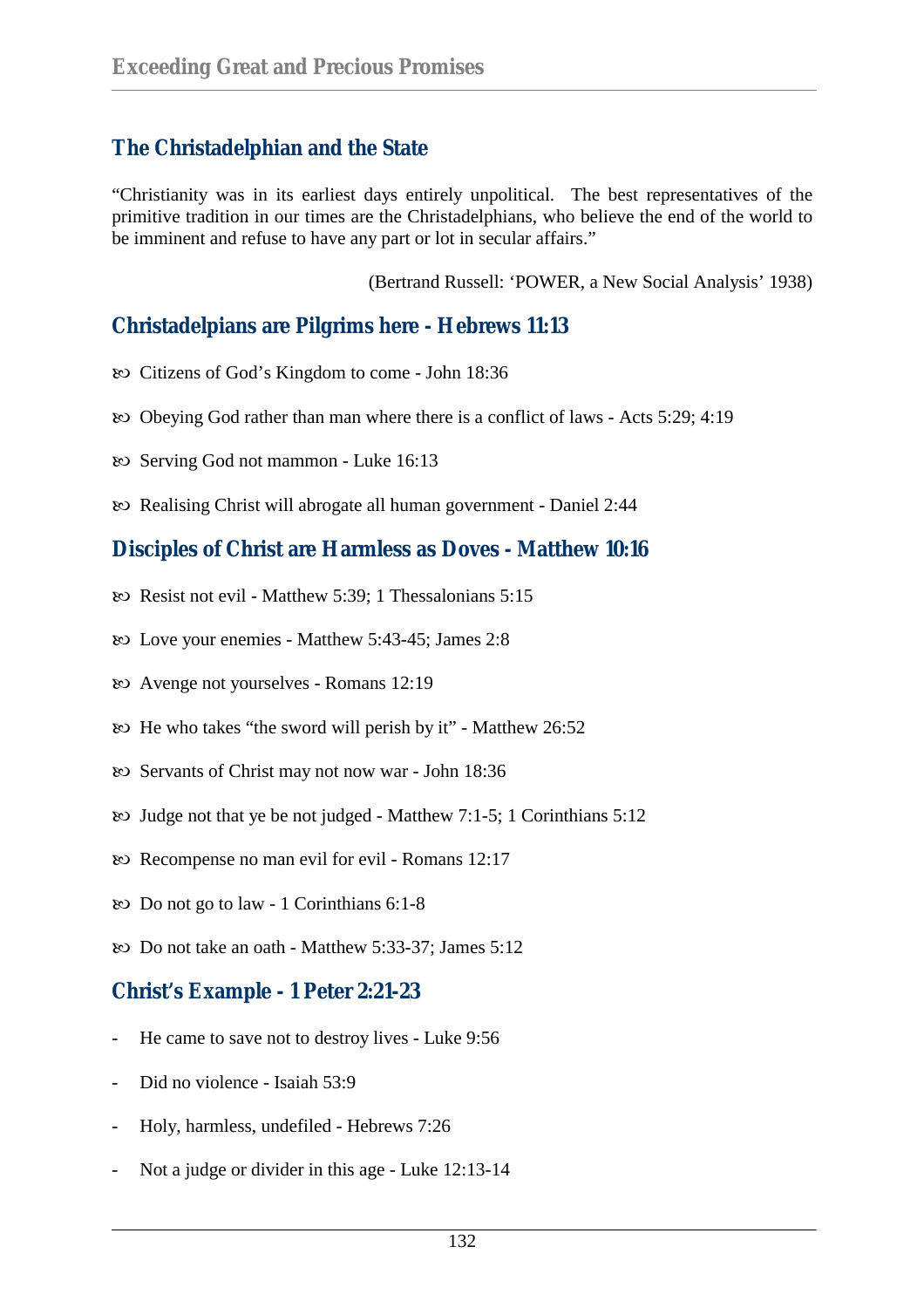Hence Christadelphians, because of conscience toward God, abstain from occupation as:

soldiers, non-combatant auxiliaries to military forces, civil defence, judges, magistrates, justices of the peace, jurors, prison warders, police, lawyers; and employment in munitions manufacture or military-related occupations.

## **Life in Christ**

**We exist for God's pleasure** - Revelation 4:11

Because God is love - 1 John 4:8

Reflecting God's love commends us to God - 1 John 4:16

By Christ we receive authority to become sons of God - John 1:12-13

Born of incorruptible seed to reflect God's virtues - 1 Peter 1:22 - 2:10

Remade in God's moral image – Colossians 3:9-17

By dwelling on God's virtues - Philippians 4:8-9

So we imitate God's ways - Ephesians 5:1-16

**God has given us** the means to keep Him at the forefront of our minds

His Name of Purpose - Exodus 3:13-15

#### **Our probation carried on amid trouble** - Acts 14:22

To develop perseverance - Romans 5:3, and hope - Romans 8:16-25 God brings us close to Himself in prayer for encouragement - Hebrews 10:14-23

God Himself strengthens us to overcome sin - Ephesians 3:14-21 And to do His will and proclaim His Truth - Philippians 2:12-16 Being not forgetful hearers - James 1:22-25

Being constant preachers of the Word - 2 Timothy 4:1-5

And walking in the Truth till Christ comes - 3 John 1-4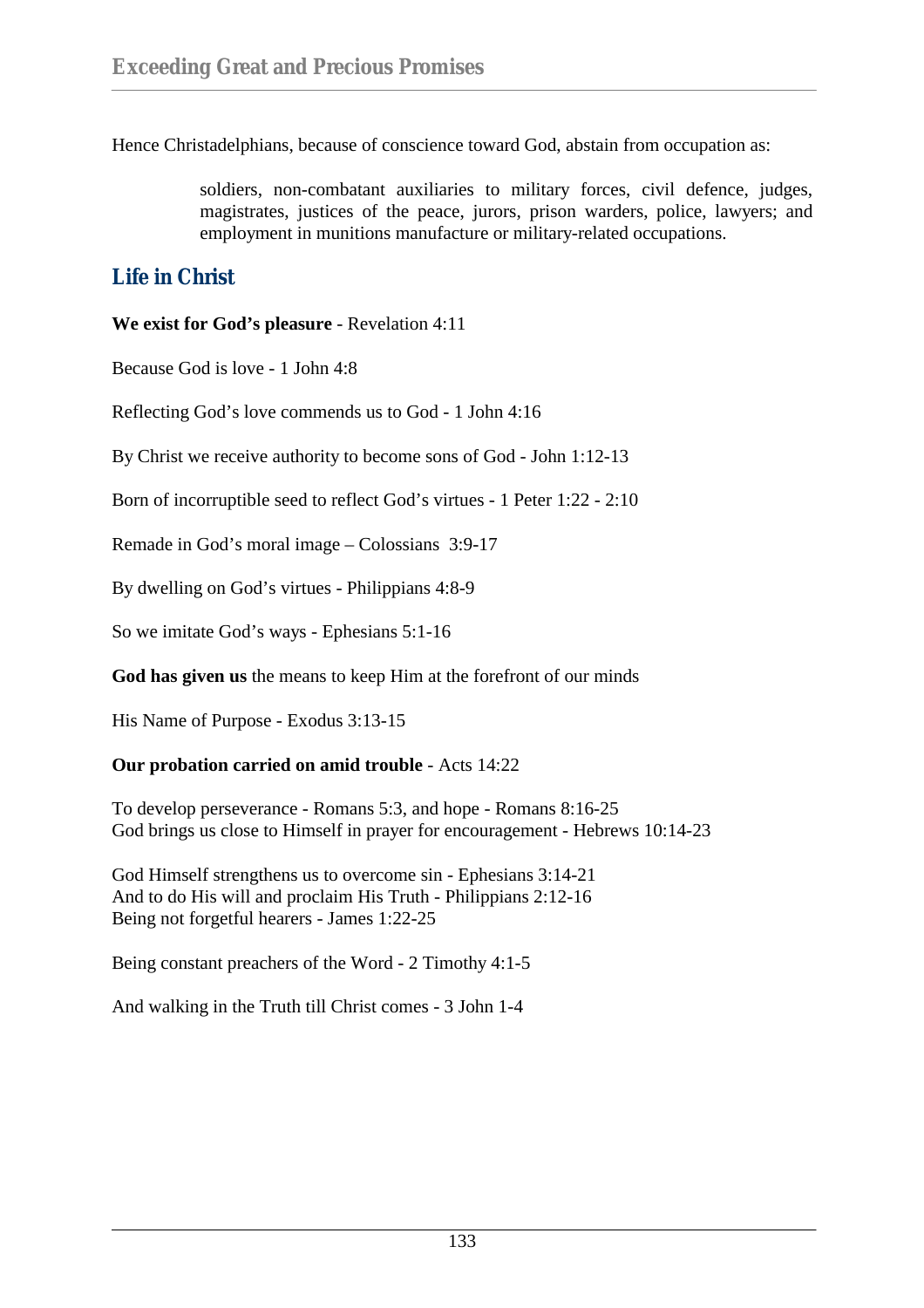### **THE HOPE OF ISRAEL**

### **Promises to Abraham**

As those seeking God we look unto Abraham, the friend of God (Isaiah 41:8). He is a pattern of one who pleased God and was therefore blessed by God.

Abraham is styled in the Scriptures "the Father of the Faithful" (Galatians 3:7; Romans 4:16).

Look at Galatians 3:8-9:

"And the Scripture, foreseeing that God would justify (declare as righteous) the heathen (or nations) through faith, **preached before the gospel unto Abraham**, saying, In thee shall all nations be blessed. **So then they which be of faith are blessed with faithful Abraham**"

The gospel, the means of being blessed by God, was preached to Abraham (Genesis 17:4-6). So vital then is it that we examine the promises God made to Abraham.

Abraham was the father of the Jewish nation and several other Arab nations. He was called to leave the pagan and idolatrous city of Ur where he lived and to journey, in faith (Hebrews 11:8), to the promised land.

The first promise God made to Abraham is given in Genesis 12:1-3. Note the following points:

- (i) it concerned **a land** that God would show him (v1) Israel (Genesis 17:8)
- (ii) it spoke of him fathering a great nation the Jews  $(v2)$
- (iii) Abraham personally to be blessed by God  $(v2)$
- (iv) God would deal with others, as they had dealt with Abraham and his seed  $(v3)$
- (v) Abraham would be the means of blessing finally coming upon all nations (v3)

The promise is expanded in Genesis 12:7:

"Unto thy seed **will I give this land**".

And further in Genesis 13:14-17:

"**All the land** which thou seest, **to thee will I give it**, and to thy seed forever... arise, **walk through the land**... **for I will give it unto thee**".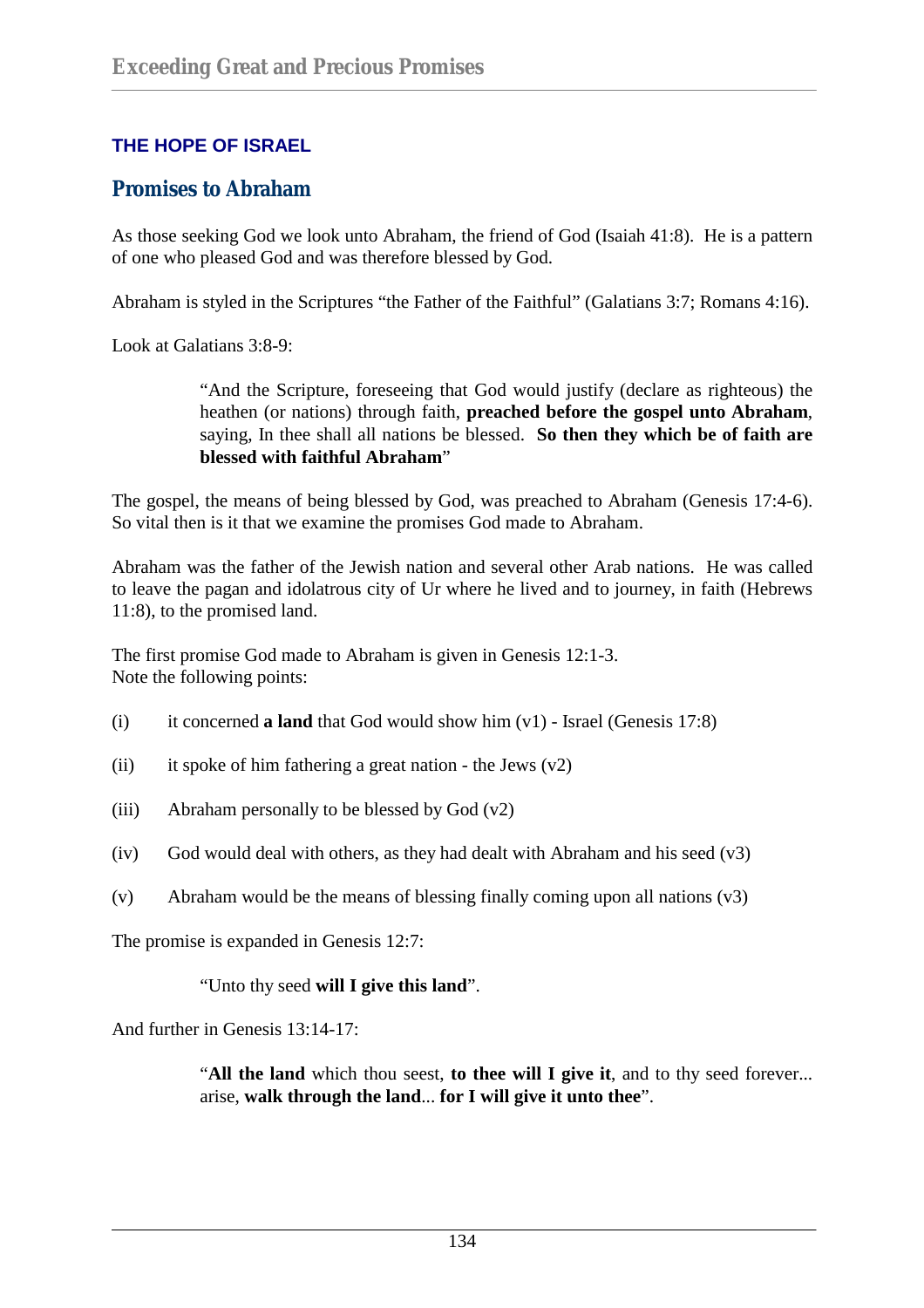Emphasis in these promises is on:

- a land God would give to Abraham and his descendants for an everlasting possession
- a multitude of descendants (Genesis 15:5).

The promises definitely relate to the land of Israel and the Jews, and are an important aspect of Bible teaching (see also Deuteronomy 30:20 and 2 Chronicles 20:7). They also clearly have a wider application.

#### **Genesis 13:14-17:**

And Yahweh said unto Abraham:

- Look from the place where thou art, NORTHWARD, SOUTWARD, EASTWARD AND **WESTWARD**
- **All the land** which thou seest TO THEE will give it, and TO THY SEED **for ever**
- I will make THY SEED as the dust of the earth, so that if a man can number the dust... then shall THY SEED also BE NUMBERED
- Arise, walk through THE LAND in the length of it and in the breadth of it; for I will give IT unto thee.

What are the meanings and implications of a promise such as this of **eternal possession** of the hub of the globe by ABRAHAM AND AN INNUMERABLE POSTERITY?

#### **Interpretation**

| Look from the <b>place</b> where thou art <b>northward</b> | 13:14 |
|------------------------------------------------------------|-------|
| <b>Walk</b> through the land in the length <b>breadth</b>  | 13:17 |
| All the land which thou seest I will give                  | 13:15 |

- Hebrews 11:9 By faith he **sojourned** in the **land** of promise
- Acts 7:4-5 **This land** wherein ye now dwell... He promised that He would give **it**  to him
- Romans 4:13 The promise that he would be the **heir the world**…
- Proverbs 11:31 The righteous shall be recompensed **in the earth**
- Matthew 5:5 Blessed are the meek, for they shall inherit **the earth**
- Revelation 5:10 We shall reign on **the earth**
- Psalm 37:22 Those blessed of him shall inherit **the earth**…
- Psalm 37:29 and **dwell therein** for ever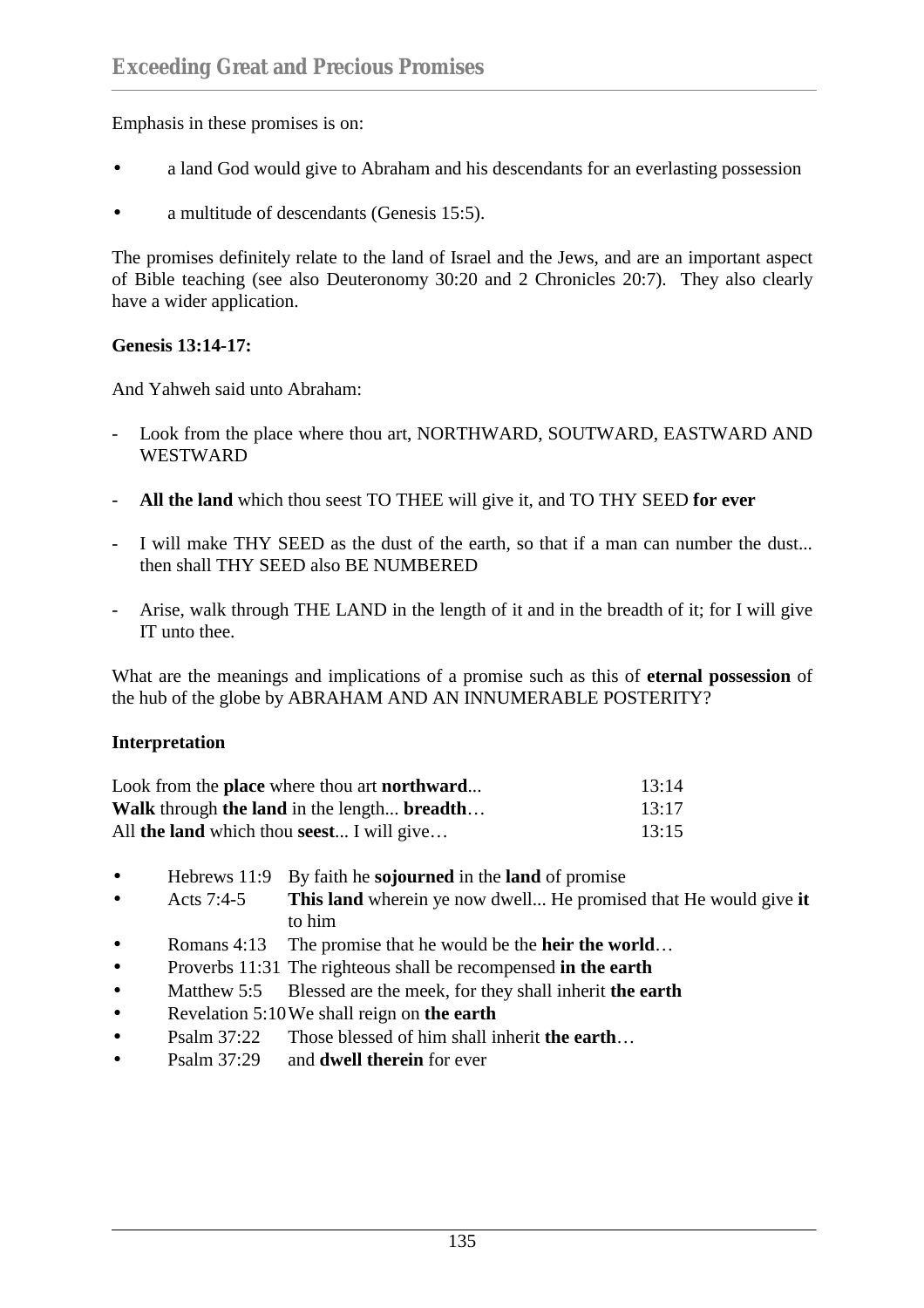# **The Abrahamic Promise not yet Fulfilled**

Israel's partial and temporary occupation of the Land of Canaan did not fulfil the promise of eternal possession of it given to Abraham -

**JOSHUA** led in the 12 tribes of Israel and established them and testified:

- 21:43 Yahweh gave unto Israel all the land which He sware to give to their fathers; and they possessed it and dwelt therein
- 21:45 There failed not ought of any good thing which Yahweh had spoken unto the house of Israel; all came to pass
- 23:14 Not one thing hath failed of all the good things which Yahweh your God spake concerning you; all are come to pass to you, and not one thing hath failed thereof.

These statements of Joshua's are sometimes cited as evidence that the ABRAHAMIC LAND PROMISE has already been fulfilled - **IS** THAT what they say?

The Abrahamic land promise was not, and could not be, fulfilled by Israel's partial and temporary occupation of the Land of Canaan in the past - because:

- The territory promised was from the River (Hebrew  $=$  NAHAR) of Egypt, i.e. the Nile, to the River Euphrates - Genesis 15:18
- But the largest territory ever occupied (under Solomon) was from the Wadi (Hebrew  $=$ NACHAL) of Egypt, 180 miles east of the Nile, 2 Kings 24:7, which was the eastern border of Egypt - 2 Chronicles 9:26 - to the River Euphrates
- To both ABRAHAM and HIS SEED God promised possession of Canaan **for ever** Genesis 13:15; 17:8

But this has not yet been fulfilled to Abraham - Acts 7:5; Hebrews 11:8,13 - Nor to his seed, since the work of Joshua failed to give Israel that eternal rest promised - Hebrews 4:8-9

The promise to the Fathers referred to in Joshua 21:43 was that of Deuteronomy 11:23-25 to the FATHERS WHO COMPRISED THE EXODUS GENERATION, as interpreted by Josh 1:3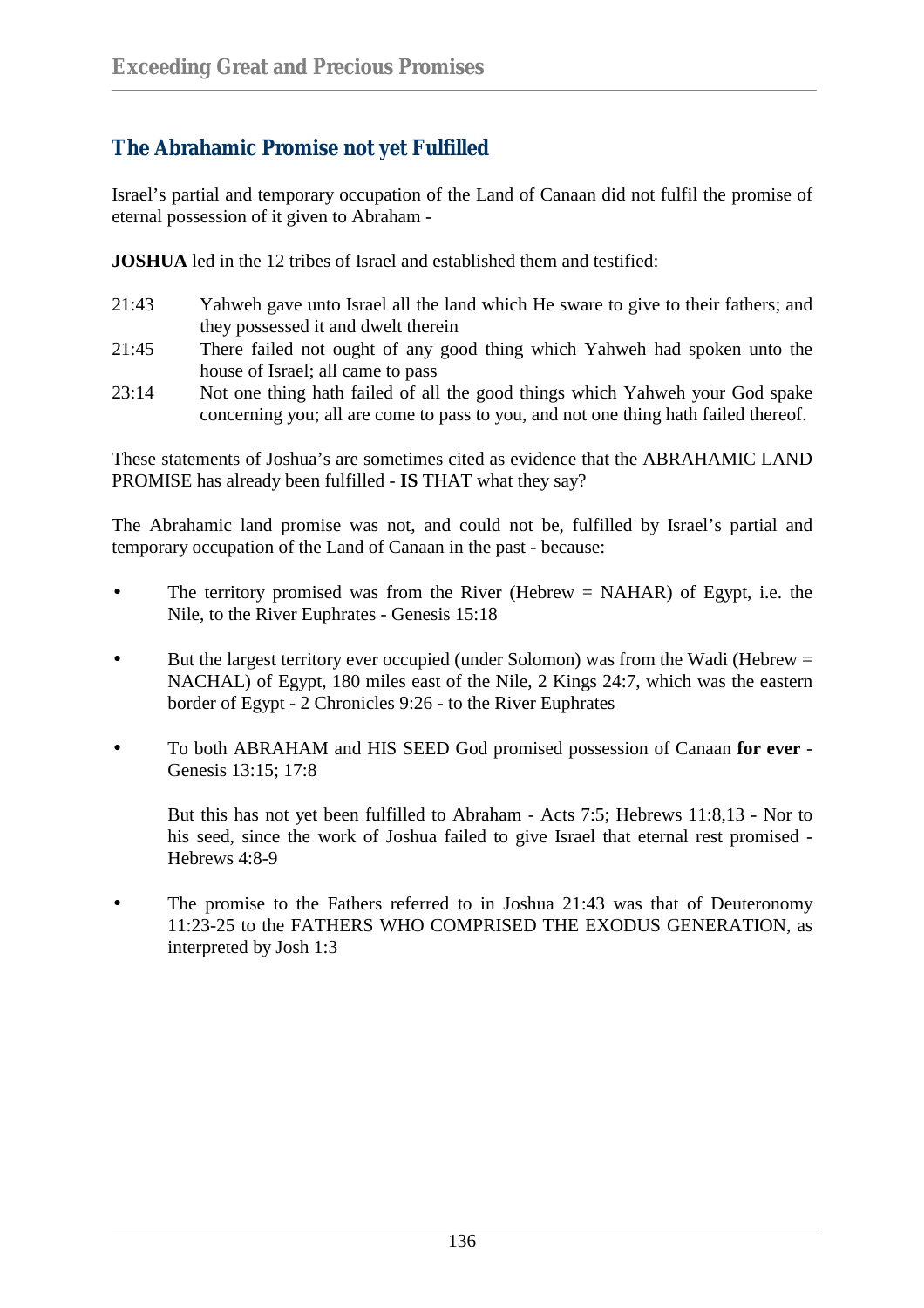# **Israel's Regathering – Sure Sign of Christ's Imminent Return**

- !" Do you understand **the meaning** of these times? Christ's disciples must Matthew 16:1-3
- !" The source of this knowledge, **the Bible** Amos 3:7 Israel's **future** history charted at the **birth** of the nation - Deuteronomy 28:25,32-34,37,41,43,49-57,63-64,65-66; 30:1- 5,6-9
- !" Israel to be regathered from world-wide dispersion **in the latter days** Jeremiah 30:10-16; 31:7-12,27-34; Ezekiel 28:24-26
- !" God guarantees Israel an **eternal** future Jeremiah 31:35-37; Jeremiah 33:20-21,25- 26; 30:11
- **Example 38:1-23; Israel's regathering** prelude to Christ's second coming Ezekiel 38:1-23; Zechariah 14:1-9; Luke 21:22-31

# **Ezekiel 38: A Prophetic Miracle**

| V 1-7                | Rise of <b>Russia</b> to dominance over Europe and North Africa                                 |
|----------------------|-------------------------------------------------------------------------------------------------|
| $V8-12$<br>$14 - 17$ | Russian invasion of <b>Israel</b> , at time of <b>Israel's regathering</b> from long dispersion |
| V13                  | Opposition to Russian invasion, from <b>Britain</b> America, British Commonwealth<br>and Arabs  |

V18-23 Intervention of **Christ** to overthrow Russia and rescue Israel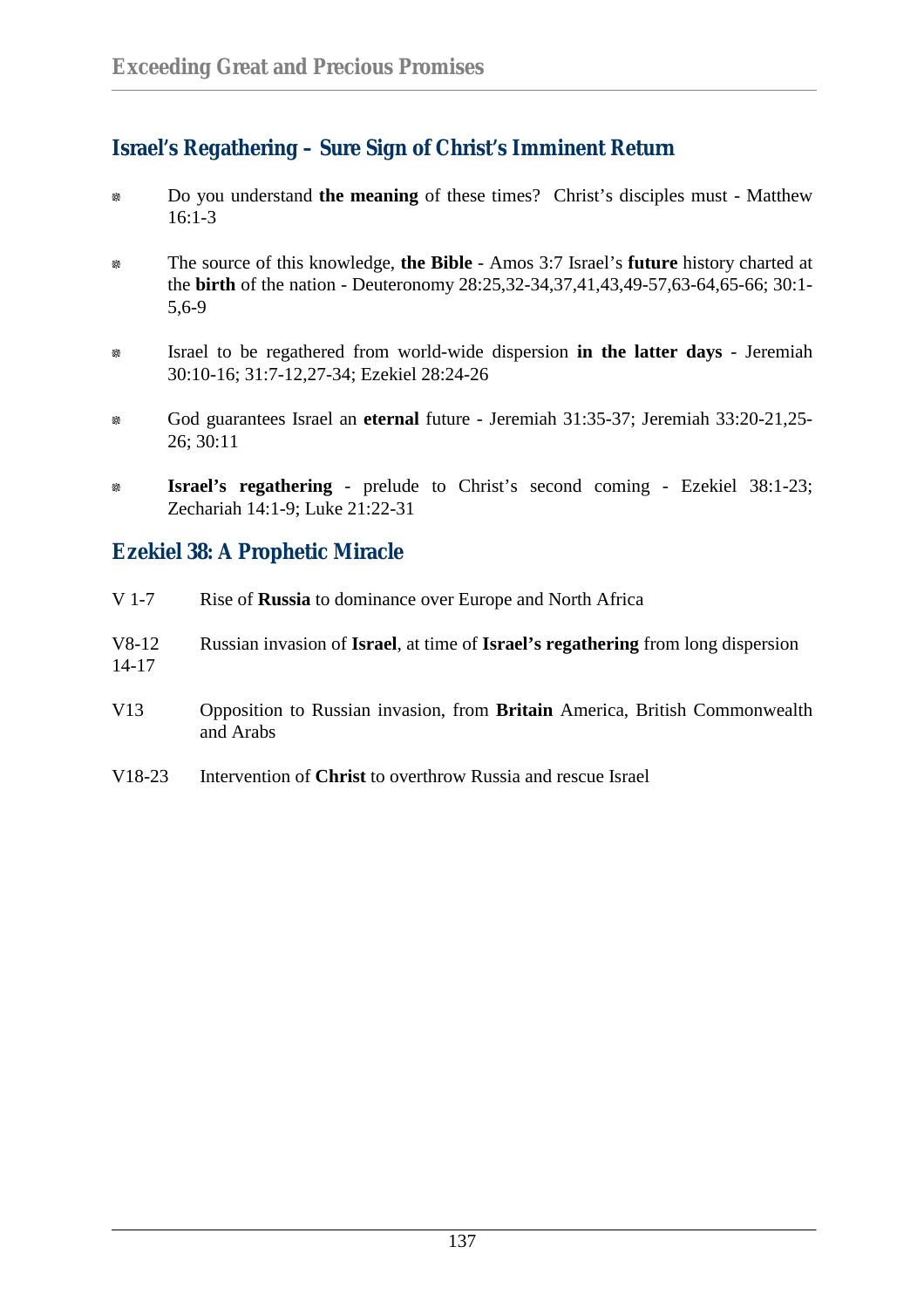# **Luke 21: Prophecy Certain of Fulfillment – 21:33**

- V22-24 Divine vengeance on rebellious Israel **dispersion and captivity**
- V24 **Jews regain Jerusalem**, when times of gentiles end
- V25-28 World-wide distress at end of gentile times **followed by Christ's return** and our redemption
- V29-32 Israel and many gentile powers regain national independence **then**, God's kingdom is near
- V34-37 So, **take heed** not to be caught unprepared for Christ at that time

#### **Psalm 102**

A prophecy of David, for a far future day, to encourage the generation of the time of Christ's return **with the great sign of his coming: Israel's latter day revival**

- V12 Yahweh lives for ever, so Israel's future is secure in His hands
- V13 God has determined A SET TIME to favour "Zion" and **regather Israel** there. Then, manifested in Christ, He arises to help them
- V16 When Israel returns to Zion, then is the **set time for Christ to** return
- V18 This is written for **a far future age**, and for gentiles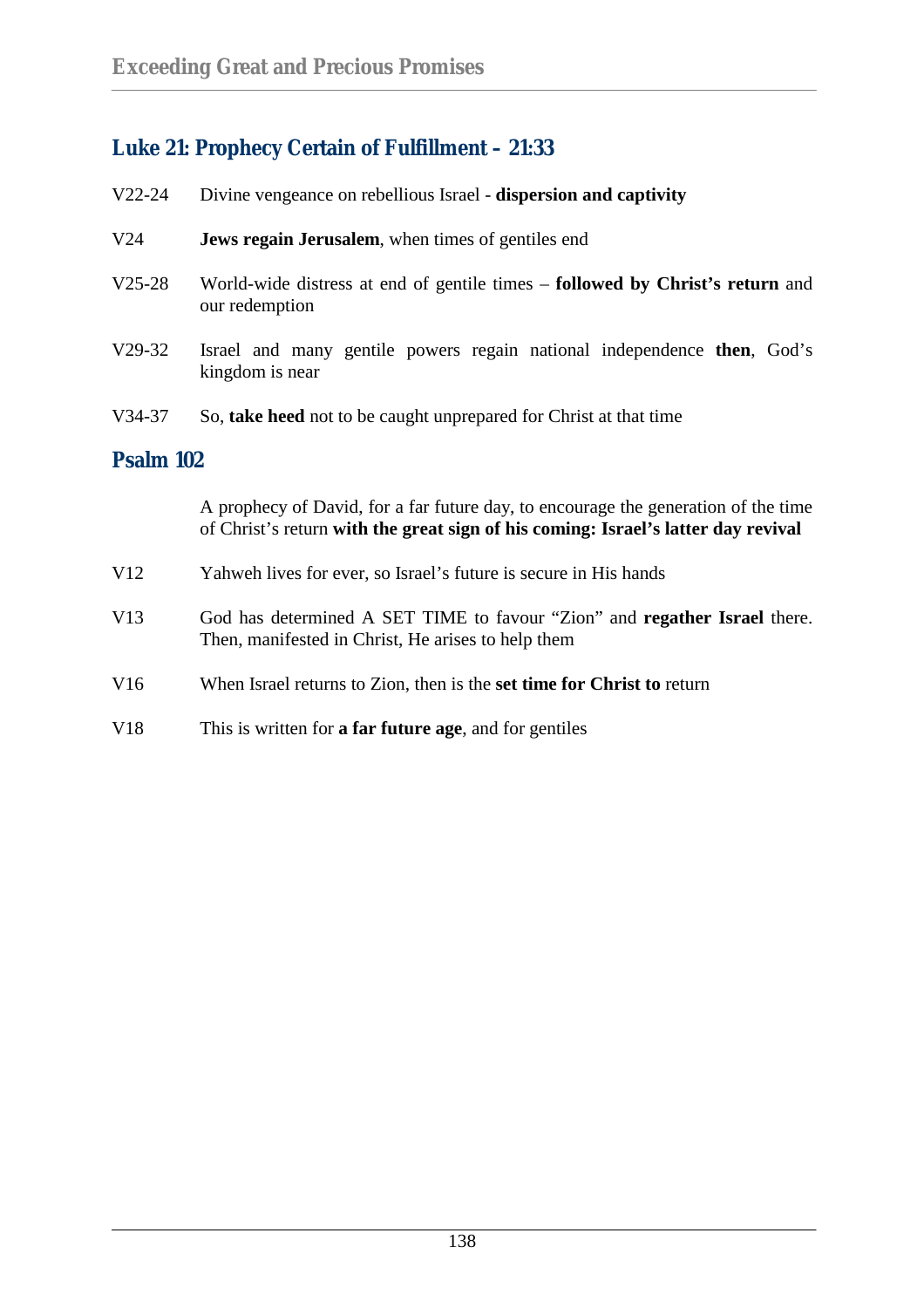# **The Kingdom of God**

#### **Reading: 2 Samuel 7**

**2 Timothy 4:1-2,7-8** outlines the hope that sustained the Apostle Paul in the face of death. N.B. the judging of the living and dead will occur when Christ reappears to establish his Kingdom. When he comes he gives out the rewards of a king to those who have served him.

The Bible centres around the promise to Abraham and the promise to David as a hope. Genesis 13:14-17 cp. Psalm 37:11 "the meek shall inherit the earth".

Matthew 5:5 - the whole world will be their inheritance.

**2 Samuel 7:8-9** Although David was considered to be a nobody, God elevated him to kingship. v10 a prophecy of things yet to come - a destiny and security for Israel for ever. V11 the house was to be the family of David and can incorporate us. V12 an actual blood descendant (cp. vv28-29) established by God.

V13 an eternal kingdom, cp. the interpretation God gives. Luke 1:30-33 it is doubled so that there can be no mistake.

**2 Samuel 7:14** tells us who the one to be was - SON OF GOD therefore through a female descendant of David (Luke 1:32 "the Son of the Highest", v35 "the Son of God"). V13 speaks of the "throne of David", cp. Psalm 132:11-12 excluding all other of David's children other than the Lord Jesus Christ. David's posterity did not fulfil the requirement of Psalm 132:12 until Christ (v13 the city of Jerusalem was David's throne they go together v14, v17. The power of David will be made to grow anew in Jerusalem). **Matthew 3:1-2** cp. 4:17 - Jesus makes the same comment. Jesus commands "repentance" because the kingdom was near. Why could it be said that it was near? Because the future king was in their midst. When he went away the kingdom would be distant, since his coming brought it near.

2 Timothy 4:1 establishes this beyond doubt (cp. Hebrews 9:28), **Matthew 6:9-13** (N.B. it is not yet done in earth because the kingdom has not yet come). When the kingdom of God comes its power is irresistible, Daniel 2:44 (cp. vv34-35) and without competitor.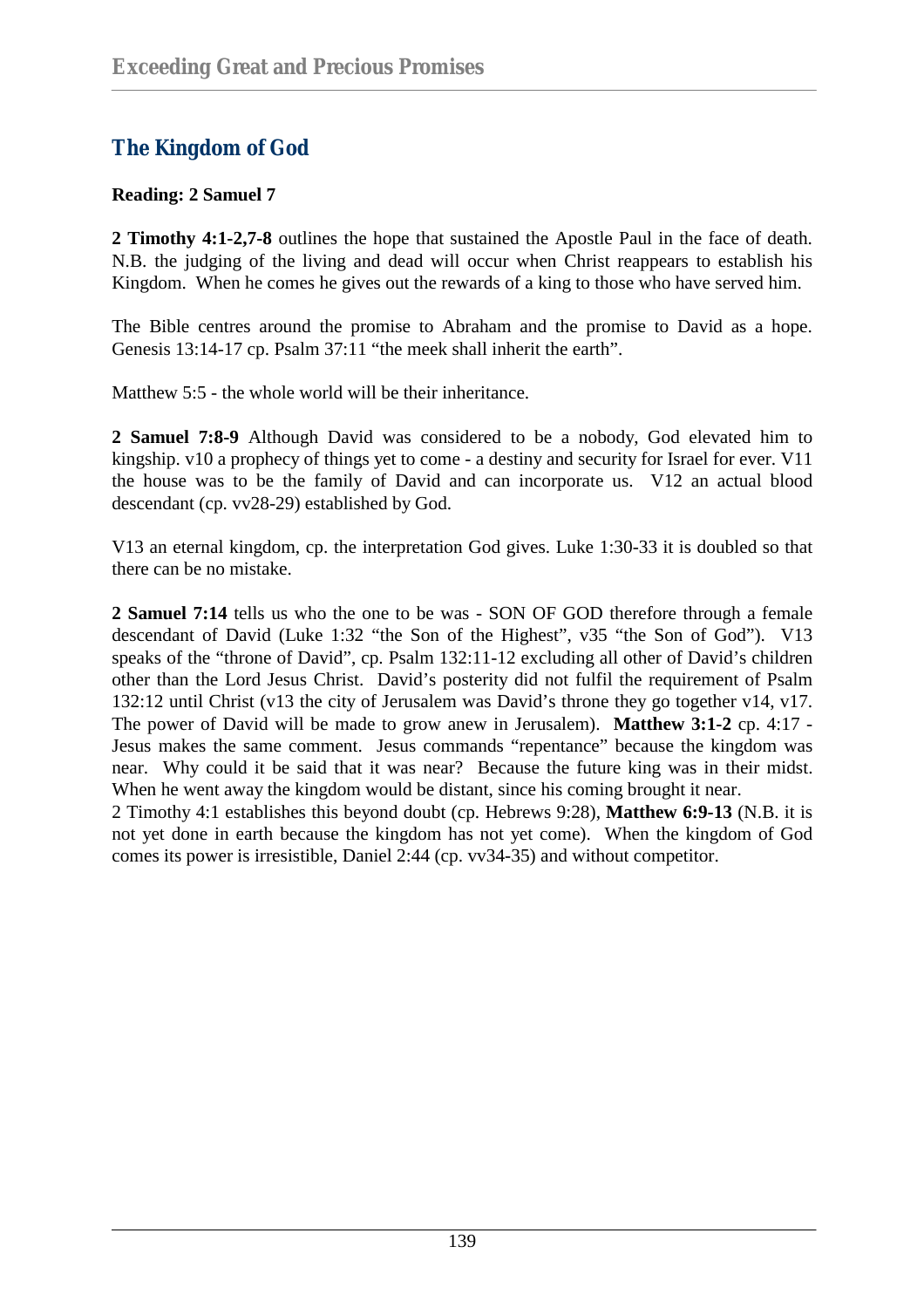# **The Kingdom of God, Past, Present and Future**

#### **Reading: Revelation 11:15-19**

The Christadelphians are unique in their understanding of this doctrine. Revelation 11:15 summarises the doctrine - (1) It is "the kingdoms of this world" that become the "kingdom of Christ" (not a kingdom in the heart of individuals); (2) that he shall reign for the thousand years and beyond. Its sequel in vvl6-17 - they are thankful that God is in control, when the kingdom is established by God's great power (certainly the kingdom could NOT have been established at Pentecost AD 33 as 60 years later these prophetic words are uttered). V18 is a comprehensive catalogue of what will happen at the same time as the kingdom is established.

**Daniel 7:9-10** is a pictorial representation of the words of Revelation 11. Vv11-12 - the destruction of the 4th beast is of significance in this epoch. Vvl3-14 glory comes when he is acknowledged in the earth and obeying his commands. V18 "take the kingdom" - but dispossessing those now in control of "the kingdoms of this world". V22 the high courts of the world depopulated. They don't now "possess it" - but the saints soon will. Vv26-27 they possess it when they exercise power in the earth (not in heaven) - there will be no competing kingdom; words like "given" all express a sudden change (cp. Revelation 16:17-18 here styled "a great earthquake" - as well as this symbolic earthquake there will be a literal earthquake at this time, Zechariah 14:1-4).

**Isaiah 60:1-3** Israel will then be honoured and glorified in the world. V11 the wealth of the nations will be brought to Israel. V12 Israel will be honoured as a nation. We must be humble now to be exalted when the Kingdom comes. 1 Peter 5:1-4 - until the Chief Shepherd comes there is no glory, vv5-6.

**Matthew 6:9-10** (the kingdom has not yet come) when it comes the result is "God's will is to be done in earth" (ideas from Daniel 7). Now is a time totally incompatible with the kingdom of God. 2 Timothy 2:8-12 now is the time of suffering - different from the time of reigning. The Kingdom cannot be the church as the foregoing shows. In addition consider **1 Corinthians 4:19-20** and his ironic words of vv8-9. Our relationship to the kingdom now is that we are its heirs, James 2:5; Romans 8:16-17 (even Christ is now an heir). Revelation 3:20-21 now he sits on his Father's throne but soon he will assume his own throne (cp. Matthew 19:28).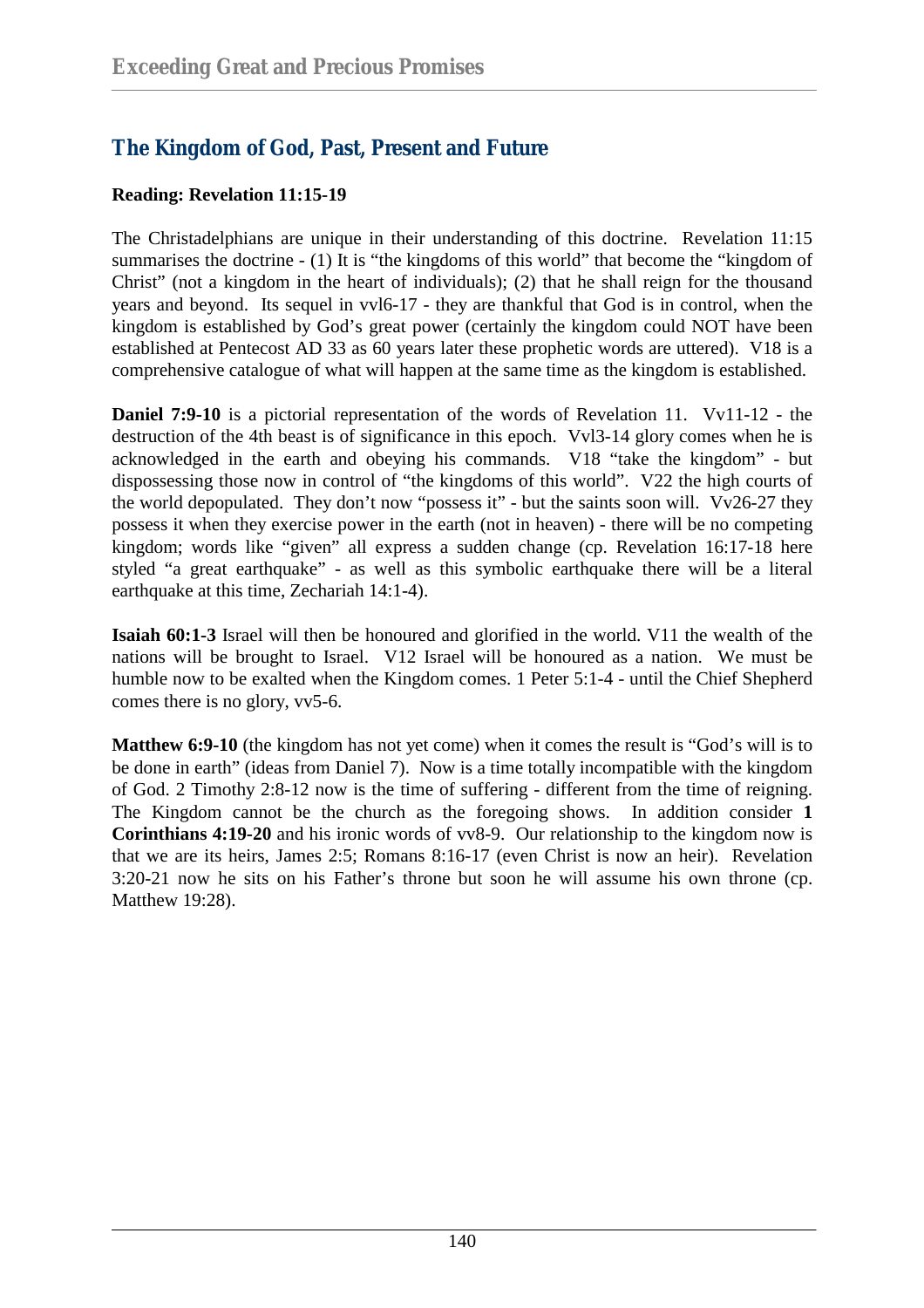# **Israel – God's Key to World History**

#### **Reading: Ezekiel 37**

**Acts 28:19-20** - The issue as they saw it was that he preached Christ - as he saw it, it was that Christ was the hope of Israel. Acts 26:6-7, in the preaching of Christ was the substance of what God had promised. In Christ alone is there forgiveness of sins. There must then be hope for Israel. Romans 15:8 "a servant of Israel" for the truth of God; **v9** also for the benefit of Gentiles, if they associated with the promises that God had made.

**Romans 11** points out that the Gentiles depend on the Jews for their salvation and that the Jews depend on the Gentiles for their salvation - and both depend on God.

- **V1** since God will scatter them, is He finished with them? Certainly not.
- **V2** what God did in the scattering was a temporary affair.
- **V4** God's reply to Elijah was that He was not finished with Israel.
- **V5** Even now there are Jews being saved by God.
- **V7** There are a few Jews saved and the great numbers that weren't as the words of vv8-9 prophesied.
- **V11** Is what has happened to them intended to be their final end? No, He did that to provide a means for salvation to Gentiles, and by this means to bring back Jews by reconsidering their position because of envy (Galatians 2:15). Because the Gentile sinners did what the Jews would not - turned to God.
- **V12** How much more would their fulness be a richness for the world.
- **V16** an example from agriculture the fathers Abraham, Isaac and Jacob there will be a harvest of Jews.
- **V17** the root holds up any and all of the branches. God's salvation does not depend on any of us. All that is necessary to save Jew or Gentile has already been done. If the wild branches don't produce fruit they have less right to be there than the native branches.
- **V22** Severity came on those that fell because they didn't stay with God's goodness.
- **V26** The time will come when all the Jews left alive will be saved when they have all hope taken away - then they will cry to God. They will be saved by the hope of Israel.
- **V31** The Jewish unbelief provided a precedent for saving Gentiles to allow him to extend the same mercy to Jews.
- **V32** He chose this method, so
- **Vv33-36** God is praised for His wisdom.

1 Corinthians 1:24 - power and wisdom. Paul now comments on this, vv25-31.

Jeremiah 33:19-26 - He hasn't cast off His people. He says powerfully "I will save Israel".

The Kingdom will see one world saved by the Hope of Israel.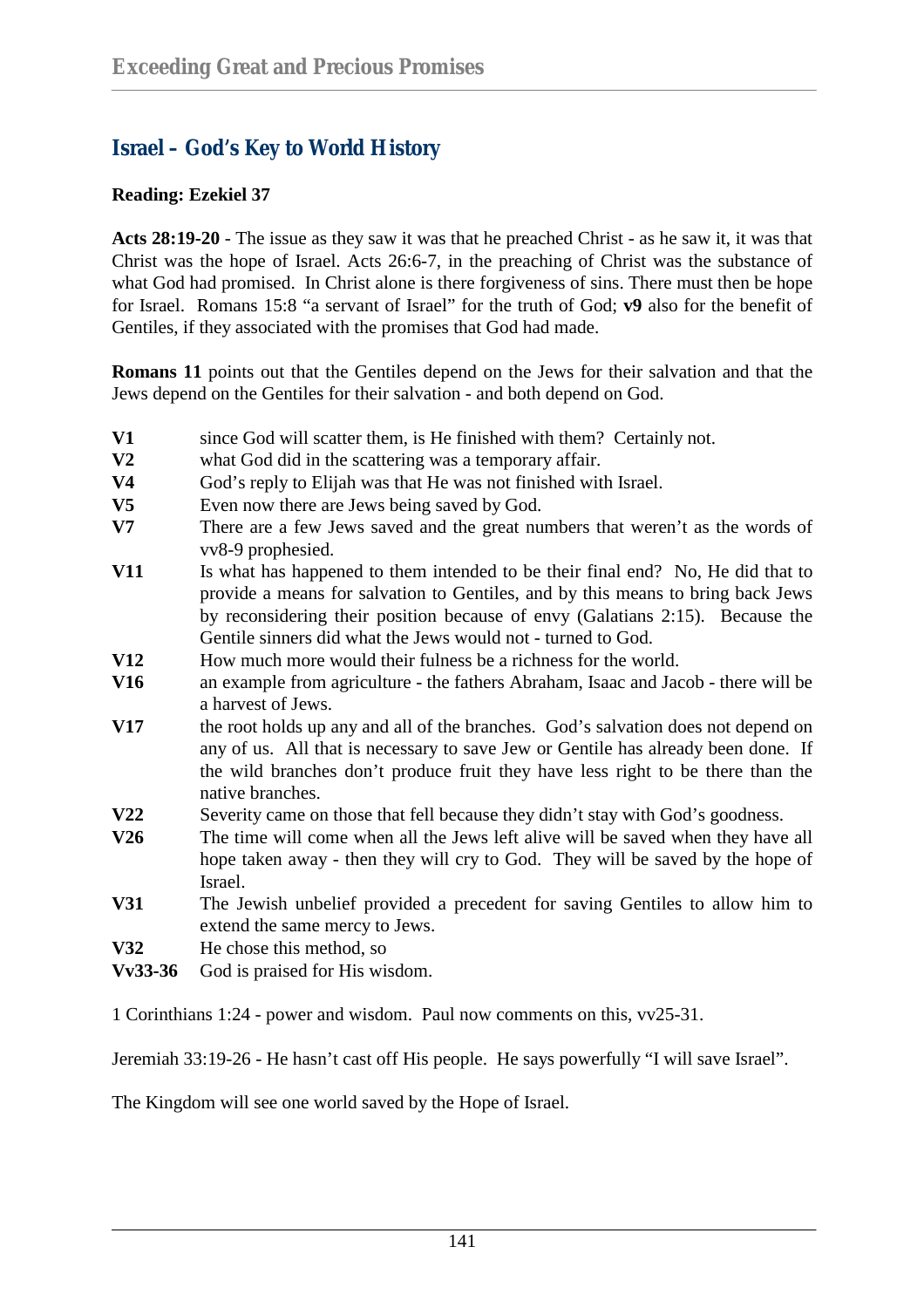# **Who are God's Chosen People – The Arabs or Israel**

#### **Enmity between Races**

Between Arab and Israeli has now grown up an inveterate hatred as also existed in the past - Nehemiah 2:19; 4:7.

The contention is over who has the right to possess "Palestine", now renamed "Israel".

## **God's Solution**

God will resolve this according to His promises that Abraham and Israel his seed will possess that land forever - Genesis 13:14-17.

He will punish the Arabs for their hatred of Israel (Psalm 83) and will glorify Israel over the Arabs and all other Gentiles when Christ comes - Isaiah 60:1-12.

#### **The Reason**

Not because Israel is better (Deuteronomy 7:7-8; 10:14-15) for they are not Ezekiel 36:17-24.

But because God chose to do so as Possessor of the Universe and Sovereign over it Genesis 14:19,22; Jeremiah 27:5.

#### **God's Right of Choice**

He has exercised this same unfettered right of choice in rejecting Israel for the present in favour of both Jew and Gentile who believe the Gospel - Romans 9:1-29.

Each of these actions of God's choice has been working to a generous and glorious end - to use the defection of Israel as justification for choosing Gentiles to hear the Gospel and to use the calling of the Gentiles out of sin as justification for a new redemption of Israel out of sin - Romans 11:17-36.

#### **Christ's Future Work**

So when Christ comes he will redeem Israel (Romans 11:25-27) and regenerate the Arabs Genesis 17:20; Isaiah 21:13-15.

## **It's Personal Significance**

Even now He will join Jew and Gentile together in one "Hope of Israel" by faith in Christ - Ephesians 2:11-22.